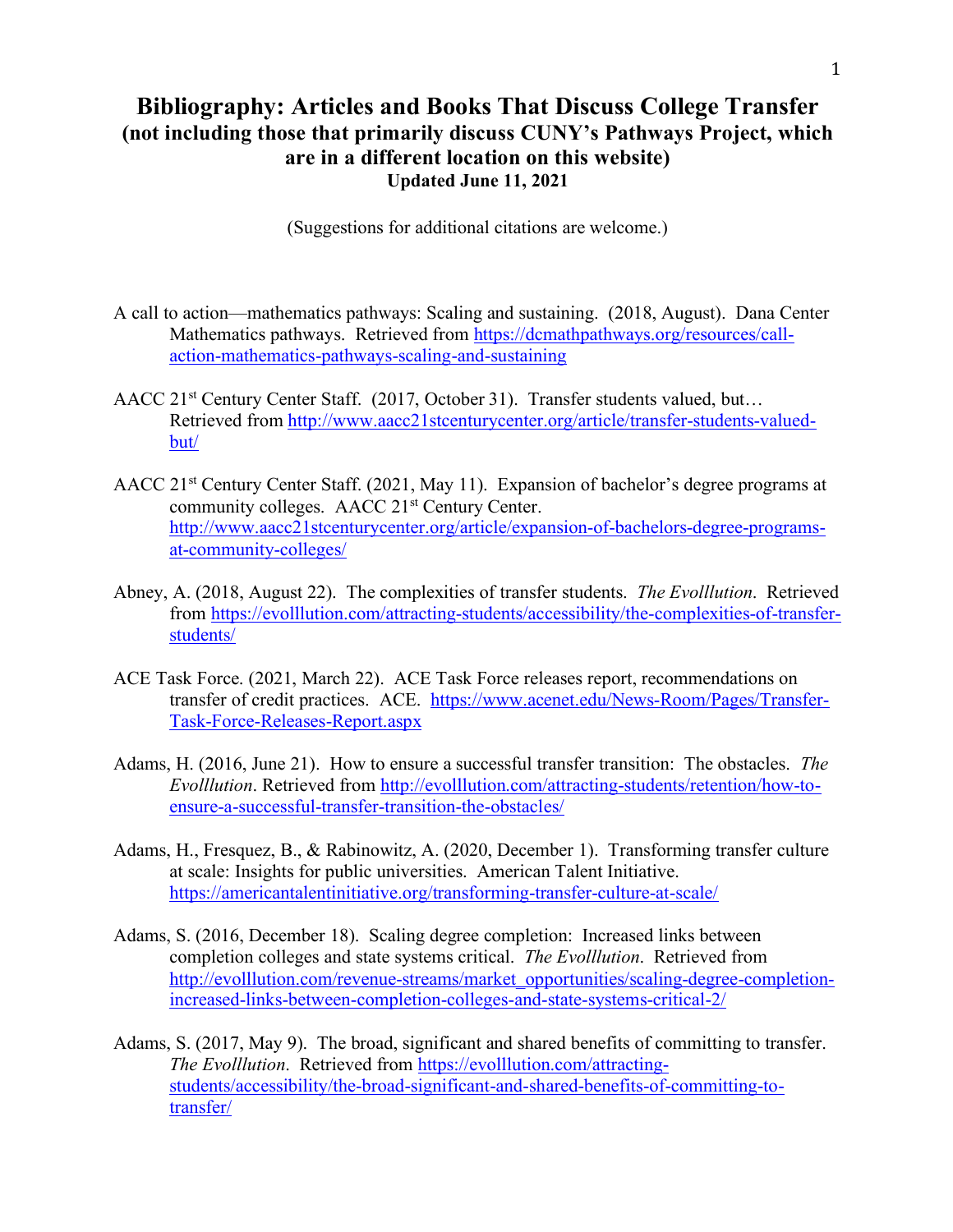- Adelman, C. (1988). Transfer rates and the going mythologies: A look at community college patterns. *Change*, *20*(1), 38-41.
- Adelman, C. (2005, February). Moving into town—and moving on: The community college in the lives of traditional-age students. U.S. Department of Education. Retrieved from http://files.eric.ed.gov/fulltext/ED496111.pdf
- Aja, A., Entin, J., & Theoharis, J. (2019, April 2). The true crime in higher education: how we've abandoned public universities like CUNY. *New York Daily News*. Retrieved from https://www.nydailynews.com/opinion/ny-oped-the-true-crime-in-higher-education-20190402-xqdv2v22irao7c7pvatutyelke-story.html
- Aka, L. (2021, May 7). Your life and work experiences could earn you college credit. *WorkingNation. https://workingnation.com/your-life-and-work-experiences-could-earnyou-college-credit/*
- Aldridge, S. (2016, November 21). Putting technology to work for transfer students. *The Evolllution*. Retrieved from https://evolllution.com/attractingstudents/accessibility/putting-technology-to-work-for-transfer-students-2/
- Alfonso, M. (2006). The impact of community college attendance on baccalaureate attainment. *Research in Higher Education*, *47*, 873-903.
- Allen, J., & Powers, K. (2021, April 14). Fostering innovative articulation agreements to support transfer students. *Evolllution*. https://evolllution.com/managinginstitution/higher\_ed\_business/fostering-innovative-articulation-agreements-to-supporttransfer-students/
- Allen, T. O., Thompson, M. L., & Collins, S. (2020, online first). How do Latinx dual credit earners describe their sense of belonging in engineering programs? *Journal of College Student Retention: Research, Theory & Practice*.
- Altavena, L. (2011, July 14). 4 Out of 5 in community college want to transfer, report says. *The New York Times*. Retrieved from http://thechoice.blogs.nytimes.com/2011/07/14/community-college-transfer/?  $r=0$
- Alvarado, M. (2021, April 22). From transfer to learning as an ongoing journey. *Inside Higher Ed*. https://www.insidehighered.com/blogs/tackling-transfer/transfer-learning-ongoingjourney
- American Association of Community Colleges. (2016, November). Degree completion. Data points. Retrieved from http://www.aacc.nche.edu/Publications/datapoints/Documents/DataPoints\_No24.pdf
- American Council on Education. (2020, January 30). ACE launches national task force on transfer of credit. Retrieved from https://www.acenet.edu/News-Room/Pages/ACE-Launches-National-Task-Force-on-Transfer-of-Credit.aspx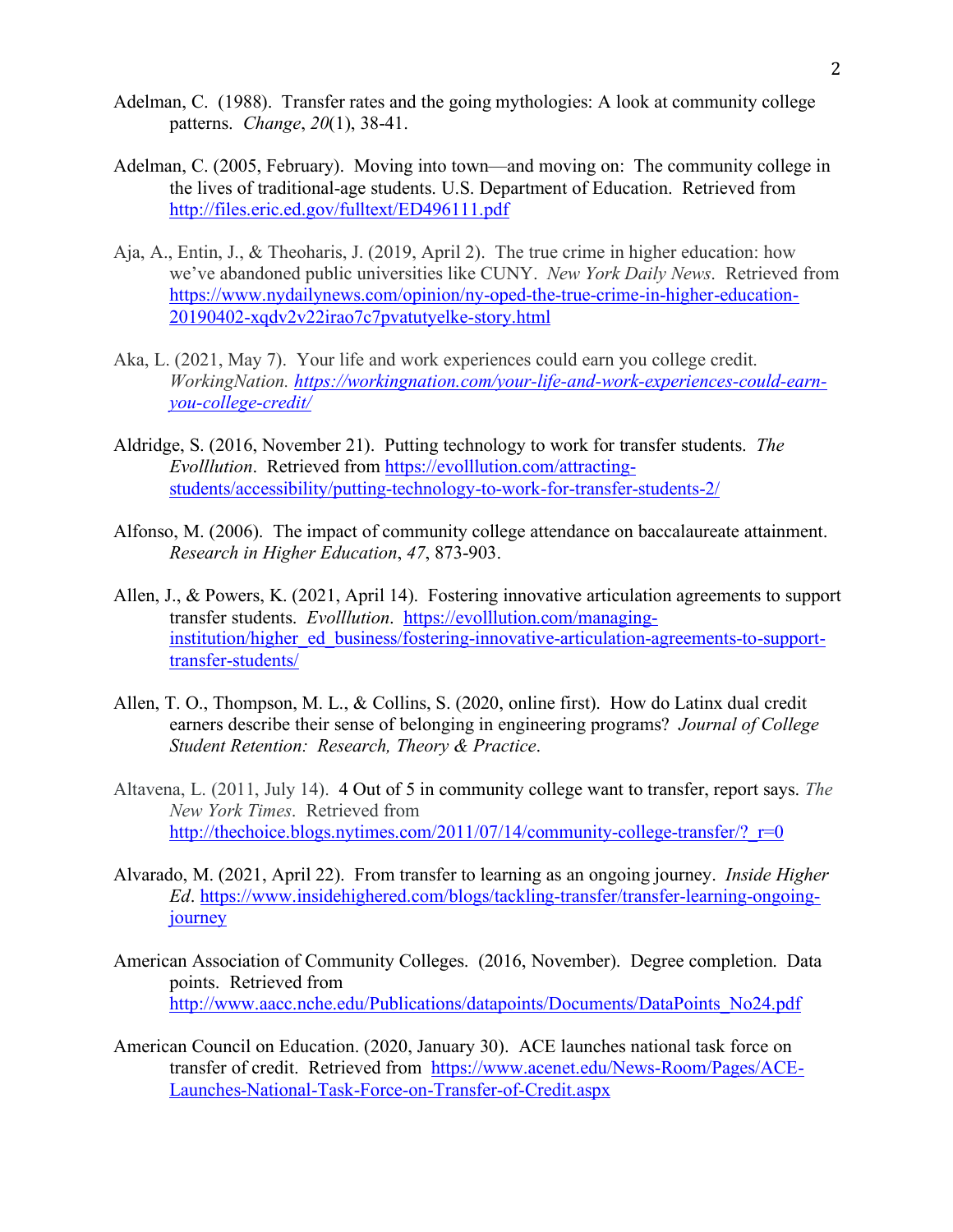- American Council on Education. (2020, December 3). New ACE network will help students earn college credit for prior learning. American Council on Education. https://www.acenet.edu/News-Room/Pages/New-ACE-Network-Will-Help-Students-Earn-College-Credit-for-Prior-Learning.aspx
- Amey, M. J. (2020, Winter). Finding the path forward to effective transfer partnerships for racially minoritized students. *New Directions for Community Colleges*. Pp. 121-124. **https://doi.org/10.1002/cc.20429**
- Anaya, N. (2017, April 25). Life in college after a life in foster care. *The New York Times*. Retrieved from https://www.nytimes.com/2017/04/25/opinion/after-foster-care-collegecalifornia.html?  $r=0$
- Anderson, G., Sun, J. C., & Alfonso, M. (2006). Effectiveness of statewide articulation agreements on the probability of transfer: A preliminary policy analysis. *Review of Higher Education*, *29*, 261-291.
- Anderson, L. (2015, August). Reverse transfer: Paving the pathway. *Education Policy Analysis*. Education Commission of the States. Retrieved from https://www.luminafoundation.org/files/resources/reverse-transfer.pdf
- Andrews, D. (2019, June 19). Optimizing the student transfer experience by minimizing credit loss. *The Evollution*. Retrieved from https://evolllution.com/attractingstudents/accessibility/optimizing-the-student-transfer-experience-by-minimizing-creditloss/.
- Arney, M. J. (2020, December). Finding the path forward to effective transfer partnerships for racially minoritized students. *New Directions for Community Colleges, 2020*, 121-124.
- Arnold, J., Cini, M., & Singer, M. (2019, March 14). A common language for college credit. *The Evolllution*. Retrieved from https://evolllution.com/programming/credentials/acommon-language-for-college-credit/
- Ascione, L. (2020, August 25). Why higher-ed transfers are a key pivot point. *eCampusNews*. Retrieved from https://www.ecampusnews.com/2020/08/25/why-higher-ed-transfers-area-key-pivot-point/?all
- Ashford, E. (2017, April 26). Cutting back on remediation yields success. *Community College Daily*. Retrieved from http://www.ccdaily.com/2017/04/cutting-back-remediation-yieldssuccess/
- Ashford, E. (2018, December 19). Beyond just dual enrollment. *Community College Daily*. Retrieved from http://www.ccdaily.com/2018/12/colleges-reach-k-12-students/
- Ashford, E. (2019, June 17). Overcoming 'summer melt.' *Community College Daily*. Retrieved from https://www.ccdaily.com/2019/06/overcoming-summer-melt/
- Ashford, E. (2019, August 20). CBE takes hold in Texas. *Community College Daily*. Retrieed from http://www.ccdaily.com/2019/08/cbe-takes-hold-texas/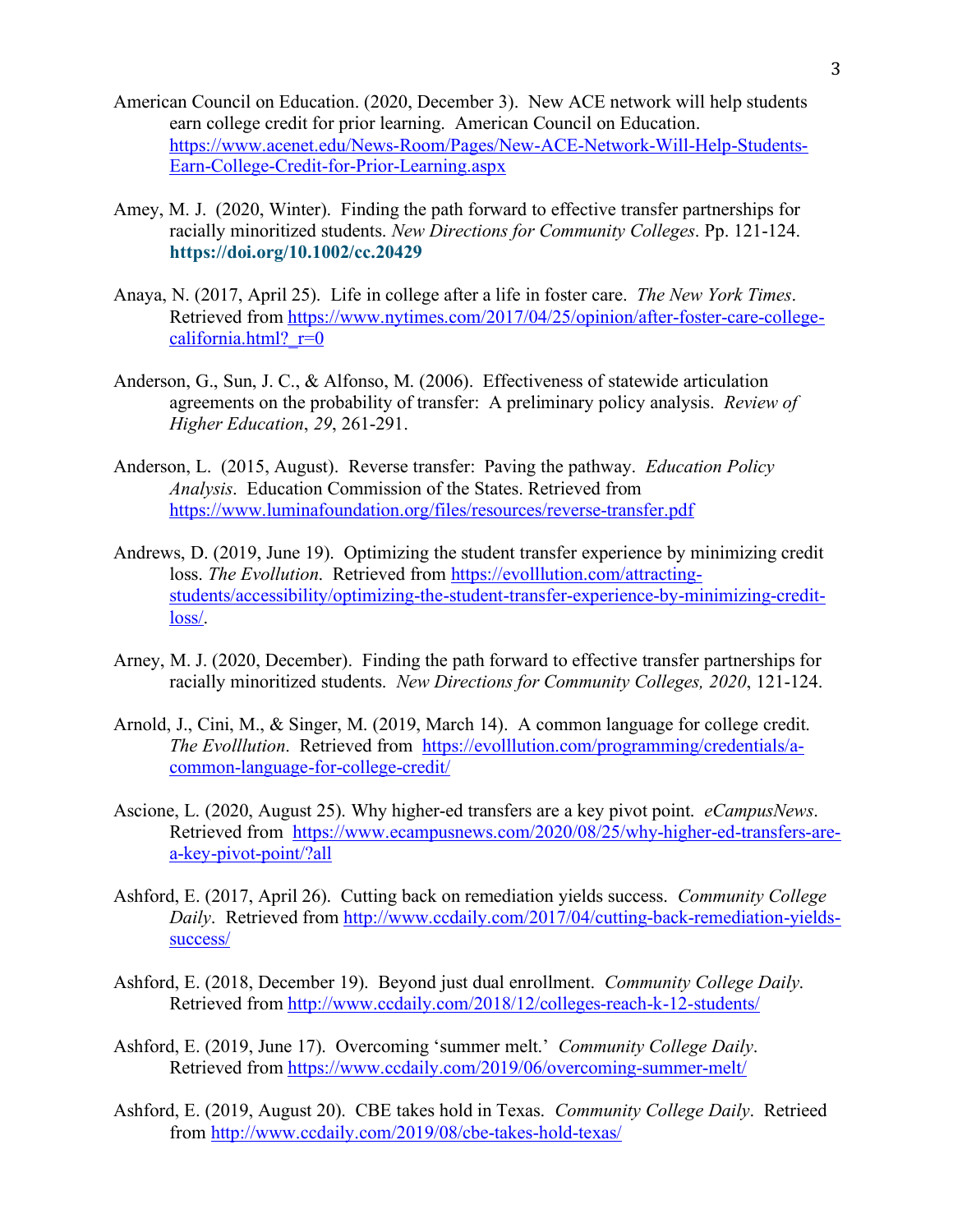- Ashford, E. (2020, January 23). Veterans need clear career pathways. *Community College Daily*. Retrieved from http://www.ccdaily.com/2020/01/veterans-need-clear-career-pathways/
- Ashford, E. (2020, October 15). Credit and noncredit programs need to be aligned. *Community College Daily*. Retrieved from https://www.ccdaily.com/2020/10/credit-and-noncreditprograms-need-to-be-aligned/
- Ashford, E. (2020, November 16). Elite colleges compete for transfer students. *Community College Daily.* Retrieved from https://www.ccdaily.com/2020/11/elite-colleges-competefor-transfer-students/
- Atchison, B., Fiffey, L., Rafa, A., & Sarubbi, M. (2017, June). Equity in education: Key questions to answer. Education Commission of the States. Retrieved from http://www.ecs.org/eccontent/uploads/Equity\_in\_Education\_Key\_questions\_to\_consider.pdf
- Ayon, C. (2012, Winter). Sources and information on transfer associate degrees. *New Directions for Community Colleges*, no. 160, pp. 91-103.
- Bahr, P. R., Toth, C., Thirolf, K., & Massé, J. C. (2013). A review and critique of the literature on community college students' transition processes and outcomes in four-year institutions. In M. B. Paulsen (Ed.), *Higher education: Handbook of theory and research*, Vol. 28 (pp. 459-511). New York: Springer.
- Bailey, T., Jaggars, S. S., & Jenkins, D. (2015). *Redesigning America's community colleges: A clearer path to student success*. Cambridge, MA: Harvard University Press.
- Bailey, T., Jenkins, D., & Fink, J. (2017, January). Policy levers to strengthen community college transfer student success in Texas. Community College Research Center. Retrieved from http://ccrc.tc.columbia.edu/media/k2/attachments/executive-summarypolicy-levers-to-strengthen-community-college-transfer-student-success-in-texas.pdf
- Baker, R. (2016, June 14). The effects of structured transfer pathways in community colleges. *Educational Evaluation and Policy Analysis*. Published online before print.
- Baldwin, C. A. (2017, Winter). The evolving transfer mission and student mobility. *New Directions for Community Colleges*, no. 180, 37-45.
- Barnds, W. K. (2020, February 16). Transfer offers from another college? It's not the apocalypse. *Chronicle of Higher Education*. Retrieved from https://www.chronicle.com/article/Transfer-Offers-From-Another/248035?utm\_source=at&utm\_medium=en&utm\_source=Iterable&utm\_medium =email&utm\_campaign=campaign\_1046751&cid=at&source=ams&sourceId=46921
- Barnett, E. A., & Kopko, E. (2020, June). What really works in student success? CCRC Working Paper No. 121. Retrieved from https://ccrc.tc.columbia.edu/publications/reallyworks-student-success.html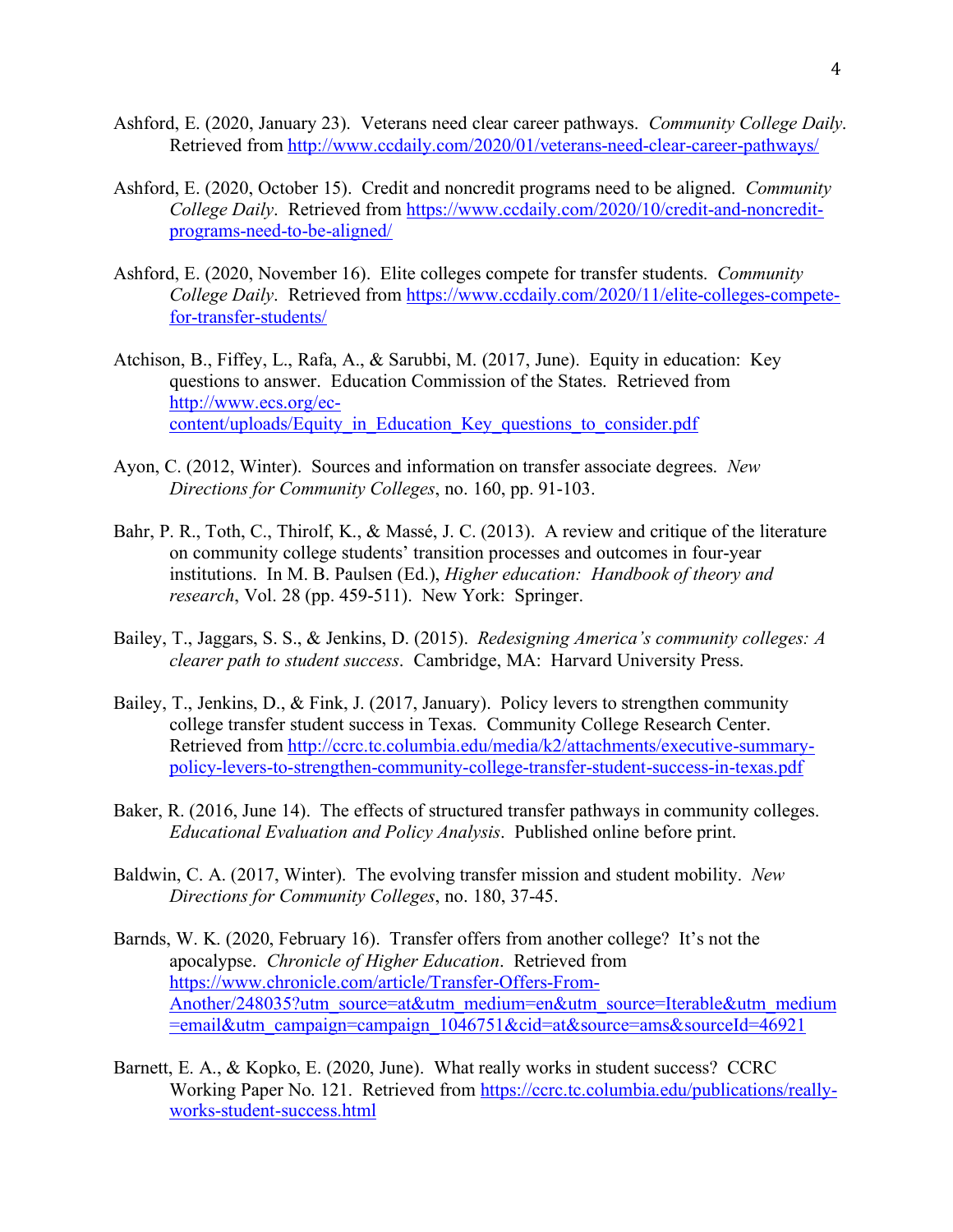- Barrington, K. (2019, December 6). Why don't more community college students transfer to four-year schools? *Community College Review.* Retrieved from https://www.communitycollegereview.com/blog/why-dont-more-community-collegestudents-transfer-to-four-year-schools
- Barshay, J. (2016, January 4). More college credit in high school may be a way to boost on-time four-year graduation rates. *The Hechinger Report*. Retrieved from http://hechingerreport.org/research-finds-early-college-credit/
- Barshay, J. (2017, September 4). Wasted time and money on undergraduate classes. *The Hechinger Report*. Retrieved from http://hechingerreport.org/wasted-time-moneyundergraduate-classes/
- Barshay, J. (2020, June 1). Why so few students transfer from community colleges to four-year universities. *Hechinger Report*. https://hechingerreport.org/why-so-few-studentstransfer-from-community-colleges-to-four-year-universities/
- Basken, P. (2008, August 22). Education department, college groups agree on credit-transfer survey. *The Chronicle of Higher Education*. Retrieved from http://www.chronicle.com/article/Education-Department-College/114551
- Batheja, A. (2016, October 26). Texas universities aim to ease the transfer process. *Community College Daily*. Retrieved from http://www.ccdaily.com/Pages/Campus-Issues/Texasuniversities-want-to-make-it-easier-to-transfer-from-community-colleges.aspx
- Bautsch, B. (2013, January). State policies to improve student transfer. National Conference of State Legislatures. Series titled: Hot Topics in Higher Education. Available at: http://www.ncsl.org/documents/educ/student-transfer.pdf
- Belfield, C. R., Fink, J., & Jenkins, D. (2017, May). Is it really cheaper to start at a community college? The consequences of inefficient transfer for community college students seeking bachelor's degrees. CCRC working Paper No. 94. Retrieved from http://ccrc.tc.columbia.edu/media/k2/attachments/really-cheaper-start-at-communitycollege-consequences-inefficient-transfer.pdf
- Bell, E.  $(1<sup>st</sup>$  published 2021, February 17). Does free community college improve student outcomes? Evidence from a regression discontinuity design. *Educational Evaluation and Policy Analysis*.
- Bell, J. (2021, February 11). ACC partners with Texas State to increase transfer rates for underserved populations. KVUE. https://www.kvue.com/article/news/education/acctexas-state-eti-transfer-partnership/269-5f4c3f84-86e5-43c9-975a-53206ea51133
- Bell, L. (2021, June 7). Early colleges are a potential 'test case' for expanding postsecondary success. EdNC. https://www.ednc.org/2021-06-07-early-colleges-test-case-expandingpostsecondary-success-all-students/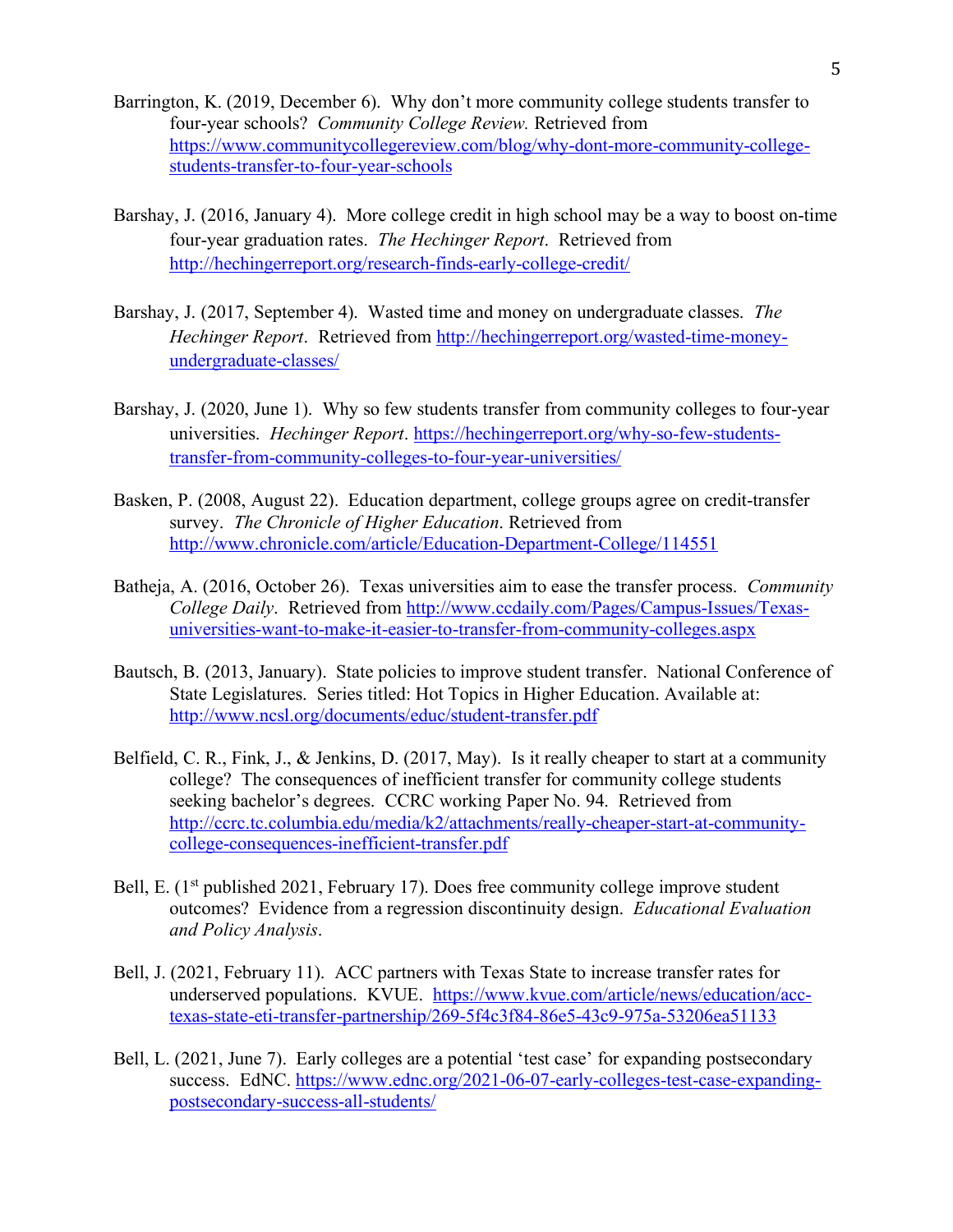- Benson, P. H. (2021, February 25). Beyond a typical articulation agreement. *Inside Higher Ed*. https://www.insidehighered.com/blogs/tackling-transfer/beyond-typical-articulationagreement#:~:text=At%20UD%20Sinclair%20Academy%2C%20bridging,students%20fr om%20achieving%20their%20goals.
- Bergman, M. (2018, July 12). The four reasons your campus should be offering prior learning assessment credit. *The Evolllution*. Retrieved from https://evolllution.com/programming/applied-and-experiential-learning/the-four-reasonsyour-campus-should-be-offering-prior-learning-assessmentcredit/?utm\_source=%%\_\_AdditionalEmailAttribute2%%&utm\_medium=email&utm\_c ontent=https%3a%2f%2fevolllution.com%2fprogramming%2fapplied-and-experientiallearning%2fthe-four-reasons-your-campus-should-be-offering-prior-learning-assessmentcredit%2f&utm\_campaign=%%\_\_AdditionalEmailAttribute1%%
- Berman, J. (2019, May 20). More high-school students are taking college courses, but the most underprivileged are getting left behind. *Marketwatch*. Retrieved from https://www.marketwatch.com/story/more-high-school-students-are-taking-collegecourses-but-the-most-underprivileged-are-getting-left-behind-2019-05-20
- Bickerstaff, S., Chavarin, O., & Raufman, J. (2018, October). Mathematics pathways to completion: Setting the conditions for statewide reform in higher education. Community College Research Center. Retrieved from https://ccrc.tc.columbia.edu/publications/mathematics-pathways-completion-reform.html
- Bill and Melinda Gates Foundation. (2016, September). Postsecondary success advocacy priorities. Retrieved from http://postsecondary.gatesfoundation.org/wpcontent/uploads/2015/03/PS-ADV-Priorities-V1.pdf
- Black, L. J. G. (2016, November 6). Making transfer a reality: Responsibilities at the two-year and four-year level. *The Evolllution*. Retrieved from http://evolllution.com/attractingstudents/accessibility/making-transfer-a-reality-responsibilities-at-the-two-year-and-fouryear-level/
- Blank, R. (2019, December 6). UW-Madison's commitment to the state in admissions. Office of the Chancellor. Retrieved from https://chancellor.wisc.edu/blog/uw-madisonscommitment-to-the-state-in-admissions/
- Blankstein, M., Frederick, J. K., & Wolff-Eisenberg, C. (2020, June 25). Student experiences during the pandemic pivot. Ithaka S+ R. Retrieved from https://sr.ithaka.org/publications/student-experiences-during-the-pandemic-pivot/
- Blekic, M. Carpenter, R., & Cao, Y. (2017). Continuing and transfer students: Exploring retention and second-year success. *Journal of College Student Retention: Research, Theory & Practice.*
- Blumenstyk, G. (2020, August 26). Community colleges are in the spotlight—again. *The Edge*. *The Chronicle of Higher Education*. Retrieved from https://www.chronicle.com/newsletter/the-edge/2020-08- 26?utm\_source=Iterable&utm\_medium=email&utm\_campaign=campaign\_1470686\_nl\_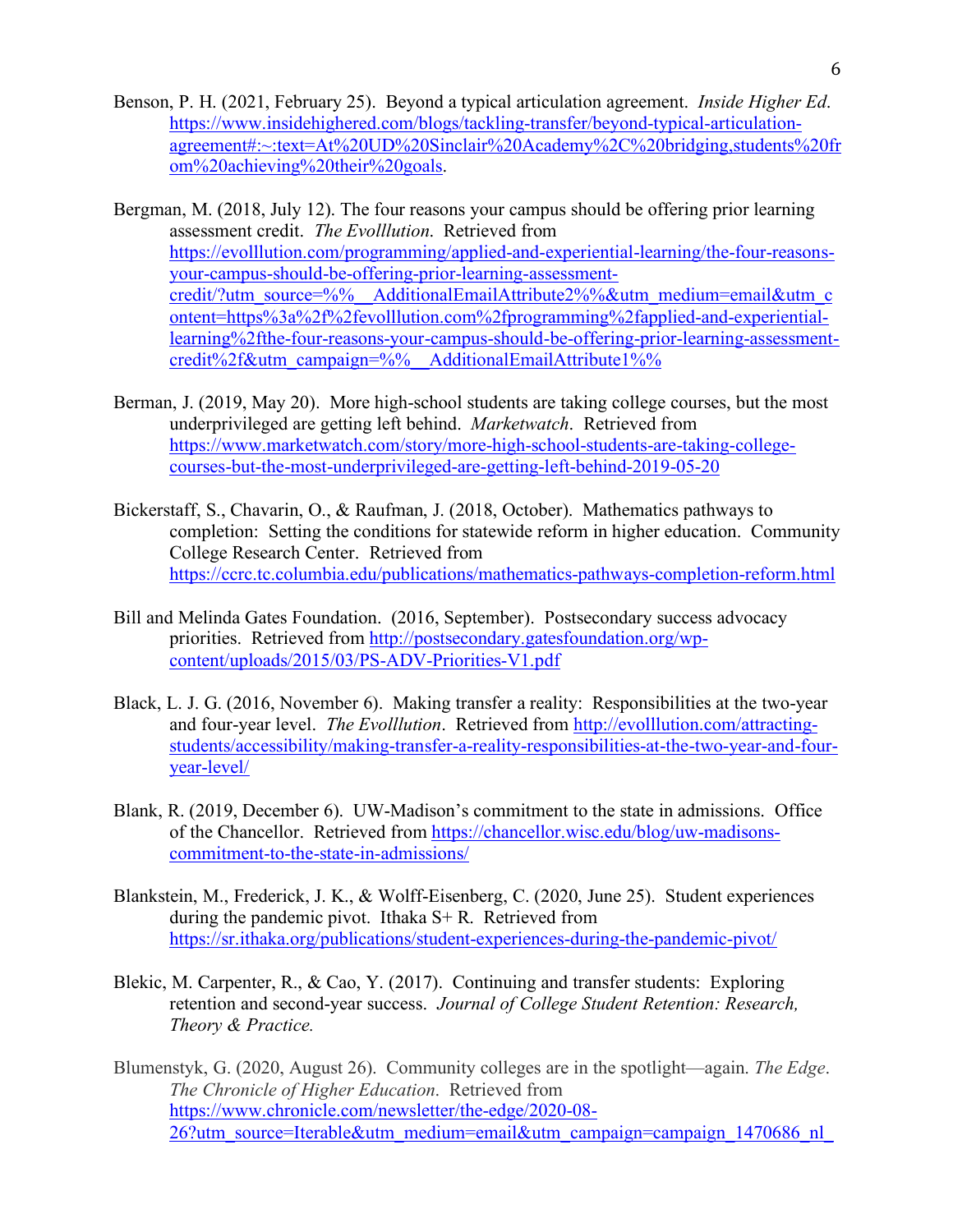Academe-

Today date 20200826&cid=at&source=ams&sourceId=46921&cid2=gen\_login\_refresh &cid2=gen\_login\_refresh

- Blumenstyk, G. (2020, November 4). The edge: Whoever the winners are, these adult-student priorities should be high on the agenda. *The Chronicle of Higher Education*. Retrieved from https://www.chronicle.com/newsletter/the-edge/2020-11- 04?utm\_source=Iterable&utm\_medium=email&utm\_campaign=campaign\_1685545\_nl Academe-Today date 20201104&cid=at&source=ams&sourceId=46921&cid2=gen\_login\_refresh
- Boatman, A., Hurwitz, M., Lee, J., & Smith, J. (2019, March 8). The impact of prior learning assessments on college completion and financial outcomes. *Journal of Human Resources.*
- Bolden, E. (2020, June 2). How a transfer agreement is bridging the skills gap for 14 colleges. *The Evolllution*. Retrieved from https://evolllution.com/programming/credentials/howa-transfer-agreement-is-bridging-the-skills-gap-for-14-colleges/
- Booth, S. (2017, July 6). How to guarantee transfer students will reject you: Four mistakes your institution should avoid. Retrieved from https://www.eab.com/blogs/enrollment/2017/07/how-to-guarantee-transfer-students-willreject-you
- Bowker, L. (2021). Exploring faculty perspectives on college-to-university transfer in a large Canadian university. *Community College Journal of Research and Practice, 45*(4),l 290- 306. https://doi.org/10.1080/10668926.2019.1703845
- Bowman, N. A., Seifert, T. A., Wolniak, G. C., Mayhew, M. J., & Rockenbach, A. N. (2016). Determining which retention and graduation strategies are truly effective. In Mayhew, M. J. Rockenbach, A. N., Bowman, N. A., Seifert, T. A., & Wolniak, G. C., *How College Affects Students: 21st Century Evidence That Higher Education Works, Volume 3*. Jossey-Bass.
- Bradley, P. (2015, November 17). Moving forward in reverse. *Community College Week*. Retrieved from http://ccweek.com/article-4889-moving-forward-in-reverse.html
- Bradley, P. (2016, January 19). Report: College transfer pipeline badly leaking. *Community College Week*. Retrieved from http://ccweek.com/article-4981-report:-college-transferpipeline-badly-leaking.html
- Bragg, D. (2020, May 13). Better together: How transfer partnerships help to close equity gaps. New America. Blog Post. Retrieved from https://www.newamerica.org/educationpolicy/edcentral/better-together-how-transfer-partnerships-help-close-equity-gaps/
- Bragg, D. D. (2020, December). How transfer partnerships support more equitable baccalaureate attainment. *New Directions for Community Colleges*, *2020*, 11-19
- Bragg, D., Wetzstein, L., Meza, E. A., & Yeh, T. (L.). (2020, May). Transfer partnerships: Lessons to improve student success during and after COVID-19. *Community College*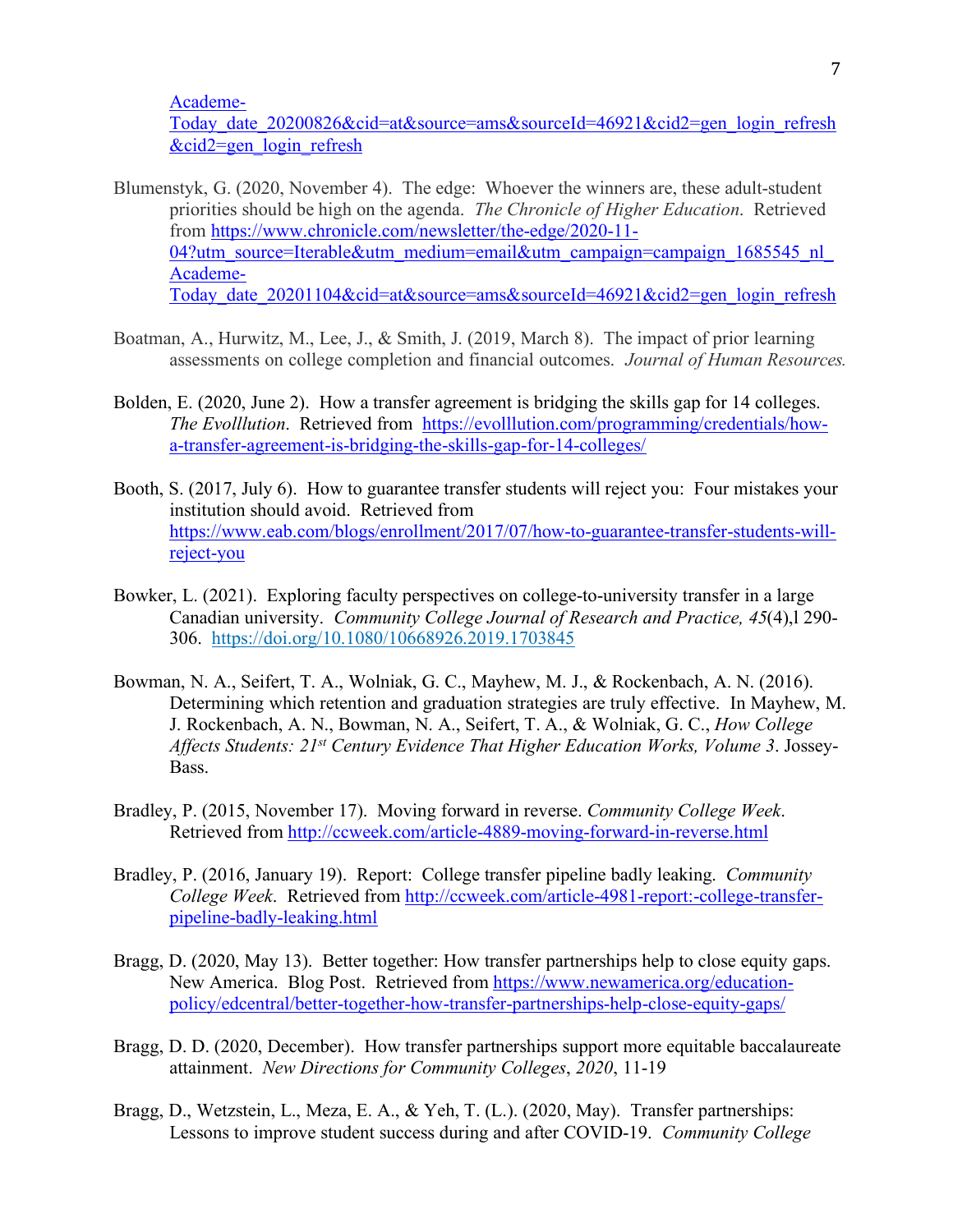*Research Initiatives*. Data Note 11. Retrieved from

https://www.washington.edu/ccri/hptpdatanote11/?mkt\_tok=eyJpIjoiTlRVMU9EZG1PR GMwTlRFMiIsInQiOiJBXC9HY1hOeHUrMzVoS2d4dXJ4dzBjMVpFWGVaVk5mY1 BnRktIdmJvNVdnUFwvSEorWm45dGp0N05WNGRJaWc3XC9SQU81a25qajJiNEFpS HpkUlc3allDSTJJZlRXOURSUVV5ZlV4Vm1lVFwvZkd5eE90dmZXSG5Rc1pxc2hOb kdPQUUifQ%3D%3D

- Bray, J. B., & Beer, A. (2020). *Make it count: Recognizing prior learning for workforce development.* Washington, D.C. Association of Community College Trustees. Retrieved from https://www.acct.org/article/new-report-details-opportunities-community-collegesbridge-students%E2%80%99-academic-and-work
- Bray, N., & Sweatt, W. (2018). The usability of the websites of Alabama's community colleges. *Commnity College Journal of Research and Practice*, *42*, 744-747.
- Brenneman, M. W., Callan, P. M., Ewell, P. T., Finney, J. E., Jones, D. P., & Zis, S. (2010, November). Good policy, good practice II: Improving outcomes and productivity in higher education: A guide for policymakers. The National Center for Public Policy and Higher Education and The National Center for Higher Education Management Systems. Retrieved from http://www.highereducation.org/reports/Policy\_Practice\_2010/GPGPII.pdf
- Breunlin, E. (2019, December 9). 35% of Colorado high schoolers are earning college credit as they study for their diplomas. *The Colorado Sun*. Retrieved from https://coloradosun.com/2019/12/09/more-colorado-high-schoolers-earning-collegecredit/
- Brinkley-Etzkorn, K., & Cherry, L. (2020, online first). A lens for transfer: A history of the theoretical frameworks and conceptual models applied to the study of transfer students. *Journal of College Student Retention: Research, Theory & Practice*.
- Brown, A. (2021, February 24). Report touts early college credit. *InsideIndianaBusiness*. https://www.insideindianabusiness.com/story/43403067/report-touts-early-college-credit
- Brundin, J. (2020, June 2).  $1<sup>st</sup>$ -time community college students offered a guaranteed in at many Colorado universities. *CPR News*. Retrieved from https://www.cpr.org/2020/06/02/1sttime-community-college-students-offered-a-guaranteed-in-at-many-colorado-universities/
- Budd, D., & Stowers, G. N. L. (2015). Group differences in California community college transfers. *Community College Journal of Research and Practice, 39,* 865-879.
- Building transfer student success at Macomb Community College: A report on transfer and degree completion. (2017, October). Community College Research Center. Retrieved from https://ccrc.tc.columbia.edu/publications/building-transfer-student-successmacomb-community-college-report-transfer-degree-completion.html
- Burke, L (2020, October 5). Ithaka S+R releases report on stranded credits. *Inside Higher Ed*. Retrieved from https://www.insidehighered.com/quicktakes/2020/10/05/ithaka-srreleases-report-stranded-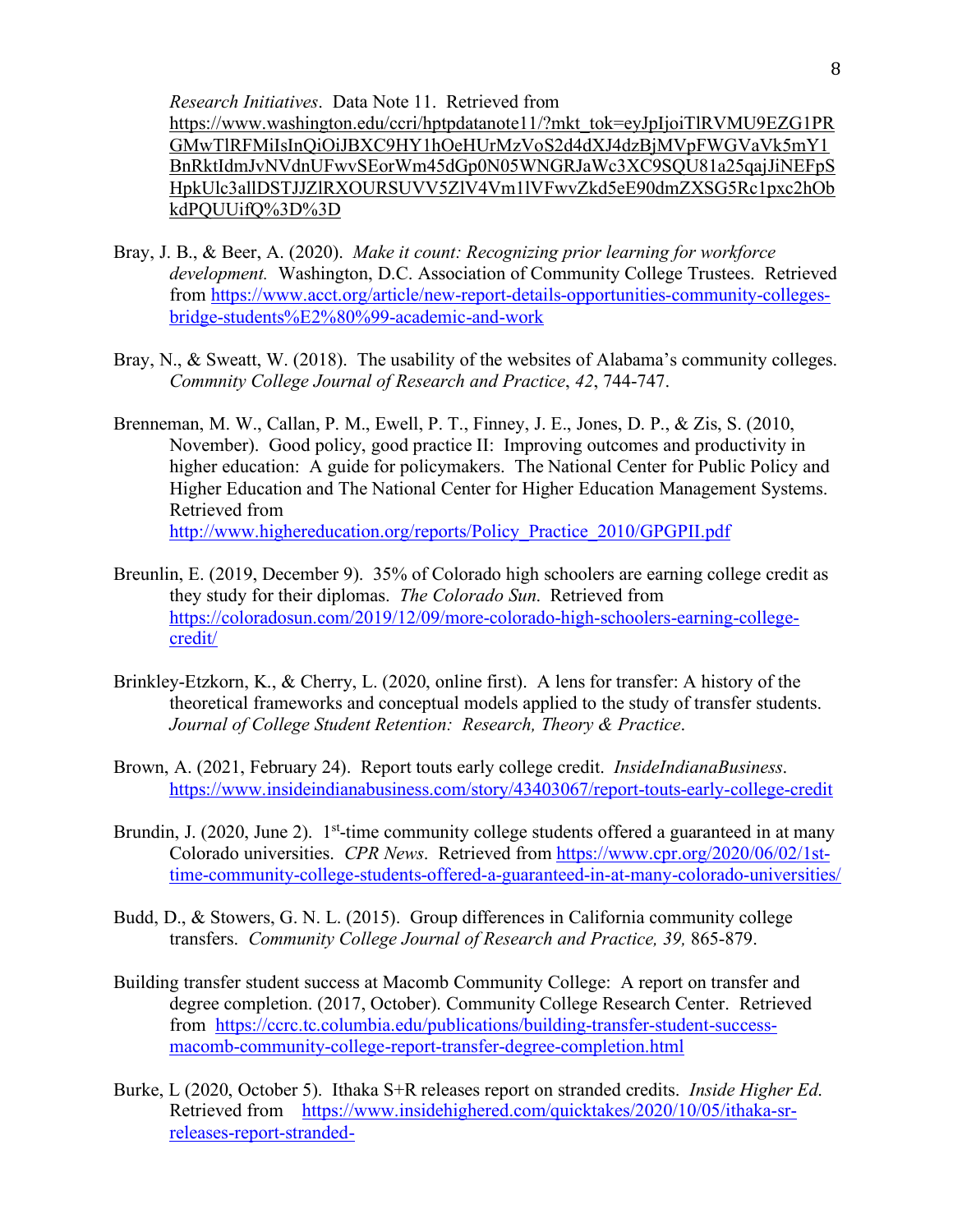credits#:~:text=Ithaka%20S%2BR%20released%20a,order%20to%20collect%20unpaid %20balances

- Burke, M. (2021, June 3). California State University campuses in Los Angeles County awarded grants to increase transfers. *EdSource*. https://edsource.org/2021/csu-campuses-in-losangeles-county-awarded-grants-to-increase-transfers/655801
- Busta, H. (2019, January 15). Community college transfers fare well despite small numbers. *Educationdive*. Retrieved from https://www.educationdive.com/news/communitycollege-transfers-fare-well-despite-small-numbers/546027/
- Bustillos, L. T. (2017, September). The transfer maze: The high cost to students and the state of California. The Campaign for College Opportunity. Retrieved from http://collegecampaign.org/wp-content/uploads/2017/09/CCO-2017- TransferMazeReport-27.pdf
- California Edge Coalition. (2021, February 3). Understanding competency-based education, credit for prior learning, and other flexible learning approaches in California. California Edge. https://caedge.org/understanding-flexible-learning-approaches-in-california/
- Canché, M. S. G. (2016). Is the community college a less expensive path toward a bachelor's degree? Public 2- and 4-year colleges' impact on loan debt. *The Journal of Higher Education*, *85*, 723-759.
- Canché, M. S. G. (2020). Community college students who attained a 4-year degree accrued lower student loan debt than 4-year entrants over 2 decades: Is a 10 percent debt accumulation reduction worth the added "risk"? If so, for whom? *Research in Higher Education, 61,* 871-915.
- Cañete, J. (2021, February 10). Creating pathways to post-secondary education will help ensure success. *Cal Matters. https://calmatters.org/commentary/my-turn/2021/02/creatingpathways-to-postsecondary-education-will-help-ensure-success/*
- Carlsen, P. K., & Gangeness, J. E. (2020, December). Filling the transfer advising gap through a collaborative partnership. *New Directions for Community Colleges, 2020*, 99-108.
- Carter, J. (2017, March 3). 2+2+2 articulation programs offer new model for higher ed access. *Education Dive*. Retrieved from: http://www.educationdive.com/news/222-articulationprograms-offer-new-model-for-higher-ed-access/437366/
- Casselman, B. (2016, March 30). Shut up about Harvard: *FiveThirtyEight*. Retrieved from http://fivethirtyeight.com/features/shut-up-about-harvard/
- Castleman, B. (2016, March 10). Big data, meet behavioral science. Brookings. Retrieved from http://www.brookings.edu/blogs/brown-center-chalkboard/posts/2016/03/10-big-databehavioral-science-castleman
- Causey, J., Harnack-Eber, A., Huie, F., Lang, R., Liu, Q., Ryu, M., and Shapiro, D. (October 2020), COVID-19 Transfer, Mobility, and Progress, Report #1, Herndon, VA: National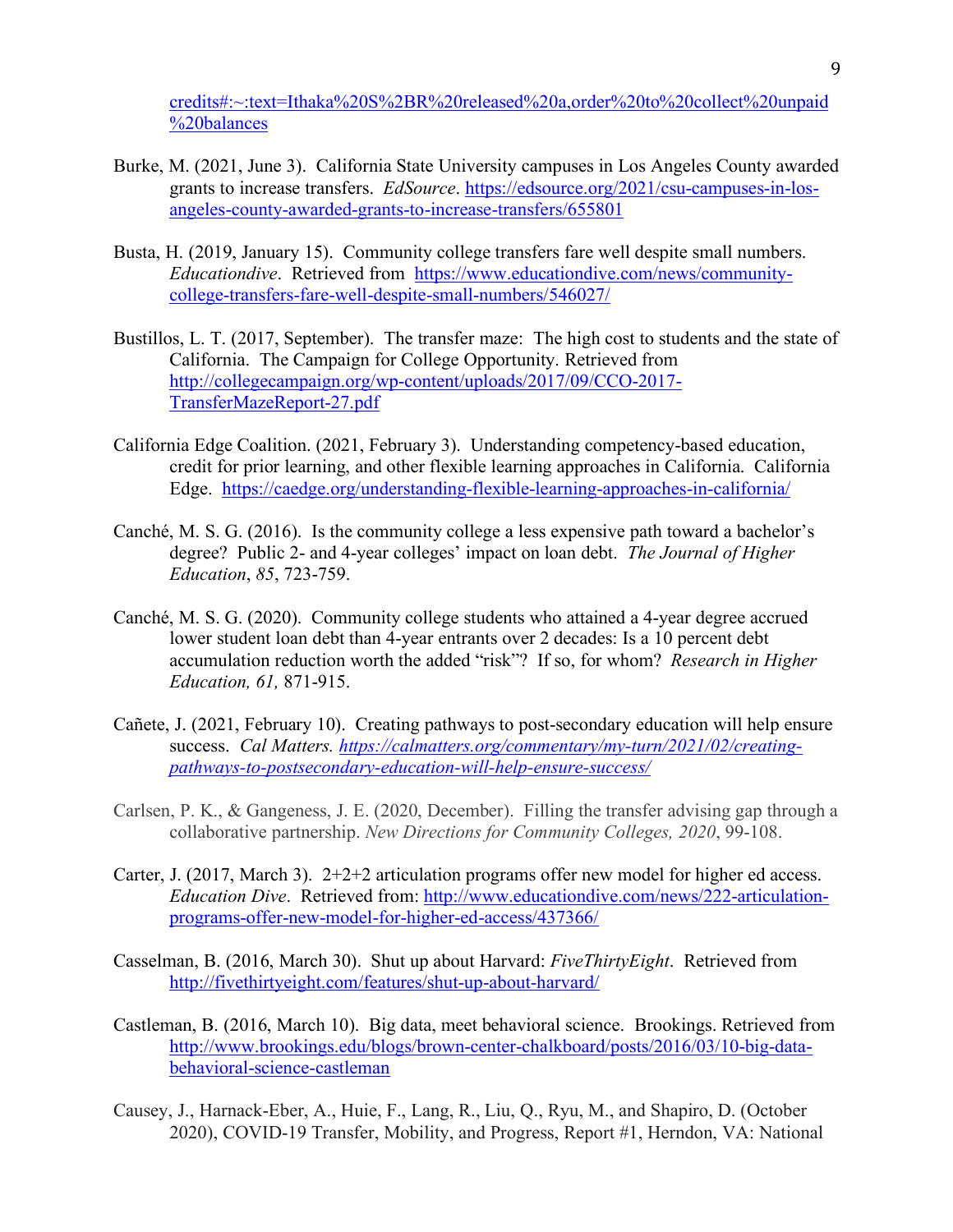Student Clearinghouse Research Center. Retieved from https://nscresearchcenter.org/transfer-mobility-and-progress/

- Cavanaugh, J. C. (2019, October 23). Easing student transfer challenges through college consortia (opinion). *Inside Higher Ed*. Retrieved from https://www.insidehighered.com/views/2019/10/23/easing-student-transfer-challengesthrough-college-consortia-opinion#.XbA\_zna\_nzI.email
- Cech, J. E. (2016, November 7). Overcoming common barriers to transfer for community college students. *Evolllution*. Retrieved from https://evolllution.com/attractingstudents/accessibility/overcoming-common-barriers-to-transfer-for-community-collegestudents/
- Cejda, B. D. (1997). An examination of transfer shock in academic disciplines. *Community College Journal of Research and Practice, 21*(3), 279-88.
- Cejda, B. D., & Kaylor, A. J. (1997). Academic performance of community college transfer students at private liberal arts colleges. *Community College Journal of Research and Practice, 21*(7),  $65$ 1-59.
- Cellini, S. R., Darolia, R., & Turner, L. J. (2017, May). Working paper No. 17-12: Where do students go when for-profit colleges lose federal aid? Research Department, Federal Reserve Bank of Philadelphia. Retrieved from: https://www.philadelphiafed.org/- /media/research-and-data/publications/working-papers/2017/wp17-12.pdf?la=en
- Chan, H.-Y., & Wang, X. (2020). Reconciling intent with action: Factors associated with the alignment between transfer intent and coursework completion patterns among two-year college students in STEM. *Journal of Higher Education, 91*, 1087-1115.
- Chaney, S. (2019, June 11). Rosetta Stone for credentials: Why we need credential transparency (and how to get it). *The Evolllution*. Retrieved from https://evolllution.com/programming/credentials/rosetta-stone-for-credentials-why-weneed-credential-transparency-and-how-to-getit/?utm\_campaign=EvoLLLution%20Newsletter&utm\_source=hs\_email&utm\_medium= email&utm\_content=73742444&\_hsenc=p2ANqtz-8ILTBgjCvNCA\_M3R8vYf2xMiMzVEkaT35k6NWDY3X-Bl7SywFGdAe0UGOmeVsAYenKPfxhZJRGsPzYMoZztMzZP1K\_iA&\_hsmi=7374244 4
- Changing student pathways. (2014, February). *Inside Higher Ed*. Retrieved from http://www.parchment.com/wp-content/uploads/StudentPathways-final.pdf
- Charles A. Dana Center. (2019). The case for mathematics pathways. [updated version] Retrieved from https://dcmathpathways.org/resources/case-mathematics-pathways
- Charles A. Dana Center (2020, October 27). Leading organizations urge policymakers and higher education leaders to improve higher education transfer policies and practices. Retrieved from https://www.utdanacenter.org/blog/leading-organizations-urgepolicymakers-and-higher-education-leaders-improve-higher-education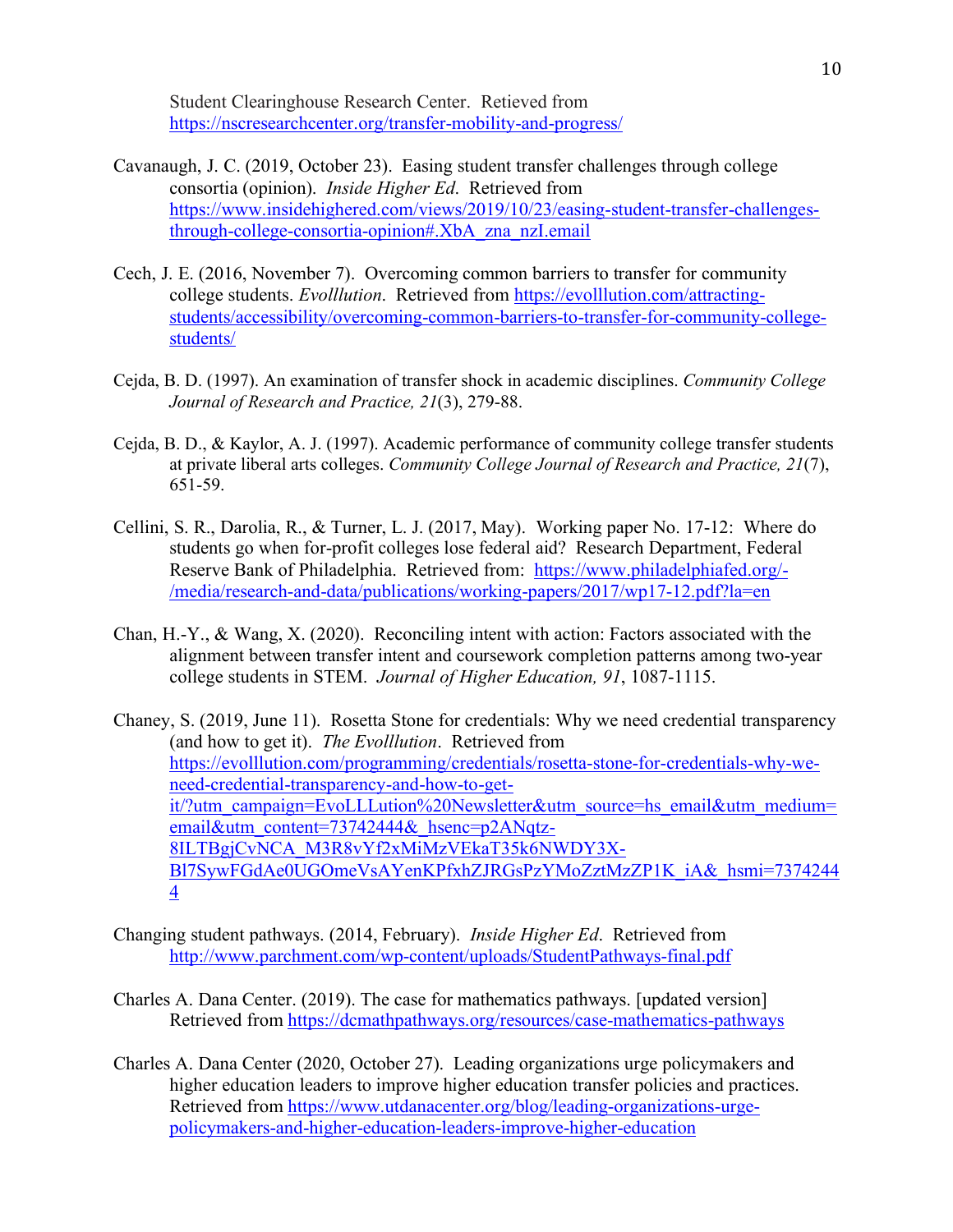- Chatlani, S. (2018, August 1). The challenge of a universal transcript. *Education Dive*. Retrieved from https://www.educationdive.com/news/the-challenge-of-a-universaltranscript/529005/
- Chavous, K. P. (2018, June 12). Let's build a dual-enrollment culture. *Real Clear Education*. Retrieved from https://www.realcleareducation.com/articles/2018/06/12/lets\_build\_a\_dualenrollment\_culture.html
- Chen, X, & Henke, R. (2017, January 12). Not completing remedial courses threatens students' prospects for success in college and beyond. *The Evolllution*. Retrieved from https://evolllution.com/attracting-students/accessibility/not-completing-remedial-coursesthreatens-students-prospects-for-success-in-college-and-beyond/
- Chen, Y. (2020, Spring). Predictors of academic success among community college transfer students in Louisiana. *Journal of Applied Research in the Community College, 27*(1), 95- 109.
- Chen, Y. (2020, Spring). Predictors of academic success among community college transfer students in Louisiana. *Journal of Applied Research in the Community College, 27*(1), 95- 109.
- Chen, Y., Li, R., & Hagedorn, L. S. (2020). International reverse transfer students: A critical analysis based on field, habitus, and social and cultural capital. *Community College Review*, *48*, 376-399.
- Chrysanthou, J. (2016, July 1). Establishing a transfer culture: Facilitating movement from twoto four-year higher ed. *Evolllution*. Retrieved from http://evolllution.com/attractingstudents/accessibility/establishing-a-transfer-culture-facilitating-movement-from-two-tofour-year-higher-ed/
- Cini, M. (2016, November 9). University leaders and their rold in supporting community college transfer students. *The Evolllution*. Retrieved from https://evolllution.com/attractingstudents/accessibility/university-leaders-and-their-role-in-supporting-community-collegetransfer-students/
- Clark, L. (2019, September 4). Awarding college credit for military training. *IdahoEdNews*. Retrieved from https://www.idahoednews.org/voices/awarding-college-credit-formilitary-training/
- Clinedinst, M. & Koranteng, A.-M. (2017). *2017 State of College Admission*. NACAD (National Association for College Admission Counseling). See also AACC 21st Century Center Staff. (2017, October 31). Retrieved from https://www.nacacnet.org/globalassets/documents/publications/research/soca17final.pdf
- Clifford, T. (2018, August 28). Oakland University eases path for transfer business students from Macomb, Oakland community colleges. *Crain's*. Retrieved from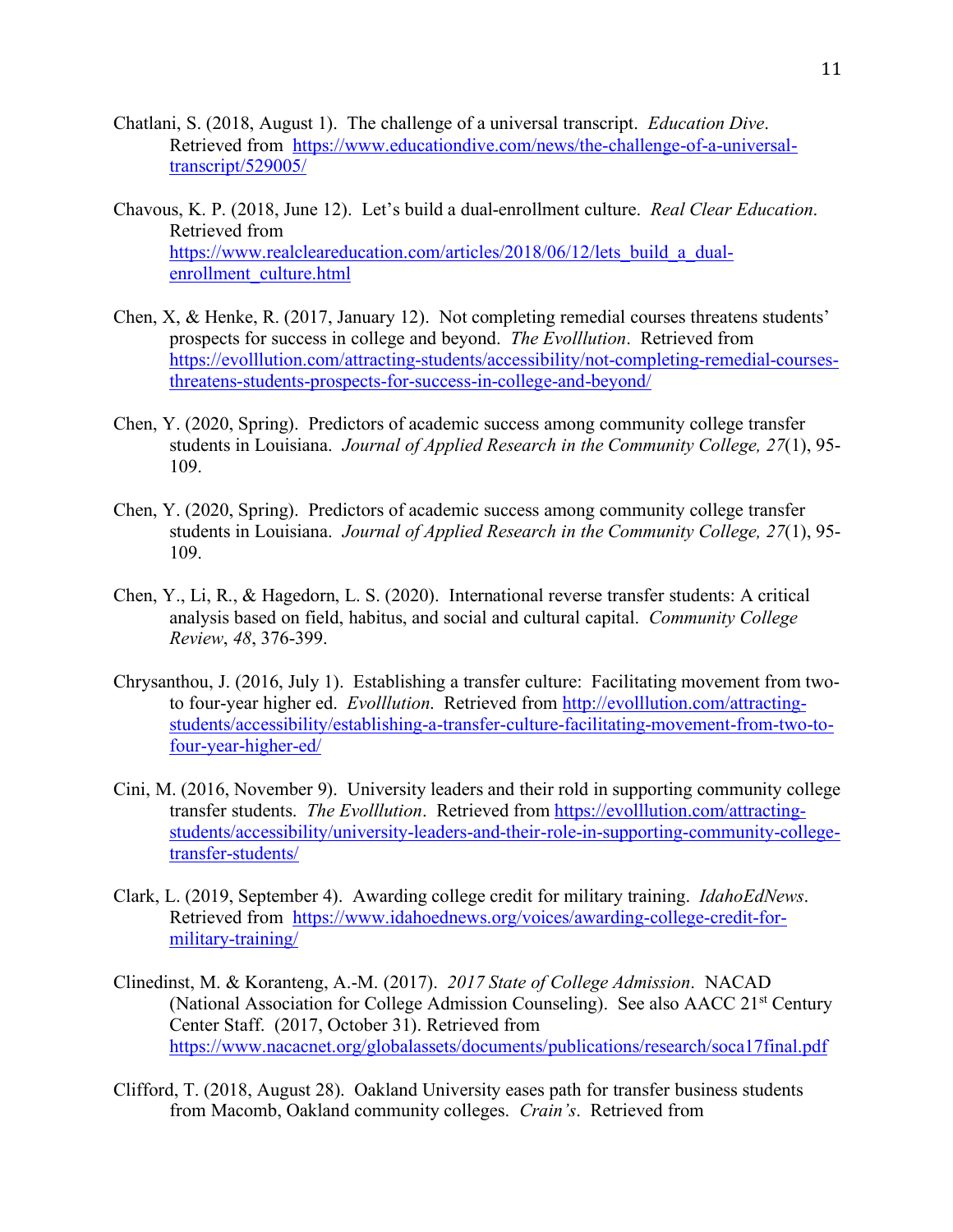http://www.crainsdetroit.com/article/20180828/news/669566/oakland-university-easespath-for-transfer-business-students-from

- Clovis, M. A., & Chang, M. (2019). Effects of academic momentum on degree attainment for students beginning college at 2-year institutions. *Journal of College Student Retention: Research, Theory & Practice*. First published online January 29, 2019
- College Board. (2017). College credit in high school: Working group report. Retrieved from http://bit.ly/2j4O5kJ
- College Opportunity. (2016, March). Keeping the promise: Going the distance on transfer reform. Retrieved from http://collegecampaign.org/wp-content/uploads/2016/03/2016- Keeping-the-Promise\_Full-Report-FINAL.pdf . Infographic and other materials at http://collegecampaign.org/portfolio/2016-keeping-promise-going-distance-transferreform/
- College still looking for absolute saddest place on campus to hold transfer student orientation. (2015, August 21). *The Onion*. Retrieved from http://www.theonion.com/article/college-still-looking-absolute-saddest-place-campu-51151
- Collins, K., Welch, C., & Thompson, J. (2020, December). Supporting an evolving transfer partnership in Ohio: The UD Sinclair Academy. *New Directions for Community Colleges, 2020*, 79-87.
- Colombo, H. (2017, September 18). Messer introduces bill to help more transfer students earn degrees. *Indianapolis Business Journal*. Retrieved from https://www.ibj.com/articles/65461-messer-introduces-bill-to-help-more-transferstudents-earn-degrees?v=preview
- Comes, D. (2017, July 26). Improving transfer in the age of free 2-year college. *New America*. Retrieved from https://www.newamerica.org/education-policy/edcentral/improvingtransfer-age-free-2-year-college/
- Community College Daily Staff. (2017, September 14). Transfer students still lose lots of credits. *Community College Daily*. Retrieved from http://www.ccdaily.com/2017/09/transfer-students-still-lose-lots-credits/
- Complete College America. (2014). Four-year myth. Make college more affordable. Restore the promise of graduating on time. Retrieved from http://completecollege.org/wpcontent/uploads/2014/11/4-Year-Myth.pdf
- Community College Research Initiatives. (2019, January 16). Data Note 8: Catalysts and barriers to transfer collaboration. Retrieved from Data Note 8: The Dynamic Nature of Transfer Partnerships: Catalysts and Barriers to Collaboration
- Community College Research Initiatives. (2019, January 16). Data Note 9: Transfer partnerships and a culture of collaboration. Retrieved from Data Note 9: Transfer Partnerships: The Importance of a Culture of Collaboration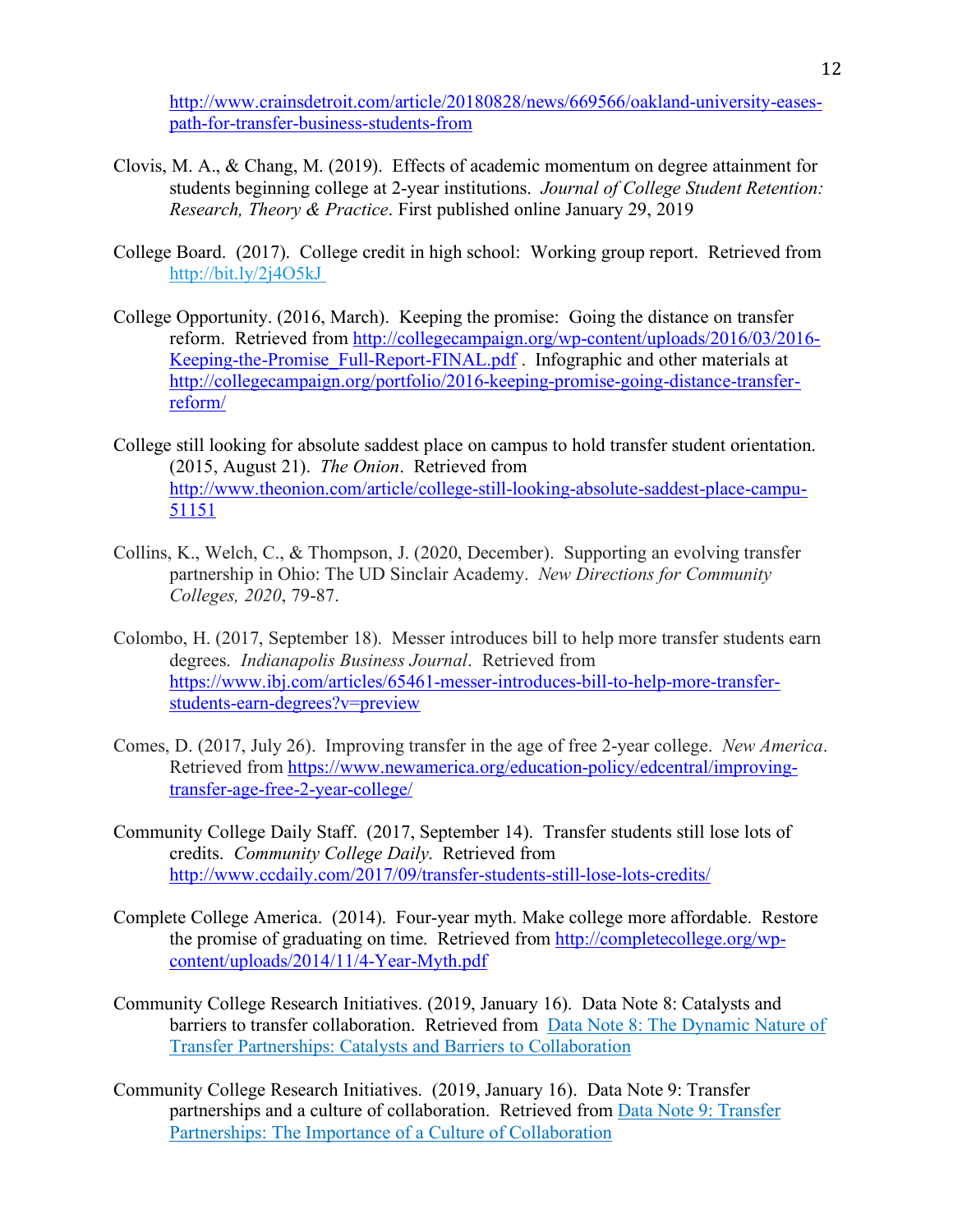- Community College Research Initiatives. (2019, February 14). Data Note 10: Transfer research and multilevel models. Retrieved from Data Note 10: Identifying Effective and Equitable Institutions for Transfer Students: Exploring the Contribution of the Pair in Multilevel Models
- Compton, P. K., Tafel, J., Law, J., & Gustafson, R. (2012, Winter). Faculty-determined course equivalency: The key to Ohio's transfer mobility system. *New Directions for Community Colleges*, no. 160, pp. 91-103.
- Conway, M. (2019, December 3). California goes all out to boost college completion rates. *Nonprofit Quarterly.* Retrieved from https://nonprofitquarterly.org/california-goes-allout-to-boost-college-completion-rates/
- Cooper, D. M., Nguyen, A., Karandjeff, K., Brohawn, K., Purnell, R., Kretz, A., Rodriguez-Kiino, D., Chaplot, P., & Nguyen, K. (2020, May). Students speak their truth about transfer: What they need to get through the gate. The RP Group. Retrieved from https://collegefutures.org/publication/students-speak-their-truth-about-transfer/
- Cooper, P. (2021, April 29). Community college students need better options, not free tuition. *Forbes*. https://www.forbes.com/sites/prestoncooper2/2021/04/29/community-collegestudents-need-better-institutions-not-free-tuition/?sh=553839a14101
- Cope, K. L. (2012, Winter). Widening and wandering the short road to success: The Louisiana transfer degree guarantee. *New Directions for Community Colleges*, no. 160, pp. 91-103.
- Cortes-Lopez, E., & Taylor, J. L. (2020). Reverse credit transfer and the value of the associate's degree: Multiple and contradictory meanings. *Community College Journal of Research and Practice*, *44*, 61-77.
- Course correction: Helping students find and follow a path to success. A survey of U.S. Students. (2019). Ellucian. Retrieved from https://www.ellucian.com/insights/course-correctionhelping-students-find-and-follow-path-success
- Couturier, L., & Kadlec, A. (2021, March 4). Systems can—and must—build better pathways to properity. *Inside Higher Ed.* https://www.insidehighered.com/blogs/tacklingtransfer/systems-can-and-must-build-better-pathwaysprosperity?utm\_source=Inside+Higher+Ed&utm\_campaign=f4a01133a5- DNU\_2021\_COPY\_02&utm\_medium=email&utm\_term=0\_1fcbc04421-f4a01133a5-198484297&mc\_cid=f4a01133a5&mc\_eid=717be121f2
- Couturier, L., & Wyner, J. (2019, September 4). Opinion: To make 'free college' work, smooth out the path from community college to a bachelor's degree. *LATimes*. Retrieved from https://www.latimes.com/opinion/story/2019-09-03/free-college-community-costtransfer-students
- Cox, P. (2017, February 20). How Minnesota colleges are teaming up to give students a cheaper path to 4-year degrees. MPRnews. Retrieved from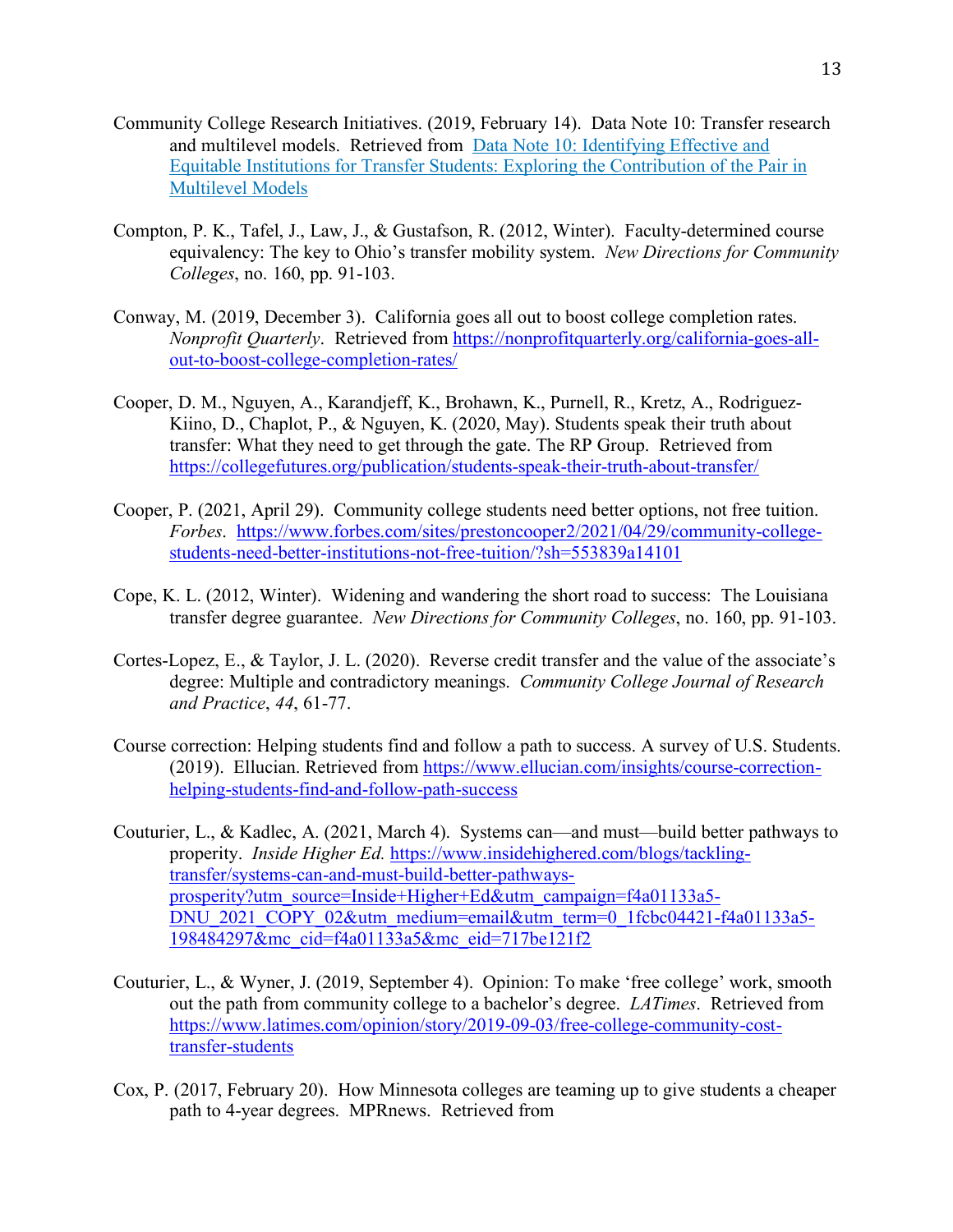https://www.mprnews.org/story/2017/02/20/community-colleges-private-universitiespartnership-cheaper-path-4-year-degrees

- Crisp, G., & Nuñez, A.-M. (2014). Understanding the racial transfer gap: Modeling underrepresented minority and nonminority students' pathwasy from two- to four-year institutions. *The Review of Higher Education*, *17*, 291-320.
- Crisp, G., Potter, C., Robertson, R., & Carales, V. (2020, December). Empirical and practical implications for documenting early racial transfer gaps. *New Directions for Community Colleges, 2020,* 55-65.
- Crowe, W., Smith-Jaggars, S., & Soto, C. (2020, August 3). It's time to fix the broken higher education transfer pipeline. *The Hill*. Retrieved from https://thehill.com/opinion/education/510213-its-time-to-fix-the-broken-highereducation-transfer-pipeline .
- Cuellar, M. G., & Gándara, P. (2021). Promoting access and equity for underrepresented racial minorities? An examination of policies and practices in community college baccalaureate programs. *Community College Review*, *49*(1), 52-75.
- Cutright, M. (2011, February 4). Ready for the transfer wave? *Inside Higher Ed*. Retrieved from https://www.insidehighered.com/views/2011/02/04/cutright
- Daddona, M. F., Mondie-Milner, C., & Goodson, J. (2019, May 6). Transfer student resources: Keeping students once they enroll. *Journal of College Student Retention: Research, Theory & Practice.* Retrieved from https://journals.sagepub.com/doi/pdf/10.1177/1521025119848754
- Daily Staff. (2018, September 25). Participation in dual credit rising in Ky. [Kentucky] *Community College Daily*. Retrieved from http://www.ccdaily.com/2018/09/participation-dual-credit-rising-ky/
- Dalby, S. (2017, May 2). Pathways to a baccalaureate: How elite institutions can stand out to two-year students. *Evolllution*. Retrieved from https://evolllution.com/attractingstudents/accessibility/pathways-to-a-baccalaureate-how-elite-institutions-can-stand-outto-two-year-students/
- D'Amico, C. (2020, February 3). Hey, states: Think twice about increasing funding for transfer degrees. *Forbes*. Retrieved from https://www.forbes.com/sites/stradaeducationnetwork/2020/02/03/hey-states-think-twiceabout-increasing-funding-for-transfer-degrees/#a7a821975859
- D'Amico, D. (2016, June 10). How more students are cutting their college costs. *Press of Atlantic City*. Retrieved from http://www.pressofatlanticcity.com/education/how-morestudents-are-cutting-their-college-costs/article\_6d2dbcd2-2e92-11e6-9056- 9779deebaa72.html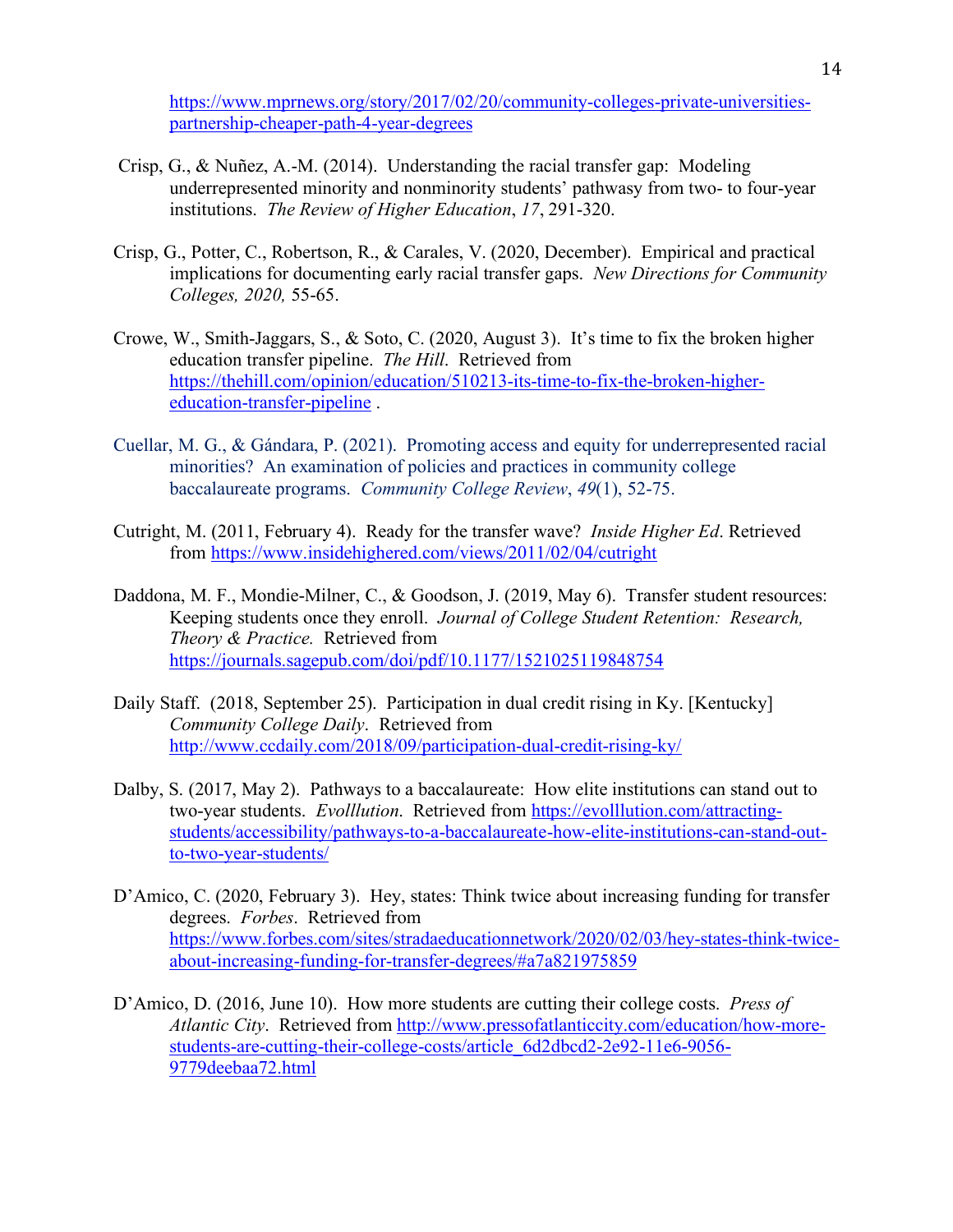- D'Amico, M. M., Chapman, L. M., & Robertson, S. (2021). Associate in Applied Science transfer and articulation: An issue of access and equity. *Community College Jouirnal of Research and Practice*, *45*(5), 378-383.
- Dana Center (2018, March). Different state approaches to transfer and applicability. Retrieved from https://bit.ly/2EbH9Kn
- Danielson, M. (2019, July 1). Six steps to making credit for prior learning a reality. Retrieved from https://evolllution.com/attracting-students/accessibility/six-steps-to-making-creditfor-prior-learning-a-reality/
- Davidson, J. C. (2015). Precollege factors and leading indicators: Increasing transfer and degree completion in a community and technical college system. *Community College Journal of Research and Practice, 39,* 1007-1021.
- Day, A. (2019, January 9). The school for college dropouts. *Nation Swell*. Retrieved from http://nationswell.com/adult-college-degree-program/
- De Sousa, Jr., D., & Rodriguez, L. (2016). Steering transfer student towards the right path: Advising and recruitment strategies used at Texas A&M University. In Handel, S. J., & Strempel, E. (Eds.). *Transition and transformation: Fostering transfer student success,*  pp. 105-114. Dahlonega, GA: National Institute for the Study of Transfer Students and University of North Georgia Press. Retrieved from https://transferinstitute.org/wpcontent/uploads/2016/05/Transition-And-Transformation-NISTS-book2.pdf
- Deane, K. C., Fink, J., Gordon, M., Jenkins, D., Kadlec, A., & Wyner, J. (2017). Tackling transfer: A guide to convening community colleges and universities to improve transfer student outcomes. Retrieved from https://ccrc.tc.columbia.edu/publications/tacklingtransfer-guide-convening-community-colleges-universities-improve-transfer-studentoutcomes.html
- Dembicki, M. (2018, October 17). Clearing pipelines for computer science transfers. *Community College Daily*. Retrieved from https://www.ccdaily.com/2018/10/clearingpipelines-computer-science-transfers/
- Dembicki, M. (2019, June 19). House panel examines dual credit, CBE. *Community College Daily*. Retrieved from http://www.ccdaily.com/2019/06/house-panel-examines-dualcredit-cbe/
- Democrat Staff. (2016, June 16). New law aimed at helping transfer students. *Sedalia Democrat*. Retrieved from https://sedaliademocrat.com/news/13094/new-law-aimed-at-helpingtransfer-students
- DeSantis, N. (2014, January 7). Agreement seeks to smooth interstate transfers using learning outcomes. *The Chronicle of Higher Education*. Retrieved from http://www.chronicle.com/blogs/ticker/agreement-seeks-to-smooth-interstate-transfersusing-learning-outcomes/71087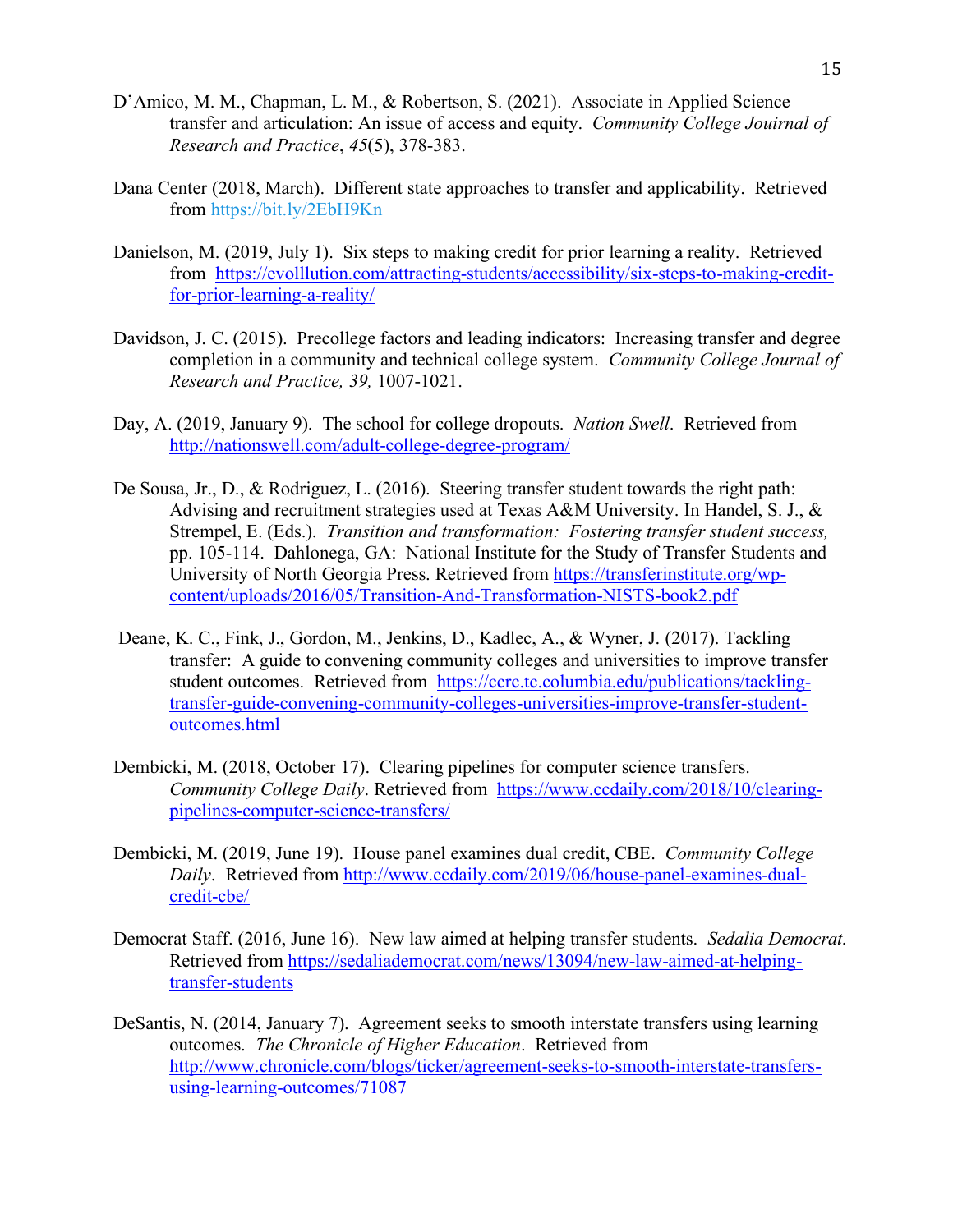- Detwiler, R. (2018, October 14). How to meet the needs of incoming transfer students. *The Evolllution*. Retrieved from https://evolllution.com/attracting-students/accessibility/howto-meet-the-needs-of-incoming-transfer-students/
- DeWine, P. R., Ludvik, M. B., Tucker, M., Mulholland, S., & Bracken, W. (2016). Exploring a successful community college student transition to a research-university environmnet. *Community College Journal of Research and Practice*, *41*, 809-822.
- DiCesare, L. (2016). Implementation of the Smart Transfer Plan. In Handel, S. J., & Strempel, E. (Eds.). *Transition and transformation: Fostering transfer student success,* pp. 17-23. Dahlonega, GA: National Institute for the Study of Transfer Students and University of North Georgia Press. Retrieved from https://transferinstitute.org/wpcontent/uploads/2016/05/Transition-And-Transformation-NISTS-book2.pdf
- Dickler, J. (2019, November 30). One way to graduate college with less debt. *CNBC.COM* . Retrieved from https://www.cnbc.com/2019/11/30/one-way-to-graduate-college-withless-debt.html
- Dickler, J. (2020, April 22). Community colleges could see a surge in popularity amid Covid-19. CNBC.com. Retrieved from https://www.cnbc.com/2020/04/22/students-considerstarting-out-at-community-college-amid-coronavirus.html
- Dickler, J. (2020, September 28). College acceptance rates for transfer students may rise due to coronavirus. CNBC. Retrieved from https://www.cnbc.com/2020/09/28/collegeacceptance-rates-rise-for-transfer-students-due-to-coronavirus.html
- Dietrich, N., Gammell, G., & Lane, I. (2018). The Tennessee reverse transfer program: A case study on partnerships to support seamless transfer. In M. A. Poisel  $& S$ . Joseph (Eds.). *Building transfer student pathways for college and career success.* Columbia, SC: University of South Carolina
- Dimino, M. (2020, December 7). College transfer in the COVID-19 era: Expectations vs. reality. *Third Way*. https://www.thirdway.org/memo/college-transfer-in-the-covid-19-eraexpectations-vs-reality
- Dinki, T. (2019, February 23). JCC transfer agreements try to make path to four-year college easier. *Olean Times Herald*. Retrieved from http://www.oleantimesherald.com/news/jcc-transfer-agreements-try-to-make-path-tofour-year/article\_e5504856-37ef-11e9-9ddbb7053bac40fc.html?utm\_medium=social&utm\_source=email&utm\_campaign=usershare
- Dockendorff, K. J., & Castro, E. L. (2019). Insights into transfer student programming at a public four-year institution. *Community College Journal of Research and Practice*, *43*, 153-159.
- Dones, C. M. (2021). Expanding the role of community colleges with workforce baccalaureate programs. In D. J. Smith, R. Lewis, & L. Singleton (Eds.). *Community Colleges and*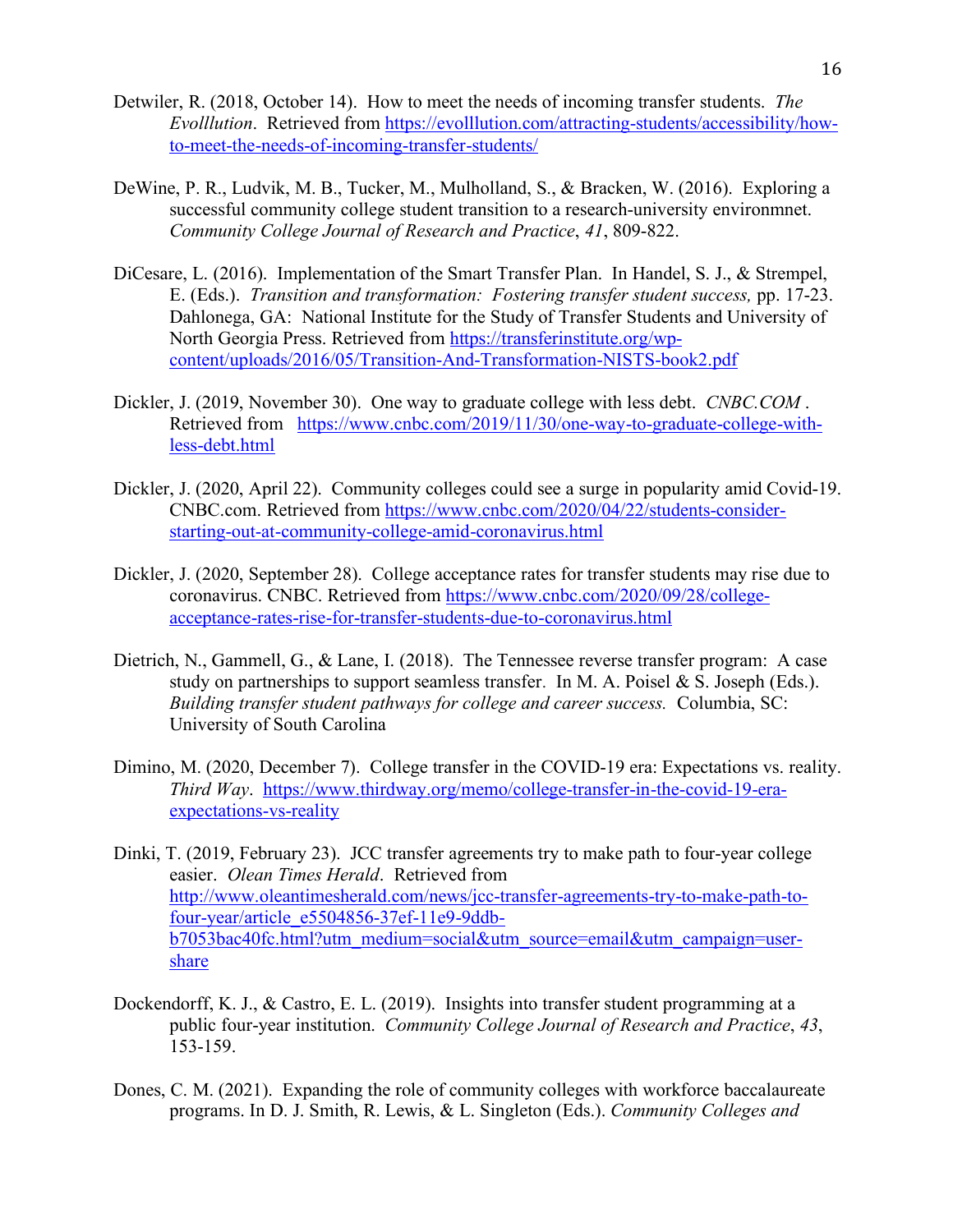*Workforce Preparation in the 21st Century: Emerging Research and Opportunities.* Pp. 28-58. IGI Global. DOI: 10.4018/978-1-7998-4123-4.ch002

- Dottavio, F. D. (2017, March 13). Higher ed leaders must ensure students don't lose course credits, time, money. *Star-Telegram.* Retrieved from http://www.startelegram.com/opinion/opn-columns-blogs/other-voices/article138227788.html
- Dougherty, K. J., & Kienzi, G. S. (2006). It's not enough to get through the open door: Inequalities by social background in transfer from community colleges to four-year colleges. *Teachers College Record, 108,* 452-487*.*
- Dougherty, K. J., Lahr, H. & Morest, V. S. (2017, November). Reforming the American community college: Promising changes and their challenges. CCRC Working Paper No. 98. Retrieved from https://ccrc.tc.columbia.edu/publications/reforming-americancommunity-college-promising-changes-challenges.html
- Doyle, W. R. (2006, May/June). Community college TRANSFERS and college graduation. *Change*, *38*, 56-58.
- Doyle, W. R. (2011). Effect of increased academic momentum on transfer rates: An application of the generalized propensity score. *Economics of Education Review*, *30*, 191-200.
- Dual Credit Task Force. (2018, June). Dual credit: Where college meets high school. Retrived from https://www.utsystem.edu/news/2018/07/10/ut-system-and-texas-associationcommunity-colleges-task-force-recommends-improved
- Dumas, M. (2020, March 16). Community college forges partnership for smooth transfers. AL.com. Retrieved from https://www.al.com/education/2020/03/community-collegeforges-partnership-for-smooth-transfers.html
- Duncheon, J. C. (2020). "We are exposed to that college environment": Exploring the socialization of early college high school students. *Community College Review*, *48*, 173- 194.
- DuVal, C., & Artis, W. (2020, December). Going beyond transfer agreements: The best choices program and a web of connections. *New Directions for Community Colleges*, *2020*, 89- 98.
- Eagan, M. K., & Jaeger, A. J. (2009). Effects of exposure to part-time faculty on community college transfer. *Research in Higher Education*, *50*, 168-188.
- Edmunds, J. A., Fatih, U., Furey, J., Glennie, E., & Arshavsky, N. (2020, March 23). What happens when you combine high school and college? The impact of the early college model on postsecondary performance and completion. *Educational Evaluation and Policy Analysis.*
- Education Commission of the States. (2017, April). Policy snapshot: Guided pathways to college completion. Retrieved from https://www.ecs.org/eccontent/uploads/Policy\_Snapshot\_Guided\_Pathways\_to\_College\_Completion-1.pdf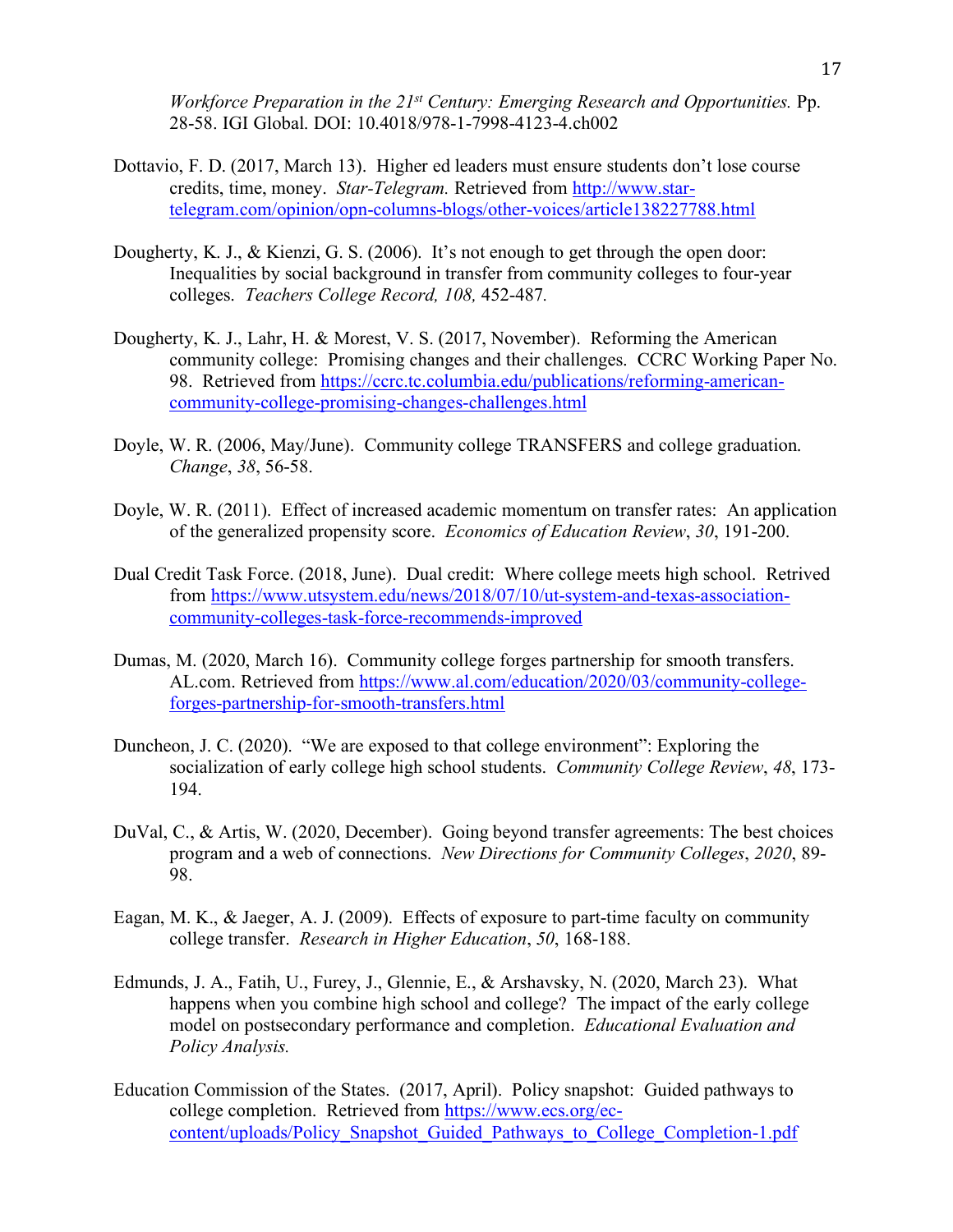- Education Commission of the States. (2017, December 4). 50-state comparison: Prior learning assessment policies. Retrieved from https://www.ecs.org/50-state-comparison-priorlearning-assessment-policies/
- Education Commission of the States. (2019, April). 50-state comparison: Dual/concurrent enrollment policies. Retrieved from http://ecs.force.com/mbdata/MBQuest2RTanw?Rep=DE1914
- Education Commission of the States. (2018, June 12). 50-state comparison: Transfer and articulation policies. Retrieved from https://www.ecs.org/transfer-and-articulationpolicies-db/
- Education Commission of the States. (2020, February 19). Community college bachelor's degrees: An update on state activity and policy considerations. Retrieved from https://www.ecs.org/community-college-bachelors-degrees-an-update-on-state-activityand-policy-considerations/
- Education Commission of the States. (2020, February 24). 50-state comparison: Transfer and articulation policies. Retrieved from https://www.ecs.org/transfer-and-articulationpolicies-db/
- Education Design Lab. (2019, May). Seamless transfer pathways: Student-centered solutions ot improve transfer student success. Published by author. Retrieved from https://eddesignlab.org/stp/
- Education Strategy Group. (2020). A more unified community college: Strategies and resources to align non-credit and credit programs. Retrieved from http://edstrategy.org/resource/amore-unified-community-college/
- Elfman, L. (2019, June 25). CUNY Summit Examines the Most Effective Ways to Re-engage Adult Learners. *Diverse Education*. Retrieved from https://diverseeducation.com/article/148330/
- Elfman, L. (2019, December 10). Study spotlights outcomes for community college transfer students. *Diverse Issues in Higher Education*. Retrieved from https://diverseeducation.com/article/161915/
- Eller, C. C. (2017). Increasing success for two-to-four-year transfer students within The City University of New York. GraduateNYC. Retrieved from http://bit.ly/2mGe6r5
- Elliott, D. C., & Lakin, J. M. (2020, online first). Running the STEM gauntlet: The complicity of four-year universities in the transfer penalty. *Research in Higher Education*.
- Ellis, L. (2017, July 27). Texas leads in national push toward so-called reverse transfer. *Chron.*  Retrieved from http://www.chron.com/local/education/campus-chronicles/article/Texasleads-in-national-push-toward-so-called-11490055.php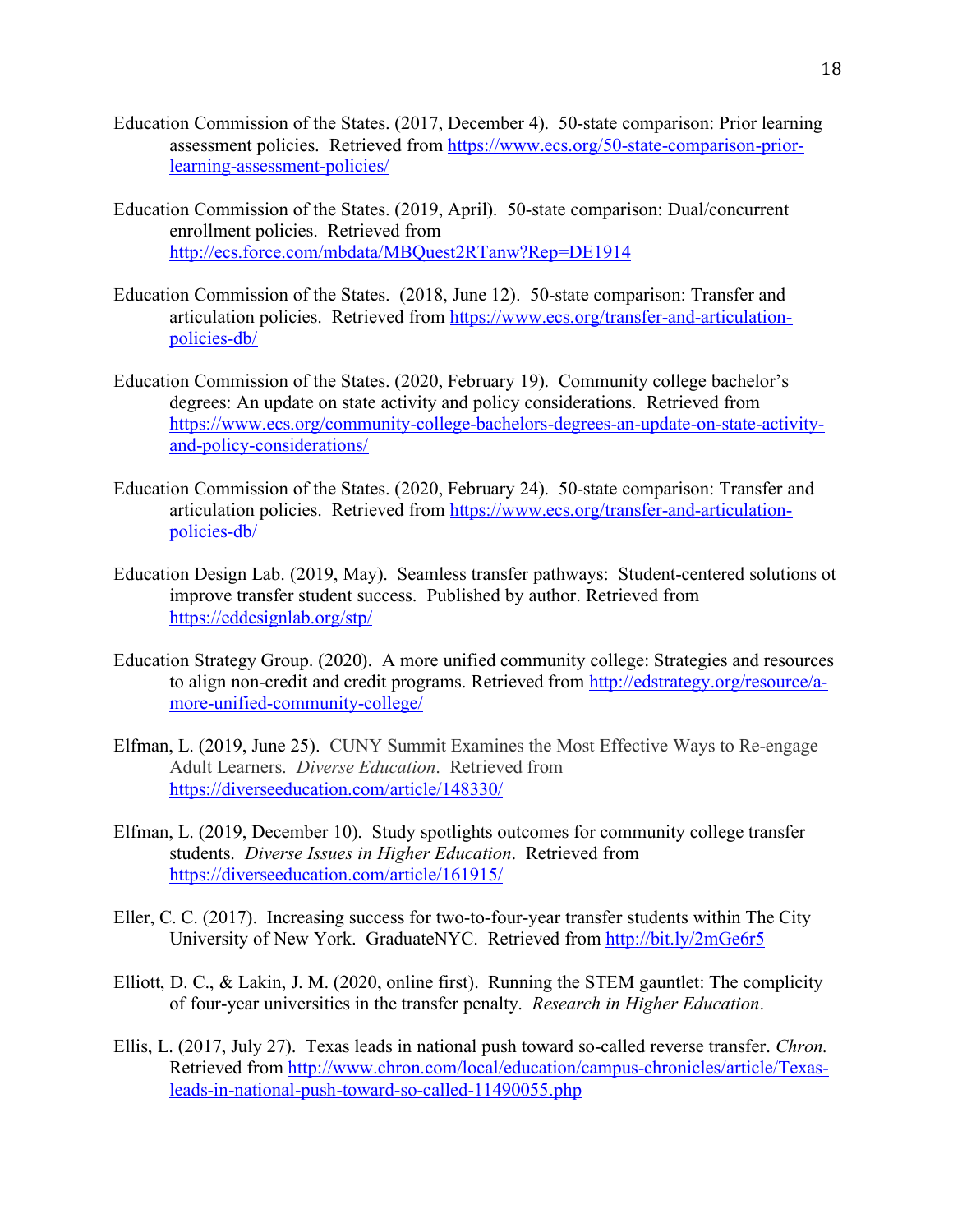- Ellis, M. (2020, June 18). Essential practices to improve student transfer: A call to action from the Texas Transfer Alliance. Charles A. Dana Center. Retrieved from https://www.utdanacenter.org/blog/essential-practices-improve-student-transfer-callaction-texas-transfer-alliance
- Ellis, M. M. (2013). Successful community college transfer students speak out. *Community College Journal of Research and Practice,* (2), 73-84.
- Elliott, D. C., & Lakin, J. M. (2020, online first). Running the STEM gauntlet: The complicity of four-year universities in the transfer penalty. *Research in Higher Education*
- Erickson, D. (2018, February 8). UW-Madison unveils 'Bucky's Tuition Promise,' latest commitment to state students. *University of Wisconsin-Madison News.* Retrieved from https://news.wisc.edu/uw-madison-unveils-buckys-tuition-promise-latest-commitment-tostate-students/
- Essien, F. S. (2019, December 11). College credit where credit is due—reconizing 'prior learning.' *Medium.* Retrieved from https://medium.com/todays-students-tomorrow-stalent/college-credit-where-credit-is-due-recognizing-prior-learning-f359a751d043
- Fain, P. (2013, August 8). Fast enough on transfer in California? *Inside Higher Ed*. Retrieved from https://www.insidehighered.com/news/2013/08/08/californias-two-year-collegesroll-out-transfer-degrees-while-lawmakers-consider
- Fain, P. (2013, October 14). California's governor signs transfer bill. *Inside Higher Ed*. Retrieved from https://www.insidehighered.com/quicktakes/2013/10/14/californiasgovernor-signs-transfer-bill
- Fain, P. (2014, January 9). New approach to transfer. *Inside Higher Ed*. Retrieved from https://www.insidehighered.com/news/2014/01/09/wiche-transfer-passport-basedproficiency-rather-credits
- Fain, P. (2014, January 23). General education's remake. *Inside Higher Ed*. Retrieved from https://www.insidehighered.com/news/2014/01/23/association-wants-create-portablecompetency-based-general-education-framework
- Fain, P. (2014, February 4). No transfer needed. *Inside Higher Ed*. Retrieved from https://www.insidehighered.com/news/2014/02/04/drexels-community-collegepartnerships-win-fans
- Fain, P. (2016, July 5). WICHE's interstate passport seeks to help students transfer while preserving colleges' autonomy. *Inside Higher Ed*. Retrieved from https://www.insidehighered.com/news/2016/07/05/wiches-interstate-passport-seeks-helpstudents-transfer-while-preserving-colleges
- Fain, P. (2017, May 9). Foundation to fund college partnerships on community college transfer. *Inside Higher Ed*. Retrieved from https://www.insidehighered.com/news/2017/05/09/foundation-fund-college-partnershipscommunity-college-transfer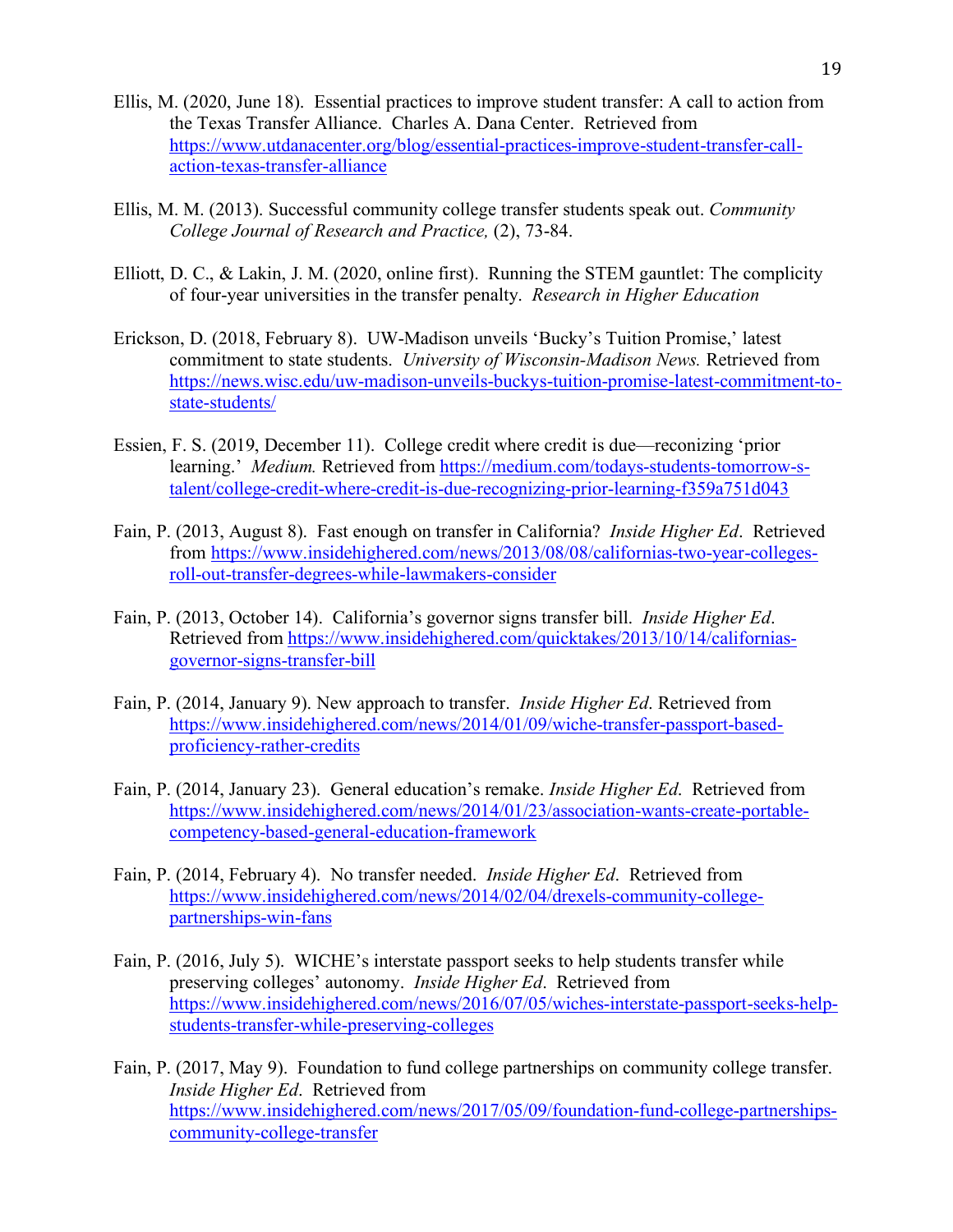- Fain, P. (2018, January 16). Transfer under one roof. *Inside Higher Ed*. Retrieved from https://www.insidehighered.com/news/2018/01/16/utah-valley-university-thrives-beingboth-community-college-anduniversity?utm\_source=Inside+Higher+Ed&utm\_campaign=6ae503fb6e-DNU20180111&utm\_medium=email&utm\_term=0\_1fcbc04421-6ae503fb6e-198484297&mc\_cid=6ae503fb6e&mc\_eid=717be121f2
- Fain, P. (2018, April 12). Calif.'s 2-year system signs transfer agreement with UC. *Inside Higher Ed*. Retrieved from https://www.insidehighered.com/quicktakes/2018/04/12/califs-2-year-system-signstransfer-agreement-uc
- Fain, P. (2020, April 10). Using stimulus funds to improve credit transfer. *Inside Higher Ed*. Retrieved from https://www.insidehighered.com/quicktakes/2020/04/10/using-stimulusfunds-improve-credit-transfer
- Fain, P. (2020, September 10). Questions for Kevin Carey about his proposal for a broad restructuring of higher education. *Inside Higher Ed*. Retrieved from https://www.insidehighered.com/news/2020/09/10/questions-kevin-carey-about-hisproposal-broad-restructuring-highereducation?utm\_source=Inside+Higher+Ed&utm\_campaign=0722c9d182- DNU\_2020\_COPY\_02&utm\_medium=email&utm\_term=0\_1fcbc04421-0722c9d182-198484297&mc\_cid=0722c9d182&mc\_eid=717be121f2
- Fain, P. (2020, October 16). Prior learning credits boost completion odds. *Inside Higher Ed*. Retrieved from https://www.insidehighered.com/quicktakes/2020/10/16/prior-learningcredits-boost-completion-odds
- Fay, L. (2020, October 21). The 74 interview: Researcher Martin Kurzweil on why more data is neded to prevent fraud and confusion in the non-degree credential landscape. *The* 74. Retrieved from https://www.the74million.org/article/the-74-interview-researcher-martinkurzweil-on-why-more-data-is-needed-to-prevent-fraud-and-confusion-in-the-nondegree-credential-landscape/
- Felix, E. R., & Trinidad, A. (2018). Fulfilling the transfer mission at an urban technical college: How a transfer center mediates baccalaureate aspirations for students. *Community College Journal of Research and Practice*, *42*, 861-877.
- Field, K. (2008, July 30). House and Senate negotiators approve compromise higher education act. *The Chronicle of Higher Education*. Retrieved from http://www.chronicle.com/article/Negotiators-Approve-Compromise/1022
- Field, K. (2011, September 18). Spellings panel spurred progress in some key areas but failed to remake American higher education. *The Chronicle of Higher Education*. Retrieved from http://www.chronicle.com/article/5-Years-Later-the-Impact-of/129053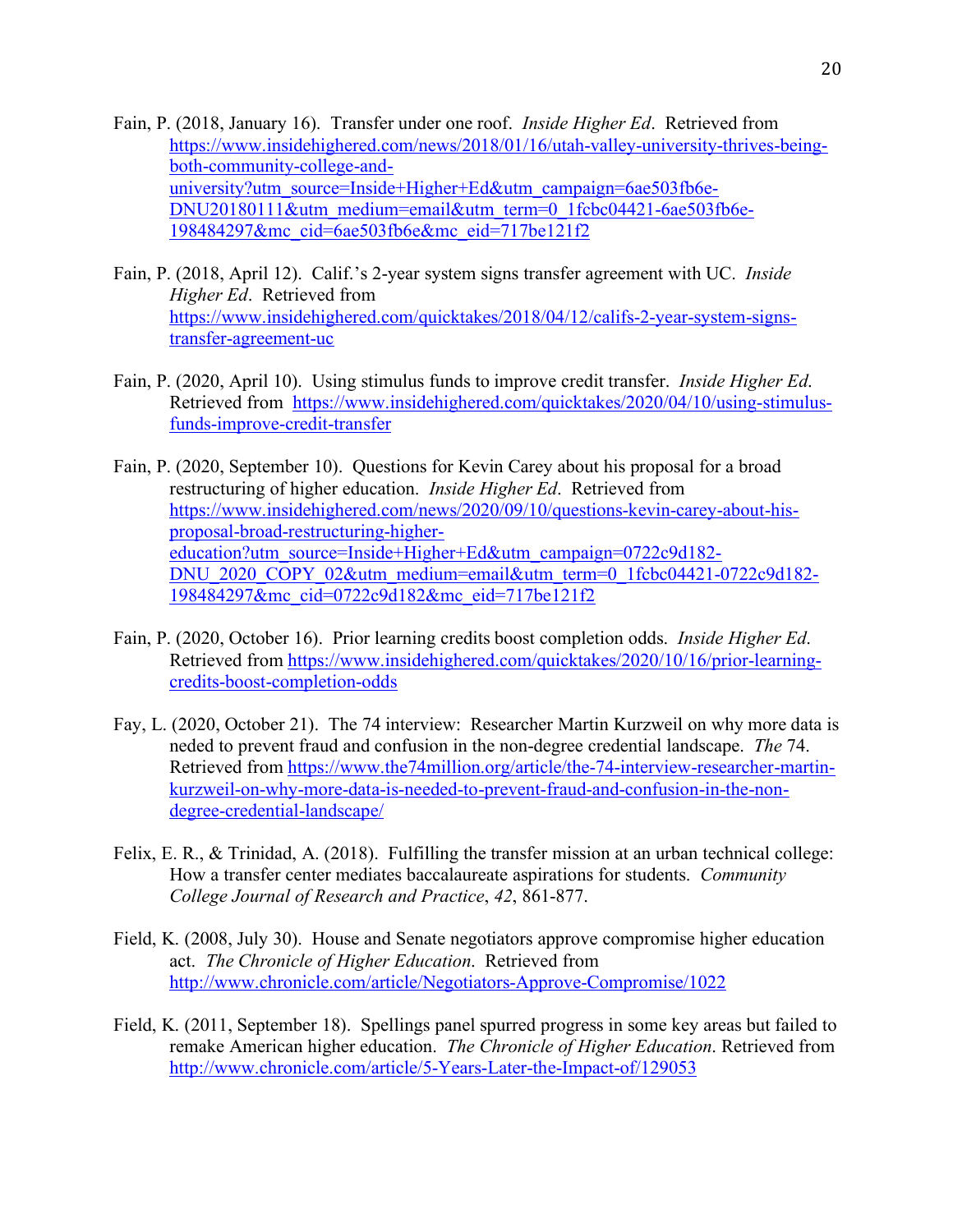- Field, K. ( 2020, September 22). The rise of dual credit. *Education Next*. Retrieved from https://www.educationnext.org/rise-dual-credit-more-students-take-college-classes-highschool-degree-attainment-rigor/
- Fincher, M., Kelly, C., Harrison, M., Harrison, Z., Hopson, D., & Weems, S. (2016). Articulation and transfer for career and technical students: Best practices for dealing with real and perceived barriers to baccalaureate degree attainment for applied science students. *Community College Journal of Research and Practice*, *41*, 531-535.
- Fink, J. (2018, November 5). How does access to dual enrollment and advanced placement vary by race and gender across states? The Mixed Methods Blog. Retrieved from https://ccrc.tc.columbia.edu/easyblog/access-dual-enrollment-advanced-placement-racegender.html
- Fink, J. (2019, October 8). Acceleration for all? Mapping racial equity in access to AP and dual enrollment. *The Mixed Methods Blog*. CCRC. Retrieved from https://ccrc.tc.columbia.edu/easyblog/mapping-racial-equity-ap-dual-enrollment.html
- Fink, J. (2021, February 4). Don't blame students for institutional barriers to equitable transfer success. *Inside Higher Ed*. https://www.insidehighered.com/print/blogs/tacklingtransfer/don%E2%80%99t-blame-students-institutional-barriers-equitable-transfersuccess
- Fink, J., Hesse, M., Hyman, C., Lee, S., Morrissey, S., & Quiroz-Livanis, E. (2020, July 24). As higher education faces a "corona swirl" of transfer students, higher education must create clear pathways to degrees. *Diverse Issues in Higher Education.* Retrieved from https://diverseeducation.com/article/185085/
- Fink, J., & Jenkins, D. (2017, August 16). Takes two to tango: Essential practices of highly effective transfer partnerships. *Community College Review*.
- Fink, J., & Jenkins, D. (2017, December). How to measure community college effectiveness in serving transfer students. Community College Research Center. Retrieved from https://ccrc.tc.columbia.edu/publications/measure-community-college-effectivenesstransfer.html
- Fink, J., & Jenkins, D. (2021, April 1). Rethinking dual enrollment to advance equitable transfer. *Inside Higher Ed*. https://www.insidehighered.com/blogs/tackling-transfer/rethinkingdual-enrollment-advance-equitabletransfer?utm\_source=Inside+Higher+Ed&utm\_campaign=b934a45645- DNU\_2021\_COPY\_02&utm\_medium=email&utm\_term=0\_1fcbc04421-b934a45645-198484297&mc\_cid=b934a45645&mc\_eid=717be121f2
- Fink, J., Jenkins, D., Kopko, E., & Ran, F. X. (2018, February). Using data mining to explore why community college transfer students earn bachelor's degrees with excess credits. CCRC Working Paper No. 100. Retrieved from https://ccrc.tc.columbia.edu/publications/using-data-mining-explore-why-communitycollege-transfer-students-earn-bachelors-degrees-excess-credits.html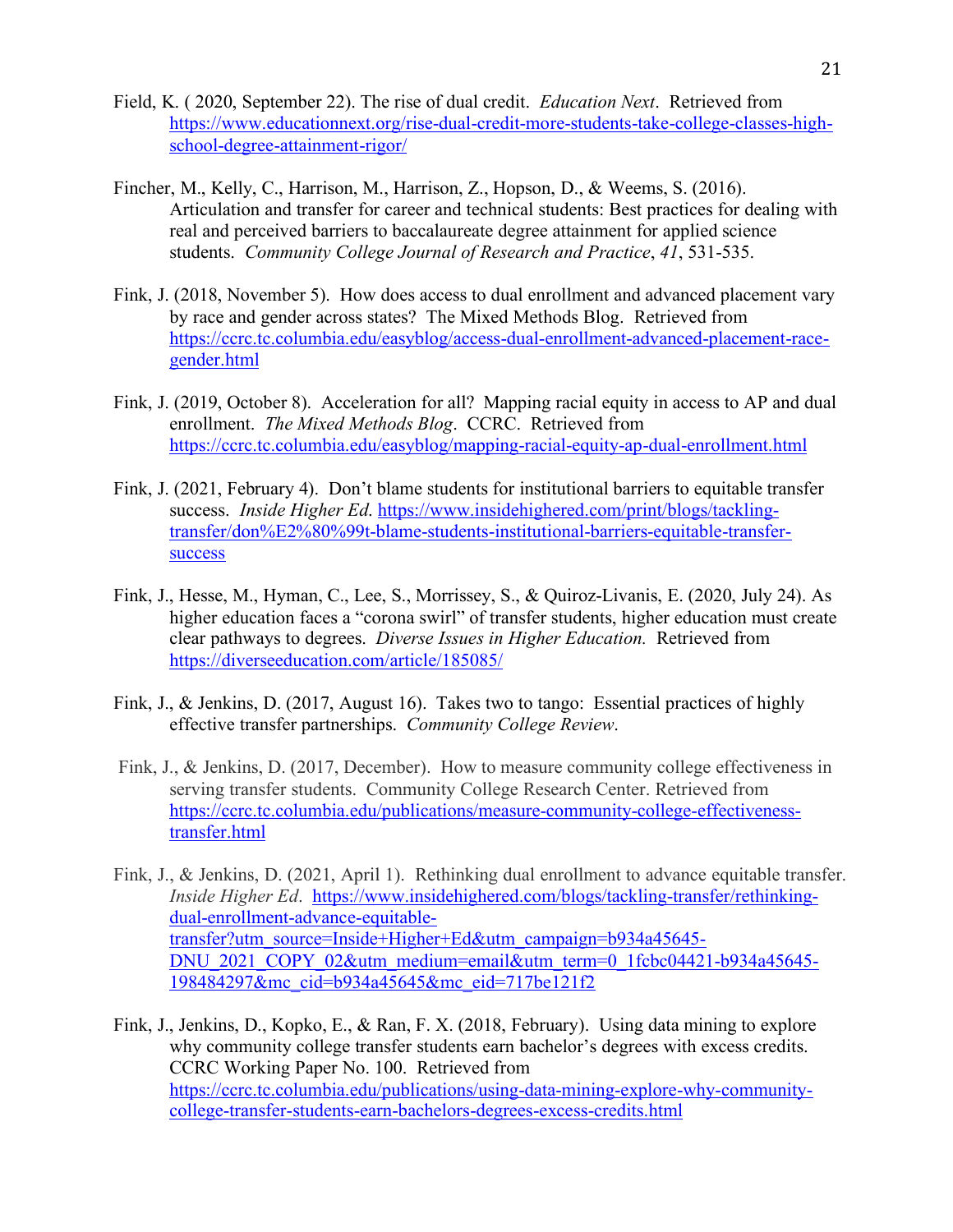- Finkel, E. (2019, April 5). Clearing transfer pipelines. *Community College Daily*. Retrieved from http://www.ccdaily.com/2019/04/clearing-transfer-pipelines/
- Finkel, E. (2021, January 24). Smoothing the transition. *Community College Daily*. https://www.ccdaily.com/2021/01/smoothing-the-transition/
- Fischer, T. V. (2017, October 18). Surpassing "feeders and fillers" model to drive long-term engagement with transfer students. *The Evolllution*. Retrieved from https://evolllution.com/attracting-students/accessibility/surpassingfeeders-and-fillersmodel-to-drive-long-term-engagement-with-transfer-students/
- Flaherty, C. (2014, January 3). Historians discuss challenges of general education. *Inside Higher Ed.* Retrieved from https://www.insidehighered.com/news/2014/01/03/historiansdiscuss-challenges-general-education
- Foley, D., Milan, L., & Hamrick, K. (2021, January). The increasing role of community colleges among bachelor's degree recipents: Findings from the 2019 National Survey of College Graduates. National Center for Science and Engineering Statistics. https://ncses.nsf.gov/pubs/nsf21309
- Foote, S. M. (2018). Theories, research, and best practices related to transfer student orientation. In M. A. Poisel & S. Joseph (Eds.). *Building transfer student pathways for college and career success.* Columbia, SC: University of South Carolina
- Frank, S. (2017, September 14). New report: Community college isn't a cheaper route to a university. *California Political Review*. Retrieved from http://www.capoliticalreview.com/capoliticalnewsandviews/new-report-communitycollege-isnt-a-cheaper-route-to-a-university/
- Freeling, N. (2015, October 16). Napolitano: Transfer pathway is key to UC's success. Retrieved from http://universityofcalifornia.edu/news/napolitano-addresses-nationscommunity-college-leaders
- French, R. (2016, December 4). Dual enrollment grows in popularity, frustration. *The Detroit News*. Tweeted 12/6/16: More evidence that dual enrollment's benefit are limited by how the credits transfer. Retrieved from http://www.detroitnews.com/story/news/local/michigan/2016/12/03/dual-enrollmentgrows-frustration/94916430/

Fresquez, B., LaViolet, T., Maxson, M., & Wyner, J. (2018, June 27). The talent blind spot: The case for increasing community college transfer to high graduation rate institutions. Ithaka S+R. Research Report. Aspen Institute. Retrieved from https://sr.ithaka.org/publications/the-talent-blindspot/?utm\_term=The%20Talent%20Blind%20Spot%3A%20The%20Case%20for%20Inc reasing%20Community%20College%20Transfer%20to%20High%20Graduation%20Rat e%20Institutions&utm\_campaign=eml\_sr\_newsletter\_12\_2018&utm\_content=email&ut m\_source=Act-On+Software&utm\_medium=email&cid=eml\_sr\_newsletter\_12\_2018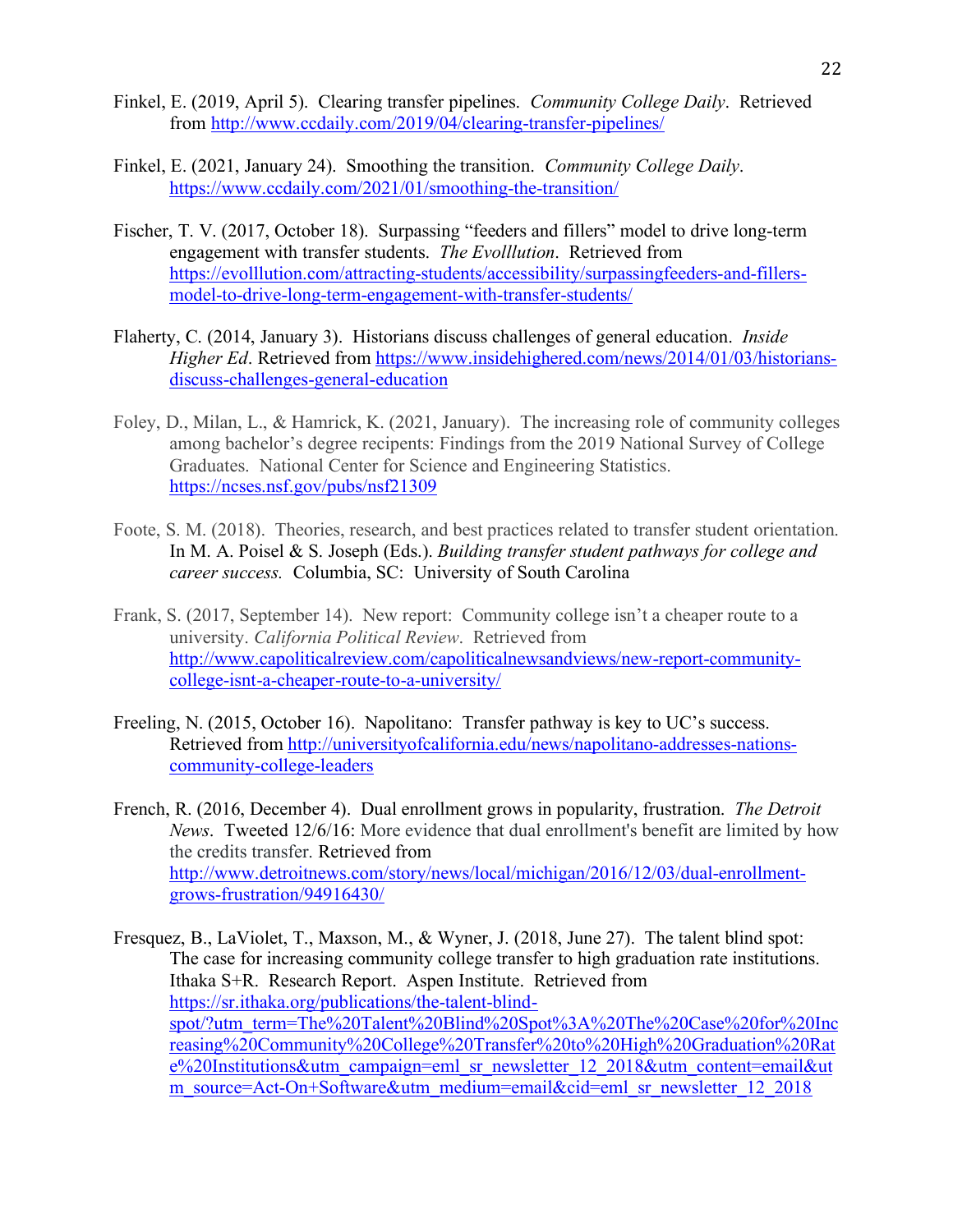- Friedel, J. N., & Friesleben, K. L. (2017). Postbaccalaureate reverse transfer students in Iowa: An expanded look at community college students with previous degrees earned. *Community College Journal of Research and Practice*, *41*(4-5), 273-287.
- Friedman, E., Kurlaender, M., Li, A., & Rumberger, R. (2020, January). A leg up on college: The scale and distribution of community college participation among California high school students. Policy Analysis for California Education (PACE). Retrieved from https://edpolicyinca.org/publications/leg-up-on-college
- From transfer to targeted pathways. (2018, April). Florida's efforts to get transfer students to the finish line. Retrieved from http://floridacollegeaccess.org/research-data/transfertargeted-pathways-getting-florida-transfer-students-finish-line/
- Funk, J. (2016, December 29). UW looks to boost transfer numbers. *Laramie Boomerang*. Retrieved from http://www.laramieboomerang.com/news/uw-looks-to-boost-transfernumbers/article\_c2c8312e-cd7d-11e6-a092-2fe348ccffcb.html
- Gaber, S. L. (2021, April 19). How UNC Charlotte is bringing transfers in and stop-outs back. *Higher Ed Dive*. https://www.highereddive.com/news/how-unc-charlotte-is-bringing-intransfers-and-bringing-back-stop-outs/598395/
- Ganga, E., & Mazzariello, A. (2018, October). Math pathways: Expanding options for success in college math. Center for the Analysis of Postsecondary Readiness. Retrieved from https://ccrc.tc.columbia.edu/publications/math-pathways-expanding-options-success.html
- Gao, N., & Johnson, H. (2017, November). Improving college pathways in California. Retrieved from http://www.ppic.org/publication/improving-college-pathways-incalifornia/
- Garcia, H. A. (2020, Fall). Illuminating a path to college: How dual credit benefits rural students. *Journal of Applied Research in the Community College*, *27*(2), 109-122.
- Garcia, J. (2019, May 19). Identifying and overcoming three obstacles to robust reverse transfer. *The Evolllution*. Retrieved from https://evolllution.com/programming/credentials/identifying-and-overcoming-threeobstacles-to-robust-reverse-transfer/
- Garcia, M. (2021, February 6). Massachusetts' early college program: From successful pilot to sustainable policy. *Boston Globe*. https://www.bostonglobe.com/2021/02/06/opinion/massachusetts-early-college-programsuccessful-pilot-sustainable-policy/
- Gard, D. R., Paton, V., & Gosselin, K. (2012). Student perceptions of factors contributing to community-college-to-university transfer success. *Community College Journal of Research and Practice*, *36*, 833-848.
- Gardner, L. (2019, February 18). The rise of the mega-university. *The Chronicle of Higher Education*. Retrieved from https://www.chronicle.com/interactives/Trend19-MegaU-Main?cid=at&utm\_source=at&utm\_medium=en&cid=at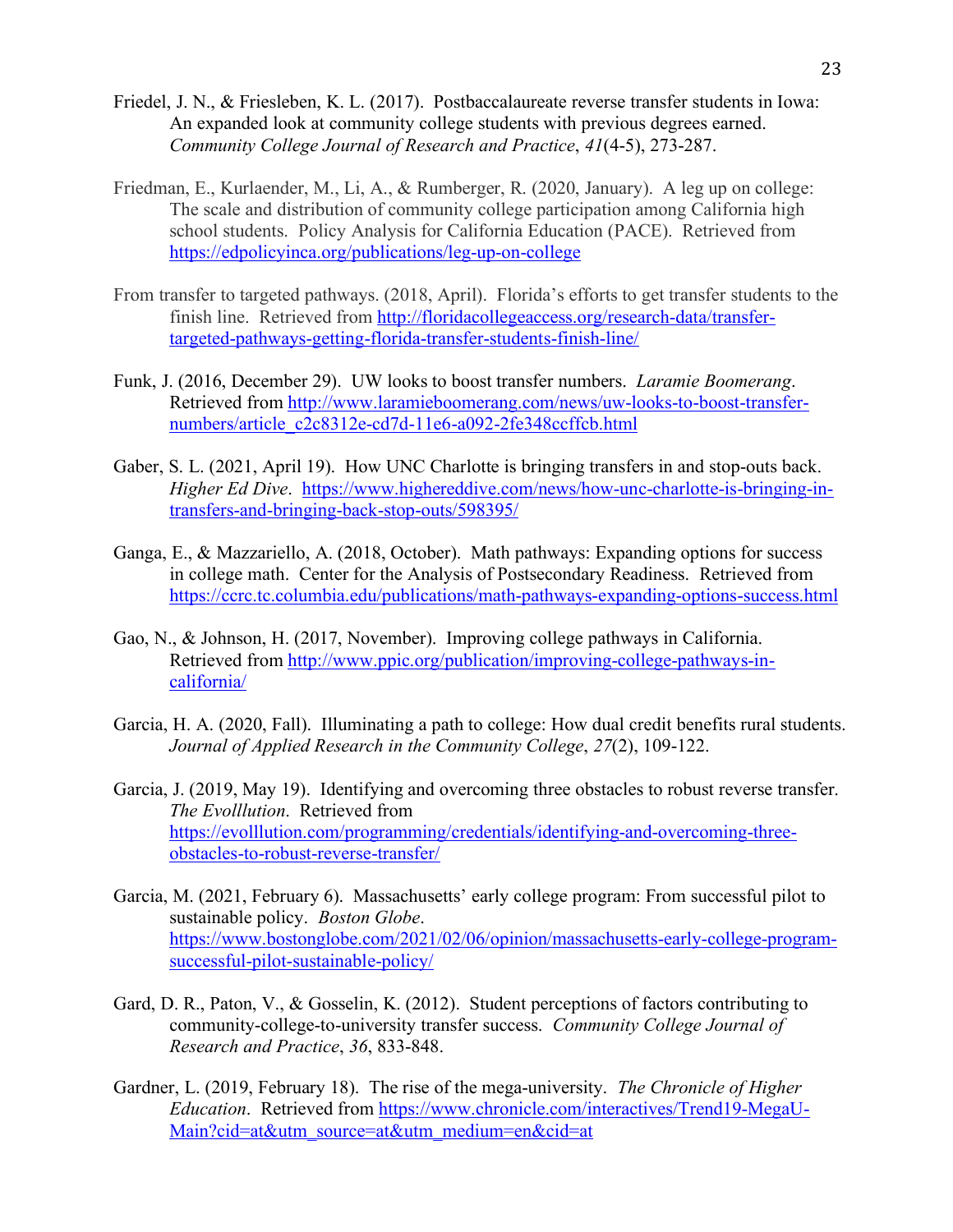- Gateway Community College. (2015, January 14). Study finds GCC students more likely to earn bachelor's degress from 4-year institutions. Retrieved from http://www.gatewayct.edu/Offices-Departments/Public-Affairs/News/News-Items/Study-Finds-GCC-Students-More-Likely-to-Earn-Bache
- Gateway Community College. (2015, May 7). Lost transfer credits at UConn costs community college students. Retrieved from http://gatewayct.edu/Offices-Departments/Public-Affairs/Faculty-Staff-News/faculty-staff-news/ost-transfer-credits-at-UConn-costs-Community-Coll
- Gewertz, C. (2016, September 6). Are dual-enrollment programs overpromising? *Education Week*. Retrieved from http://www.edweek.org/ew/articles/2016/09/07/are-dualenrollment-programs-overpromising.html
- Giardello, K., & Schanker, J. (2021, May 18). Stronger together: Strengthening humanities pathways in Michigan. CCRC. The Mixed Methods Blog. https://ccrc.tc.columbia.edu/easyblog/humanities-pathways-michigan.html
- Glover, H. (2020, May 19). In a brutal recession, education is more important than ever—here's how to help people finish their college degrees. *Lumina Foundation*. Retrieved from https://www.luminafoundation.org/news-and-views/in-a-brutal-recession-education-ismore-important-than-ever-heres-how-to-help-people-finish-their-college-degrees/
- Glynn, J. (2019, January 15). Persistence: The success of students who transfer from community colleges to selective four-year institutions. Jack Kent Cooke Foundation. Retrieved from https://www.jkcf.org/research/persistence/
- Goldrick-Rab, S., & Pfeffer, F. T. (2009). Beyond access: Explaining socioeconomic differences in college transfer. *Sociology of Education*, *82*, 101-125.
- Gonzalez, J. (2011, June 30). To raise college-completion rates, deal with costs and transfer policies, report suggests. *The Chronicle of Higher Education*. Retrieved from http://www.chronicle.com/article/To-Raise-College-Completion/128090/
- Gonzalez, J. (2012, February 28). A third of students transfer before graduating, and many head toward community colleges. *The Chronicle of Higher Education*. Retrieved from http://www.chronicle.com/article/A-Third-of-Students-Transfer/130954/
- Goodman, J., Hurwitz, M., & Smith, J. (2015, February). College access, initial college choice and degree completion. NBER Working Paper No. 20996. Retrieved from http://www.nber.org/papers/w20996
- Gordon, L. (2017, April 2). California 'student success' initiative slow to increase community college completion rates. *EdSource*. Retrieved from https://edsource.org/2017/california-student-success-initiative-slow-to-increasecommunity-college-completion-rates/578257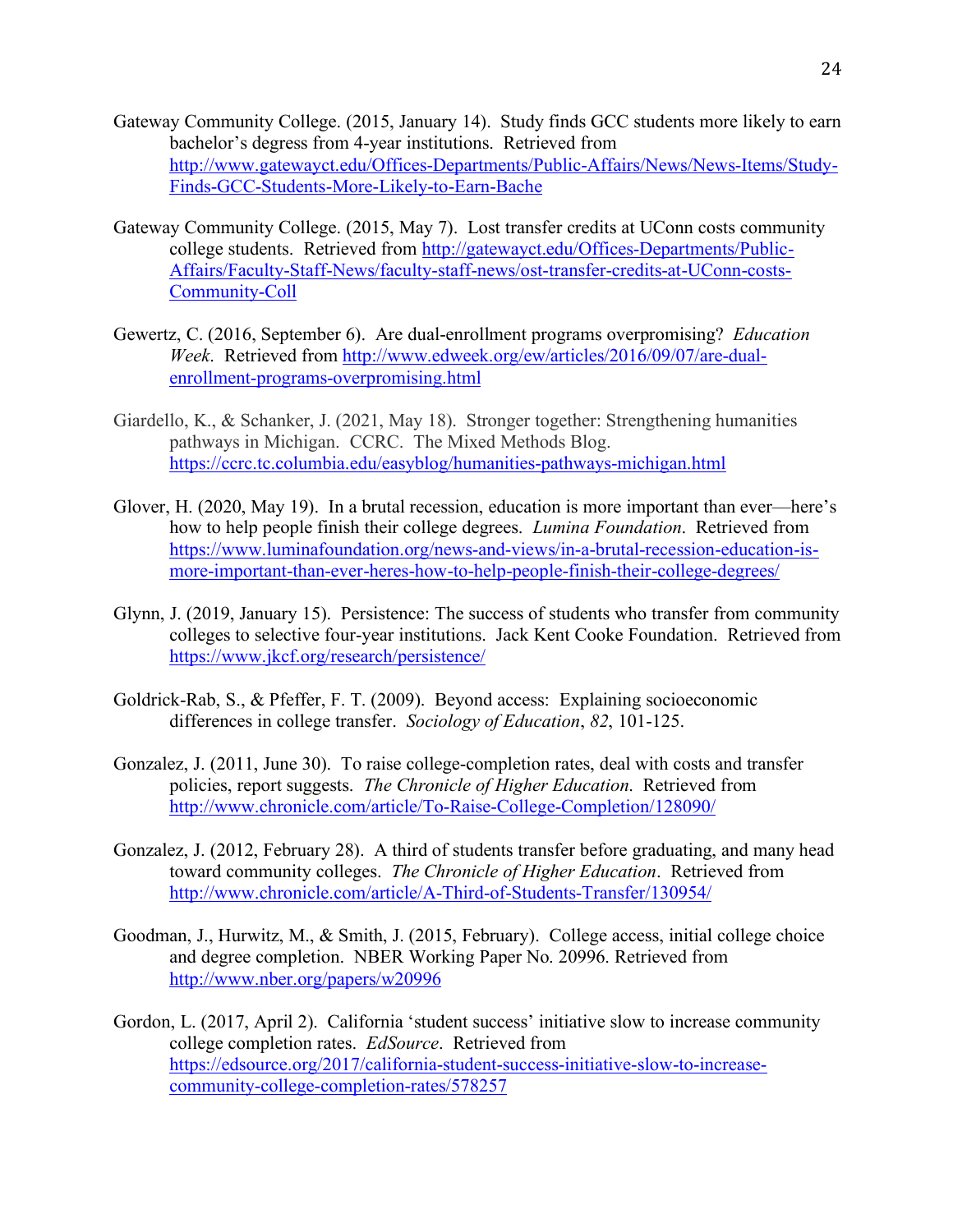- Gordon, L. (2018, September 11). University of California campus reaches far afield for transfer students to meet state mandate. *EdSource*. Retrieved from https://edsource.org/2018/university-of-california-campus-reaches-far-afield-for-transferstudents-to-meet-state-mandate/602004
- Gordon, L. (2019, March 18). California community colleges show little progress in student graduations and transfers. *EdSource*. Retrieved from https://edsource.org/2019/california-community-colleges-show-little-progress-in-studentgraduations-and-transfers/609965
- Gordon, L. (2021, February 4). California private colleges could get reprieve tied to transfer students. *EdSource*. https://edsource.org/2021/california-private-colleges-could-getreprieve-tied-to-transfer-students/647845
- Gordon, L. (2021, March 29). Easing the transfer path in California from community colleges to universities. *EdSource*. https://edsource.org/2021/easing-the-transfer-path-in-californiafrom-community-colleges-to-universities/651743
- Gose, B. (2017, January 1). Clearing the path for transfer students. *The Chronicle of Higher Education*. Retrieved from http://www.chronicle.com/article/Clearing-the-Path-for-Transfer/238769
- Gose, B. (2017, January 1). The transfer experience: a student perspective. *The Chronicle of Higher Education*. Retrieved from http://www.chronicle.com/article/The-Transfer-Experience-a/238775
- Gray, K. (2020, May 18). Why flexibility in credit transfers is crucial for equity in a post-COVID-19 world. *Diverse Education*. Retrieved from https://diverseeducation.com/article/177113/
- Greater Texas Foundation. (2015, February). Policy brief: Transfer for student success. Retrieved from http://www.greatertexasfoundation.org/wpcontent/uploads/2015/07/PolicyBriefsUpdateJuly2015.pdf
- Greenwood, M. (2017, September 27). Obama's alma mater launches scholarship in his name. *The Hill*. Retrieved from http://thehill.com/blogs/blog-briefing-room/news/352804 obamas-alma-mater-launches-scholarship-in-his-name
- Grites, T. J. (2013). Successful transitions from two-year to four-year institutions. *New Directions for Higher Education,* (162), 61-68. doi:10.1002/he.2005
- Grote, D. M., Knight, D. B., Lee, W. C., & Watford, B. A. (2020, October 12). Exploring influences of policy collisions on transfer student access: Perspectives from street-level bureaucrats. *Educational Evaluation and Policy Analysis*.
- Growing portability of entry-level mathematics courses in university core curriculum in Texas. (2016, October). Dana Center Mathematics Pathways. Retrieved from https://dcmathpathways.org/sites/default/files/resources/2016- 11/Growing%20Portability%20of%20Entry-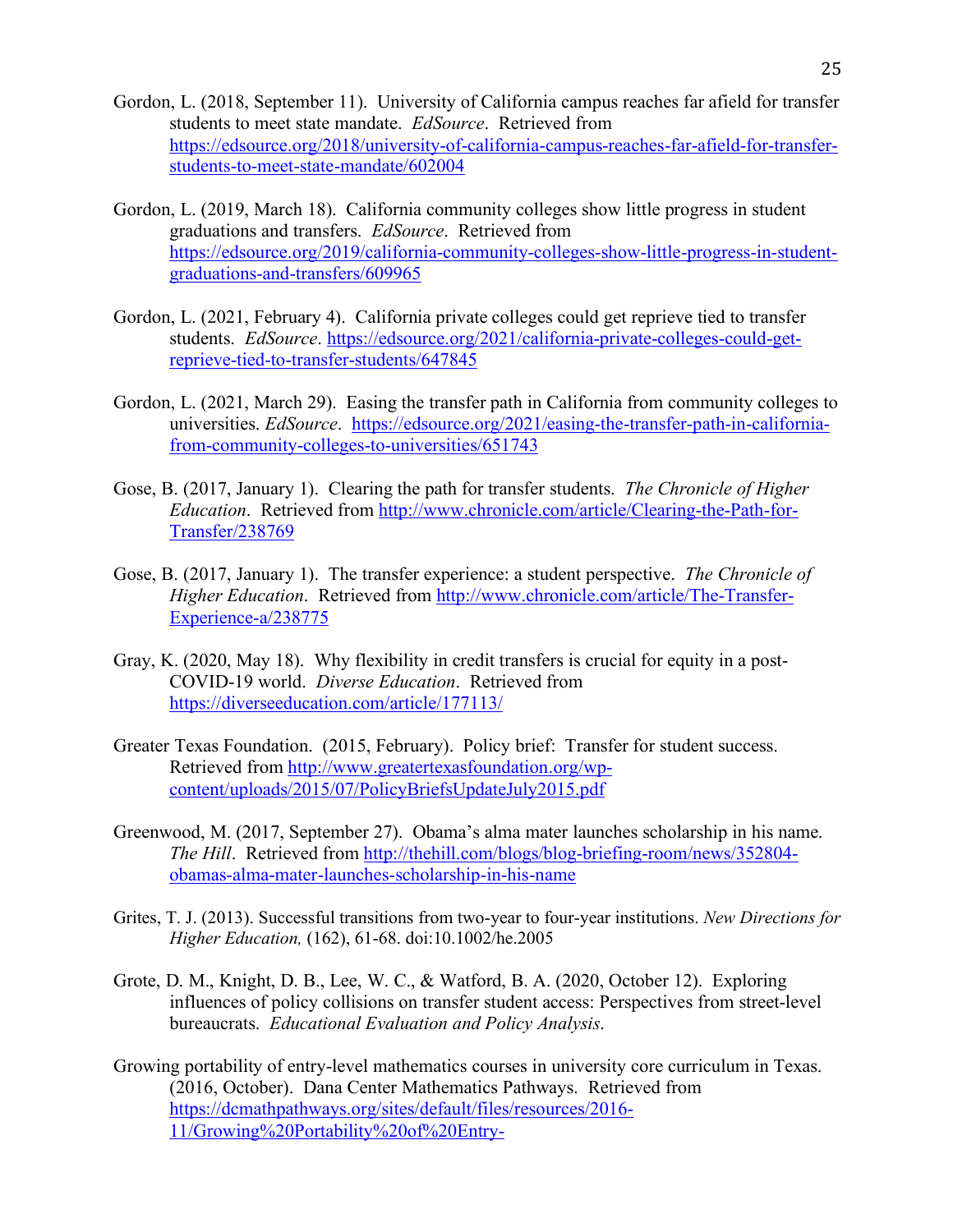Level%20Mathematics%20Courses%20in%20University%20Core%20Curriculum%20in %20Texas.pdf

- Guidry, L. (2019, January 29). Why more than a third of colleges students are changing schools. *Lafayette Daily Advertiser*. Retrieved from https://www.theadvertiser.com/story/news/local/education/2019/01/29/louisianaeducation-system-college-student-how-to-transfer-schools/2646262002/
- Guzman-Lopez, A. (2017, November 9). Seven years later, California college program helping to fix transfer process. Southern California Public Radio. Retrieved from https://www.scpr.org/news/2017/11/09/77463/seven-year-later-california-collegeprogram-helpin/
- Haigh, R. (2021, June 1). Six years and no college degree. *New America*. https://www.newamerica.org/education-policy/edcentral/six-years-and-no-collegedegree/
- Hallett, R. E., Kezar, A., Perez, R. J., & Kitchen, J. A. (2020). A typology of college transition and support programs: Situating a 2-year comprehensive college transition program within college access. *American Behavioral Scientist*, *64*, 230-252.

Hancock, M., & Stout, D. (2019, September 12). 3+1 programs establish conscious pathway to student transfer and success. *Evollution*. Retrieved from https://evolllution.com/programming/credentials/31-programs-establish-consciouspathway-to-student-transfer-andsuccess/?utm\_campaign=EvoLLLution%20Newsletter&utm\_source=hs\_email&utm\_me dium=email&utm\_content=76815647&\_hsenc=p2ANqtz--35KsftylxKOs6NDZS\_ONc\_7GzaRcgBVkmPAlpuEuFVqx1qJMihiFlMO7NgCkbvyFlK  $aX8oYyxJm4PoV0rBrs406g3uA&hsmi=76815647$ 

- Handel, S. J. (2017, January 1). Transfer students deserve better road maps. *The Chronicle of Higher Education*. Retrieved from http://www.chronicle.com/article/Transfer-Students-Deserve/238772
- Handel, S. J., & Strempel, E. (Eds.) (2016). *Transition and transformation: Fostering transfer student success.* Dahlonega, GA: National Institute for the Study of Transfer Students and University of North Georgia Press. Retrieved from https://transferinstitute.org/wpcontent/uploads/2016/05/Transition-And-Transformation-NISTS-book2.pdf
- Harper-Marinick, M., & Swarthout, J. (2012, Winter). Developing a culture of transfer and student success in Arizona. *New Directions for Community Colleges*, no. 160, pp. 79-89.
- Harris, A. (2019, January 15). Community-college students succeed at elite schools—when they're admitted. *The Atlantic*. Retrieved from https://www.theatlantic.com/education/archive/2019/01/community-college-transferselite-schools/580411/
- Hartzler, R., & Blair, R. (Eds.). (2019). Emerging issues in mathematics pathways: Case studies, scans of the field, and recommendations. Dana Center Mathematics Pathways. Retrieved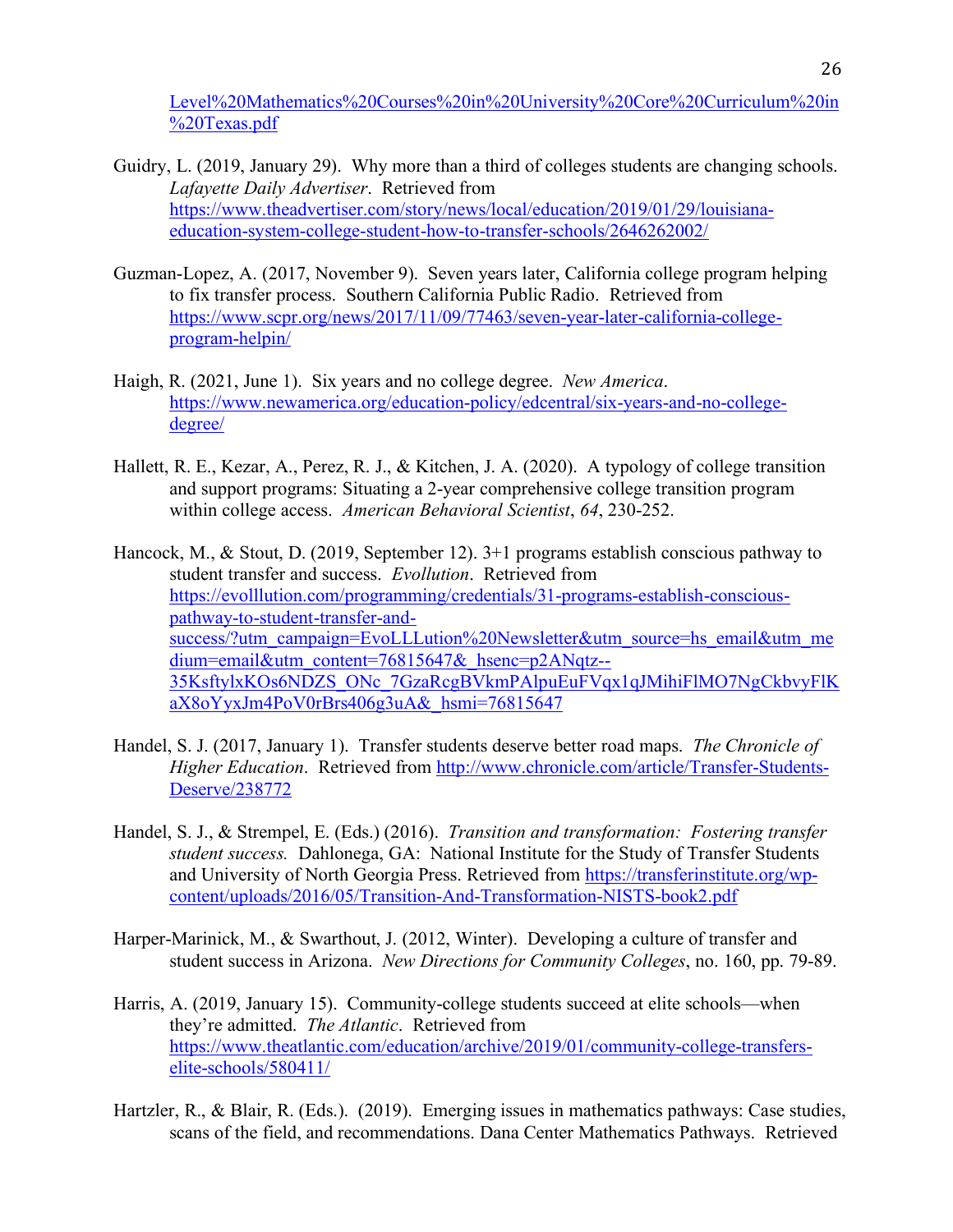from https://dcmathpathways.org/resources/emerging-issues-mathematics-pathways-casestudies-scans-field-and-recommendations

- Hayward, C., & Willett, T. (2014, April). Curricular redesign and gatekeeper completion: A multi-college evaluation of the California Acceleration Project. The RP Group. Retrieved from http://cap.3csn.org/files/2014/04/RP-Evaluation-CAP.pdf
- Hechinger Report. (2016, November 22). Transfer students face debt, more classes. National Student Clearinghouse Media Center. Retrieved from https://nscnews.org/transferstudents-face-debt-more-classes/
- Hern, K., & Snell, M. (2014, Fall). The California Acceleration Project: Reforming developmental education to increase student completion of college-level math and English. *New Directions for Community Colleges, 167*, 27-39.
- Herzog, K. (2017, September 22). UW-Madison launching free tuition program for firstgeneration transfer students. *Milwaukee Journal Sentinel*. Retrieved from http://www.jsonline.com/story/news/education/2017/09/22/new-badger-promiseguarantees-one-yeaqualifying-transfer-students-one-two-years-free-tuition-andfee/683156001/
- Herzog, K. (2018, February 5). UW system gets \$2.3 million grant to help students struggling with math stay on track to graduate. *Milwaukee Journal Sentinel*. Retrieved from https://www.jsonline.com/story/news/education/2018/02/05/uw-system-gets-2-3-milliongrant-help-students-struggling-math-stay-track-graduate/302488002/
- Hesse, M., & Hyman, C. (2021, April 8). Using innovative technologies to improve transfer student success. *Inside Higher Ed*. https://www.insidehighered.com/blogs/tacklingtransfer/using-innovative-technologies-improve-transfer-student-success
- Higher ed in brief. (2016, October). Higher education at the Charles A. Dana Center. Retrieved from http://us2.campaignarchive1.com/?u=f75754127932b3bd8ffbea25c&id=9b16bae75d&e=6f285bc3b9
- Hill, C. B., Kurzweil, M., Pisacreta, E. D., & Schwartz, E. (2019, January 10). Enrolling more veterans at high-graduation-rate colleges and universities. Ithaka S+R report. Retrieved from https://sr.ithaka.org/publications/enrolling-more-veterans-at-high-graduation-ratecolleges-and-universities/
- Hilliard, T. (2017, December). Degrees of difficulty: Boosting college success in New York City. Center for an Urban Future. Retrieved from https://nycfuture.org/research/degreesof-difficulty
- Hills, J. R. (1965). Transfer shock: The academic performance of the junior college transfer. *The Journal of Experimental Education*, *33*, 201-215.
- Hockey, C. (2016). Technology and transfer: SUNY's integration of transfer policy and technology. In Handel, S. J., & Strempel, E. (Eds.). *Transition and transformation: Fostering transfer student success,* pp. 25-30. Dahlonega, GA: National Institute for the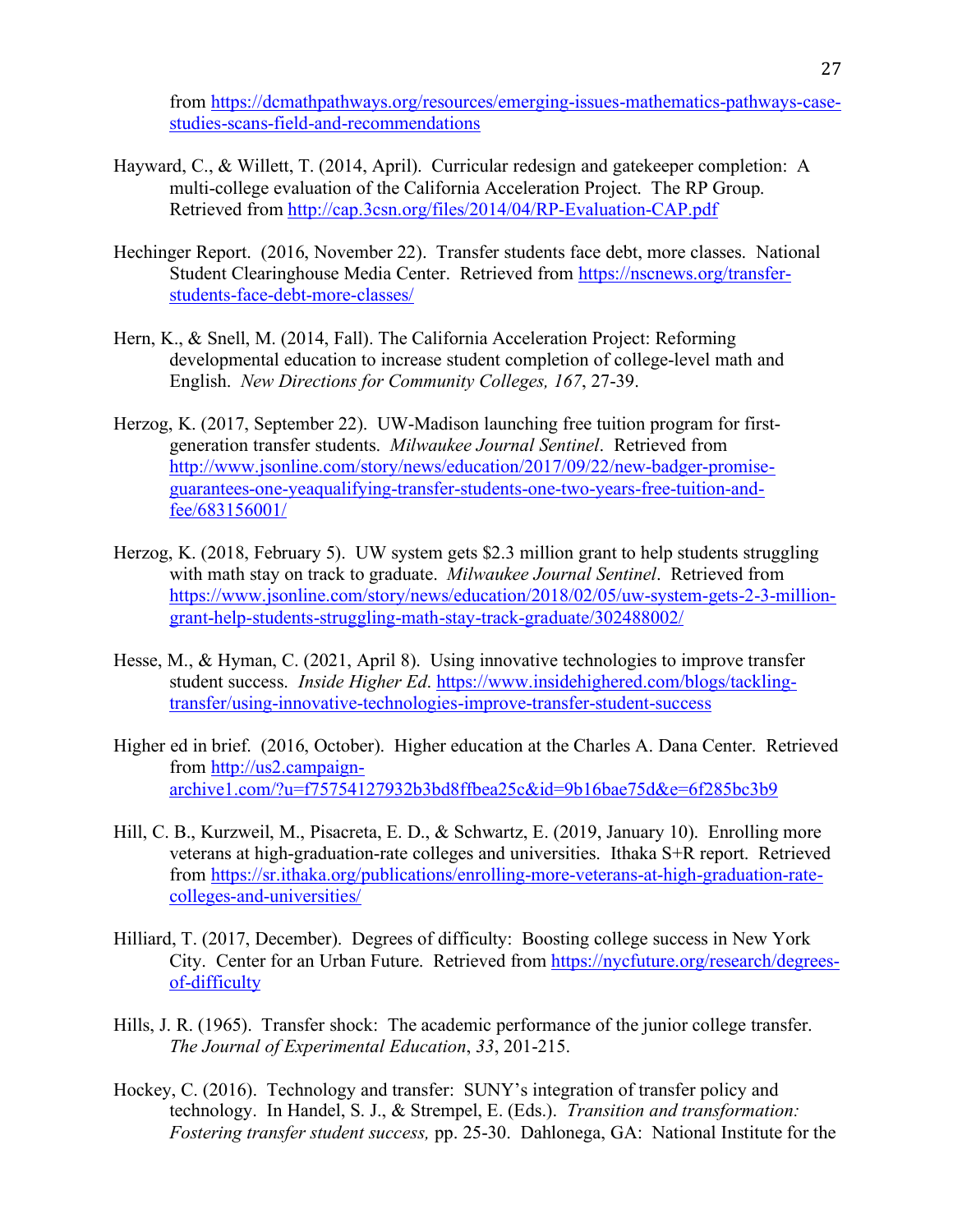Study of Transfer Students and University of North Georgia Press. Retrieved from https://transferinstitute.org/wp-content/uploads/2016/05/Transition-And-Transformation-NISTS-book2.pdf

- Hodara, M., Martinez-Wenzl, Stevens, D., & Mazzeo, C. (2016, May). *Improving credit mobility for community college transfer students: Findings and recommendations from a 10-state study*. Portland, Oregon: Education Northwest. Retrieved from http://educationnorthwest.org/sites/default/files/resources/improving-credit-mobility-508.pdf
- Hodara, M., Martinez-Wenzl, M., Stevens, D., & Mazzeo, C. (2017). Exploring credit mobility and major-specific pathways: A policy analysis and student perspective on community college to university transfer. *Community College Review*, *45*, 331-349.
- Hoover, E. (2011, June 1). The complexity of counseling transfer students. *The Chronicle of Higher Education*. Retrieved from http://www.chronicle.com/blogs/headcount/thecomplexity-of-counseling-transfer-students/28376
- Hoover, E. (2015, May 7). 3 key findings about college admissions. *The Chronicle of Higher Education*, p. A6. Retrieved from http://www.chronicle.com/article/3-Key-Findings-About-College/229983
- Hoover, E. (2020, February 14). Poaching enrolled students: Once taboo, now OK. *Chronicle of Higher Education.* Retrieved from https://www.chronicle.com/article/Poaching-Enrolled-Students-/247971
- Hossler, D., Shapiro, D., Dundar, A., Ziskin, M., Chen, J., Zerquera, D., & Torres, V. (2012, February). Transfer & mobility: a national view of pre-degree student movement in postsecondary institutions. National Student Clearinghouse Research Center. Retrieved from https://nscresearchcenter.org/wp-content/uploads/NSC\_Signature\_Report\_2.pdf
- Horn, M. B., & Price, R. (2020, April 9). Creating seamless credit transfer: A parallel higher ed system to support America through and beyond the recession. Christensen Institute. Retrieved from https://www.christenseninstitute.org/publications/credit-transfer/
- Horn, M. B., & Price, R. (2020, April 20). Higher Ed's credit transfer system is broken. Here's a better way. *EdSurge*. Retrieved from https://www.edsurge.com/news/2020-04-20 higher-ed-s-credit-transfer-system-is-broken-here-s-a-better-way
- Humphreys, D., McCambly, H., Ramaley, J. (2015). The quality of a college degree: Toward new frameworks, evidence, and interventions. Washington, D.C.: Association of American Colleges and Universities.
- Hyatt, S. E., & Smith, D. A. (2019, May 7). Faculty perceptions of community college transfer students: The private university experience. *Community College Journal of Research and Practice*, *44*.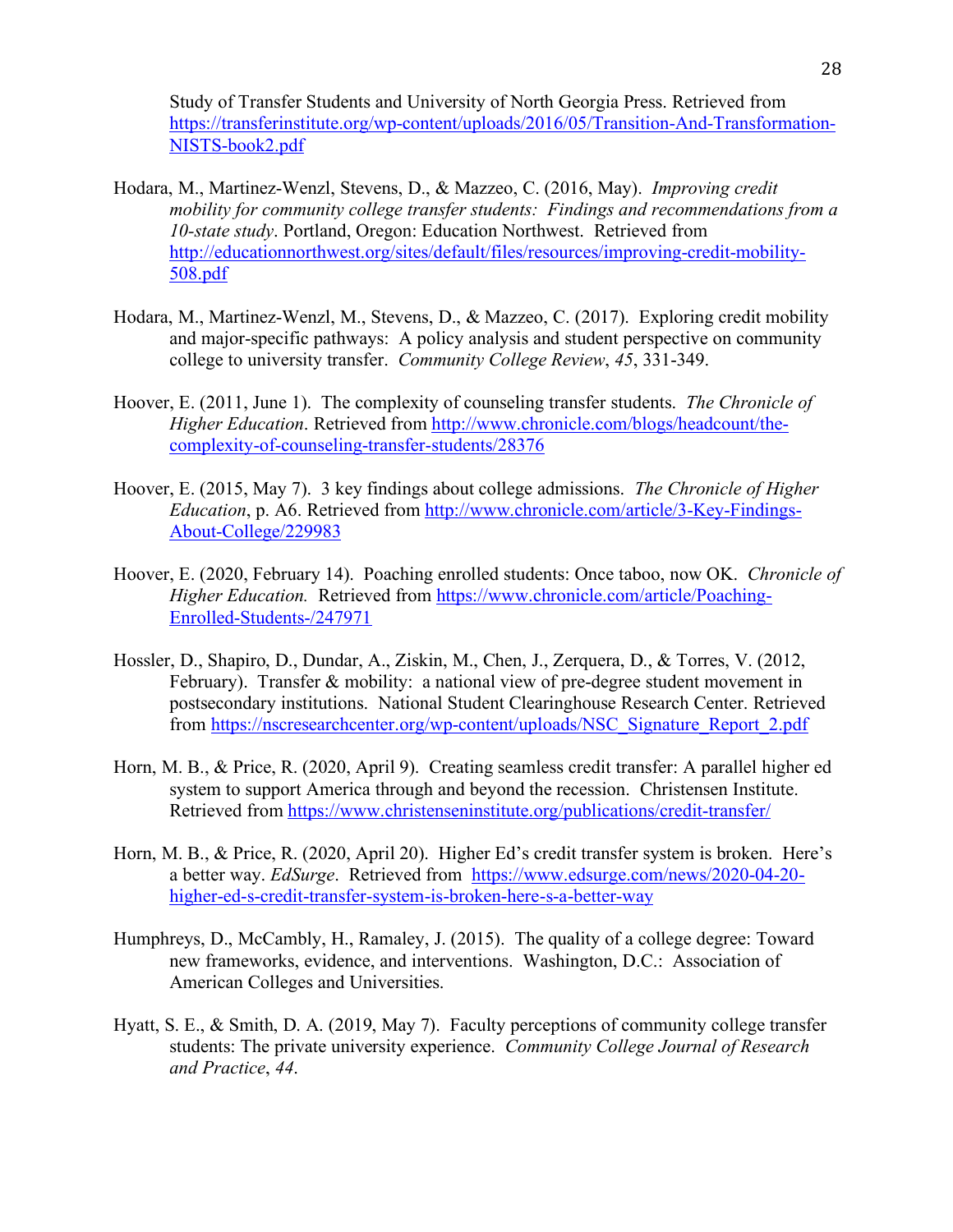- Iacono, T. (2020, July 28). Supporting students through meaningful transfer pathways. *The Evolllution*. Retrieved from https://evolllution.com/programming/credentials/supportingstudents-through-meaningful-transfer-pathways/
- Igniting confidence and building the humanities pipeline. The Mellon Foundation. Retrieved from https://mellon.org/resources/shared-experiences-blog/experiencing-researchfirsthand-johns-hopkins-ccbc-humanities-all-program-builds-confidence-and-researchskills-community-college-grads/
- Improving student transfer from community colleges to four-year institutions—the perspective of leaders from baccalaureate-grainting institutions. (2011, July). College Board. Retrieved from http://www.jkcf.org/assets/1/7/Perspective\_of\_Leaders\_of\_Four-Year institutions.pdf
- Infographic: The Urban Higher Education Ecosystem Solution. (2016, March 10). The Kresge Foundation. Retrieved from http://kresge.org/news/infographic-urban-higher-educationecosystem-solution
- Ishitani, T. (2008). How do transfers survive after "Transfer Shock"? A longitudinal study of transfer student departure at a four-year institution. *Research in Higher Education*, *49*, 403-419.
- Ishitani, T. T., & Flood, L. D. (2018). Student transfer-out behavior at four-year institutions. *Research in Higher Education*, *59*, 825-846.
- Ishitani, T., & McKitrick, S. (2010). After transfer: The engagement of community college students at a four-year collegiate institution. *Community College Journal of Research and Practice*. 34, 576-594*.*
- Jackson, D. L., & Laanan, F. S. (2015). Desiring to fit: Fostering the success of community college transfer students in STEM. *Community College Journal of Research and Practice, 39,* 132-149
- Jacobson, L. (2018, November 26). AP credits offer multiple benefits once students reach college. *EducationDive*. Retrieved from https://www.educationdive.com/news/apcredits-offer-multiple-benefits-once-students-reach-college/542852/
- Jaggars, S. S. (2020, April 15). A broken "promise"? How college promise programs can impact high-achieving, middle-income students. *Third Way*. Retrieved from https://www.thirdway.org/report/a-broken-promise-how-college-promise-programs-canimpact-high-achieving-middle-income-students
- Jaggars, S. S., Fay, M. P., & Farakish, N. (2019, May). American honors: The life and death of a ublic-private partnership. Community College Research Center. Retrieved from https://ccrc.tc.columbia.edu/publications/american-honors-life-death-public-privatepartnership.html
- Jaggars, S. S., Fink, J., Fletcher, J., & Dundar, A. (2016). A longitudinal analysis of community college pathways to comuter science bachelor's degrees. Mountain View, CA: Google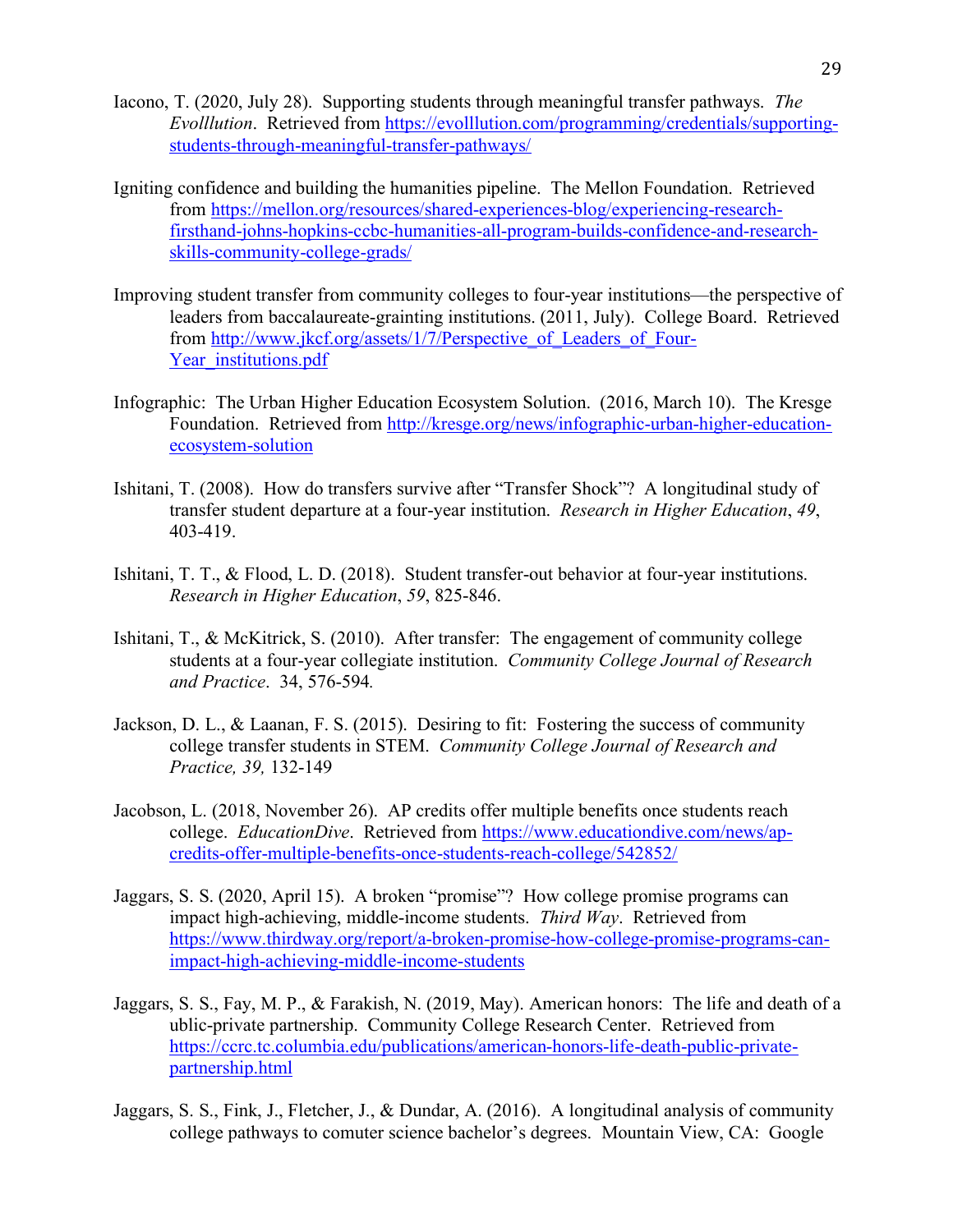Inc. Retrieved from https://services.google.com/fh/files/misc/community-collegepathway-to-computer-science-report.pdf

- Jaggars, S. S., Grant, M., Fay, M. P., & Farakish, N. (2017). Understanding American Honors: Student selection, key program components, and stakeholder impressions. *CCRC Research Brief*. Retrieved from http://ccrc.tc.columbia.edu/media/k2/attachments/understanding-american-honors.pdf
- Jain, D., Lucero, I., Bernal, S., Herrera, A., & Solorzano, D. (2017). Developing transfer pride: An exploration of critical race pedagogy and the summer transfer enrichment program. *Community College Review*, *45*(3).
- Jain, D., Melendez, S. N. B., & Herrera, A. R. (2020). *Power to the Transfer: Critical Race Theory and a Transfer Receptive Culture (Perspectives on Access, Equity, and Diversifying Pathways in P-20 Education).* Michigan State University Press.
- Jaschik, S. (2018, May 14). The new stealth and not-so-stealth applicants: Transfers. *Inside Higher Ed*. Tweeted 6/14/18: Retrieved from https://www.insidehighered.com/admissions/article/2018/05/14/new-data-show-planspotential-transfer-students?utm\_source=Inside+Higher+Ed&utm\_campaign=ece495d7ca-DNU20180111&utm\_medium=email&utm\_term=0\_1fcbc04421-ece495d7ca-198484297&mc\_cid=ece495d7ca&mc\_eid=717be121f2
- Jaschik, S. (2018, November 19). CUNY's honors college ends ban on transfer students. *Inside Higher Ed*. Retrieved from https://www.insidehighered.com/admissions/article/2018/11/19/cunys-honors-collegeends-ban-transfer-students
- Jaschik, S. (2019, January 15). Study finds elite institutions admit few transfer students from community colleges. *Inside Higher Ed*. Retrieved from https://www.insidehighered.com/admissions/article/2019/01/22/study-finds-eliteinstitutions-admit-few-transfer-students-community
- Jaschik, S. (2020, March 24). Author discusses new book on STEM transfer students at community colleges. *Inside Higher Ed*. Retrieved from https://www.insidehighered.com/news/2020/03/24/author-discusses-new-book-stemtransfer-students-communitycolleges?utm\_source=Inside+Higher+Ed&utm\_campaign=60b4fefb5a-DNU\_2019\_COPY\_02&utm\_medium=email&utm\_term=0\_1fcbc04421-60b4fefb5a-198484297&mc\_cid=60b4fefb5a&mc\_eid=717be121f2
- Jelks, S. M. R., & Crain, A. M. (2020). Sticking with STEM: Understanding STEM career persistence among STEM bachelor's degree holders. *Journal of Higher Education*, *91*, 805-831.
- Jenkins, D., & Fink, J. (2015). *What we know about transfer.* Community College Research Center. Retrieved from http://ccrc.tc.columbia.edu/media/k2/attachments/what-weknow-about-transfer.pdf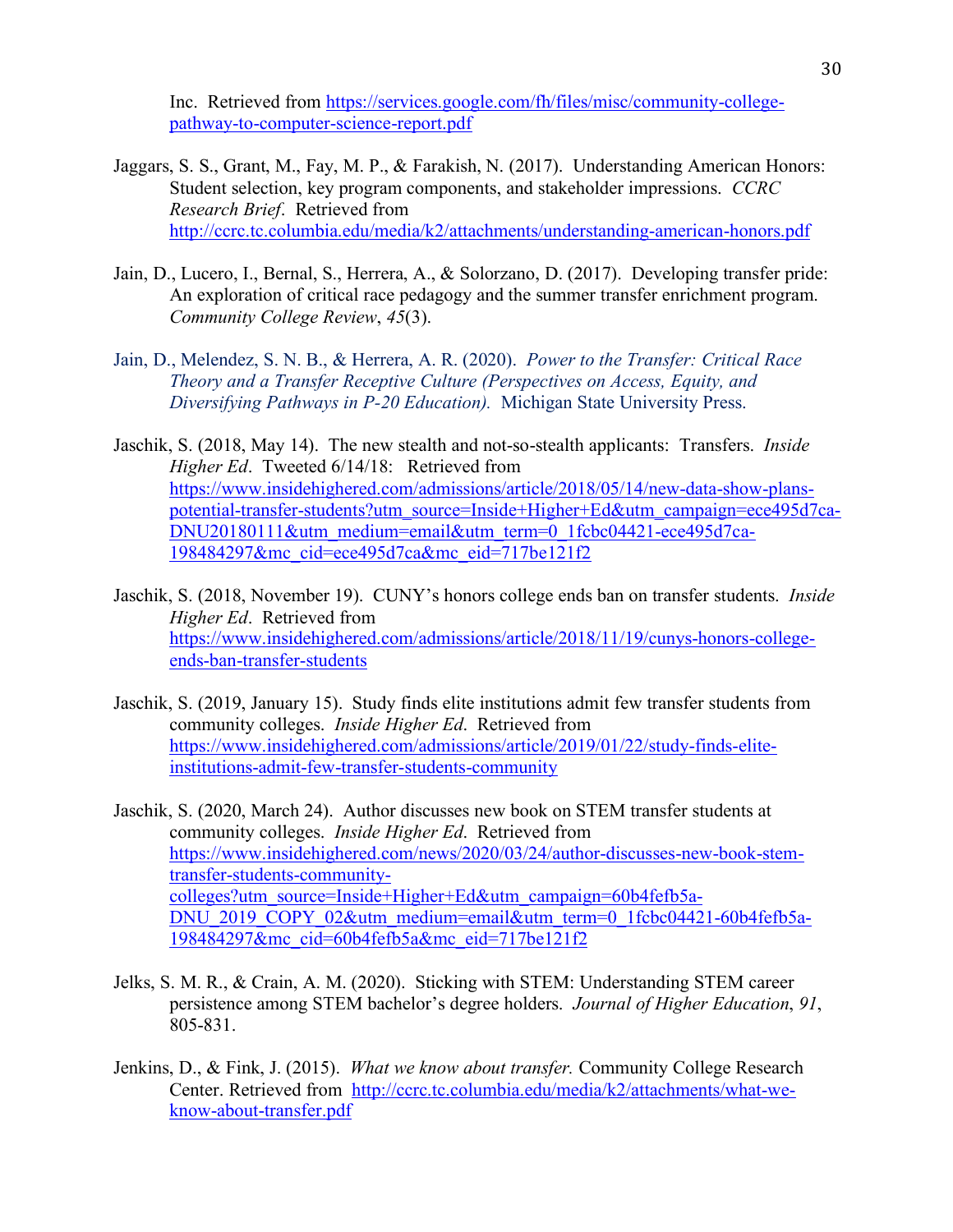- Jenkins, D., & Fink, J. (2016, January). *Tracking transfer: New measures of institutional and state effectiveness in helping community college students attain bachelor's degrees.* Community College Research Center, The Aspen Institute, and the National Student Clearninghouse Research Center. Retrieved from http://ccrc.tc.columbia.edu/announcements/new-metrics-help-institutions-states-improvetransfer.html
- Jenkins, D., & Fink, J. (2016, September 6). Three barriers to student transfer and how to overcome them. *Inside Higher Ed*. Retrieved from https://www.insidehighered.com/views/2016/09/06/three-barriers-student-transfer-andhow-overcome-them
- Jenkins, D., & Fink, J. (2018, September 4). New insights for guided pathways from research on community college student momentum. The Mixed Methods Blog. Community College Research Center. Retrieved from https://ccrc.tc.columbia.edu/blog/new-insights-forguided-pathways-reforms.html
- Jenkins, D., & Fink, J. (2020, April 30). How will COVID-19 affect community college enrollment? Looking to the great recession for clues. The Mixed Methods Blog. CCRC. Retrieved from https://ccrc.tc.columbia.edu/easyblog/covid-community-collegeenrollment.html
- Jenkins, D., Kadlec, A., & Votruba, J. (July 2014). The business case for regional public universities to strengthen community college transfer pathways (with guidance on leading the process). HCM Strategists, LLC. Retrieved from http://hcmstrategists.com/maximizingresources/images/Transfer\_Pathways\_Paper.pdf
- Johnson, E., & Whistle, W. (2021, February 10). Using data to reimagine transfer in higher education. *New America*. https://www.newamerica.org/education-policy/edcentral/usingdata-to-reimagine-transfer-in-higher-education/
- Johnson, E., & Whistle, W. (2021, February 10). Using data to reimagine transfer in higher education. *New America*. https://www.newamerica.org/education-policy/edcentral/usingdata-to-reimagine-transfer-in-higher-education/
- Johnson, H. (2018, March 20). Testimony: Transfer is key to closing the workforce skills gap. Public Policy Institute of California (PPIC). Retrieved from http://www.ppic.org/blog/testimony-transfer-key-closing-workforce-skills-gap/
- Johnson, H. (2021, February 19). Dual admission could help more students transfer from community college to state universities. *PPIC.* https://www.ppic.org/blog/dualadmission-could-help-more-students-transfer-from-community-college-to-stateuniversities/
- Johnson, H., Cook, K., & Mejia, M. C. (2017, June). Meeting California's need for college graduates: A regional perspective. Public Policy Institute of California. Retrieved from http://www.ppic.org/content/pubs/report/r\_0617hjr.pdf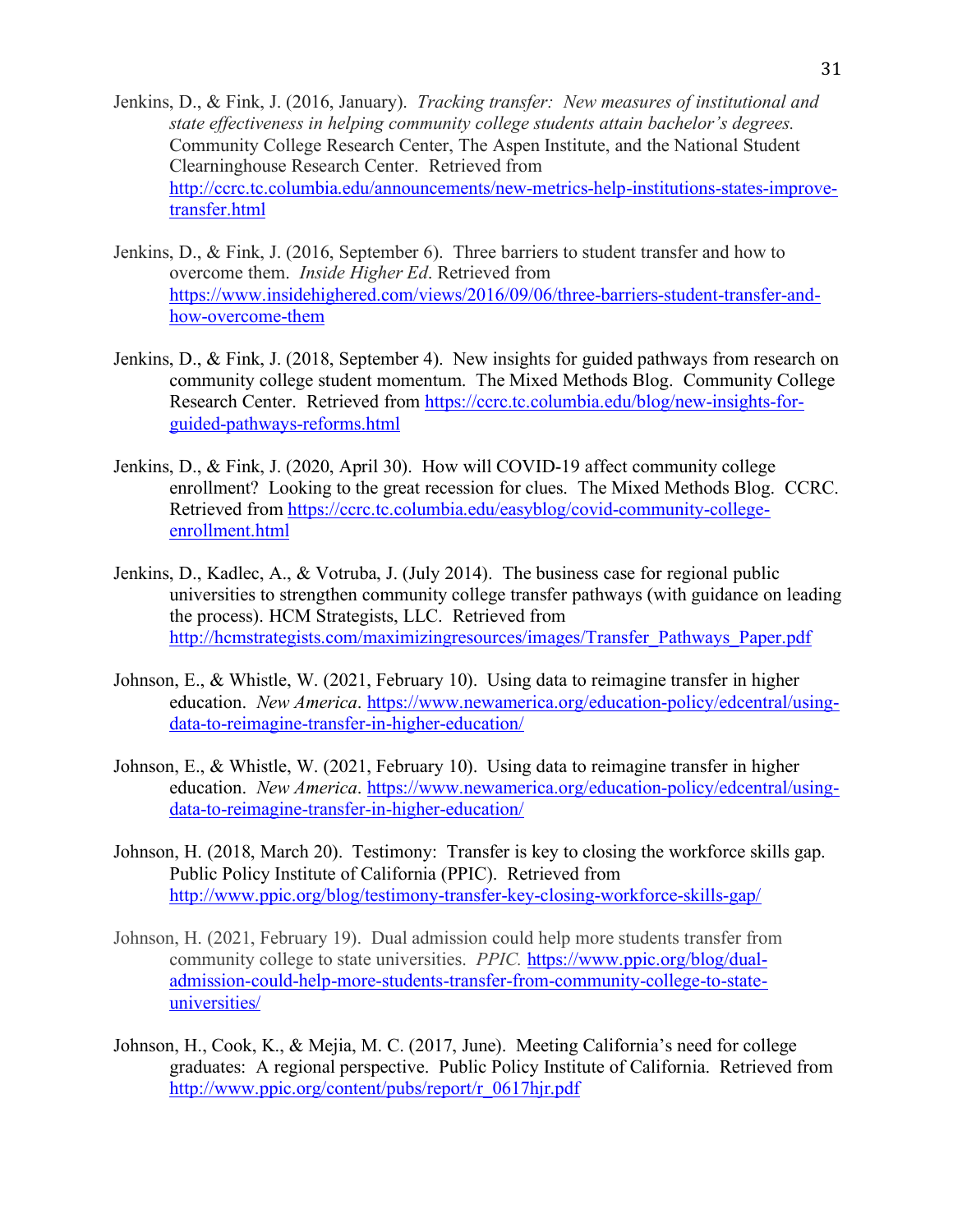- Johnson, H., & Mejia, M. C. (2020, September). Increasing community college transfers: Progress and barriers. Public Policy Institute of California. Retrieved from https://www.ppic.org/publication/increasing-community-college-transfers-progress-andbarriers/?utm\_source=ppic&utm\_medium=email&utm\_campaign=epub&fbclid=IwAR07 mHtLIPUbKGfyr9x7PhP6tXvhmQV1dS7J-lX6MKmGBC6De9xDVx9n85I
- Joint statement on the transfer and award of credit. (2017, October). Jointly issued by AACRAO, CHEA, and ACE. Retrieved from http://www.acenet.edu/news-room/Documents/Joint-Statement-on-the-Transfer-and-Award-of-Credit.pdf
- Jones, L. (2018, December 19). Reverse-transfer policies may particularly help underrepresented groups. *Diverse Education*. Retrieved from https://diverseeducation.com/article/134783/
- Jordan, P. W. (2020, May 27). New program gives low-income HS students college credit and a pathway to higher ed. It could be a post-pandemic model. *the74million*. Retrieved from https://www.the74million.org/article/jordan-new-program-gives-low-income-hs-studentscollege-credit-and-a-pathway-to-higher-ed-it-could-be-a-post-pandemic-model/
- Joselow, M. (2016, July 6). Michigan State drops college algebra requirement. *Inside Higher Ed*. Retrieved from https://www.insidehighered.com/news/2016/07/06/michigan-statedrops-college-algebra-requirement
- Joseph, G. (2019, June 5). Michigan's transfer students have new website to make the process easier. *Macomb Daily*. Retrieved from https://www.macombdaily.com/news/michigans-transfer-students-have-new-website-to-make-the/article\_7d5bfcf6-87bb-11e9-b7bedf246eadd63f.html?utm\_medium=social&utm\_source=email&utm\_campaign=user-share
- Journal Staff. (2017, April 24). Mount Marty (college in Yankton, SD), Northeast Community College (in Nebraska) to create educational transfer pathway. *Sioux City Journal*. Retrieved from http://siouxcityjournal.com/news/local/mount-marty-northeastcommunity-college-to-create-educational-transfer-pathway/article\_dc0cf559-b139-5f84- 9f6f-f67c49efaf1c.html
- Kadlec, A. (2021, January 14). Introducing tackling transfer. *Inside Higher Ed*. https://www.insidehighered.com/blogs/tackling-transfer/introducing-tacklingtransfer?utm\_source=Inside+Higher+Ed&utm\_campaign=75badbc67c-DNU\_2021\_COPY\_02&utm\_medium=email&utm\_term=0\_1fcbc04421-75badbc67c-198484297&mc\_cid=75badbc67c&mc\_eid=717be121f2
- Kadlec, A. (2021, February 18). Credits, partnerships and advising: Metro State's trifecta of transfer success. *Inside Higher Ed*. https://www.insidehighered.com/blogs/tacklingtransfer/credits-partnerships-and-advising-metro-states-trifecta-transfersuccess?utm\_source=Inside+Higher+Ed&utm\_campaign=23cbda41f8-DNU\_2021\_COPY\_02&utm\_medium=email&utm\_term=0\_1fcbc04421-23cbda41f8-198484297&mc\_cid=23cbda41f8&mc\_eid=717be121f2
- Kadlec, A. (2021, March 18). Connecting the dots: Scaling remediation reform to promote equitable transfer student success. *Inside Higher Ed*. Retrieved from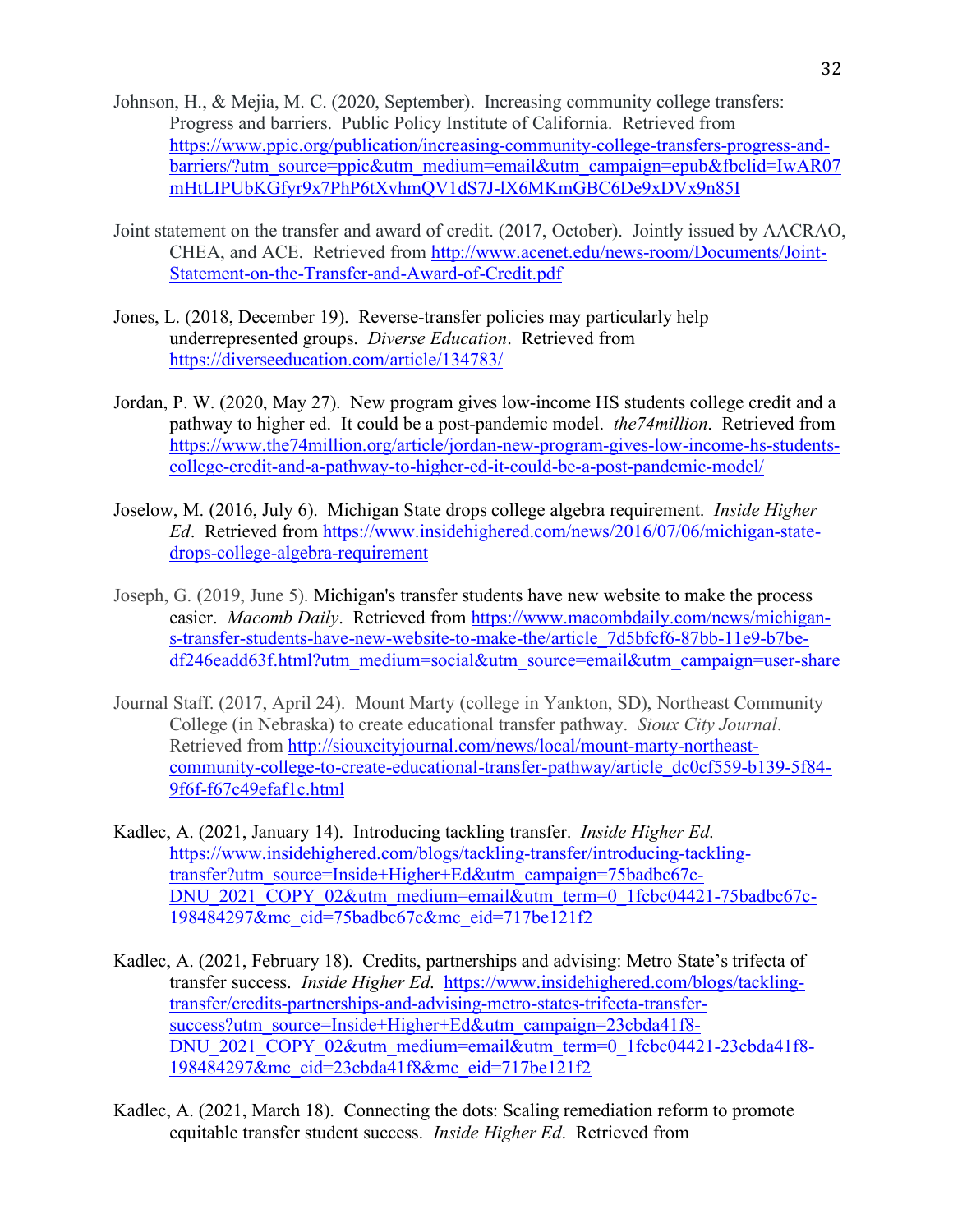https://www.insidehighered.com/blogs/tackling-transfer/connecting-dots-scalingremediation-reform-promote-equitabletransfer?utm\_source=Inside+Higher+Ed&utm\_campaign=4d9b867362- DNU\_2021\_COPY\_01&utm\_medium=email&utm\_term=0\_1fcbc04421-4d9b867362-198484297&mc\_cid=4d9b867362&mc\_eid=717be121f2

- Kadlec, A. (2021, April 15). Using short-term improvement cycles to accelerate progress on transfer. *Inside Higher Ed*. https://www.insidehighered.com/blogs/tacklingtransfer/using-short-term-improvement-cycles-accelerate-progresstransfer?utm\_source=Inside+Higher+Ed&utm\_campaign=0d770d4482- DNU\_2021\_COPY\_02&utm\_medium=email&utm\_term=0\_1fcbc04421-0d770d4482-198484297&mc\_cid=0d770d4482&mc\_eid=717be121f2
- Kadlec, A., & Ashburn, E. (2021, June 10). The invisibility of transfer students. *Inside Higher Ed*. https://www.insidehighered.com/blogs/tackling-transfer/invisibility-transfer-students
- Kadlec, A., & Gupta, J. (2014). Indiana region transfer study: The student experience of transfer pathways between Ivy Tech Community College and Indiana University. Public Agenda. Retrieved from https://www.publicagenda.org/files/IndianaRegionalTransferStudy\_PublicAgenda\_2014. pdf
- Kahlenberg, R. D. (2011, June 3). Facilitating community-college transfers. *The Chronicle of Higher Education*. Retrieved from http://www.chronicle.com/blogs/innovations/facilitating-community-collegetransfers/29590
- Kaine introduces 'reverse transfer' bill to help community college students earn associate degrees. *Augusta Free Press*. Retrieved from https://augustafreepress.com/kaineintroduces-reverse-transfer-bill-to-help-community-college-students-earn-associatedegrees/
- Karbhari, V. (2017, July 28). Imperatives to enhance transferability and access from community colleges to universities. *The Evolllution*. Retrieved from https://evolllution.com/attracting-students/accessibility/imperatives-to-enhancetransferability-and-access-from-community-colleges-to-universities/
- Karon, J., & Kurzweil, M. (2020, October 5). "Stranded credits": New report explores scope and effects of transcript withholding. Ithaka S+R Blog. Retrieved from: https://sr.ithaka.org/blog/stranded-credits/
- Karon, J., & Ward, J. D. (2021, May 4). A state-by-state snapshot of stranded credits data and policy. Ithaka S+R Blog. https://sr.ithaka.org/blog/a-state-by-state-snapshot-of-strandedcredits-data-and-policy/
- Kato, E. (2020, July). CSU HSI-STEM Systemwide Research Project Transfer Articulation Report. https://documentcloud.adobe.com/link/review?uri=urn%3Aaaid%3Ascds%3AUS%3A77 f704c8-fc4c-41e6-ab0c-318d6a703b15#pageNum=19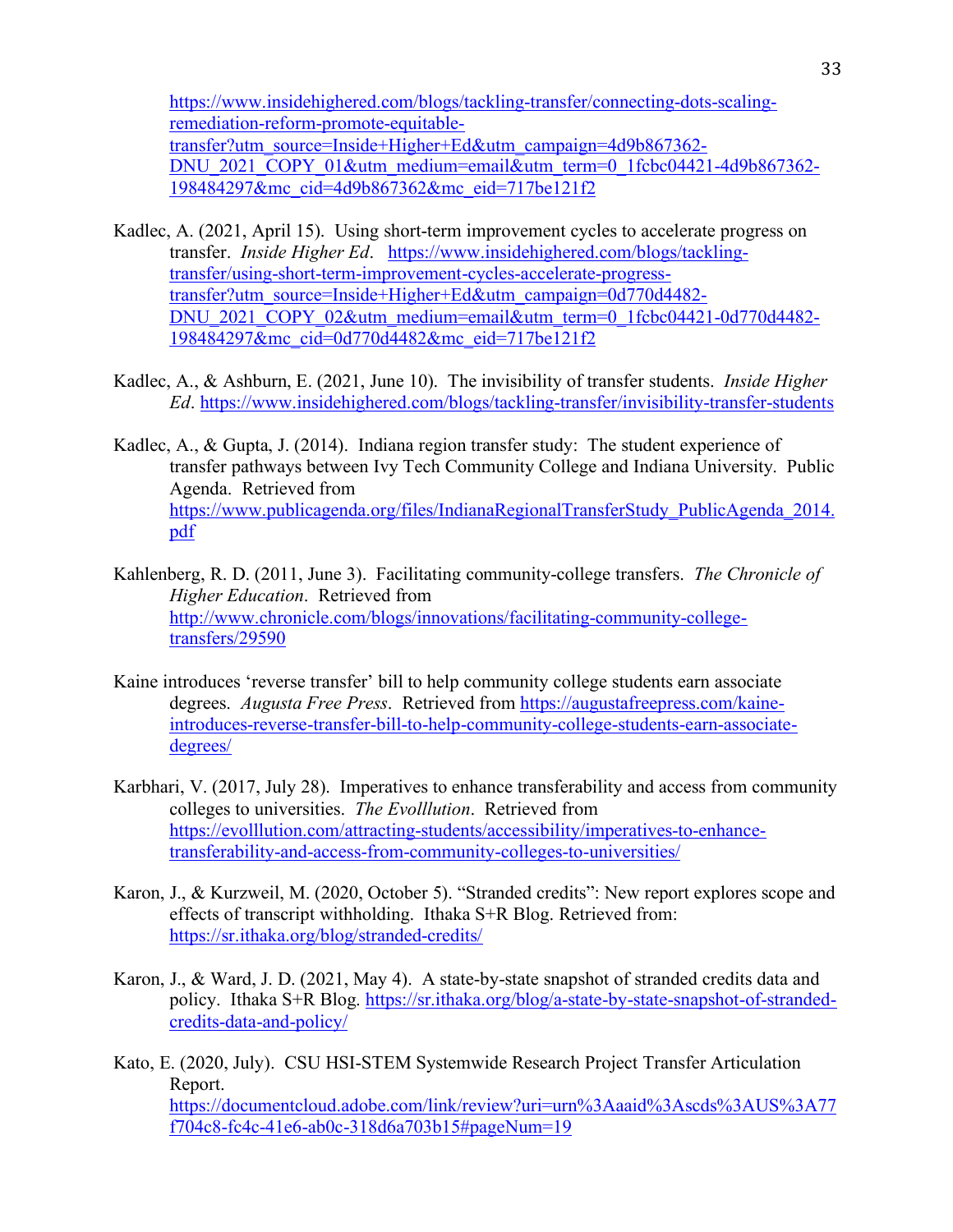- Keierleber, M. (April 7, 2014). 4-year colleges' views of transfer credits may hinder graduation. *The Chronicle of Higher Education*. Retrieved from http://www.chronicle.com/article/4- Year-Colleges-Views-of/145753/
- Kelderman, E. (2014, November 19). The plight of the public regional college. *The Chronicle of Higher Education*. http://www.chronicle.com/article/The-Plight-of-the-Public/150127/
- Khadaroo, S. T. (May 4, 2014). The 'transfer' deficit: Push is on to propel students past community college. *The Christian Science Monitor*. Retrieved from http://www.csmonitor.com/USA/Education/2014/0504/The-transfer-deficit-Push-is-onto-propel-students-past-community-college
- Kato, E. (2020, July). CSU HSI-STEM Systemwide Research Project Transfer Articulation Report. https://documentcloud.adobe.com/link/review?uri=urn%3Aaaid%3Ascds%3AUS%3A77 f704c8-fc4c-41e6-ab0c-318d6a703b15#pageNum=19
- King, J. (2018, September 26). Toward educational justice: Student success at CUNY and beyond. The Education Trust. Content of presentation he gave at CUNY OIRA policy seminar. Retrieved from https://edtrust.org/press-release/toward-educational-justicestudent-success-at-cuny-and-beyond/
- Klein-Collins, R., Taylor, J., Bishop, C., Bransberger, P., Lane, P., & Leibrandt, S. (2020). The PLA boost: Results from a 72-institution targeted study of prior learning assessment and adult student outcomes. CAEL. WICHE. Retrieved from https://www.wiche.edu/resources/pla-boost-report-cael-wiche/
- Koenig, R. (2019, August 15). New provider offers low-cost online courses. But will the credit transfer? *EdSurge*. Retrieved from https://www.edsurge.com/news/2019-08-15-newprovider-offers-low-cost-online-courses-but-will-the-credit-transfer
- Koenig, R. (2020, March 26). Four concerns—and one cause for hope—as coronavirus closes community colleges. *EdSurge*. Retrieved from https://www.edsurge.com/news/2020- 03-26-four-concerns-and-one-cause-for-hope-as-coronavirus-closes-community-colleges
- Koenig, R. (2021, April 13). What if students didn't have to leave community colleges to earn bachelor's degrees. *EdSurge*. https://www.edsurge.com/news/2021-04-13-what-ifstudents-didn-t-have-to-leave-community-colleges-to-earn-bachelor-s-degrees
- Kolodner, M. (2017, April 9). 6 reasons you may not graduate on time and what you can do about it. *New York Times Education Life*, pp. 8-9. Retrieved from https://www.nytimes.com/2017/04/06/education/edlife/6-reasons-you-may-not-graduateon-time.html
- Kopko, E. M., & Crosta, P. M. (2016). Should community college students earn an associate degree before transferring to a 4-year institution? *Research in Higher Education*, *57*, 190-222.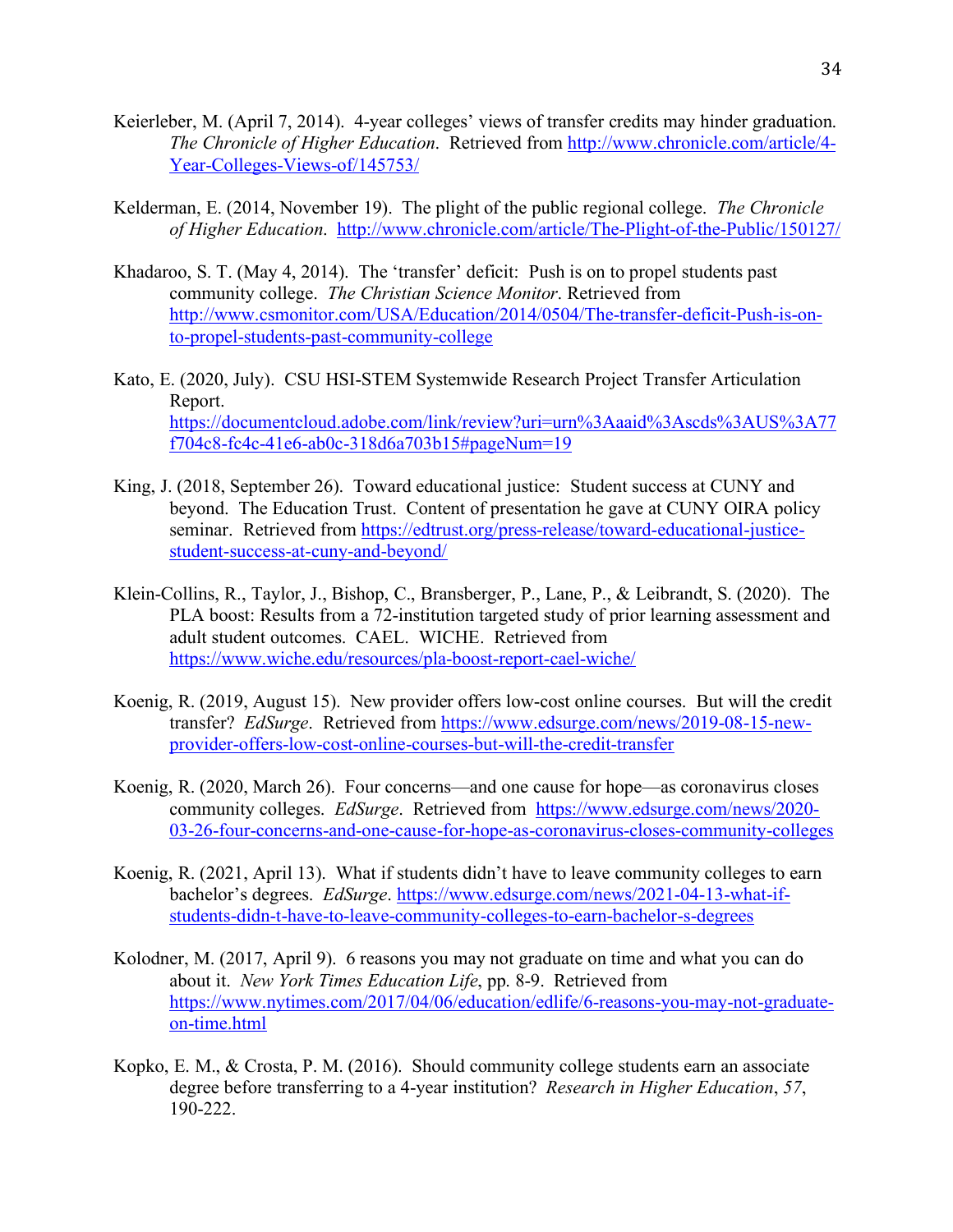- Koseff, A. (2017, August 10). Community college transfer degrees speed graduation at CSU. *The Sacramento Bee*. Retrieved from http://www.sacbee.com/news/politicsgovernment/capitol-alert/article166373177.html
- Koumpilova, M. (2018, November 10). Private colleges aim to draw community college students to campus. *Star Tribune*. Retrieved from http://www.startribune.com/privatecolleges-aim-to-draw-community-college-students-to-campus/500210312/
- Kreighbaum, A. (2019, June 19). Few students of defunct for-profit chains have transferred. *Inside Higher Ed*. Retrieved from https://www.insidehighered.com/quicktakes/2019/06/19/few-students-defunct-profitchains-have-transferred?utm\_source=Inside+Higher+Ed&utm\_campaign=00a247e00f-DNU\_2019\_COPY\_01&utm\_medium=email&utm\_term=0\_1fcbc04421-00a247e00f-198484297&mc\_cid=00a247e00f&mc\_eid=717be121f2
- Kreighbaum, A. (2019, July 9), Trump overstated academic record, report says. *Inside Higher Ed*. Retrieved from https://www.insidehighered.com/quicktakes/2019/07/09/trumpoverstated-academic-record-reportsays?utm\_source=Inside+Higher+Ed&utm\_campaign=8990367216-DNU\_2019\_COPY\_01&utm\_medium=email&utm\_term=0\_1fcbc04421-8990367216-198484297&mc\_cid=8990367216&mc\_eid=717be121f2
- Kvaal, J. (2017, February 24). Colleges can help students move up. Let's make it easier. *Chronicle of Higher Education*, p. A44.
- KWGS News. (2019, October 30). Streamlining local college transfers. Public Radio Tulsa. Retrieved from https://www.publicradiotulsa.org/post/streamlining-local-collegetransfers
- Laanan, F. S. (2016). Guest Editor's introduction. *Community College Journal of Research and Practice*, *40*(12), 980-982.
- Lai, J. (2016, June 13). From freshman year to graduation in 4 years with a community college in the middle. *Philly.com*. Retrieved from http://articles.philly.com/2016-06- 14/news/73746080\_1\_community-college-research-center-college-degree-four-yearcolleges
- Lambeck, L. C. (2015, May 7). Community college transfers lose credit with UConn. *ctpost*. Retrieved from http://www.ctpost.com/local/article/Community-college-transfers-losecredit-with-UConn-6249594.php
- Lambeck, L. C. (2017, April 13). Ticket to easier college transfer. *CTPost*. Retrieved from http://www.ctpost.com/local/article/The-ticket-to-an-easier-college-transfer-11072105.php
- Larson, B. J., & Abegg, D. (2016). Effective transfer articulation sequencing for improved graduation rates. In Handel, S. J., & Strempel, E. (Eds.). *Transition and transformation: Fostering transfer student success,* pp. 115-119. Dahlonega, GA: National Institute for the Study of Transfer Students and University of North Georgia Press. Retrieved from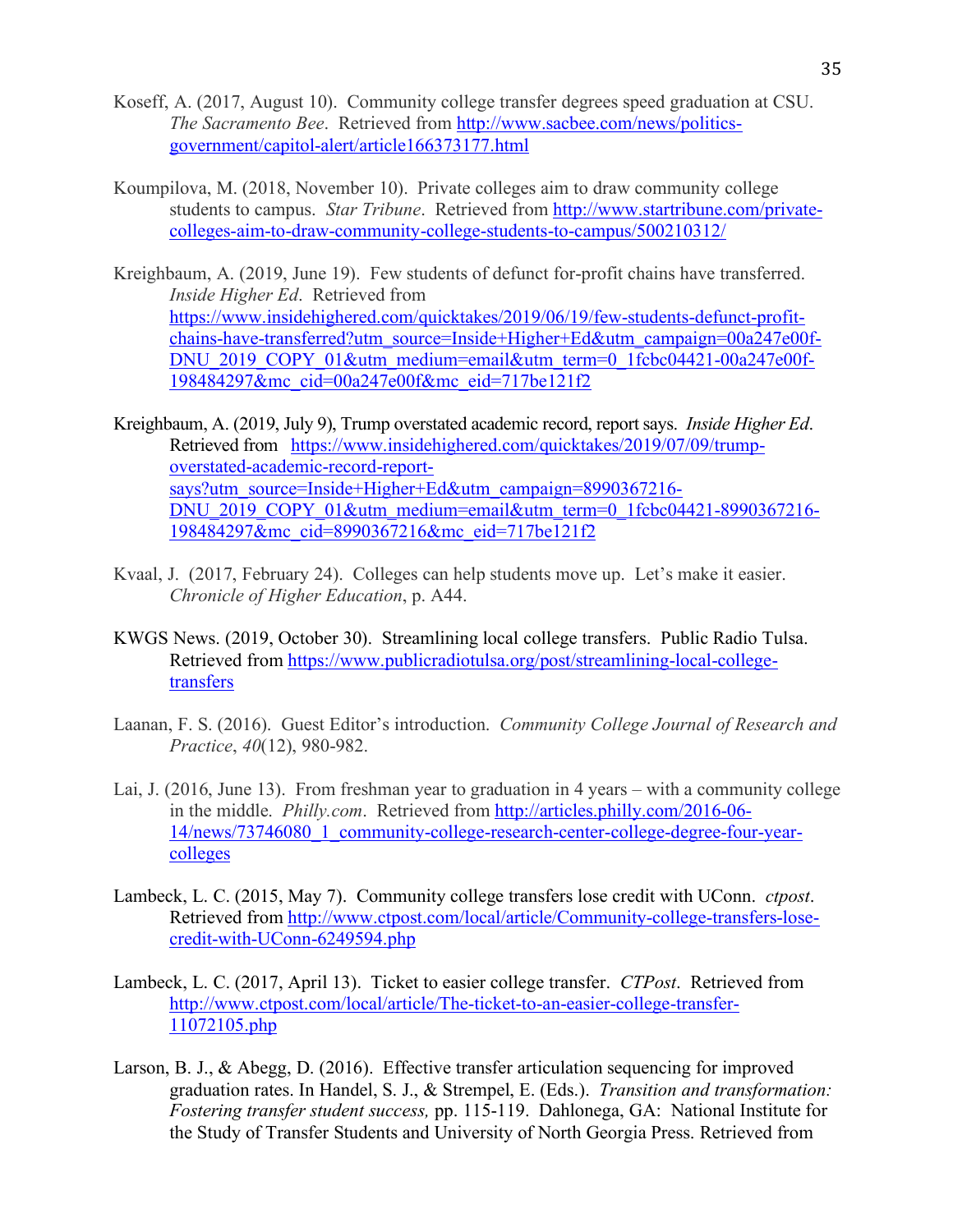https://transferinstitute.org/wp-content/uploads/2016/05/Transition-And-Transformation-NISTS-book2.pdf

- LaSota, R. R. (2018). Factors, practices, and policies influencing students' upward transfer to baccalaureate-degree programs and institutions: An overview of a mixed-methods research project. In E. Strempel & Stephen J. Handel (Eds.). *Transition and transformation: New research fostering transfer student success.* Voume II. University of North Georgia: Dahlonega, Georgia.
- LaSota, R. R., & Zumeta, W. (2016). What matters in increasing community college students' upward transfer to the baccalaureate degree: Findings from the beginning postsecondary study 2003-2009. *Research in Higher Education*, *57*, 152-189.
- LaVigna, E. L. (2019, May 22). Establishing metrics for evaluating community college student success in 3+1 transfer programs. *Community College Journal of Research and Practice, 44*.
- Lavinson, R. (2021, January 28). Articulation agreements are just a small part of the answer. *Inside Higher Ed*. https://www.insidehighered.com/blogs/tackling-transfer/articulationagreements-are-just-small-partanswer?utm\_source=Inside+Higher+Ed&utm\_campaign=ebaa816909- DNU\_2021\_COPY\_02&utm\_medium=email&utm\_term=0\_1fcbc04421-ebaa816909-198484297&mc\_cid=ebaa816909&mc\_eid=717be121f2
- Laviolet, T., Fresquez, B., Maxson, M., & Wyner, J. (2018, June 27). The talent blind spot. Aspen Institute. Retrieved from https://bit.ly/2z3vPCH
- LaViolet, T. (2021, March 25). Transfer vs. robots: A race for an equitable future of work. *Inside Higher Ed*. https://www.insidehighered.com/print/blogs/tackling-transfer/transfervs-robots-race-equitable-future-work
- Lawrence, D. (2020, April 29). College transfer initiative drives higher degree completion across Illinois. *Campus Technology*. Retrieved from https://campustechnology.com/articles/2020/04/29/college-transfer-initiative-driveshigher-degree-completion-across-illinois.aspx?admgarea=News
- Le, C., Pisacreta, E. D., Ward, J. D., & Margolis, J. (2019, December 12). Expanding pathways to college enrollment and degree attainment: Policies and reforms for a diverse population. Ithaka S+R Issue Brief. Retrieved from: https://sr.ithaka.org/publications/expanding-pathways-to-college-enrollment-and-degreeattainment/
- Le, C., Schwartz, E., Kurzweil, M., & Pisacreta, E. G. (2019, November 21). Bard High School Early College: A case study. Ithaka S+R. Retrieved from https://sr.ithaka.org/publications/bard-high-school-earlycollege/?utm\_term=Read%20the%20case%20study&utm\_campaign=eml\_sr\_bardhighsc hool\_report\_11\_2019&utm\_content=email&utm\_source=Act-On+Software&utm\_medium=email#conclusion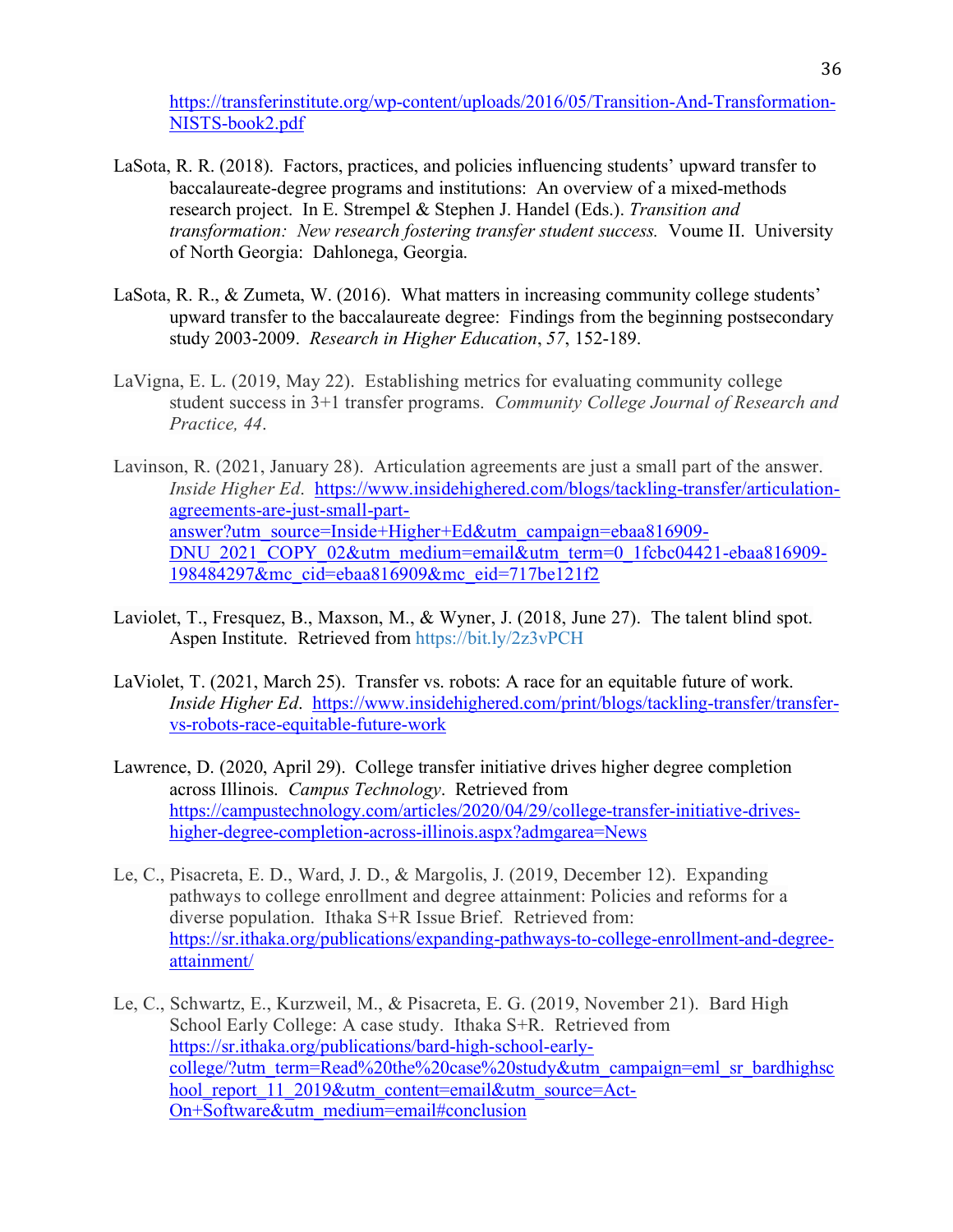- Lederman, D. (2008, August 22). Studying transfer of credit, take 2. *Inside Higher Ed*. Retrieved from https://www.insidehighered.com/news/2008/08/22/transfer
- Lederman, D. (2014, January 7). 4 states agree on 'block transfer' of gen ed core. *Inside Higher Ed*. Retrieved from https://www.insidehighered.com/quicktakes/2014/01/07/4-statesagree-block-transfer-gen-ed-core
- Lederman, D. (2017, September 14). The Bermuda Triangle of credit transfer. *Inside Higher Ed*. Retrieved from https://www.insidehighered.com/news/2017/09/14/reports-highlightwoes-faced-one-third-all-college-students-who-transfer
- Lederman, D. (2020, October 19). Survey on student transfer finds both progress and finger pointing. *Inside Higher Ed*. Retrieved from https://www.insidehighered.com/news/survey/survey-student-transfer-finds-bothprogress-and-finger-pointing
- Lee, H., & Schneider, T. (2018). Does posttransfer involvement matter for persistence of community college transfer students? *Community College Journal of Research and Practice*, *42*, 77-94.
- Lerner, M. (2018, August 11). Minnesota's public colleges to expand credit for 'prior learning.' *Star Tribune*. Retrieved from http://www.startribune.com/minnesota-s-public-collegesto-expand-credit-for-prior-learning/490635401/
- Leslie, B. (2016, November 9). Leading transfer efforts: Two-year and four-year leaders need to collaborate to succeed. *The Evolllution*. Retrieved from https://evolllution.com/attracting-students/accessibility/leading-transfer-efforts-two-yearand-four-year-leaders-need-to-collaborate-to-succeed/
- Levitan, M. (2018, December 19). American Talent Initiative makes strides in improving opportunities for lower-income students. *Diverse Education*. Retrieved from https://diverseeducation.com/article/134791/
- Lewin, T. (2014, December 1). Most college students don't earn a degree in 4 years, study finds. *The New York Times*. Retrieved from http://www.nytimes.com/2014/12/02/education/most-college-students-dont-earn-degreein-4-years-study-finds.html
- Lichtenberger, E., & Dietrich, C. (2017, January). The community college penalty? Examining the bachelor's completion rates of community college transfer students as a function of time. *Community College Review*, *45*(1). Retrieved from http://journals.sagepub.com/doi/full/10.1177/0091552116674550
- Lieber, R. (April 8, 2011). Six keys to saving by starting at community college. *The New York Times*. Retrieved from http://www.nytimes.com/2011/04/09/yourmoney/09money.html? $r=0$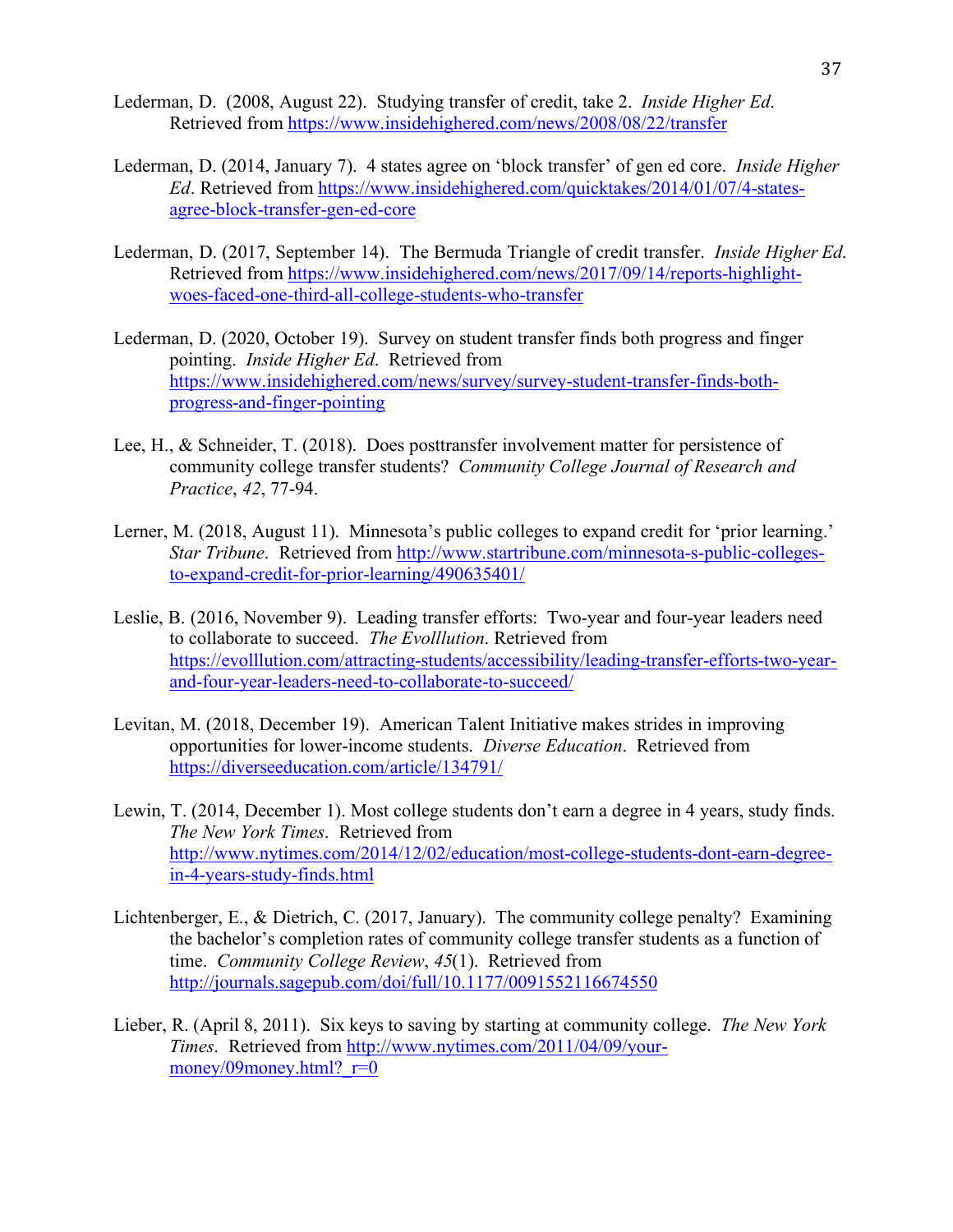- Lin, Y., Fay, M. P., & Fink, J. (2020, December). Stratified trajectories: Charting equity gaps in program pathways among community college students. CCRC Working Paper No. 126. https://ccrc.tc.columbia.edu/publications/stratified-trajectories-program-pathways.html
- Lindquist, I., & Malkus, N. (2016, September 30). Should colleges be required to accept AP credit? Malkus and Weinstein debate. *AEIdeas*. Retrieved from http://www.aei.org/publication/should-colleges-be-required-to-accept-ap-credit-malkusand-weinstein-debate/
- Lipka, S., & Coddington, R. (2010, October 15). One math course, variously valued within a single university system. *The Chronicle of Higher Education*. Retrieved from http://www.chronicle.com/article/One-Math-Course-Variously/125002/
- Lipscomb, T., Wallin, C., Braun, D. & 5 others. (2019, July 5). Improving transferability case studies: 'Building a better bridge to the bachelor's.' *Inqury: The Journal of the Virginia Community Colleges*, 22. Retrieved from https://eric.ed.gov/?id=EJ1224728
- Lisowski, O., & Stoneman, A. (2018, September 12). Early college credits in wisconsin save parents \$60 million a year. MacIver Institute. Retrieved from http://www.maciverinstitute.com/2018/09/early-college-credits-in-wisconsin-saveparents-60-million-a-year/
- Llopis-Jepsen, C. (2019, March 25). Want a bachelor's? Starting at community college can save you big, but mind the details. *KCUR Morning Edition*. Retrieved from https://www.kcur.org/post/want-bachelors-starting-community-college-can-save-you-bigmind-details#stream/0
- List, A., & Nadasen, D. (2016). Motivation and self-regulation in community college transfer students at a four-year online university. *Community College Journal of Research and Practice*, *41*, 842-866.
- Liu, V. Y. T. (2016, June). Do students benefit from going backward? The academic and labor market consequences of four- to two-year college transfer. A CAPSEE Working Paper. Retrieved from http://capseecenter.org/wp-content/uploads/2016/06/capsee-do-studentsbenefit-from-going-backward.pdf
- Liu, V. (2016, July 21). Is transferring to two-year colleges a good option for struggling fouryear students. *Evolllution*. Retrieved from http://evolllution.com/programming/credentials/is-transferring-to-two-year-colleges-agood-option-for-struggling-four-year-students/
- Liu, V. Y. T., & Belfield, C. (2019). The labor market returns to for-profit higher education: Evidence for transfer students. *Community College Review, 48*, 133-155.
- Liu, V. Y. T., & Xu, D. (2019, December). Happy together? The peer effects of dual enrollment students on community college student outcomes. CCRC Working Paper No. 116. Retrieved from https://ccrc.tc.columbia.edu/publications/happy-together-peer-effectsdual-enrollment.html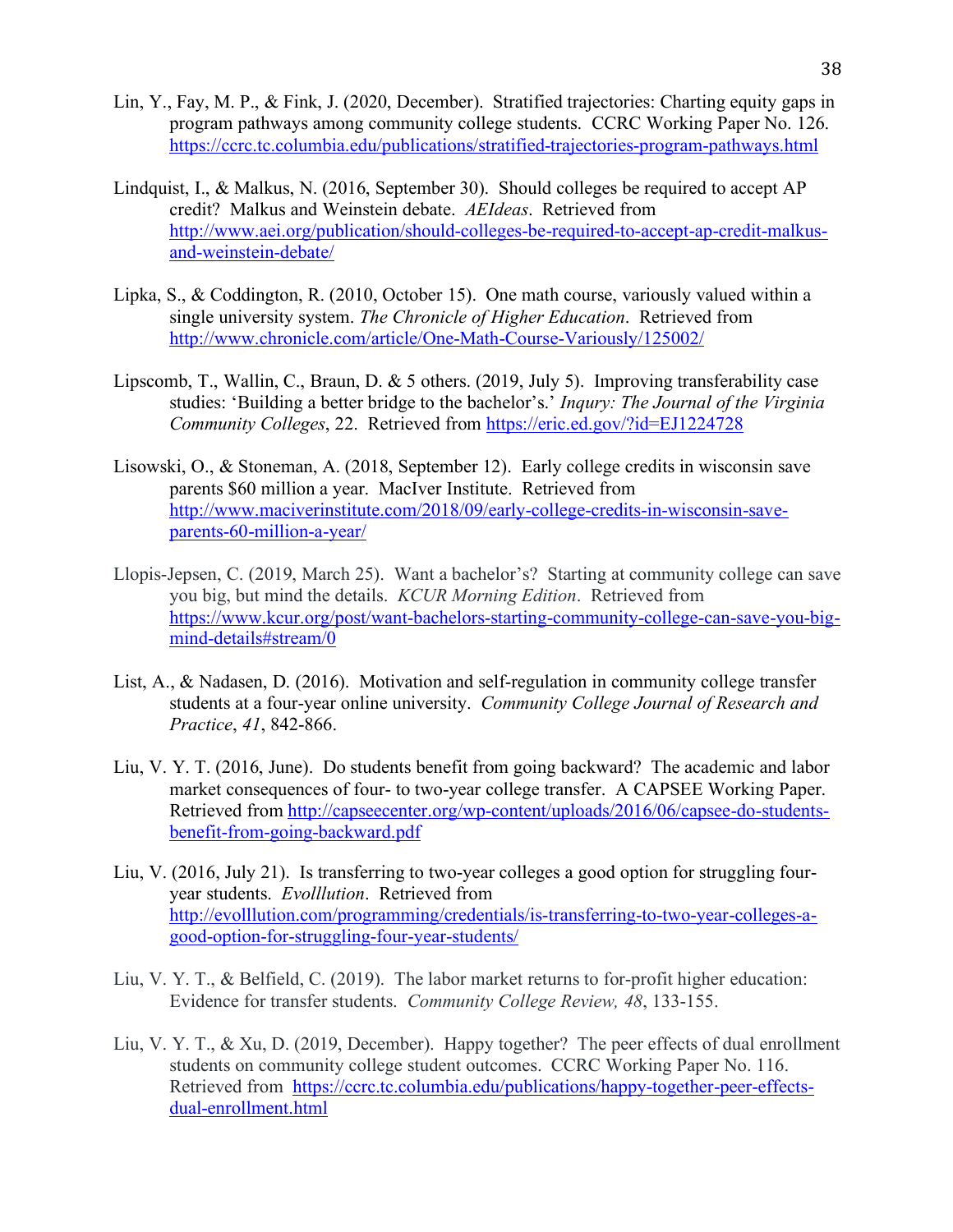- Loewenberg, A. (2018, May 17). Ensuring a smooth pathway: Using articulation agreements to help early childhood educators pursue a BA. Retrieved from https://www.newamerica.org/education-policy/reports/ensuring-smooth-pathway/usingarticulation-agreements-to-help-early-childhood-educators-pursue-a-ba/
- Long, B. T., & Kurlaender, M. (2008, September). Do community colleges provide a viable pathway to a baccalaureate degree? National Bureau of Economic Research, Working Paper 14367. Retrieved from http://www.nber.org/papers/w14367
- Long, C. (2018, September 3). Designing a mechanism to assess CBE quality. *The Evolllution*. Retrieved from https://evolllution.com/programming/applied-and-experientiallearning/designing-a-mechanism-to-assess-cbequality/?utm\_campaign=EvoLLLution%20Newsletter&utm\_source=hs\_email&utm\_med ium=email&utm\_content=65757851&\_hsenc=p2ANqtz-\_ONNr\_P936pErOheifNTqtpgMbAo5Zq\_RZRbH15e8xVdX8Esw4W8- BOy7VsV2oQGqKK3uMoVlAouYoiTG\_uiAaHmgbdg&\_hsmi=65757851

Long, C. (2019, December 5). Essay on need for better data on what works in competency-based education. *Inside Higherk Ed*. Retrieved from https://www.insidehighered.com/views/2019/12/05/essay-need-better-data-what-workscompetency-basededucation?utm\_source=Inside+Higher+Ed&utm\_campaign=57e4448d63-DNU\_2019\_COPY\_01&utm\_medium=email&utm\_term=0\_1fcbc04421-57e4448d63-198484297&mc\_cid=57e4448d63&mc\_eid=717be121f2

- Long, C. (n.d.). Moving competency-based education forward: Lessons from five years of direct assessment implementation. Capella University and Whiteboard Advisors. Retrieved from https://www.whiteboardadvisors.com/article/moving-competency-based-educationforward
- López, O. S. (2020). Yet another pathway to college completion: CLEP exams. *Community College Journal of Research and Practice*, *44*(4), 302-307.
- Lopez, S., Schwartz, E., & Pisacreta, E. D. (2020, October). Making the case for student veterans: Building support for student veteran enrollment. Practice Brief. https://sr.ithaka.org/publications/making-the-case-for-student-veterans/
- Love, I., & Palmer, I. (2020, June 1). Community college baccalaureate programs: A State policy framework. New America. Retrieved from https://www.newamerica.org/education-policy/reports/community-college-baccalaureateprograms-state-policy-framework/
- Lurker, D. (2020, June 22). Where credit is due. *Community College Daily*. Retrieved from https://www.ccdaily.com/2020/06/where-credit-is-due/
- Lyon, L. A., & Forbes, J. [Is no date on it anywhere.] Lighting the path: from community college to computing careers. *Association for Computing Machinery.* Retrieved from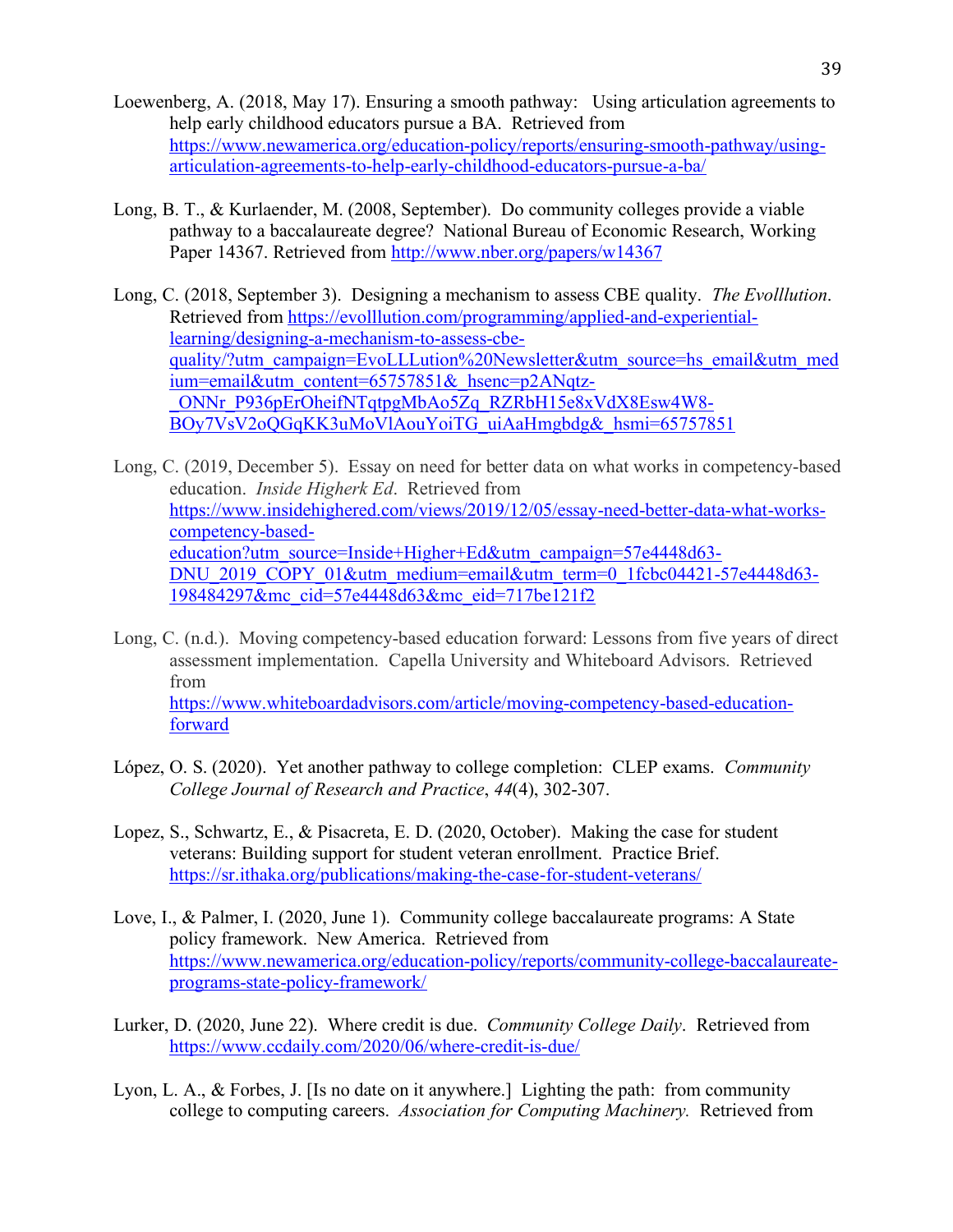https://www.acm.org/binaries/content/assets/education/lighting-the-path-fromcommunity-college-to-computing-careers.pdf

- Making ends meet: The role of community colleges in student financial health. (2017). Center for Community College Student Engagement. Retrieved from http://www.ccsse.org/docs/Making\_Ends\_Meet.pdf
- Maliszewski, C., Crabill, K., & Nespoli, L. (2012, Winter). The Role of presidential leadership in improving New Jersey's community college transfer experience. *New Directions for Community Colleges*, no. 160, pp. 69-78.
- Maliszewski Lukszo, C., & Hayes, S. (2020). Facilitating transfer student success: Exploring sources of transfer student capital. *Community College Review*, *48*, 31-54.
- Mangan, K. (2013, December 4). Group hopes to map a faster path to college completion. *The Chronicle of Higher Education*. Retrieved from http://www.chronicle.com/article/Mapping-a-Faster-Path-to-a/143359/.jobs topjobsslider
- Mangan, K. (2015, July 7). Despite hurdles, students keep switching colleges. *The Chronicle of Higher Education*. Retrieved from http://chronicle.com/article/Despite-Hurdles-Students-Keep/231397/
- Mangan, K. (2016, September 9). After ITT Tech's collapse, other colleges try to pick up the pieces. *The Chronicle of Higher Education.* Retrieved from http://www.chronicle.com/article/after-itt-techs-collapse/237732
- Mangan, K. (2018, April 30). These 2-year and 4-year college partnerships keep students from falling through the cracks. *The Chronicle of Higher Education*. Retrieved from https://www.chronicle.com/article/These-2-Year4- Year/243283?cid=at&utm\_source=at&utm\_medium=en&elqTrackId=6f22635f75ef4f5a9 614551d9992345c&elq=35efa0744ca34980bbaf1eb6abcf8179&elqaid=18883&elqat=1& elqCampaignId=8512
- Mangan, K. (2018, August 1). Dual-credit classes serve some students in Texas well. But not all of them—and they might not be saving any money. *The Chronicle of Higher Education*. Retrieved from https://www.chronicle.com/article/Dual-Credit-Classes-Serve-Some/244110
- Mangan, K. (2020). Improving the transfer handoff: The critical effort to help communitycollege students get a four-year degree. *The Chronicle of Higher Education*. 10/20

Mangan, K. (2020, May 22). Why Covid-19 could force colleges to fix their transfer problems. *The Chronicle of Higher Education*. Retrieved from https://www.chronicle.com/article/Why-Covid-19-Could-Force/248835?utm\_source=at&utm\_medium=en&utm\_source=Iterable&utm\_medium=e mail&utm\_campaign=campaign\_1242702&cid=at&source=ams&sourceId=46921&cid2  $=$ gen  $\log$ in refresh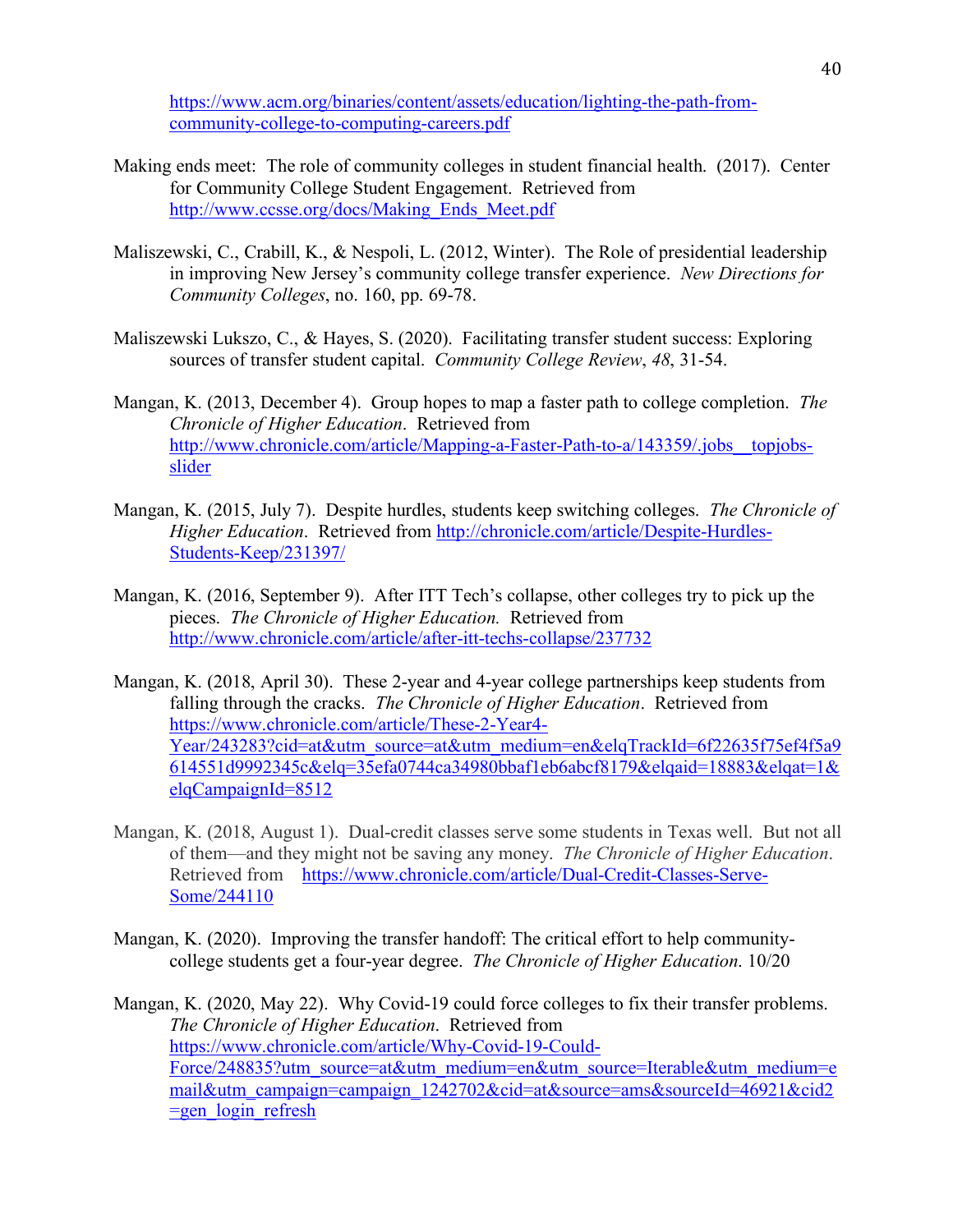- Marcus, J. (2013, March 22). Stopping the clock on credits that don't count. *The Hechinger Report*. Retrieved from http://hechingerreport.org/stopping-the-clock-on-credits-thatdont-count/
- Marcus, J. (2016, November 22). A huge and stubborn reason, still unsolved, that students go into so much debt. *The Hechinger Report*. Retrieved from http://hechingerreport.org/ahuge-and-stubborn-reason-still-unsolved-that-students-go-into-so-much-debt/
- Marcus, J. (2016, December 22). Veterans continue to battle for their military training to cont as college credit. *The Hechinger Report*. Retrieved from http://hechingerreport.org/veterans-continue-battle-military-training-count-college-credit/
- Marcus, J. (2017, Spring). A new path to a college degree. *Education Next*, pp. 44-51. Retrieved from http://educationnext.org/new-path-to-a-college-degree-match-beyondlow-income-students/
- Marcus, J. (2018, April 9). Transfer students start getting more of the credits they've already earned. *The Hechinger Report*. Retrieved from https://hechingerreport.org/transferstudents-start-getting-more-of-the-credits-theyve-already-earned/

Marcus, J. (2020, April 7). Choosing pass/fail grades may help college students now, but coiuld cost them later. *The Hechinger Report*. Retrieved from https://hechingerreport.org/choosing-pass-fail-grades-may-help-college-students-nowbut-could-cost-themlater/?utm\_source=The+Hechinger+Report&utm\_campaign=54ef9717fa-EMAIL\_CAMPAIGN\_HE\_2020\_04\_09&utm\_medium=email&utm\_term=0\_d3ee4c3e0 4-54ef9717fa-322605165

- Marcus, J. (2020, October 9). Strapped for students, colleges finally begin to clear transfer logjam. *Hechinger Report*. Retrieved from https://hechingerreport.org/strapped-forstudents-colleges-finally-begin-to-clear-transfer-logjam/
- Martinez, E. (2020, Summer). Trading inequities: Hispanic-serving community colleges and baccalaureate degree programs. *New Directions for Community Colleges*, *190*, 59-68.
- Marx, B. M., & Turner, L. J. (2017, November). Student loan nudges: Experimental evidence on borrowing and educational attainment. NBER Working Paper No. 24060. Retrieved from http://www.nber.org/papers/w24060?utm\_campaign=ntw&utm\_medium=email&utm\_so urce=ntw
- Masterson, M. (2016, August 4). CPS students who pass IB exams can now earn college credit. *chicagotonight*. Retrieved from http://chicagotonight.wttw.com/2016/08/04/cpsstudents-who-pass-ib-exams-can-now-earn-college-credit
- Mathews, J. (2018, March 11). Meet Barack Obama and Donald Trump, college failures. Really? *The Washington Post*. Retrieved from https://www.washingtonpost.com/local/education/meet-barack-obama-and-donald-trump-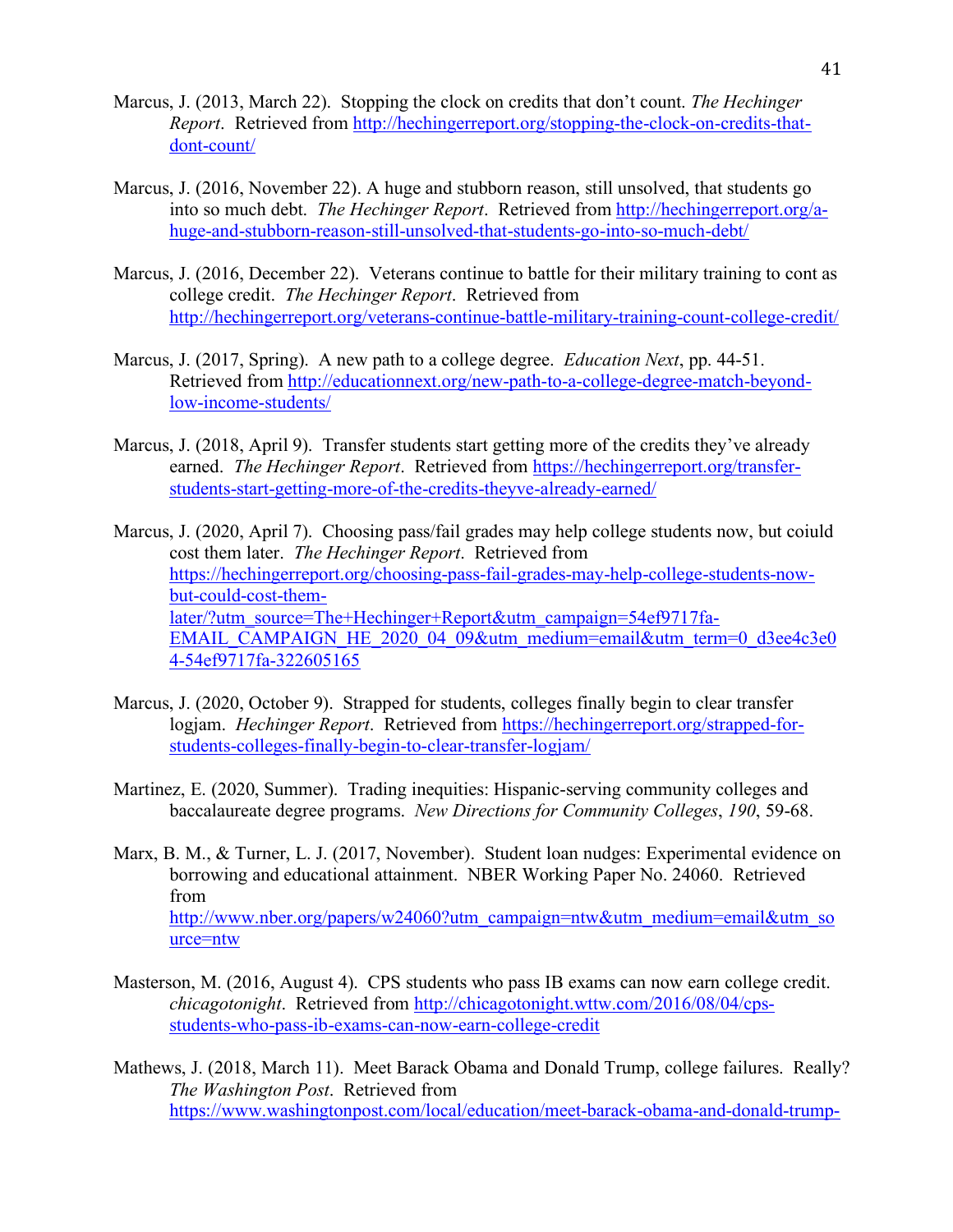college-failures-really/2018/03/10/8eff2710-2265-11e8-94daebf9d112159c\_story.html?utm\_term=.2d623ee5eead

- Mattingly, J. (2018, October 31). It's now easier to go from community college to Randolph-Macon. *Richmond Times-Dispatch*. Retrieved from https://www.richmond.com/news/local/education/it-s-now-easier-to-go-from-communitycollege-to/article\_f67f9fec-c10a-5e68-ac84-cc5f7682edb7.html
- Mayhew, M. J., Rockenbach, A. N., Bowman, N. A., Seifert, T. A. D., & Wolniak, G. C. (2016). *How college affects students: 21st century evidence that higher education works*. Jossey-Bass.
- Mayhew, M. J., Selznick, B. S., McChesney, E., Winkler, C., & Shaheen, M. (2021, June 2). Want to hire an innovative college graduate? Choose a transfer student. *EdSurge*. https://www.edsurge.com/news/2021-06-02-want-to-hire-an-innovative-college-graduatechoose-a-transfer-student
- McCarthy, M. A. (2019, April 12). Who owns the bachelor's degree? *Inside Higher Ed*. Retrieved from https://www.insidehighered.com/views/2019/04/12/community-collegefour-year-degrees-are-smart-policy-not-mission-creepopinion?utm\_source=Inside+Higher+Ed&utm\_campaign=95dbfcfaec-DNU\_2019\_COPY\_01&utm\_medium=email&utm\_term=0\_1fcbc04421-95dbfcfaec-198484297&mc\_cid=95dbfcfaec&mc\_eid=717be121f2
- McCarthy, M. A., & Bragg, D. (2019, September/October). Escaping the transfer trap. *Washington Monthly*. Retrieved from https://washingtonmonthly.com/magazine/september-october-2019/escaping-the-transfertrap/.
- McGrail, J. P. (2017, January 9). Not all community-college credits should easily transfer. *The Chronicle of Higher Education*. Retrieved from http://www.chronicle.com/blogs/letters/not-all-community-college-credits-should-easilytransfer/
- McKenzie, L. (2019, July 9). Arizona State tackling college completion with blockchain. *Inside Higher Ed*. Retrieved from https://www.insidehighered.com/news/2019/07/09/arizonastate-tackling-college-completion-blockchain
- McKenzie, L. (2020, January 10). SNHU steps up state-level competition. *Inside Higher Ed*. Retrieved from https://www.insidehighered.com/news/2020/01/10/snhu-steps-statelevel-competition
- McKenzie, L. (2020, January 24). Coursera launches college completion pathway. *Inside Higher Ed*. Retrieved from https://www.insidehighered.com/print/news/2020/01/24/coursera-launches-collegecompletion-pathway
- McKenzie, L. (2020, June 26). Park University offers discounted 'gap year' online. *Inside Higher Ed*. Retrieved from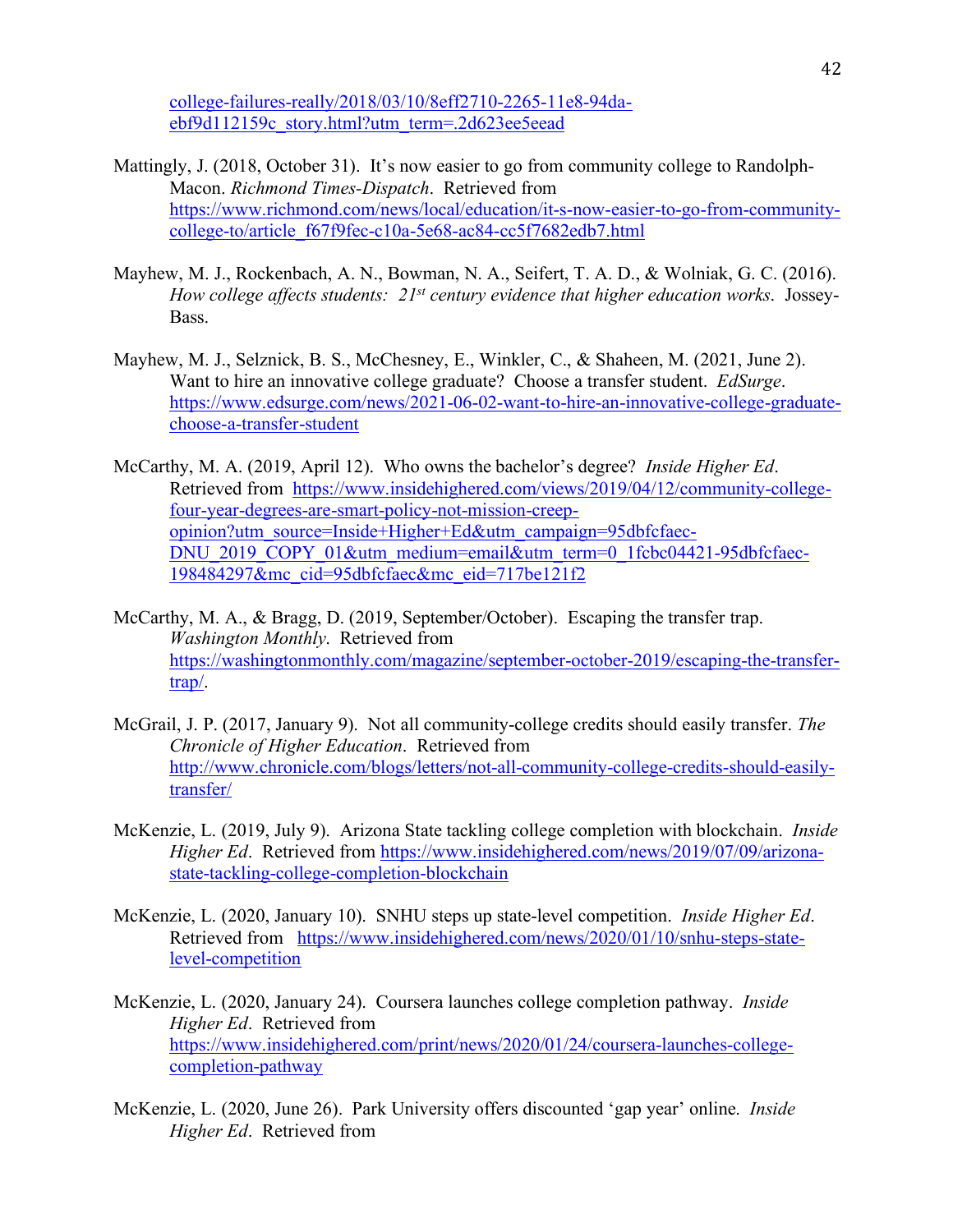https://www.insidehighered.com/print/news/2020/06/26/park-university-offersdiscounted-gap-year-online

- McKinnon-Crowley, S. (2019). Crossing the shapeless river on a government craft: How military-affiliated students navigate community college transfer. *Community College Joiurnal of Research and Practice*, *10-11*, 756-769.
- Mehl, G., Wyner, J., Barnett, E. A., Fink, J., & Jenkins, D. (2020, October). The dual enrollment playbook: A guide to equitable acceleration for students. Community College Research Center. Retrieved from https://ccrc.tc.columbia.edu/publications/dual-enrollmentplaybook-equitable-acceleration.html
- Melguizo, T., Kienzl, G. S., & Alfonso, M. (2011, May/June). Comparing the educational attainment of community college transfer students and four-year college rising juniors using propensity score matching methods. *The Journal of Higher Education*, *82*, 266- 291.
- Mendoza, A. (n.d.). Why choosing community college was the best academic decision I ever made. A recent University of CA, Irvine grad, c.c. transfer stu, & former ACCT intern says it's time to stop stigmatizing c.c.s & their students. *ACCT Now* . Retrieved from http://perspectives.acct.org/stories/why-choosing-community-college-was-the-bestacademic-decision-i-ever-made
- Meza, E. (2021, May 25). Overcoming the "opportunity mirage" with community college baccalaureate degrees. *New America*. https://www.newamerica.org/educationpolicy/edcentral/overcoming-the-opportunity-mirage-with-community-collegebaccalaureate-degrees/
- Meza, E. A. (2019, December). Underserved community college students and the complexity of STEM transfer. Data Note 1. Community College Research Initiatives. University of Washington. Retrieved from https://www.washington.edu/ccri/stem\_datanote1/?mkt\_tok=eyJpIjoiTWpNNFpUSTRO R1psTkRZdyIsInQiOiJKRUFVaHNldkdXb21TeVVrb0xFMjh6RWJrNTZCSlFVNm1cL 3hrRlBaWDk0WkFWbTJXc1NQWFBXVWVYWEtReHMybWk1bURSZWRLMGZyQ jNUVXFialRwZ1JLazFcL1BjeEJcL3hrVUxhYmgxenlXZ1dSVkQ5WUFNVGl2V1FVe kQ5a0t6SiJ9
- Meza, E., A., & Blume, G. (2020, December). Exploring how institutional partners vary in outcomes for transfer students of color. *New Directions for Community Colleges, 192*, 37-44.

Meza, E. A., Bragg, D., & Blume, G. (2018, February). Including racial equity as an outcome measure in transfer research. Community College Research Inititiaves. Retrieved from https://s3-us-west-2.amazonaws.com/uw-s3-cdn/wpcontent/uploads/sites/158/2018/08/23173648/HPTP\_DataNote2.pdf?mkt\_tok=eyJpIjoiW mpFMlltWm1Zemt5TVRCbSIsInQiOiJnQ29XVlJlb0FtSkt1MGNLdE1vSmdXVmNPW UoyajFzaXVNak1UZ1RLa2h4ZG5yYnZ2ZjZXa2tcLzlPVG5ZbEZ1ZlUxOFJQZVpweE 9xd3ZSRkl1UW1WakNWcGpCRExYU0lRRlhiTmc0RVZZSmkxSTZzWFwvQVB0dUl pMTZYZGJqXC9QTiJ9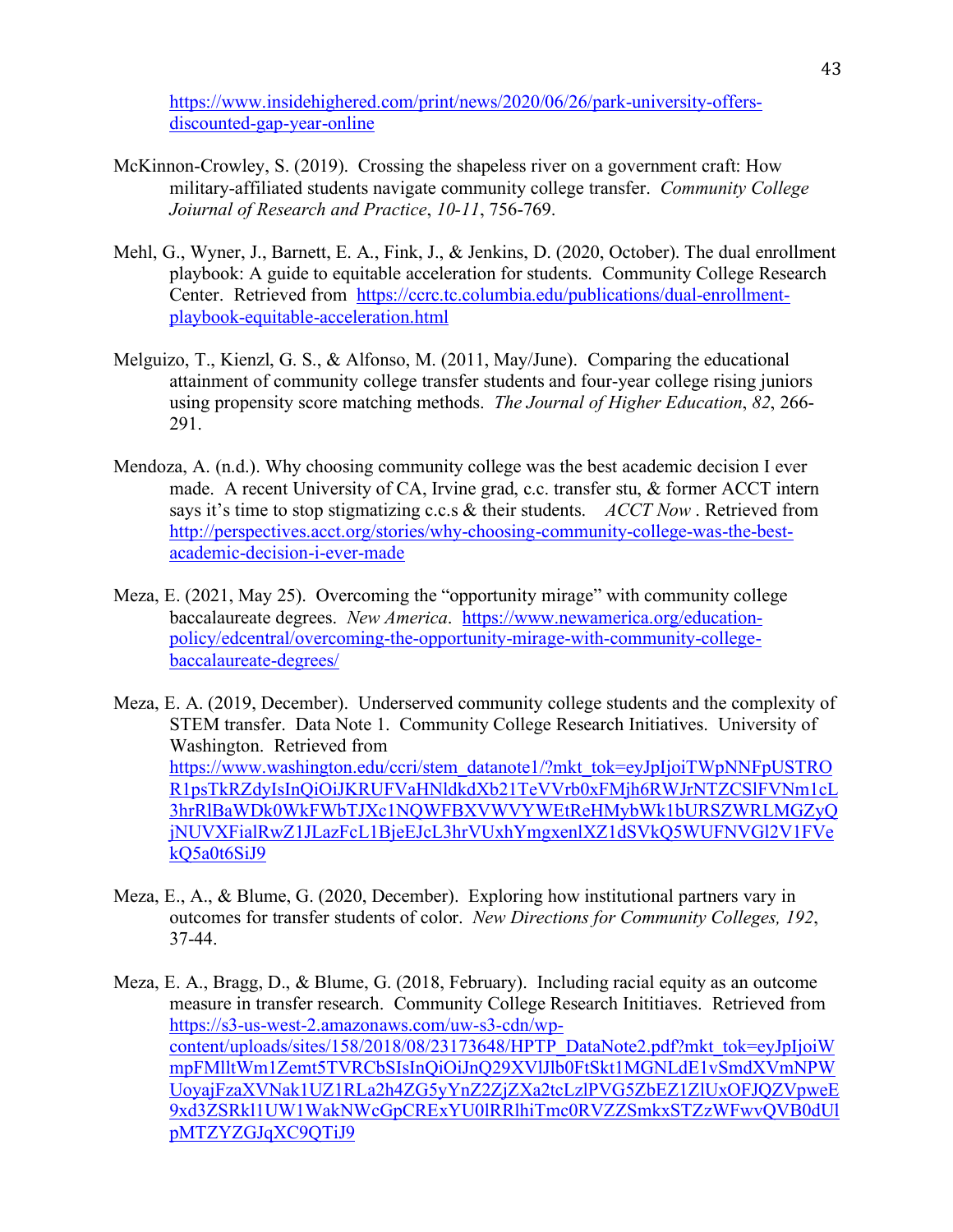- Mikelson, J. D., & Saunders, K. P. (Enrollment, transfers, and degree completion for veterans. In F. A. Hamrick, C. Rumann, & Associates (Eds.), *Called to serve: A handbook on student veterans and higher education* (2013). San Francisco, CA: Wiley.
- Miller, V. (2019, May 7). In Iowa, a quicker, cheaper path to a college degree is easy as  $2+2$ , 3+1, or 3+3. *The Gazette Iowa Ideas*. Retrieved from https://www.thegazette.com/IowaIdeas/stories/in-iowa-a-quicker-cheaper-path-to-acollege-degree-is-easy-as-22-31-or-33-20190506
- Milsom, A., & Sackett, C. (2018). Experiences of students with disabilities transitioning from 2 year to 4-year institutions. *Community College Journal of Research and Practice. 42*, 20-31.
- Mintz, S. (2017, February 14). Breakthrough pathways to student success. *Inside Higher Ed*. Retrieved from https://www.insidehighered.com/blogs/higher-ed-gamma/breakthroughpathways-student-success
- Mintz, S. (2019, May 28). Straegies for improving student success. *Inside Higher Ed*. Retrieved from https://www.insidehighered.com/blogs/higher-ed-gamma/strategiesimproving-student-success
- Mintz, S. (2019, August 22). The number 1 student success challenge. *Inside Higher Ed*. Retrieved from https://www.insidehighered.com/blogs/higher-ed-gamma/number-1 student-success-challenge
- Mintz, S. (2020, February 5). Tackling transfer issues. *Inside Higher Ed*. Retrieved from https://insidehighered.com/blogs/higher-ed-gamma/tackling-transfer-issues
- Mintz, S. (2020, March 24). What lies ahead. *Inside Higher Ed*. Retrieved from https://www.insidehighered.com/blogs/higher-ed-gamma/what-lies-ahead-0
- Mintz, S. (2020, April 14). Reimagining higher education post-coronavirus. *Inside Higher Ed*. Retrieved from https://www.insidehighered.com/blogs/higher-ed-gamma/reimagininghigher-education-post-coronavirus
- Mintz, S. (2020, June 16). The academic equivalent of stop and frisk. *Inside Higher Ed*. Retrieved from https://www.insidehighered.com/print/blogs/higher-edgamma/academic-equivalent-stop-and-frisk
- Mintz, S. (2020, July 27). 7 ways to make the fall semester better than the spring. *Inside Higher Ed*. Retrieved from https://www.insidehighered.com/blogs/higher-ed-gamma/7-waysmake-fall-semester-better-spring
- Mintz, S. (2020, August 26). Academic innovation has failed to tackle higher education's biggest challenge. *Inside Higher Ed*. Retrieved from https://www.insidehighered.com/blogs/higher-edgamma?utm\_source=Inside+Higher+Ed&utm\_campaign=032acf0cce-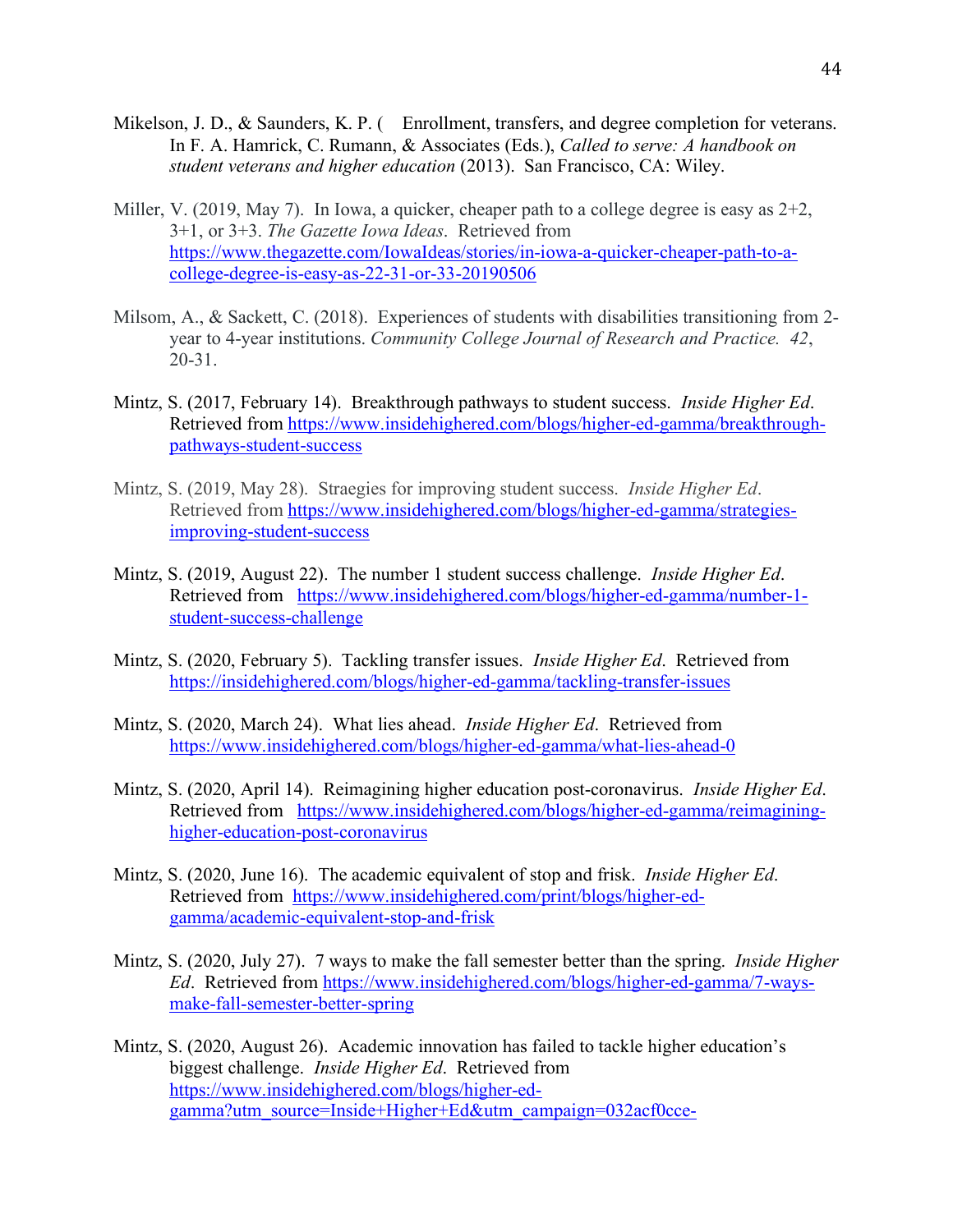DNU\_2020\_COPY\_02&utm\_medium=email&utm\_term=0\_1fcbc04421-032acf0cce-198484297&mc\_cid=032acf0cce&mc\_eid=717be121f2

- Mintz, S. (2020, September 15). Advancing equity post-pandemic. *Inside Higher Ed*. Retrieved from https://www.insidehighered.com/blogs/higher-ed-gamma/advancing-equity-postpandemic
- Mintz, S. (2020, September 17). The disruptions higher education needs. *Inside Higher Ed*. Retrieved from https://www.insidehighered.com/blogs/higher-ed-gamma/disruptionshigher-education-needs
- Mintz, S. (2020, November 2). Higher ed's dirty little secrets: Five secrets too hot to share. *Inside Higher Ed*. Retrieved from https://www.insidehighered.com/blogs/higher-edgamma/higher-ed%E2%80%99s-dirty-little-secrets-0?utm\_source=Inside+Higher+Ed&utm\_campaign=50ab8ee656-DNU\_2020\_COPY\_02&utm\_medium=email&utm\_term=0\_1fcbc04421-50ab8ee656-198484297&mc\_cid=50ab8ee656&mc\_eid=717be121f2
- Mintz, S. (2020, December 17). The crisis higher education needs. *Inside Higher Ed*. https://www.insidehighered.com/blogs/higher-ed-gamma/crisis-higher-educationneeds?utm\_source=Inside+Higher+Ed&utm\_campaign=a66769a59c-DNU\_2020\_COPY\_02&utm\_medium=email&utm\_term=0\_1fcbc04421-a66769a59c-198484297&mc\_cid=a66769a59c&mc\_eid=717be121f2
- Mintz, S. (2021, February 15). A higher ed progress report. *Inside Higher Ed*. https://www.insidehighered.com/blogs/higher-ed-gamma/higher-ed-progressreport?utm\_source=Inside+Higher+Ed&utm\_campaign=d556b5a943- DNU\_2021\_COPY\_02&utm\_medium=email&utm\_term=0\_1fcbc04421-d556b5a943-198484297&mc\_cid=d556b5a943&mc\_eid=717be121f2
- Mintz, S. (2021, February 24). Willful blindness. *Inside Higher Ed*. https://www.insidehighered.com/blogs/higher-ed-gamma/willfulblindness?utm\_source=Inside+Higher+Ed&utm\_campaign=a20c3b7007-DNU\_2021\_COPY\_02&utm\_medium=email&utm\_term=0\_1fcbc04421-a20c3b7007-198484297&mc\_cid=a20c3b7007&mc\_eid=717be121f2
- Mintz, S. (2021, March 10). Were I king. *Inside Higher Ed*. https://www.insidehighered.com/blogs/higher-ed-gamma/were-iking?utm\_source=Inside+Higher+Ed&utm\_campaign=fdb9f7b95f-DNU\_2021\_COPY\_02&utm\_medium=email&utm\_term=0\_1fcbc04421-fdb9f7b95f-198484297&mc\_cid=fdb9f7b95f&mc\_eid=717be121f2
- Mobley, C., & Brawner, C. E., (2019). "Life prepared me well for succeeding": The enactment of community cultural wealth, experiential capital, and transfer student capital by firstgeneration engineering transfer students. *Community College Journal of Research and Practice*, *43*, 353-369.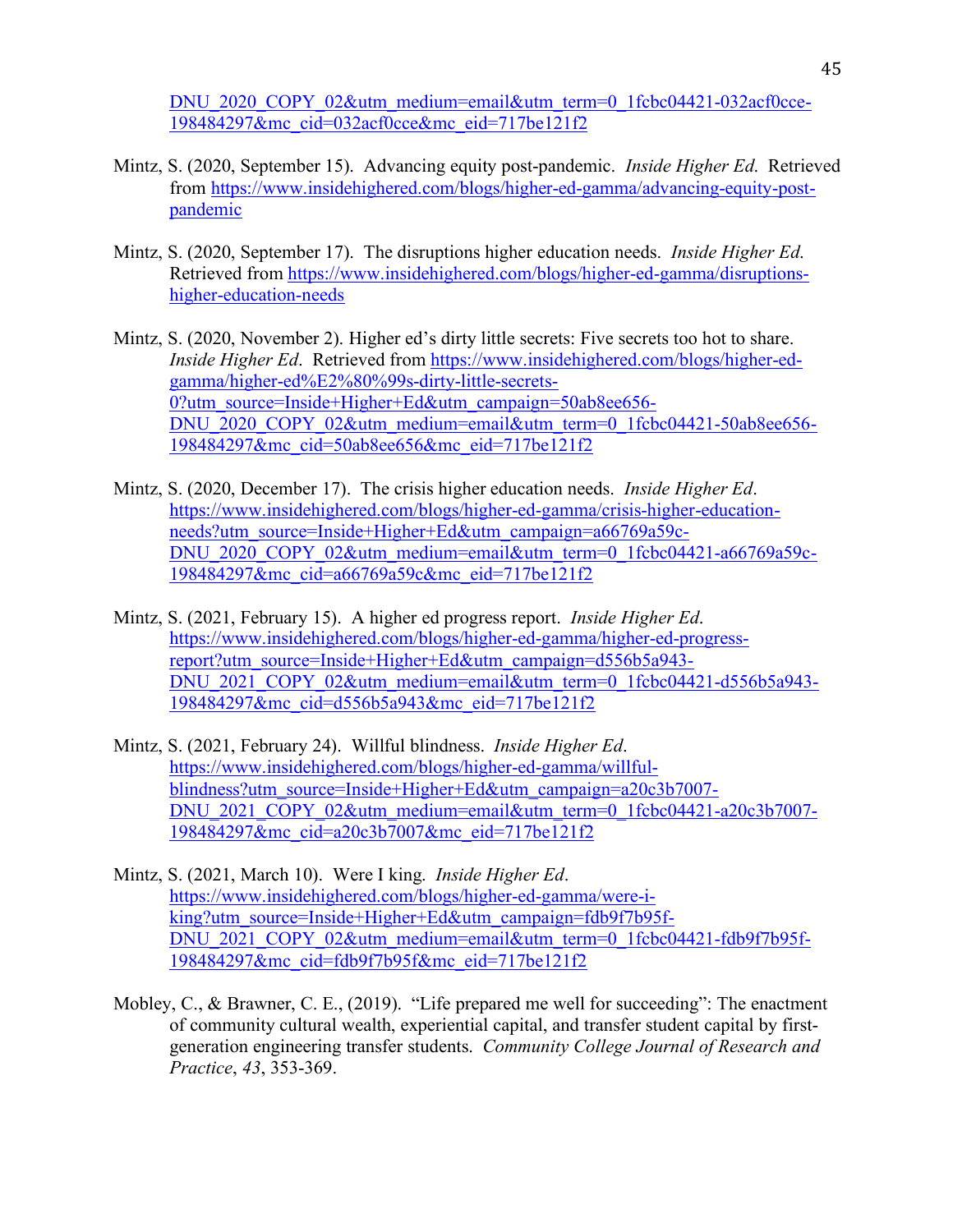- Mohr, M. (2021, April 29). How 'Isabella' changed transfer at Minnesota State. *Inside Higher Ed*. Retrieved from https://www.insidehighered.com/print/blogs/tackling-transfer/howisabella-changed-transfer-minnesota-state
- Moltz, D. (2010, October 20). Golden state's transfer guarantee. *Inside Higher Ed*. Retrieved from https://www.insidehighered.com/news/2010/10/20/california
- Moltz, D. (2011, June 3). Promoting 'consumer friendly' transfer. *Inside Higher Ed*. Retrieved from https://www.insidehighered.com/news/2011/06/03/educators\_encourage\_articulation\_agr eements and prior learning assessments
- Monaghan, D. B., & Attewell, P. (2014). The community college route to the bachelor's degree. *Educational Evaluation and Policy Analysis*, *37*, 70-91.
- Moore, C., & Shulock, N. (2014, March). From community college to university: Expectations for California's new transfer degrees. Public Policy Institute of California. Retrieved from http://www.ppic.org/content/pubs/report/R\_314CMR.pdf
- Moore, J. M. (2019, January 16). Dual enrollment and early college are essential ingredients to college completion. *The Fairmont News*. Retrieved from https://www.wvnews.com/fairmontnews/opinion/dual-enrollment-and-early-college-areessential-ingredients-to-college/article\_99dab3c3-b886-5f3f-9443-9f296a1987ae.html
- Moore-Davis, F., & Rowland, S. (2019, June 19). Navigating academic and student affairs for pathways success. *Inside Higher Ed*. Retrieved from https://www.insidehighered.com/views/2019/06/19/advice-successfully-implementingpathways-programopinion?utm\_source=Inside+Higher+Ed&utm\_campaign=00a247e00f-DNU\_2019\_COPY\_01&utm\_medium=email&utm\_term=0\_1fcbc04421-00a247e00f-198484297&mc\_cid=00a247e00f&mc\_eid=717be121f2
- Mooring, R. D., & Mooring, S. R. (2016). Predictors of Timely Baccalaureate Attainment for Underrepresented Minority Community College Transfer Students. *Community College Journal of Research and Practice*, 40, 681-694.
- Moreno, M., McKinney, L., Burridge, A., Rangel, V. S., & Carales, V. D. (2019). Access for whom? The impact of dual enrollment on college matriculation among underserved student populations in Texas. *Community College Journal of Research and Practice*, *45*(4), 255-272.
- Moreno-Lozano, L. (2021, March 20). Only about half of ACC students transfer to a 4-year college; ACC joins campaign to fix that. *Austin American-Stateman*. https://www.statesman.com/story/news/2021/03/20/acc-hopes-increase-transfer-ratesunderserved-populations/6824350002/
- Morris, G. (2017, July 18). Eliminating community college to university transfer barriers embracing co-enrollment. *The Evolllution*. Retrieved from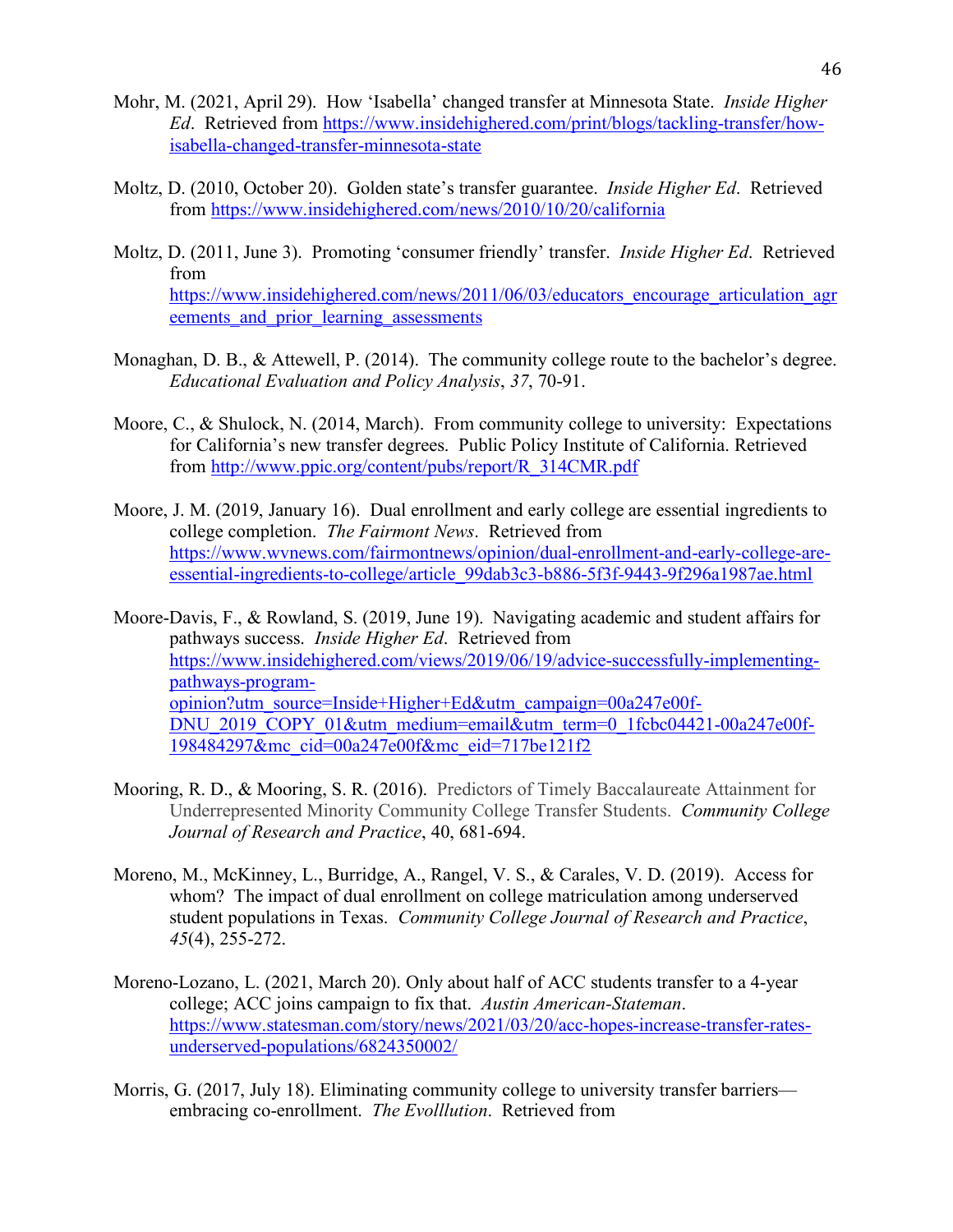https://evolllution.com/attracting-students/accessibility/eliminating-community-collegeto-university-transfer-barriers-embracing-co-enrollment/

- Morton, N. (2019, December 30). More students in Washington are taking college courses in high school, but cost keeps many low-income kids out Retrieved from https://www.seattletimes.com/education-lab/more-students-in-washington-are-takingcollege-courses-in-high-school-but-cost-keeps-many-low-income-kids-out/
- Mourad, R., & Hong, J. (2011). Factors associated with bachelor degree attainment by community college transfer students. *Journal of Applied Research in the Community College, 18*(2), 13.
- Mulhern, C., & Spies, R. R. (2015, May 7). Community college as a pathway to a bachelor's degree: What the numbers say. Ithaka S+R blog. Retrieved from http://www.sr.ithaka.org/blog/community-college-as-a-pathway-to-a-bachelors-degreewhat-the-numbers-say/
- Mullane, J. (n.d.). Connecticut Community College transfer students at the University of Connecticut. Retrieved from http://www.chronicle.com/blogs/ticker/files/2015/05/conn.pdf
- Mullane, J. (2019, July 25). Tripping over transfer credit policy. *Community College Daily*. Retrieved from http://www.ccdaily.com/2019/07/tripping-transfer-credit-policy/
- Mullane, J. (2020, April 23). Policy makers and colleges must better serve transfer students (opinion). *Inside Higher Ed*. Retrieved from https://www.insidehighered.com/print/views/2020/04/23/policy-makers-and-collegesmust-better-serve-transfer-students-opinion
- Mullin, C. M. (October 2012). Transfer: An indispensable part of the community college mission. AACC Policy Brief 2012-03PBL. Retrieved from http://www.aacc.nche.edu/Publications/Briefs/Documents/AACC\_Transfer\_to\_LUMINA .pdf
- Musay, R. A., & Ford, M. (2017). Peer-based supplemental instruction in STEM: Differences in effectiveness across transfer and nontransfer undergraduates. *Journal of Research on Educational Effectiveness*. *10*, 596-618.
- Musoba, G. D., & Nicholas, T. (2020, Summer). Pathways and potholes: Transfer student experience at a four-year university. *College and University*. Published by AACRAO.
- Nadworny, E. (2018, December 4). Top colleges seeking diversity from a new source: Transfer students. NPR. Retrieved from https://www.npr.org/2018/12/04/667381514/topcolleges-seeking-diversity-from-a-new-source-transfer-students
- National Association for College Admission Counseling (NACAC). (n.d.). Research Brief: Community colleges and transfer. Retrieved from: https://bit.ly/2N6HfJs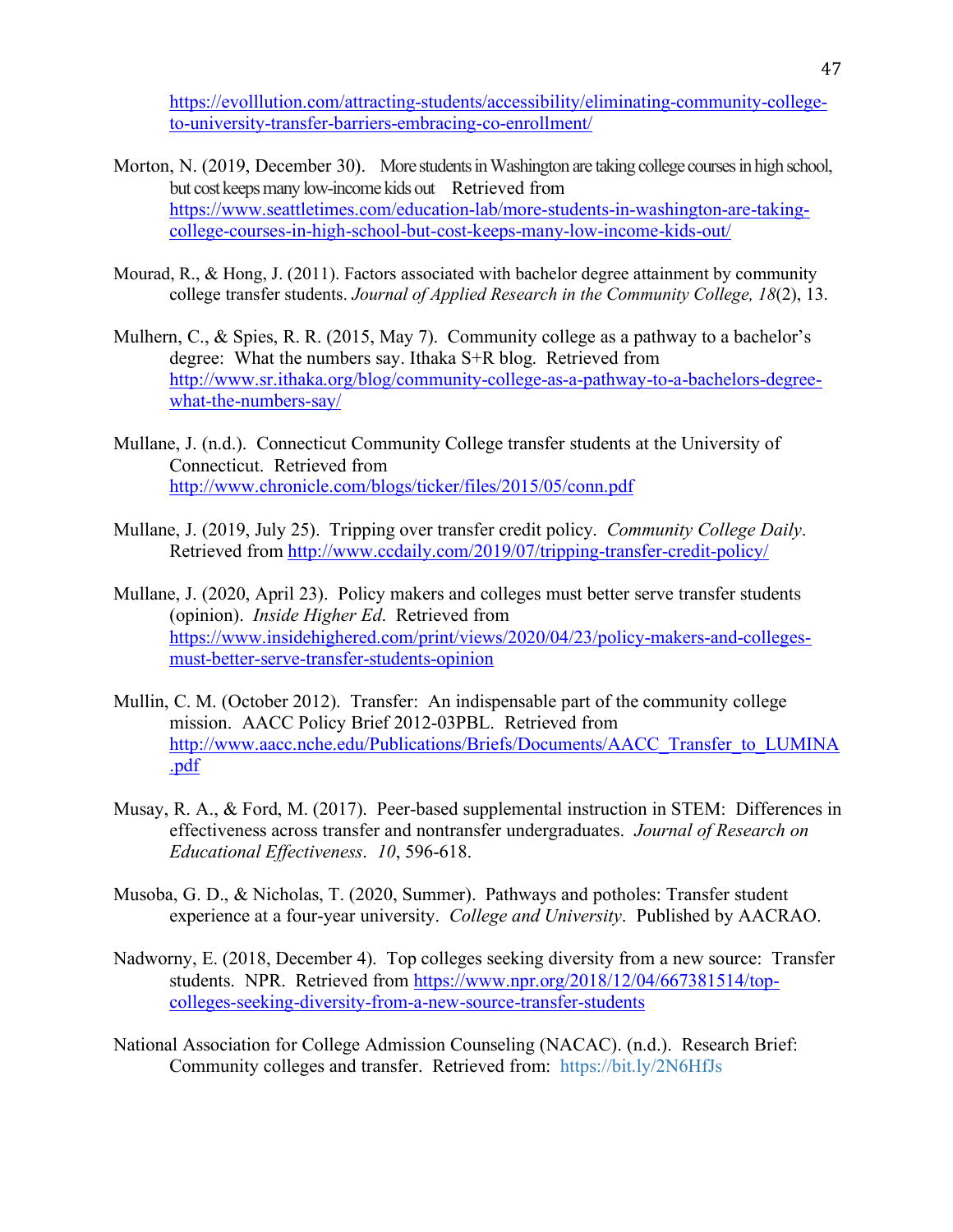- National call to action to eliminate college transfer barriers now. (2020, July). Founded at WICHE. Retrieved from https://www.wiche.edu/resources/national-call-to-action-toeliminate-college-transfer-barriers-now/
- National Center for Education Statistics. (2020, August). A 2017 follow-up: Six-year persistence and attainment at any institution for 2011-12 first-time postsecondary students. Institute of Education Sciences. U.S. Department of Education. NCES 2020- 238. Retrieved from https://nces.ed.gov/pubsearch/pubsinfo.asp?pubid=2020238
- National Center for Public Policy and Higher Education. (2011, June). Affordability and transfer: Critical to increasing baccalaureate degree completion. Retrieved from http://www.highereducation.org/reports/pa\_at/index.shtml
- National Student Clearinghouse Blog. (2018, August 8). Only 60,000 of more than 1 million community college students transferred with a credential, research center's transfer and mobility report reveals. Retrieved from https://studentclearinghouse.org/nscblog/only-60000-of-more-than-1-million-community-college-students-transferred-with-acredential-research-centers-transfer-and-mobility-reportreveals/?utm\_medium=email&utm\_source=pardot&utm\_campaign=newsletter-irseptember2018
- National Student Clearinghouse Blog. (2020, November 13). Dual enrollment shows promise to help close equity gaps. National Student Clearinghouse Blog. https://www.studentclearinghouse.org/nscblog/dual-enrollment-shows-promise-to-helpclose-equitygaps/?utm\_medium=email&utm\_source=pardot&utm\_campaign=newsletter-researchnovember2020
- National Student Clearinghouse Blog. (2021, March 1). New partnership aims to increase transfer and completion rates for minority students. National Student Clearinghouse Blog. https://www.studentclearinghouse.org/nscblog/tag/completion/
- National Student Clearinghouse Research Center. (2015, spring). Snapshot report: Contribution of two-year institutions to four-year completions. Retrieved from https://nscresearchcenter.org/wp-content/uploads/SnapshotReport17- 2YearContributions.pdf
- National Student Clearinghouse Research Center. (2016, Spring). Snapshot report: Mobility. Retrieved from https://nscresearchcenter.org/wp-content/uploads/SnapshotReport21- PostsecondaryStudentMobility.pdf
- National Student Clearinghouse Research Center. (2017, Summer). Snapshot Report: Certificate and associate degree pathways. Retrieved from https://nscresearchcenter.org/wp-content/uploads/SnapshotReport23- CertificateAssociateDegreePathways.pdf
- National Student Clearinghouse Research Center. (2017, Fall). Snapshot Report: From community college to graduate and professional degrees. Retrieved from https://nscresearchcenter.org/wp-content/uploads/SnapshotReport30.pdf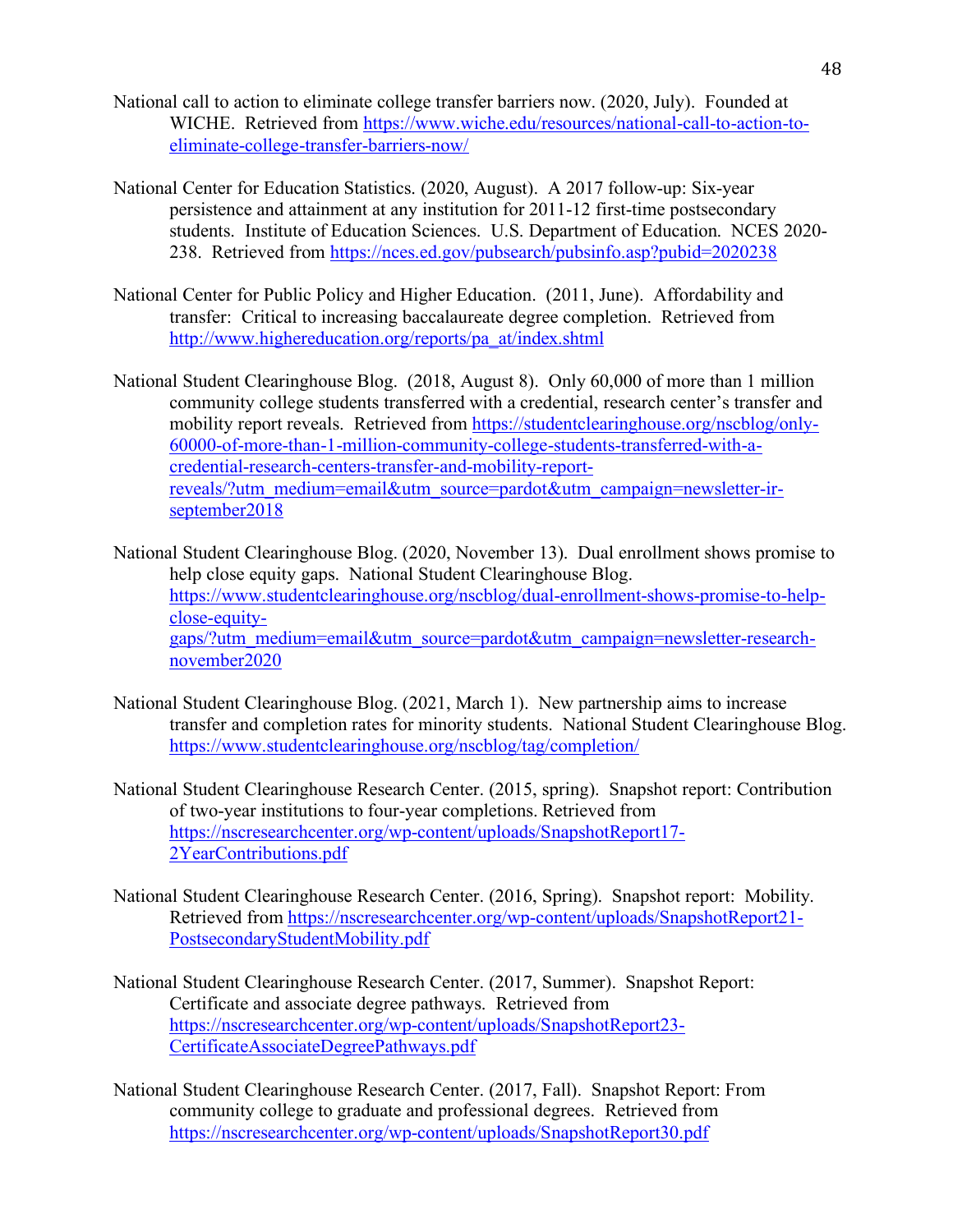- National Student Clearinghouse Research Center (2018, August 7). Transfer & mobility—2018. Retrieved from https://nscresearchcenter.org/signaturereport15/
- National Student Clearinghouse Research Center (2020, September 29). Tracking transfer: Measures of effectiveness in helping commit college students to complete bachelor's degrees. Retrieved from https://nscresearchcenter.org/tracking-transfer/
- National Student Clearinghouse Research Center (2020, October 15). COVID-19. Stay informed with the latest enrollment information. Monthly update on higher education enrollment. Retrieved from https://nscresearchcenter.org/stay-informed/
- National Student Clearinghouse Research Center. (2020, December 21). COVID-19 transfer, mobility, and progress: National Student Clearinghouse Research Center's update on transfer students. National Student Clearinghouse Research Center. https://nscresearchcenter.org/transfer-mobility-and-progress/
- National Student Clearinghouse Research Center (2021, April 12). COVID-19 transfer, mobility, and progress: National Student Clearinghouse Research Center's update on transfer students. https://nscresearchcenter.org/transfer-mobility-and-progress/
- National Student Clearinghouse Research Center (2021, June 3). COVID-19 transfer, mobility, and progress: National Student Clearinghouse Research Center's update on transfer students. https://nscresearchcenter.org/transfer-mobility-and-progress/
- Nerio, R., Webber, A., MacLachlan, E., Lopatto, D., & Caplan, A. J. (2019, May 31). One-year research experience for associate's degree students impacts graduation, STEM retention, and transfer patterns. *CBE—Life Sciences Education*, *18.* Retrieved from https://www.lifescied.org/doi/10.1187/cbe.19-02-0042
- Nietzel, M. (2019, December 9). Study.com: The anywhere, anytime option for earning a college degree. *Forbes*. Retrieved from https://www.forbes.com/sites/michaeltnietzel/2019/12/09/studycom-the-anywhereanytime-platform-for-earning-a-college-degree/#55ef5b5034aa
- New learning pilot targets Interstate Passport initiative. (2016, June 10). *eCampusNews*. Retrieved from http://www.ecampusnews.com/curriculum/new-pilot-targets-interstatepassport-initiative/
- Nietzel, M. T. (2019, February 19). Reverse transfer: A second chance at a first degree. *Forbes*. Retrieved from https://www.forbes.com/sites/michaeltnietzel/2019/02/19/reversetransfer-a-second-chance-at-a-first-degree/#d4aa11b7beac
- Nin, O. F. M., & Keeton, R. G. (2019, May 21). Challenges and realizations of first-generation students who navigated through transfer momentum points. *Community College Journal of Research and Practice, 44*.
- Nobles, W. P. (2019, January 28). UNO wants to guarantee admission to eligible trnaser students from Delgado. NOLA. Retrieved from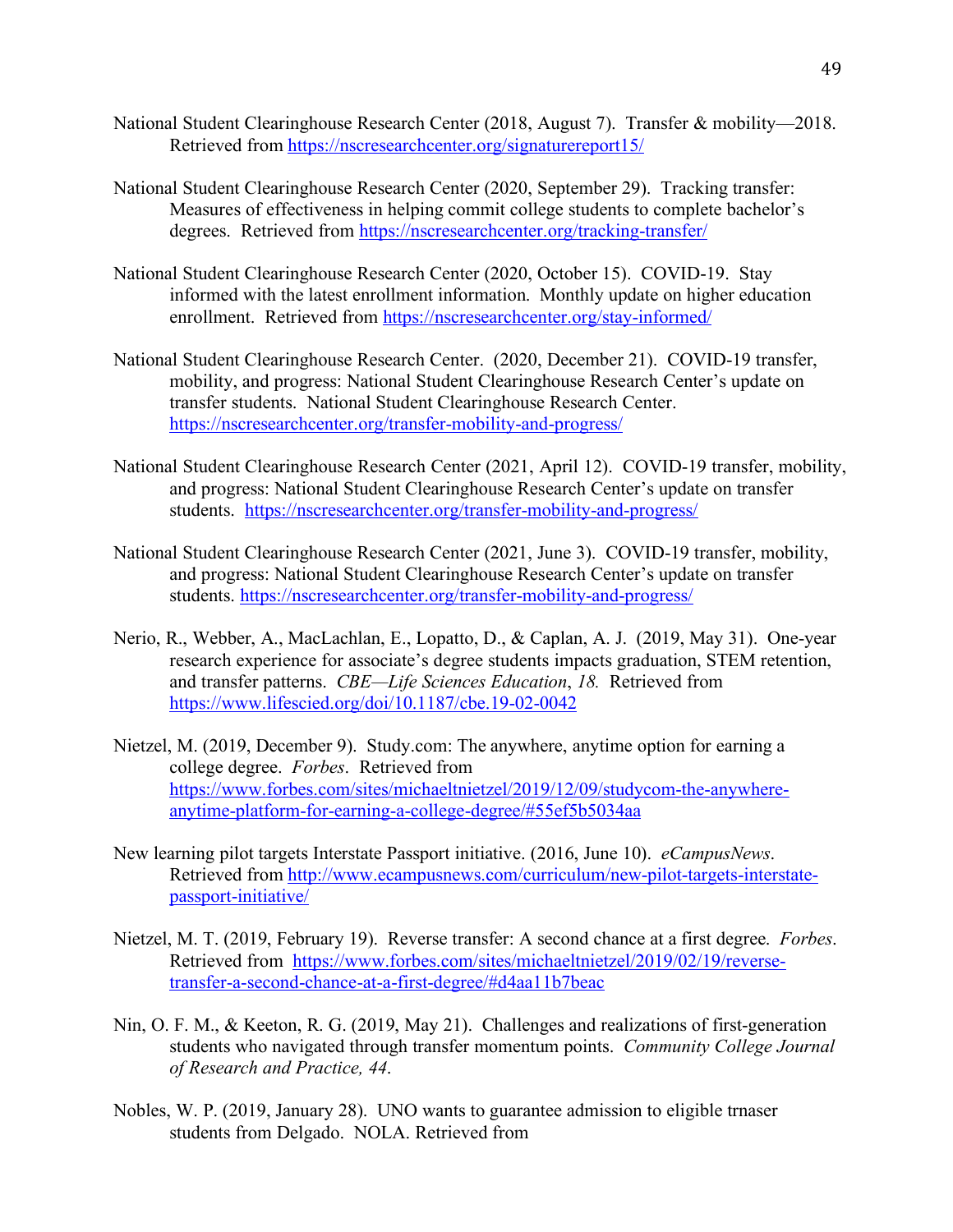https://www.nola.com/education/2019/01/uno-wants-to-guarantee-admission-to-eligibletransfer-students-from-delgado.html

- NYS Workforce Strategy Group. (2020, September). A new way forward: Bold actions to reshape New York's labor market. Retrieved from https://www.nyatep.org/
- Oakley, E. O. (2016, December 12). Building bridges between community colleges and universities. *The Evolllution*. Retrieved from http://evolllution.com/attractingstudents/accessibility/building-bridges-between-community-colleges-and-universities-2/?omhide=true&utm\_campaign=EvoLLLution+Newsletter&utm\_source=hs\_email&utm medium=email&utm\_content=39473047&\_hsenc=p2ANqtz- $\overline{8wZ}$ Je bqh7xtJ\_mj1K2olHdiyhofBXBB1jG\_uXgTWi0fETYJ1\_dcq5r7gobIcgrkRwAtM ClsAYSzvW\_6-jhQAqIZv6MQ&\_hsmi=39473047
- Ogilvie, A. M., & Knight, D. B. (2019). Post-transfer transition experiences for engineering transfer students. *Journal of College Student Retention: Research, Theory & Practice.*
- Okolo, Z. (2018, March 14). ACE2018: Strengthening transfer pathways to improve student success. *Higher Education Today: A blog by ACE American Council on Education.* Retrieved from https://www.higheredtoday.org/2018/03/14/ace2018-strengtheningtransfer-pathways-improve-student-success/
- Olivarez, C. P. (2020). Three-peat, six drop, and excess hours, oh my! Latinx community college transfer student perceptions of state-level policies.*Journal of Applied Research in the Commuity College*, *27*(1), 113-128.
- Ormond, J., & Dixon, K. M. (2020, October 8). Understanding and improving the transfer experience. *Community College Daily*. Retrieved from https://www.ccdaily.com/2020/10/understanding-and-improving-the-transfer-experience/
- Padilla, M. Brown, J. C., & Abrica, E. (2019). Evolving narratives about college: Immigrant community college students' perceptions of the four-year degree in the Great Plains. *Community College Journal of Research and Practice*, *10-11*, 743-755.
- Padrón, E. (2016, July 18). Understanding and overcoming common barriers to transfer. *Evolllution*. Retrieved from http://evolllution.com/managinginstitution/government\_legislation/understanding-and-overcoming-common-barriers-totransfer/
- Paluska, M. (2020). New program aims to help people with college credits finish what they've started. abcactionnews.com. Retrieved from https://www.abcactionnews.com/rebound/hiring-during-coronavirus/new-program-aimsto-help-people-with-college-credits-finish-what-theyve-started
- Pappano, L. (2019, October 10). Where 4-year schools find a pool of applicants: 2-year schools. *The New York Times*. Retrieved from https://www.nytimes.com/2019/10/10/education/learning/community-collegetranfers.html?searchResultPosition=1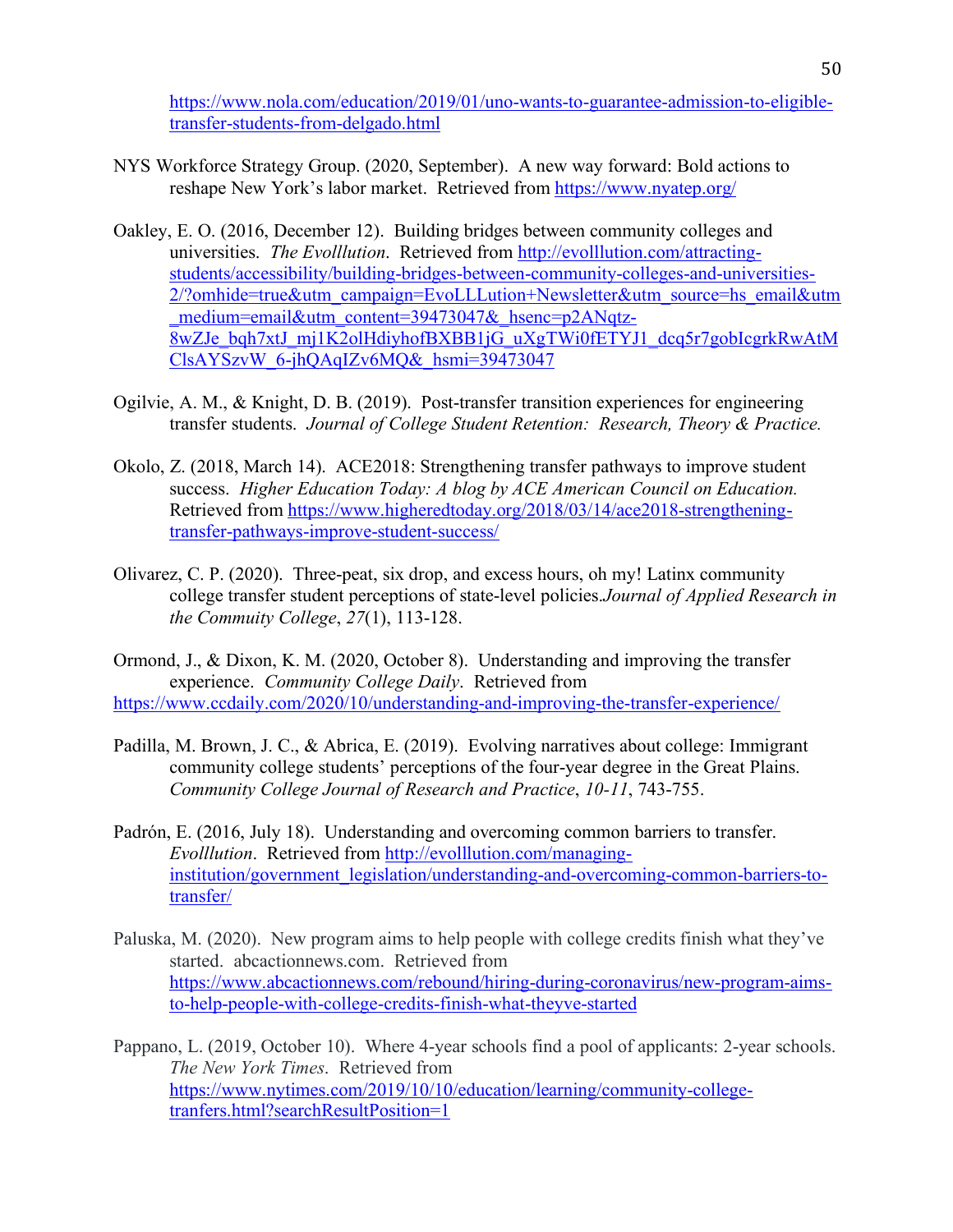- Parham, M. (2021, January 27). Partnerships selected for equity transfer initiative. *AACC*. http://www.aacc21stcenturycenter.org/article/partnerships-selected-for-equity-transferinitiative/
- Park, T. J. (2015). The impact of full time enrollment in the first semester on community college transfer rates: New evidence from Texas with pre-college determinants. *Teachers College Record*, *117*(12). Retrieved from https://eric.ed.gov/?id=EJ1080056 .
- Patel, V., & Jepsen, C. (2018, November 9). Hazard model analysis of community college outcomes. UCD Geary Institute for Public Policy Discussion Paper Series. Retrieved from http://www.ucd.ie/geary/static/publications/workingpapers/gearywp201823.pdf
- Patel, V. (2018, December 2). Inside the UC system's new focus on transfer students. *The Chronicle of Higher Education*. Retrieved from https://www.chronicle.com/article/Inside-the-UC-System-s-New/245216?cid=wcontentlist
- Patton, J., & Pilati, M. (2012, Winter). Faculty reflections on implementing associate degrees for transfer in California. *New Directions for Community Colleges*, no. 160, pp. 91-103.
- Pawel, M. (2019, May 30). Can Californians stil find a path to mobility at the states's universities? *The New York Times.* Retrieved from https://www.nytimes.com/2019/05/30/opinion/california-universities.html
- Pawlicki, D. (2019, October 7). Lumina podcast: Time to recognize lessons learned in the military. Lumina Foundation. Retrieved from https://www.luminafoundation.org/newsand-views/lumina-podcast-time-to-recognize-lessons-learned-in-the-militaryy
- Pazich, L. B., Delbanco, A., & Murray, M. (2021, February 16). Free community college requires new paths to four-year institutions. *The Hill*. https://thehill.com/opinion/education/539008-free-community-college-requires-newpaths-to-four-year-institutions
- Pazich, L. B., & Wilson, M. (2020, August 7). Small liberal arts colleges should align with community colleges for the benefit of both students and themselves (opinion). *Inside Higher Ed*. Retrieved from https://www.insidehighered.com/print/views/2020/08/07/small-liberal-arts-collegesshould-align-community-colleges-benefit-both-students
- Pearson, W. (2017, October 30). We need to improve the transfer experience. *The Evolllution*. Retrieved from https://evolllution.com/attracting-students/accessibility/we-need-toimprove-the-transfer-experience/
- Pearson, W. (2018, March 22). Making sense of the new transfer student persistence metrics. *The Evolllution*. Retrieved from https://evolllution.com/attractingstudents/todays\_learner/making-sense-of-the-new-transfer-student-persistencemetrics/?utm\_campaign=EvoLLLution%20Newsletter&utm\_source=hs\_email&utm\_me dium=email&utm\_content=61590001&\_hsenc=p2ANqtz-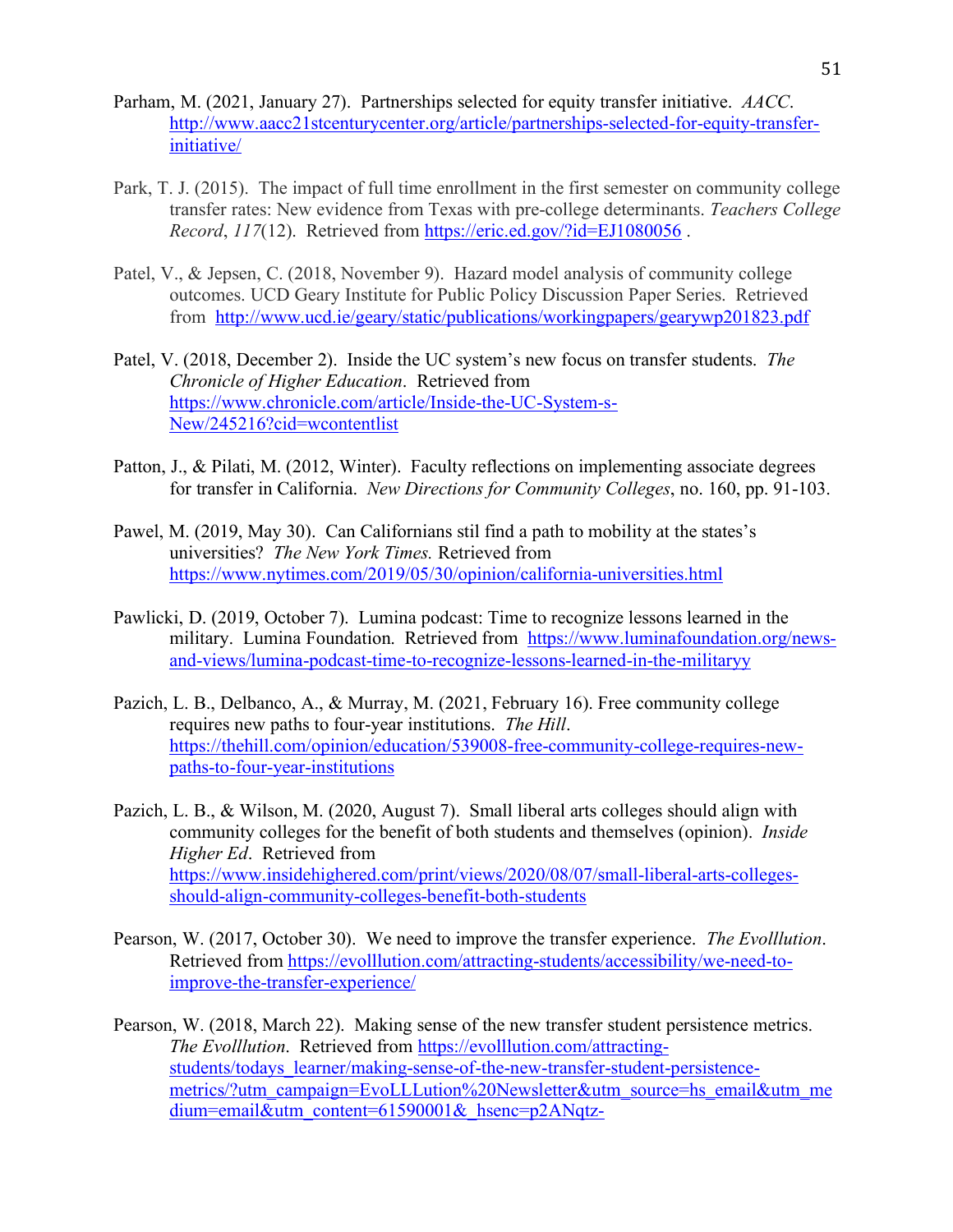8RL7uY\_QhUcNo7GthGNmaBgH3GYBm2kmxBWHn3bkfEfTIlzCbWAzPvEqsmnjdO gMEodA94uGQCV3jdcOvaw8WtQce2kQ&\_hsmi=61590001

- Peat, S. (with Shea, P. A. & Sherman, J.). (2017, April 11). An interstate transfer passport: Its time has come. *The New England Journal of Higher Education*. Retrieved from http://www.nebhe.org/thejournal/an-interstate-transfer-passport-its-time-has-come/
- Peña, M. I., & Rhoads, R. A. (2019). The role of community college first-year experience programs in promoting transfer among Latino male students. *Community College Journal of Research and Practice*, *43*, 186-200.
- Pennamon, T. (2018, March 4). New app aids nontraditional and transfer students. *Diverse Education*. Retrieved from http://diverseeducation.com/article/111329/
- Pennamon, T. (2018, July 5). FAMU's IGNITE boosts transfer student population. *Diverse Education*. Retrieved from http://diverseeducation.com/article/119427/
- Pennamon, T. (2019, January 15). Report outlines persistence of community college transfer students. *Diverse Education*. Retrieved from https://diverseeducation.com/article/136037/
- Pennecke, S. J. (2019, September 25). ODU partnership with four community colleges helps students earn associate and bachelor's degrees. Retrieved from https://www.pilotonline.com/inside-business/vp-ib-odu-partnership-0930-20190925 csdyl4avyvhblnlffguiaspore-story.html
- Perez-Vergara, K., & Orlowski, M. (2015). A methodology for determining the transferability rate of courses. *Community College Journal of Research and Practice*, *39*, 793-807.
- Pippins, T., & Belfield, C. R. (2019, June). Humanities and liberal arts education at community college: How it affects transfer and four-year college outcomes. Community College Research Center. Retrieved from https://ccrc.tc.columbia.edu/publications/humanitiesliberal-arts-education-transfer.html
- Pippins, T., & Belfield, C. R., and Bailey, T. (2019, June). Humanities and Liberal Arts Education Across America's Colleges: How Much Is There? Community College Research Center. Retrieved from https://ccrc.tc.columbia.edu/publications/humanitiesliberal-arts-education-how-much.html
- Pisacreta, E., Schwartz, E., & Kurzweil, M. (2018). Impact: A 2018 report on the progress of the American Talent Initiative in its first two years. Retrieved from https://americantalentinitiative.org/wp-content/uploads/2018/12/American-Talent-Initiative-2018-Impact-Report.pdf
- Pittinsky, M., & Hopkins, K. (2015, October 8). Underserved and overburdened, transfer students face an uphill battle to earn their degrees. *The Hechinger Report*. Retrieved from http://hechingerreport.org/underserved-and-overburdened-transfer-students-face-anuphill-battle-to-earn-their-degrees/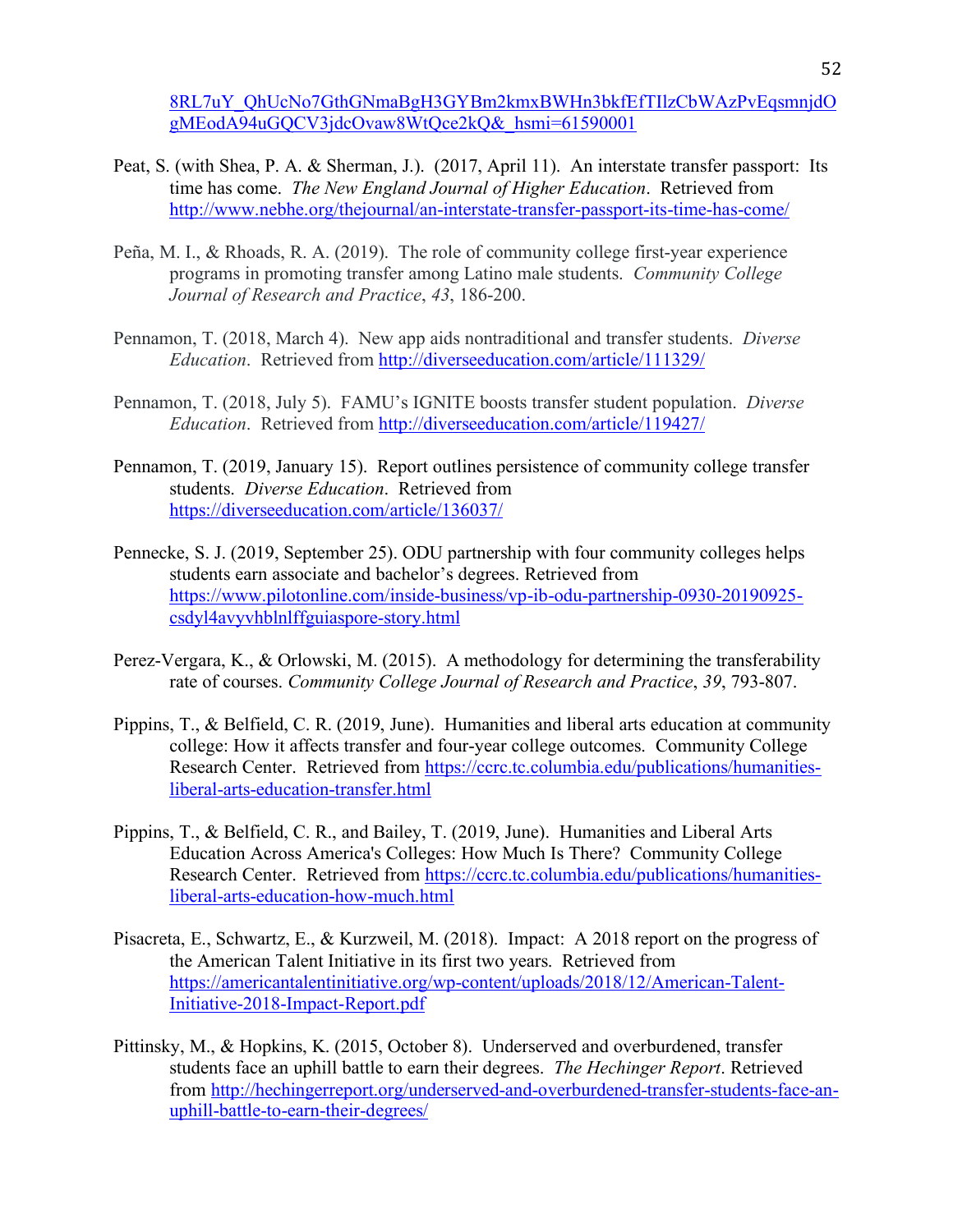- Pocai, J., & Davis, L. (2021, February). Innovative strategies to close postsecondary attainment gaps: reclaiming earned degrees through reverse transfer. IHEP. https://www.ihep.org/publication/innovative-strategies-to-close-postsecondaryattainment-gaps-reclaiming-earned-degrees-through-reverse-transfer/
- Poisel, M. A., & Joseph, S. (2018). Introduction. In M. A. Poisel & S. Joseph (Eds.). *Building transfer student pathways for college and career success.* Columbia, SC: University of South Carolina.
- Policy spotlight on New England: Dual admissions for transfer students. (2015, September). New England Board of Higher Education and Education Commission of the States. Retrieved from http://www.nebhe.org/info/pdf/policy/Policy\_Spotlight\_Dual\_Admissions\_Sept\_2015.pd f
- Powell, F. (2018, May 9). How students can cut costs with two-year college paths. Numerous two and four-year institutions have build transfer pathways to serve community college students. *USNews.* Retrieved from https://www.usnews.com/education/bestcolleges/paying-for-college/articles/2018-05-09/how-students-can-cut-costs-withcommunity-college-pathways
- Qaqish, O., Grant, C. S., & Bowles, T. (2020, June 1). Success factors that shape Black male transfer and academic experiences in engineering. *Community College Journal of Research and Practice, 44,* 885-898.
- Radford, A. W., & Holod, A. (2021, January 6). Three ways states can help community college transfer students complete their bachelor's. *Evolllution*. https://evolllution.com/programming/credentials/three-ways-states-can-help-communitycollege-transfer-students-complete-their-bachelors-degrees/
- Radunzel, J. (2018). Examining retention and transfer in relation to incoming student data for first-generation and continuing-generation students: What differences exist? *Journal of College Student Retention: Research, Theory & Practice. First published November 22,* 2018.
- Radwin, D., & Horn, L. (2014). What is a transfer student? RTI International. Retrieved from http://www.completionarch.org/uploads/What is a Transfer Student.pdf
- Rancaño, V. (2020, January 23). California looks to expand bachelro's programs behind bars. *The California Report*. Retrieved from https://www.kqed.org/news/11797314/californialooks-to-expand-bachelors-programs-behind-bars
- Rashad, O. (2020, November 9). Ready for a 'real' college experience, transfer students find their hopes dashed. *Calmatters*. Retrieved from https://calmatters.org/education/highereducation/college-beat-higher-education/2020/11/transfer-students-college-experience/
- Redden, E. (2018, June 19). A different pathway model. *Inside Higher Ed*. Retrieved from https://www.insidehighered.com/news/2018/06/19/pathway-model-differs-rest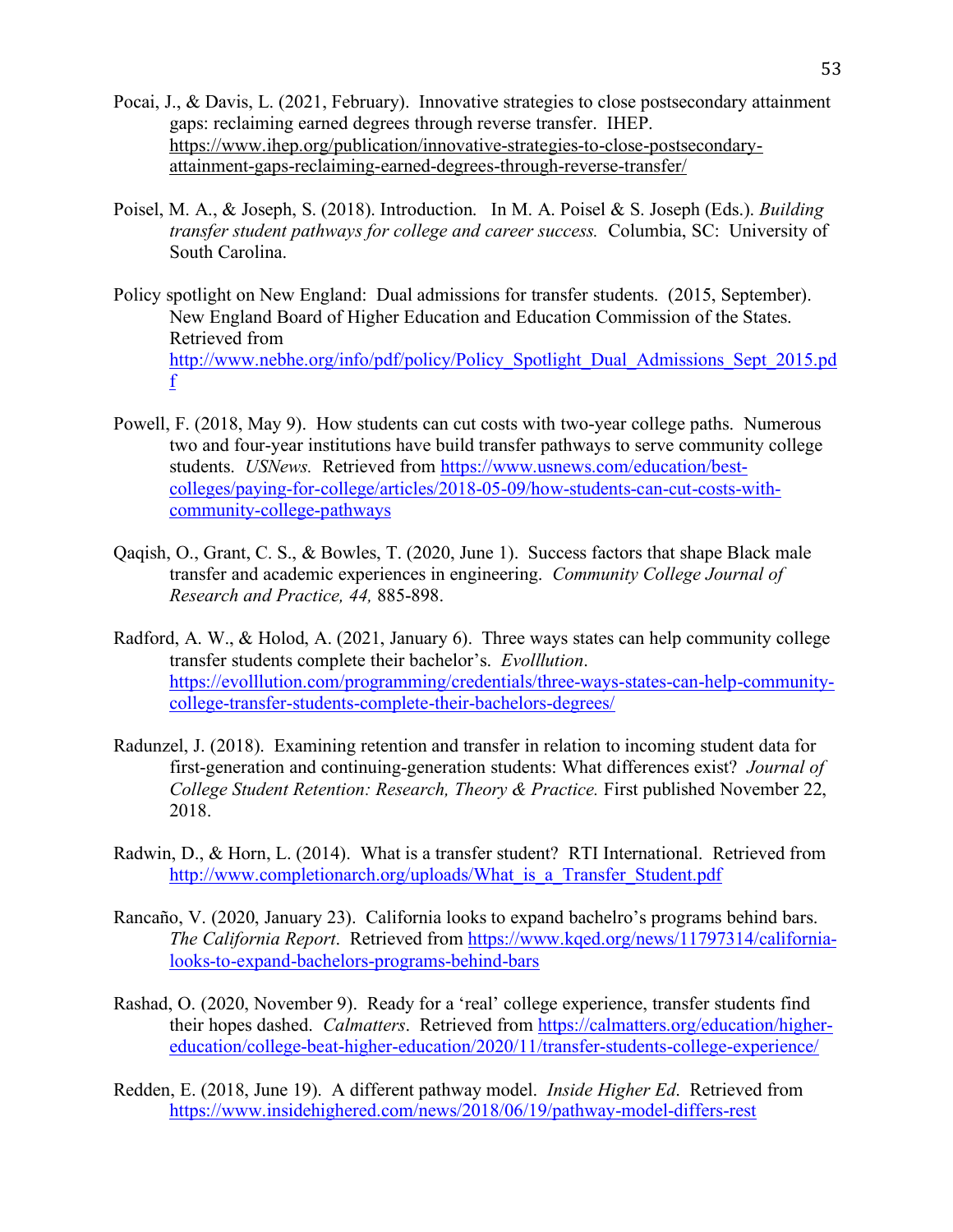- Reed, M. (2015, November 17). Guided pathways for transfer. *Inside Higher Ed*. Retrieved from https://www.insidehighered.com/blogs/confessions-community-collegedean/guided-pathways-transfer
- Reed, M. (2016, May 3). Basic truths, but worth repeating. *Inside Higher Ed*. Retrieved from https://www.insidehighered.com/blogs/confessions-community-college-dean/basictruths-worth-repeating
- Reed, M. (2016, May 17). Easily overlooked, but important. *Inside Higher Ed*. Retrieved from https://www.insidehighered.com/blogs/confessions-community-college-dean/easilyoverlooked-important
- Reed, M. (2016, June 13). Curriculum and cost. *Inside Higher Ed.* Retrieved from https://www.insidehighered.com/blogs/confessions-community-college-dean/curriculumand-cost
- Reed, M. (2016, October 13). A target-rich environment. *Inside Higher Ed*. Retrieved from https://www.insidehighered.com/blogs/confessions-community-college-dean/target-richenvironment
- Reed, M. (2016, November 8). Rigor and fairness. *Inside Higher Ed*. Retrieved from https://www.insidehighered.com/blogs/confessions-community-college-dean/rigor-andfairness
- Reed, M. (2017, January 12). 'Placement colleges'. *Inside Higher Ed*. Retrieved from https://www.insidehighered.com/blogs/confessions-community-college-dean/placementcolleges
- Reed, M. (2017, March 22). Reverse transfers and unintended consequences. *Inside Higher Ed*. Retrieved from https://www.insidehighered.com/blogs/confessions-community-collegedean/reverse-transfers-and-unintended-consequences
- Reed, M. (2017, June 20). States or departments? *Inside Higher Ed*. Retrieved from https://www.insidehighered.com/blogs/confessions-community-college-dean/states-ordepartments
- Reed, M. (2017, October 2). Wow, that's a bad idea. *Inside Higher Ed*. Retrieved from https://www.insidehighered.com/blogs/confessions-community-college-dean/wow- %E2%80%99s-bad-idea
- Reed, M. (2017, October 22). Student-centered transfer. *Inside Higher Ed*. Retrieved from https://www.insidehighered.com/blogs/confessions-community-college-dean/studentcentered-transfer
- Reed, M. (2017, December 7). What gets said, and what goes unsaid. *Inside Higher Ed*. Retrieved from https://www.insidehighered.com/blogs/confessions-community-collegedean/what-gets-said-and-what-goes-unsaid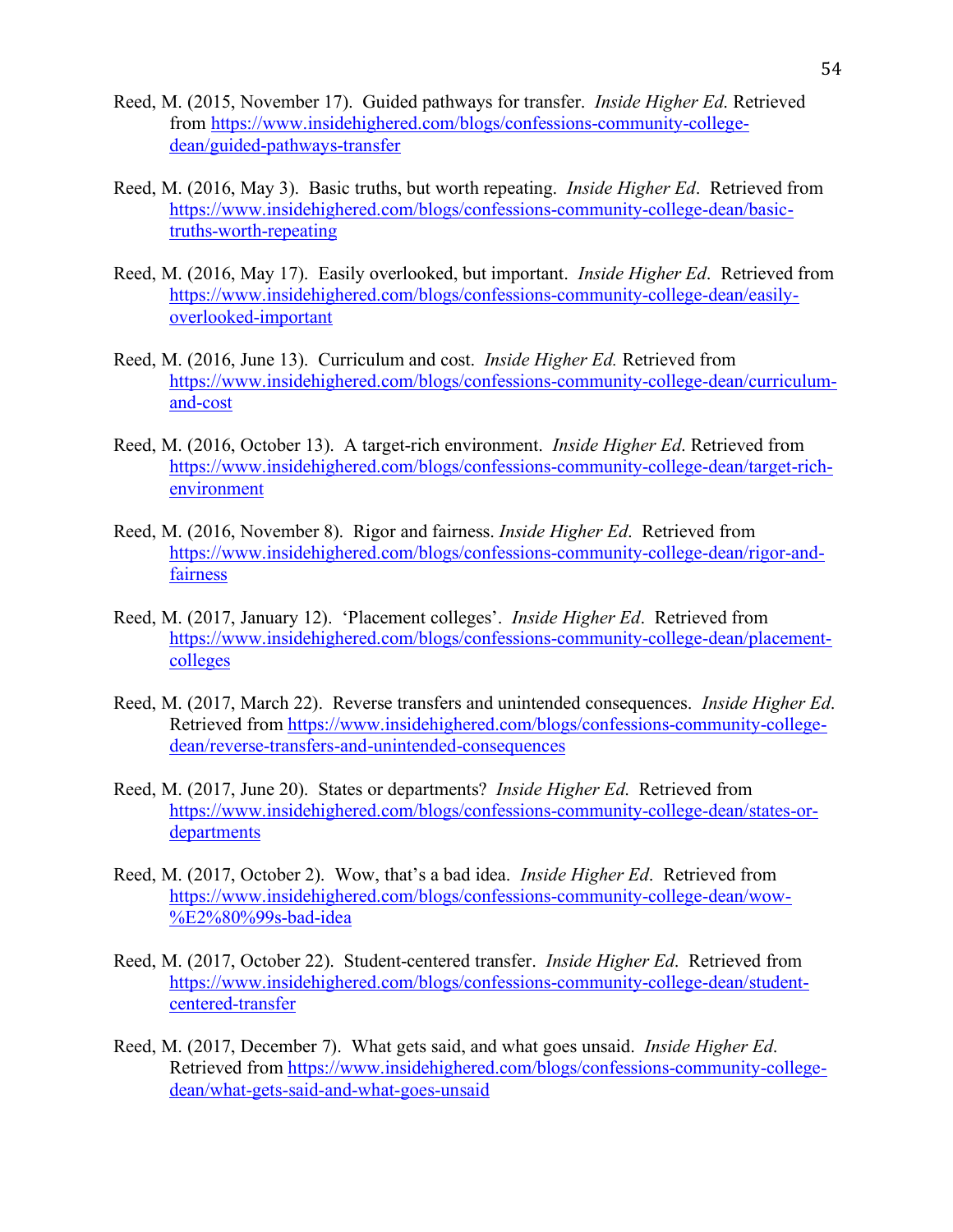- Reed, M. (2018, July 9). Things that seem obvious. *Inside Higher Ed*. Retrieved from http://www.insidehighered.com/blogs/confessions-community-college-dean/things-seemobvious
- Reed, M. (2018, July 10). Shared governance and preordained outcomes. *Inside Higher Ed*. Retrieved from http://www.insidehighered.com/blogs/confessions-community-collegedean/shared-governance-and-preordained-outcomes
- Reed, M. (2018, July 17). PLA and transfer. *Inside Higher Ed*. Retrieved from https://www.insidehighered.com/blogs/confessions-community-college-dean/pla-andtransfer?utm\_source=Inside+Higher+Ed&utm\_campaign=3be8bee086- DNU\_COPY\_01&utm\_medium=email&utm\_term=0\_1fcbc04421-3be8bee086-198484297&mc\_cid=3be8bee086&mc\_eid=717be121f2
- Reed, M. (2018, August 2). Friday fragments. *Inside Higher Ed*. Retrieved from http://www.insidehighered.com/blogs/confessions-community-college-dean/fridayfragments-145
- Reed, M. (2018, August 9). A honker of an asterisk. *Inside Higher Ed*. Retrieved from https://www.insidehighered.com/blogs/confessions-community-college-dean/honkerasterisk
- Reed, M. (2018, August 16). Ask the administrator. *Inside Higher Ed*. Retrieved from http://www.insidehighered.com/blogs/confessions-community-college-dean/askadministrator
- Reed, M. (2018, August 26). Conditional acceptance, as seen from here. *Inside Higher Ed*. Retrieved from https://www.insidehighered.com/blogs/confessions-community-collegedean/conditional-acceptance-seen-here
- Reed, M. (2018, September 24). Successful reverse transfer. *Inside Higher Ed*. Retrieved from https://www.insidehighered.com/blogs/confessions-community-college-dean/successfulreverse-transfer
- Reed, M. (2018, October 3). 'If I had known then…' *Inside Higher Ed*. Retrieved from https://www.insidehighered.com/blogs/confessions-community-college-dean/if-i-hadknown-then%E2%80%A6#.W7SAOyzHfQc.email
- Reed, M. (2018, October 22). When critiques clash. *Inside Higher Ed*. Retrieved from https://www.insidehighered.com/blogs/confessions-community-college-dean/whencritiques-clash
- Reed, M. (2018, November 13). PLA, dual enrollment, and transfer. *Inside Higher Ed*. Retrieved from https://www.insidehighered.com/blogs/confessions-community-collegedean/pla-dual-enrollment-andtransfer?utm\_source=Inside+Higher+Ed&utm\_campaign=107cbfbdfa-DNU\_WO20181112\_NEW\_COPY\_01&utm\_medium=email&utm\_term=0\_1fcbc04421-107cbfbdfa-198484297&mc\_cid=107cbfbdfa&mc\_eid=717be121f2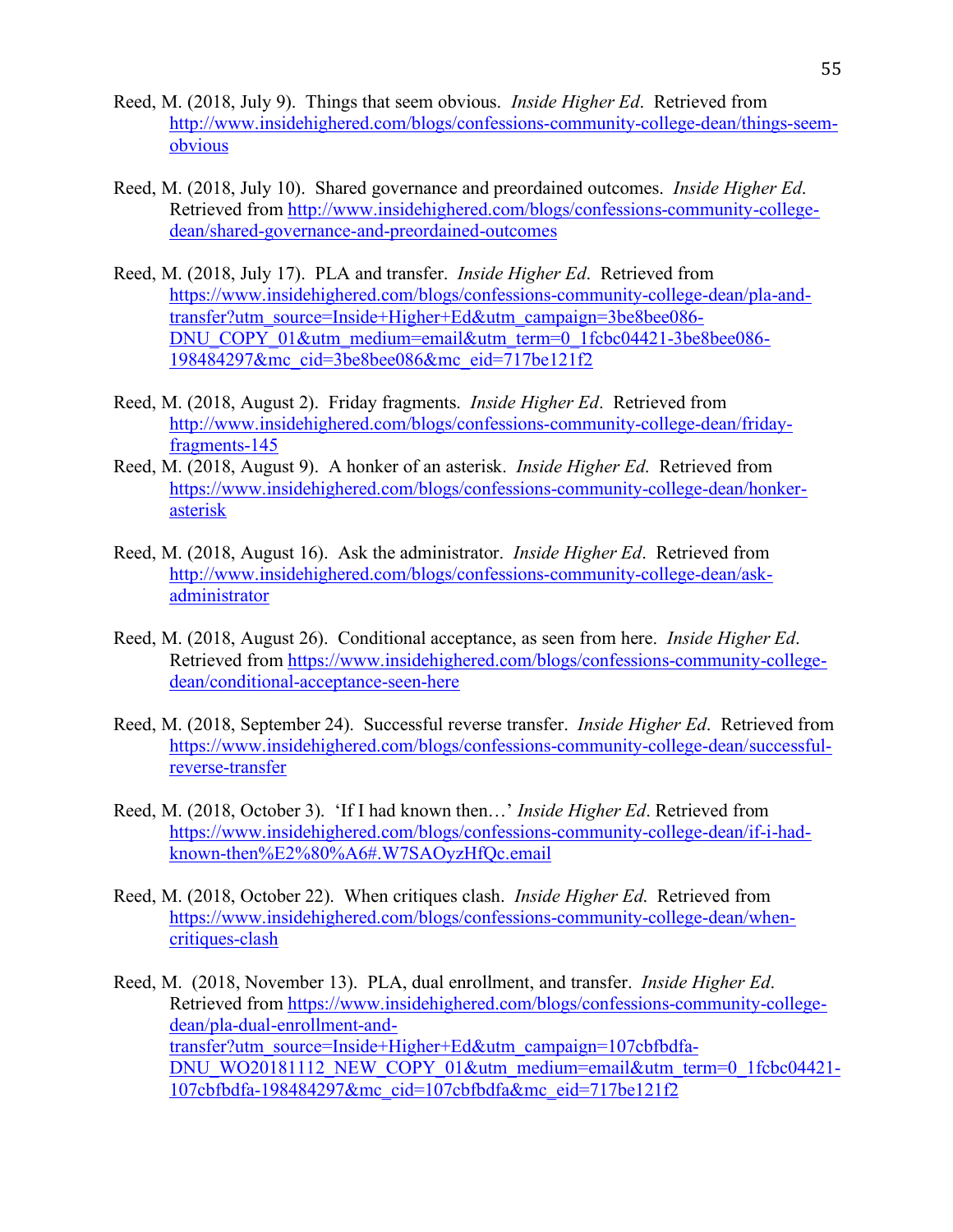- Reed, M. (2019, January 6). Some eds are more gen than others. *Inside Higher Ed*. Retrieved from https://www.insidehighered.com/blogs/confessions-community-college-dean/someeds-are-more-gen-others?utm\_source=Inside+Higher+Ed&utm\_campaign=ff722c5768- DNU\_2019\_COPY\_01&utm\_medium=email&utm\_term=0\_1fcbc04421-ff722c5768-198484297&mc\_cid=ff722c5768&mc\_eid=717be121f2
- Reed, M. (2019, January 9). Ask the administrator: This one is complicated… *Inside Higher Ed*. Retrieved from https://eduois.com/2019/01/10/ask-the-administrator-this-one-iscomplicated/
- Reed, M. (2019, March 5). Consumer tip: transfer counselors. *Inside Higher Ed*. Retrieved from https://www.insidehighered.com/blogs/confessions-community-college-dean/consumertip
- Reed, M. (2019, April 9). Prior learning assessment at scale. *Inside Higher Ed*. Retrieved from https://www.insidehighered.com/blogs/confessions-community-college-dean/priorlearning-assessment-scale
- Reed, M. (2019, May 1). Beyond distribution requirements. *Inside Higher Ed*. Retrieved from https://www.insidehighered.com/blogs/confessions-community-college-dean/beyonddistribution-requirements?utm\_source=Inside+Higher+Ed&utm\_campaign=a0c718f538-DNU\_2019\_COPY\_01&utm\_medium=email&utm\_term=0\_1fcbc04421-a0c718f538-198484297&mc\_cid=a0c718f538&mc\_eid=717be121f2
- Reed, M. (2019, May 12). Arkansas steps up. *Inside Higher Ed*. Retrieved from https://www.insidehighered.com/blogs/confessions-community-college-dean/arkansassteps
- Reed, M. (2019, June 20). Yes, but: Humanities at Community Colleges. *Inside Higher Ed*. Retrieved from https://www.insidehighered.com/blogs/confessions-community-collegedean/yes-humanities-communitycolleges?utm\_source=Inside+Higher+Ed&utm\_campaign=6fdddf998f-DNU\_2019\_COPY\_01&utm\_medium=email&utm\_term=0\_1fcbc04421-6fdddf998f-198484297&mc\_cid=6fdddf998f&mc\_eid=717be121f2
- Reed, M. (2019, August 29). Varieties of dual enrollment. *Inside Higher Ed*. Retrieved from https://www.insidehighered.com/print/blogs/confessions-community-collegedean/varieties-dual-enrollment
- Reed, M. (2019, September 13). Friday fragments. *Inside Higher Ed*. Retrieved from https://www.insidehighered.com/blogs/confessions-community-college-dean/fridayfragments-167
- Reed, M. (2020, January 9). Backing into fairness. *Inside Higher Ed*. Retrieved from https://www.insidehighered.com/blogs/confessions-community-college-dean/backingfairness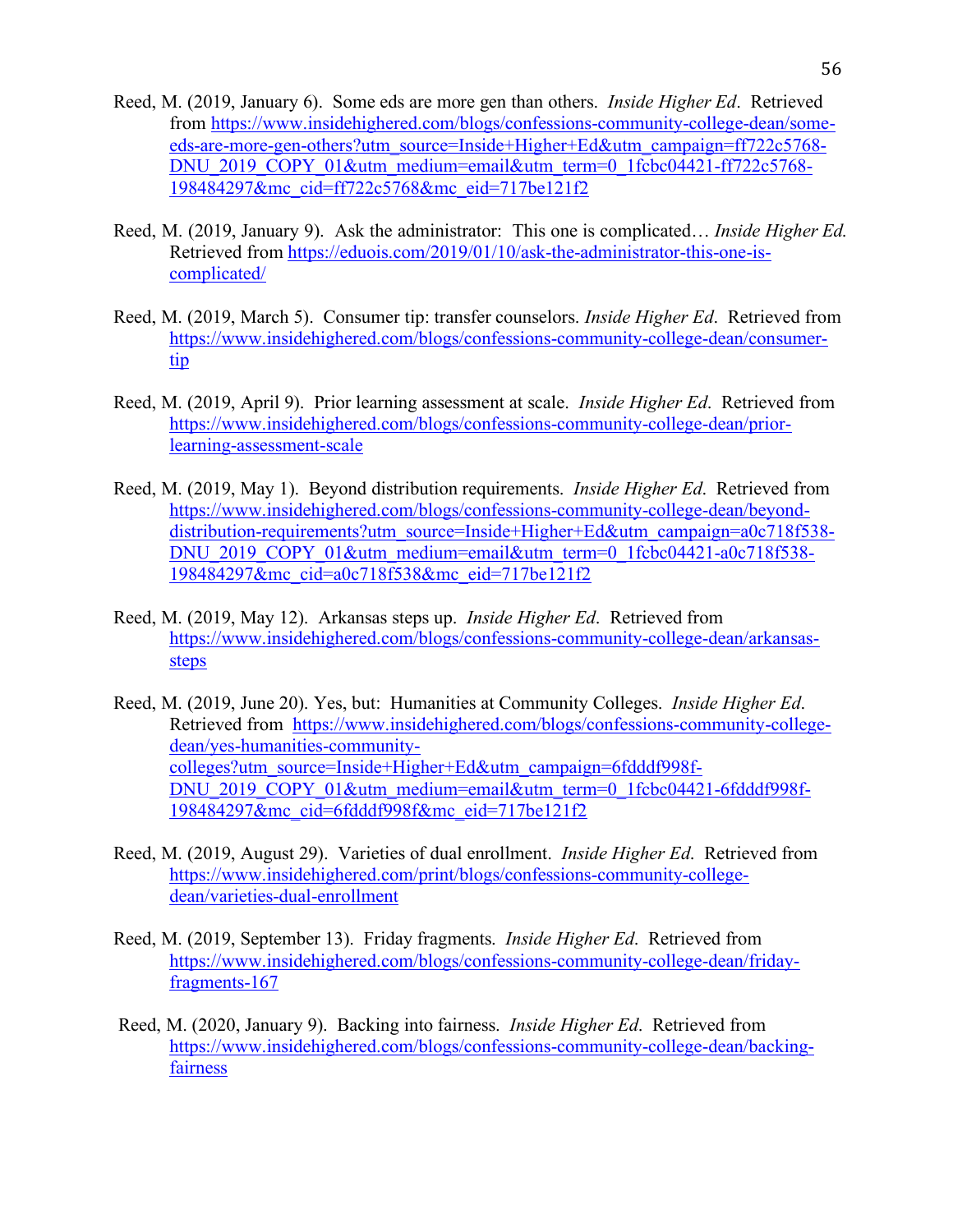- Reed, M. (2020, March 5). Will this class transfer? *Inside Higher Ed*. Retrieved from https://www.insidehighered.com/print/blogs/confessions-community-college-dean/willclass-transfer
- Reed, M. (2020, July 14). 'Pass/no credit' and signaling. *Inside Higher Ed*. Retrieved from https://www.insidehighered.com/blogs/confessions-community-college-dean/passnocredit-and-signaling?utm\_source=Inside+Higher+Ed&utm\_campaign=4c95c1fd20- DNU\_2020\_COPY\_02&utm\_medium=email&utm\_term=0\_1fcbc04421-4c95c1fd20-198484297&mc\_cid=4c95c1fd20&mc\_eid=717be121f2
- Reed, M. (2020, August 11). Extending the asterisk. *Inside Higher Ed*. Retrieved from https://www.insidehighered.com/blogs/confessions-community-college-dean/extendingasterisk
- Reed, M. (2020, October 20). Will (name of university) take these credits? *Inside Higher Ed*. Retrieved from https://www.insidehighered.com/blogs/confessions-community-collegedean/will-name-university-take-thesecredits?utm\_source=Inside+Higher+Ed&utm\_campaign=7ce703a706- DNU\_2020\_COPY\_02&utm\_medium=email&utm\_term=0\_1fcbc04421-7ce703a706-198484297&mc\_cid=7ce703a706&mc\_eid=717be121f2
- Reed, M. (2020, December 1). Pass/fail and transfer. *Inside Higher Ed*. https://www.insidehighered.com/blogs/confessions-community-college-dean/pass-failand-transfer?mc\_cid=df53ca7519&mc\_eid=717be121f2
- Reed, M. (2020, December 3). Transfer is workforce development. *Inside Higher Ed*. https://www.insidehighered.com/blogs/confessions-community-college-dean/transferworkforce-development?utm\_source=Inside+Higher+Ed&utm\_campaign=729dfbc2e2-DNU\_2020\_COPY\_02&utm\_medium=email&utm\_term=0\_1fcbc04421-729dfbc2e2-198484297&mc\_cid=729dfbc2e2&mc\_eid=717be121f2
- Reed, M. (2020, December 9). Definitions of dual enrollment *Inside Higher Ed*. https://www.insidehighered.com/blogs/confessions-community-college-dean/definitionsdual-enrollment?utm\_source=Inside+Higher+Ed&utm\_campaign=200cd9864b-DNU\_2020\_COPY\_02&utm\_medium=email&utm\_term=0\_1fcbc04421-200cd9864b-198484297&mc\_cid=200cd9864b&mc\_eid=717be121f2
- Reed, M. (2021, January 29). Friday fragments. *Inside Higher Ed.* https://www.insidehighered.com/print/blogs/confessions-community-college-dean/fridayfragments-196
- Reed, M. (2021, February 5). Friday fragments. *Inside Higher* Ed. https://www.insidehighered.com/blogs/confessions-community-collegedean?utm\_source=Inside+Higher+Ed&utm\_campaign=8c0032e870-DNU\_2021\_COPY\_02&utm\_medium=email&utm\_term=0\_1fcbc04421-8c0032e870-198484297&mc\_cid=8c0032e870&mc\_eid=717be121f2
- Reeves, R. V., & Rodrigue, E. (2016, June 21). Transfer season: Lowering the barrier between community college and four-year college. *Brookings Social Mobility Memos*. Retrieved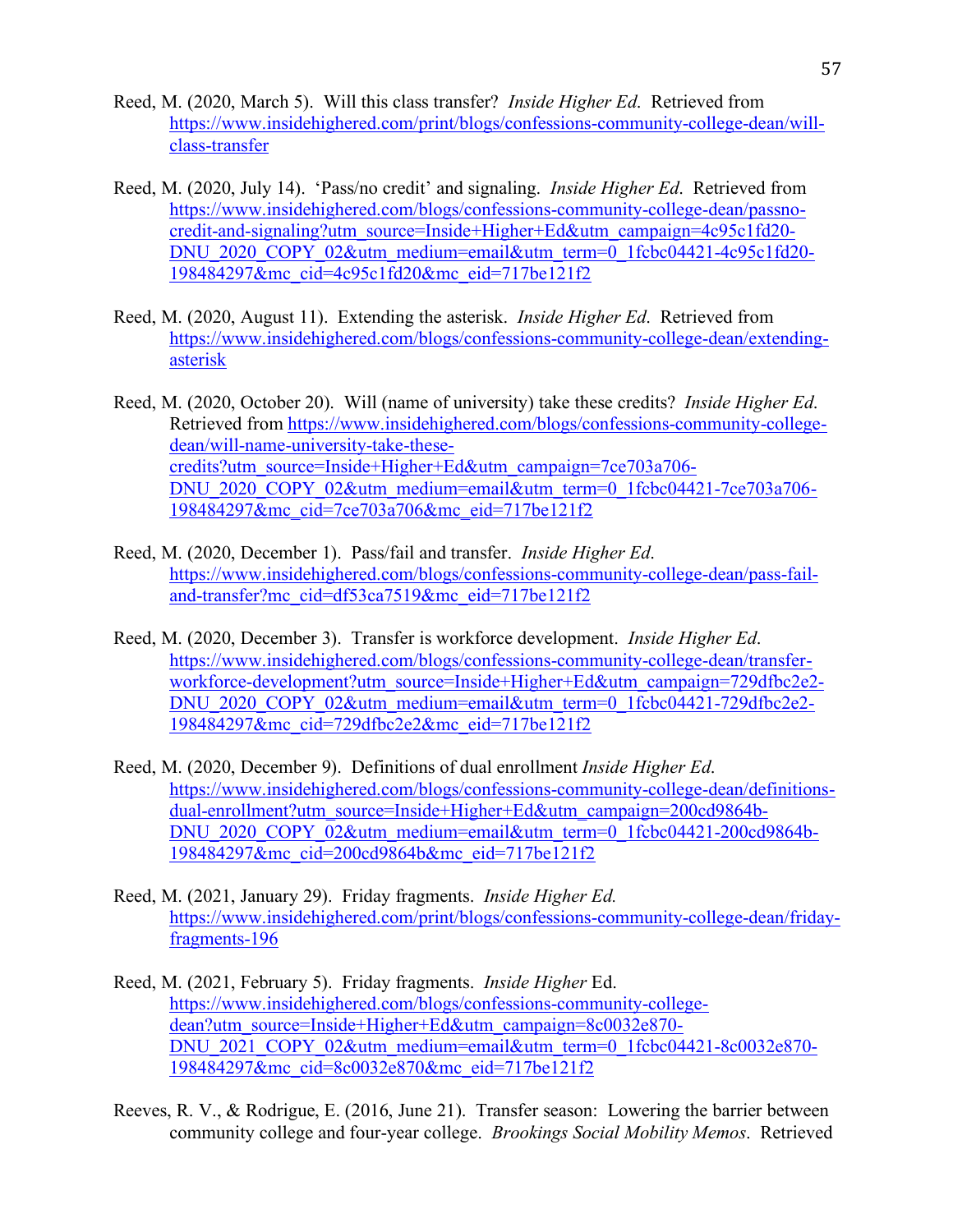from http://www.brookings.edu/blogs/social-mobility-memos/posts/2016/06/21-transferseason-lowering-the-barrier-between-community-college-and-four-year-college-reeves

- Report says four-year degrees are a 'myth.' (2014, December 2). *Inside Higher Ed.* Retrieved from https://www.insidehighered.com/quicktakes/2014/12/02/report-says-four-yeardegrees-are-myth
- Reynolds, C. L. (2012). Where to attend? Estimating the effects of beginning college at a twoyear institution. *Economics of Education Review*, *31*, 345-3612.
- Rickard, J. (2017, July 20). Solving transfer headaches with a common application. *The Evolllution*. Retrieved from https://evolllution.com/attractingstudents/accessibility/solving-transfer-headaches-with-a-commonapplication/?omhide=true&utm\_campaign=EvoLLLution%20Newsletter&utm\_source=h s\_email&utm\_medium=email&utm\_content=54547274&\_hsenc=p2ANqtz-0ITMCse rHXRSiCXbICXr3GxJFbKiM4HB2N14RtaBO-E8LpewWP5kyjbymMNKWu2iaxkUyMEOuXrM2W1Y6p0gE\_Ww&\_hsmi=54547274
- Rickard, J. (2017, July 20). Solving transfer headaches with a common application. *The Evolllution*. Retrieved from https://evolllution.com/attractingstudents/accessibility/solving-transfer-headaches-with-a-commonapplication/?omhide=true&utm\_campaign=EvoLLLution%20Newsletter&utm\_source=h s\_email&utm\_medium=email&utm\_content=54547274&\_hsenc=p2ANqtz-\_0ITMCse\_\_rHXRSiCXbICXr3GxJFbKiM4HB2N14RtaBO-E8LpewWP5kyjbymMNKWu2iaxkUyMEOuXrM2W1Y6p0gE\_Ww&\_hsmi=54547274
- Rinehart, T. (2019, January 6). Showing love and respect: Eight ways we improved access and support for transfer students. *The Evolllution*. Retrieved from https://evolllution.com/attracting-students/todays\_learner/showing-love-and-respecteight-ways-we-improved-access-and-support-for-transfer-students/
- Rivard, R. (2015, March 17). California community college system signs transfer deal with nine HBCUs. *Inside Higher Ed*. Retrieved from https://www.insidehighered.com/news/2015/03/17/california-community-college-systemsigns-transfer-deal-nine-hbcus
- RNL, Appex, OmniUpdate + Destiny Solutions, & Plexuss. (2020). E-expectations of transfer students: A 2020 trend report. Cedar Rapids, IA: Ruffalo Noel Levitz. Available at https://www.ruffalonl.com/transfer2020 . Retrieved from https://www.ruffalonl.com/papers-research-higher-education-fundraising/2020-transferstudents-e-expectations/
- Roa, A (2018, December 10). Dear California high school student, go to community college! *Linkedin.com.* Retrieved from https://www.linkedin.com/pulse/dear-california-highschool-student-go-community-college-alec-roa/
- Rockey, M., Fox, H L., & Zamani-Gallaher, E. M. (2021). What does reverse transfer look like when there is no funding or mandate to support it? *Community College Journal of Research and Practice, 45*(1), 374-377.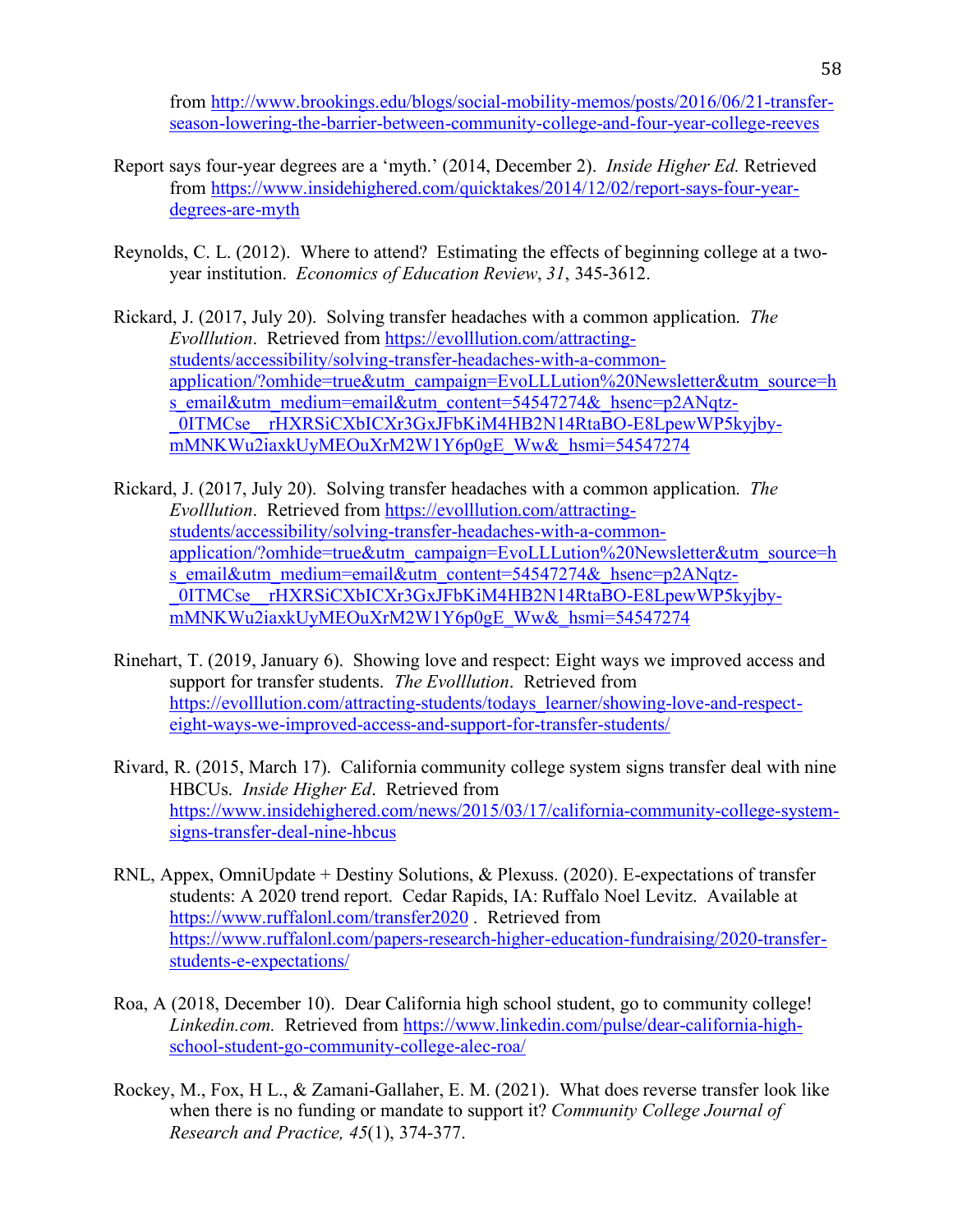- Rodriguez, O., Mejia, M. C., & Johnson, H. (2016, November). Determining college readiness in California's Community Colleges. Public Policy Institute of California. Retrieved from http://www.ppic.org/content/pubs/report/R\_1116ORR.pdf
- Rodriguez, S. K., & Kerrigan, M. R. (2019). "A better person coming out than going in": Community college transfer students and constructivist grounded theory. *Community College Journal of Research and Practice, 43*, 455-475
- Rocha, L. (2019, October 4). MU announces new partnership with community colleges. *KOMU*. Retrieved from https://www.komu.com/news/mu-announces-new-partnership-withcommunity-colleges
- Roksa, J. (2006). Does the vocational focus of community colleges hinder students' educational attainment? *Review of Higher Education*, *29*, 499-526
- Roksa, J. (2009). Building bridges for student success: Are higher education articulation policies effective. *Teachers College Record, 111,* 2444-2478.
- Roksa, J. (2011, June 11). Guest blog: The trouble with transfer articulation policies. Education Optimists blog. Retrieved from http://eduoptimists.blogspot.com/2011/06/guest-blogtrouble-with-transfer.html
- Roksa, J. (2012). Equalizing credits and rewarding skills: Credit portability and bachelor's degree attainment. In A. P. Kelly & M. Schneider (Eds.). *Getting to Graduation: The Completion Agenda in Higher Education* (pp. 201-222). Baltimore: Johns Hopkins University Press.
- Roksa, J., & Calcagno, J. C. (2008, June). Making the transition to four-year institutions: Academic preparation and transfer. Community College Research Center Working Paper No. 13. Retrieved from http://ccrc.tc.columbia.edu/media/k2/attachments/makingtransition-four-year-institutions.pdf
- Roksa, J., & Keith, B. (2008). Credits, time, and attainment: Articulation policies and success after transfer. *Educational Evaluation and Policy Analysis*, *30*, 236-254.
- Roland, A., & Herman, M. (2020, July). The state of college readiness and degree completion in New York City. GraduateNYC. Retrieved from http://www.graduatenyc.org/gnyc-2020 public-report/
- Roldan, R. (2019, August 26). New law makes it easier for college students to avoid taking classes that won't transfer. *Texas Tribune*. Retrieved from https://www.texastribune.org/2019/08/26/college-transfer-bill-texasstudents/amp/?%2BTexas%2BTribune%2BMaster=&\_\_twitter\_impression=true&cid=db &source=ams&sourceId=46921
- Romero, E. G. (2017, October 5). 7 years to a bachelor's degree: California community college students who transfer to UC or CSU schools are trapped in a system that adds \$38K to the cost of a diploma, new study shows. *LA School Report.* Retrieved from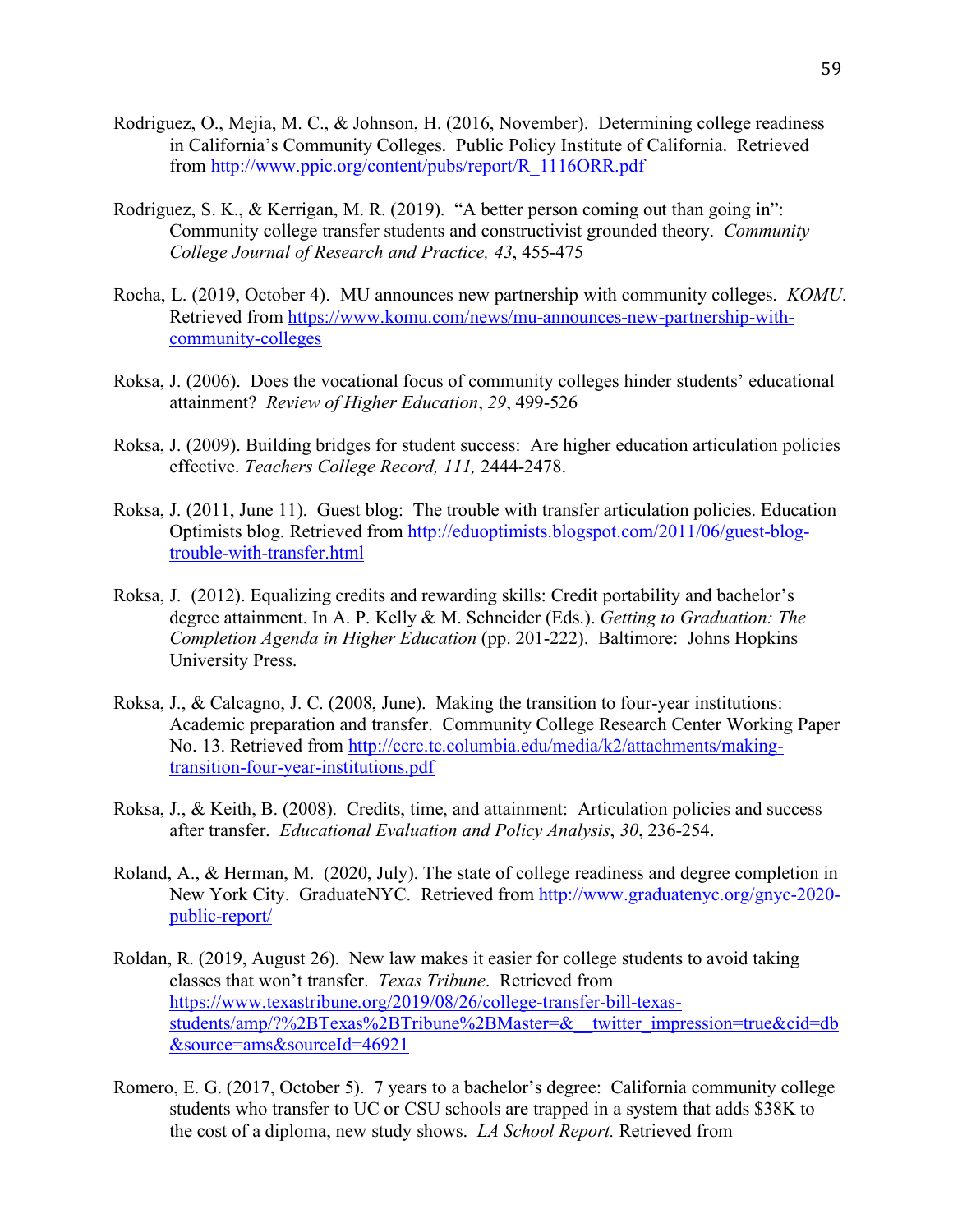http://laschoolreport.com/7-years-to-a-bachelors-degree-california-community-collegestudents-who-transfer-to-uc-or-csu-schools-are-trapped-in-a-system-that-adds-38k-to-thecost-of-a-diploma-new-study-shows/

- Rosenberg, M. J. (2016). Understanding the adult transfer student--support, concerns, and transfer student capital. *Community College Journal of Research and Practice*, *40,* 1058- 1073.
- Royal, A. (2020, November 3). Why equity in transfer and why now? *Community College Daily*. Retrieved from https://www.ccdaily.com/2020/11/why-equity-in-transfer-andwhy-now/
- Runco, L. (2020, May 10). Increasing recognition of military-based learning in the midst of the coronavirus crisis. *Military Times*. Retrieved from https://www.militarytimes.com/education-transition/2020/05/10/increasing-recognitionof-military-based-learning-in-the-midst-of-the-coronavirus-crisis/
- Rutschow, E. Z., Aceves, A. D. L. R., & Taketa, J. (2017, December). Building cities by degrees: Lessons on increasing college completion from six Talent Dividend cities. MDRC. Retrieved from https://www.mdrc.org/publication/building-cities-degrees
- Rutschow, E. Z., & Diamond, J. (2015, April). Laying the foundations: Early findings from the New Mathways Project. MDRC. Retrieved from http://www.mdrc.org/sites/default/files/New\_Mathways\_FR.pdf
- Ryan, J., & Soto, C. (2021, May 20). From California to Connecticut: Building the will to untangle community college transfer. *Inside Higher Ed*. https://www.insidehighered.com/blogs/tackling-transfer/california-connecticut-buildingwill-untangle-community-collegetransfer?utm\_source=Inside+Higher+Ed&utm\_campaign=6090b4efd2- DNU\_2021\_COPY\_02&utm\_medium=email&utm\_term=0\_1fcbc04421-6090b4efd2-198484297&mc\_cid=6090b4efd2&mc\_eid=717be121f2
- Sabay, S., & Wiles, K. (2020, December). How TRIO enhances equity for community college transfer students. *New Directions for Community Colleges, 2020*, 109-119.
- Salerno, C. (2016, August 30). The next president can make college more affordable by letting the federal government grant degrees instead of just financing them. *The Huffington Post*. Retrieved from http://www.huffingtonpost.com/entry/the-next-president-can-makecollege-more-affordable\_us\_57c5b886e4b004ff0420dc1a?91lvq6b7390b18xgvi
- Sánchez, J. (2021, January 21). Adding college transfer to the Biden administration's agenda. *Inside Higher Ed*. https://www.insidehighered.com/blogs/tackling-transfer/addingcollege-transfer-biden-administrationsagenda?utm\_source=Inside+Higher+Ed&utm\_campaign=bae5702c2b-DNU\_2021\_COPY\_02&utm\_medium=email&utm\_term=0\_1fcbc04421-bae5702c2b-198484297&mc\_cid=bae5702c2b&mc\_eid=717be121f2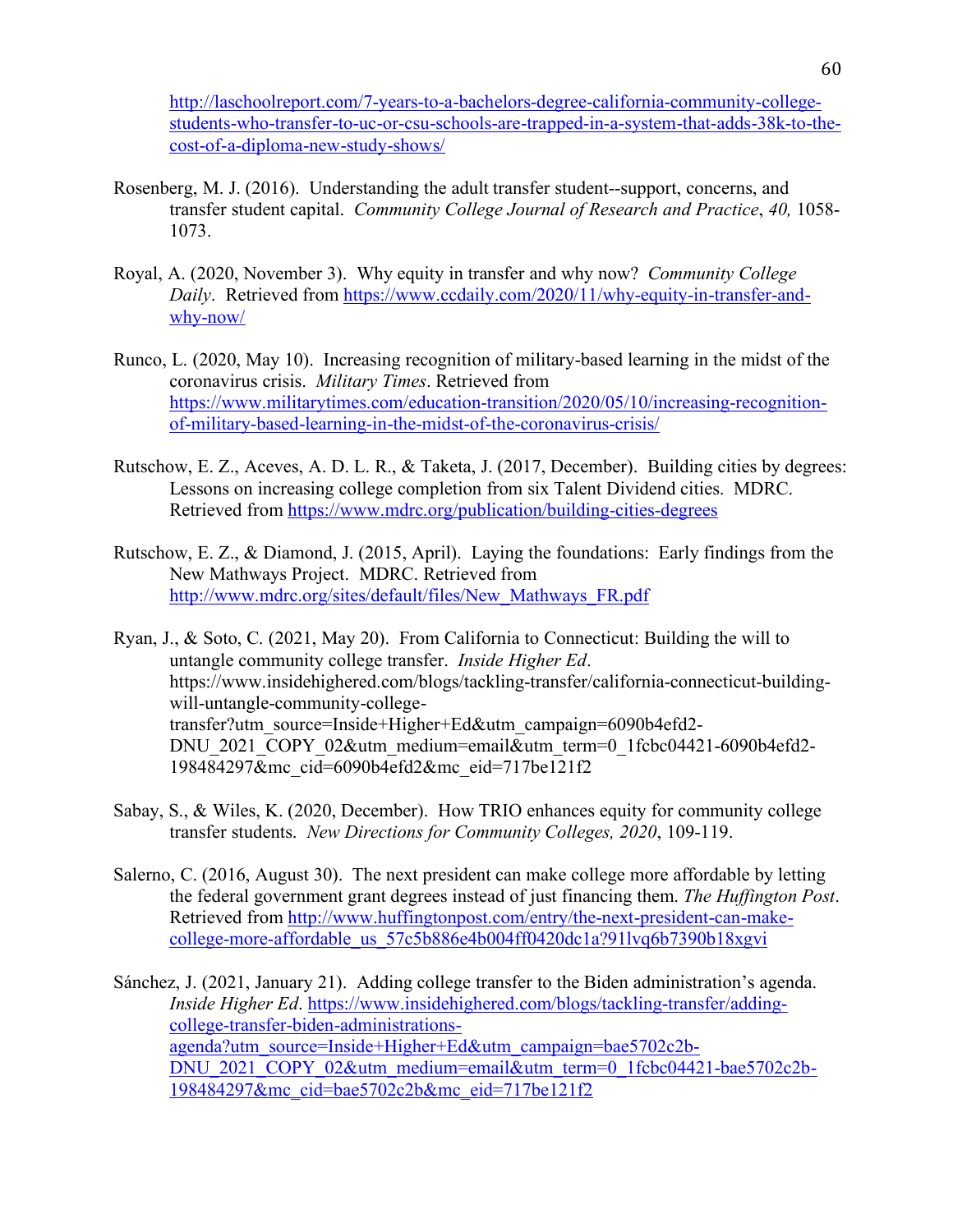- Sanchez, J., & Couturier, L. (2021, May 6). Students are on the move. Their financial aid is not. *Inside Higher Ed*. https://www.insidehighered.com/print/blogs/tacklingtransfer/students-are-move-their-financial-aid-not
- Sánchez, J., Couturier, L., & Liston, C. (2021, February 11). Transfer today isn't linear. Solutions must recognize that. *Inside Higher Ed*. https://www.insidehighered.com/print/blogs/tackling-transfer/transfer-todayisn%E2%80%99t-linear-solutions-must-recognize
- Sanchez, N. L. (2018). *Your 2018 guide to college transfer: 90 school profiles.* New York: Kaplan Educational Foundation.
- Sanchez, N. L. (2018, July 25). Thousands of promising students aren't getting bachelor's degrees. How can four-year schools help? *Forbes*. Retrieved from https://www.forbes.com/sites/nancyleesanchez/2018/07/25/thousands-of-promisingstudents-arent-getting-bachelors-degrees-how-can-four-year-schoolshelp/#3d87db704a9b
- Sandeen, C. (2017, October 26). UW-Colleges restructuring will broaden access to education and keep doors open. Retrieved from https://evolllution.com/attractingstudents/accessibility/uw-colleges-restructuring-will-broaden-access-to-education-andkeep-doors-open/
- Sansone, V. A., & Segura, J. S. T. (2020, Spring). Exploring factors contributing to college success among student veteran transfers at a four-year university. *The Review of Higher Education*, *43*, 887-915.
- Savidge, N. (2017, February 2). University of Wisconsin proposes free tuition for firstgeneration transfer students. *Wisconsin State Journal*. Retrieved from http://host.madison.com/wsj/news/local/education/university/university-of-wisconsinproposes-free-tuition-for-first-generation-transfer/article\_e9a6109f-df3c-5dfa-8a15 ae302b36750f.html
- Schaffhauser, D. (2020, June 1). California students face hurdles to transfer success. *Campus Technology*. Retrieved from https://campustechnology.com/articles/2020/06/01/california-students-face-hurdles-totransfer-success.aspx
- Schalin, J. (2017, December 4). Easing the transition from soldier to scholar. The James G. Martin Center for Academic Renewal. Retrieved from https://www.jamesgmartin.center/2017/12/easing-transition-soldier-scholar/
- Schneider, M., & Clark, K. (2018). Completion reforms that work: How leading colleges are improving the attainment of high-value degrees. In F. M. Hess & L. E. Hatalsky (Eds.). *Elevating college completion. AEI and Third Way.* Retrieved from https://www.aei.org/publication/elevating-college-completion/
- Schoenberger, C. R. (2017, April). When it pays to start at a community college; It usually costs much less to take classes at a two-year school, but students seeking bachelor's degrees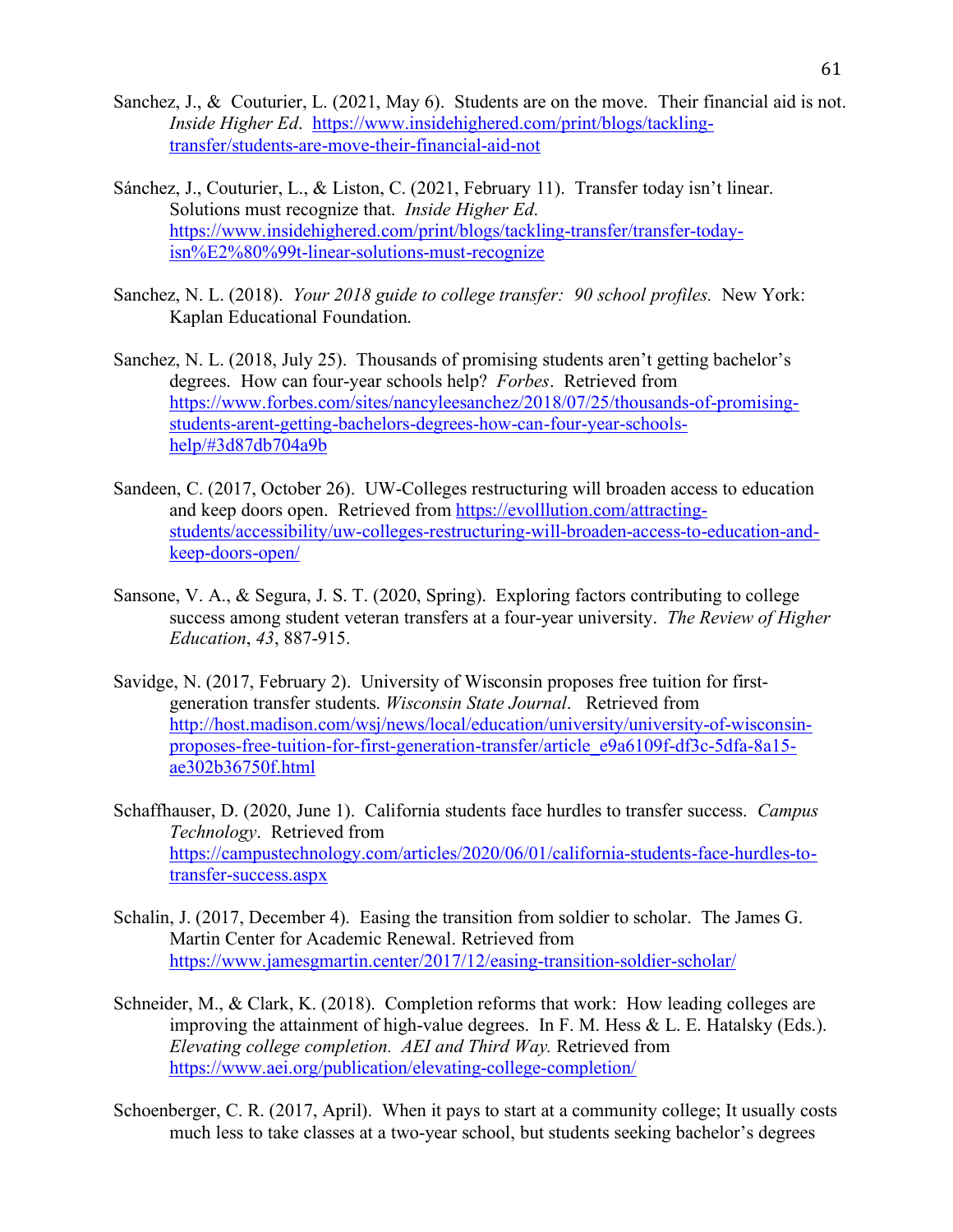need to make sure the credits will transfer. *Wall Street Journal*. Retrieved from https://www.wsj.com/articles/when-it-pays-to-start-at-a-community-college-1491791813

- Schudde, L., Bradley, D., & Absher, C. (2018, April). Ease of access and usefulness of transfer information on community college websites in Texas. CCRC working Paper No. 102. Retrieved from https://ccrc.tc.columbia.edu/publications/ease-access-usefulness-transferinformation-community-college-websites-texas.html [A later version was published as Schudde, L., Bradley, D., & Absher, C. (2020). Navigating vertical transfer online: Access to and usefulness of transfer information on community college websites. *Community College* Review, *48,* 3-30.]
- Schudde, L., Jabbar, H., & Chevalier, A. (2018, December). To improve community college transfer in Texas, students need better information. Policy Brief. Population Research Center. The University of Texas at Austin. Retrieved from https://repositories.lib.utexas.edu/bitstream/handle/2152/71426/prc-brief-3-17-schuddetx-transfer-project.pdf
- Schudde, L., Jabbar, H., & Epstein, E. (2021). Students' sense making of higher education policies during the vertical transfer process. *American Educational Research Journal.*
- Schudde, L., Jabbar, H., & Hartman, C. (2021). How political and ecological contexts shape community college transfer. *Sociology of Education*, *94*(1), 65-83.
- Schwartz, N (2019, May 17). How can community colleges help students transfer into selective institutions. *Education Dive*. Retrieved from https://www.educationdive.com/news/howcan-community-colleges-help-students-transfer-into-selective-institutio/554972/
- Sedlak, W. (2020, July 29). Prior learning credits help students cross the finish line to earn degrees. Lumina Foundation. Retrieved from https://www.luminafoundation.org/newsand-views/prior-learning-credits-help-students-cross-the-finish-line-to-earn-degrees/
- Selingo, J. (2018, July 29). What do top colleges have against transfer students? *The Washington Post*. Retrieved from https://www.washingtonpost.com/news/gradepoint/wp/2018/07/29/what-do-top-colleges-have-against-transferstudents/?noredirect=on&utm\_term=.ed0dc8c36539
- Senie, K. C. (2016). Implementing transfer and articulation: A case study of community colleges and state universities. *Community College Journal of Research and Practice*, *40*, 269-284.
- Serrata, W. (2016, April 1). The necessity of an ecosystem: Strengthening bonds between twoand four-year colleges. *Evolllution*. Retrieved from http://evolllution.com/attractingstudents/accessibility/the-necessity-of-an-ecosystem-strengthening-bonds-between-twoand-four-year-colleges/
- Shapiro, D. (2019, April 2). Making sense of the rising completion rates across postsecondary institutions. *The Evolllution*. Retrieved from https://evolllution.com/attractingstudents/todays\_learner/making-sense-of-the-rising-completion-rates-acrosspostsecondary-institutions/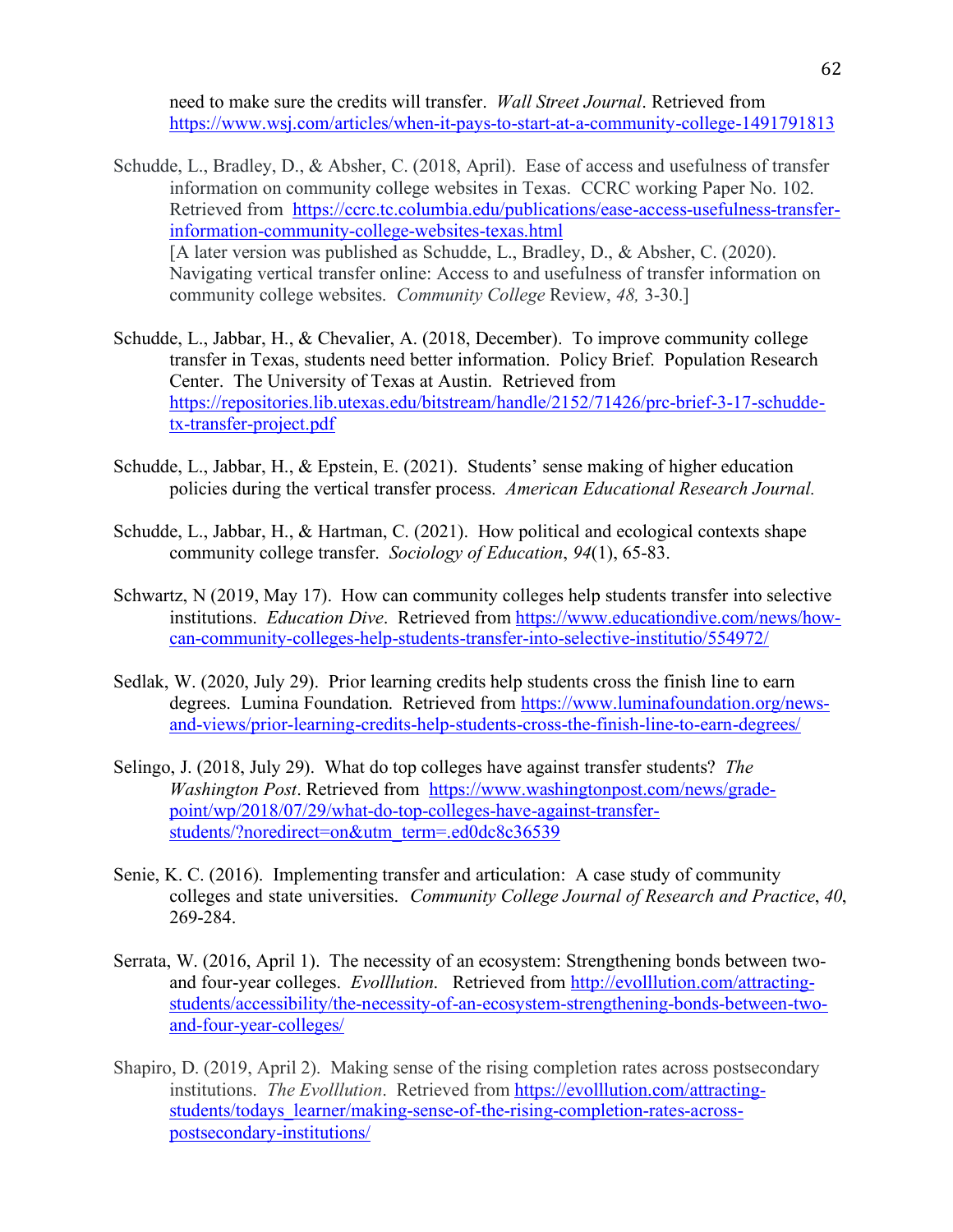- Shapiro, D., Dundar, A., Huie, F., Wakhungu, P., Bhimdiwala, A., & Wilson, S. E. (2019, February). Completing college: Eight year completion outcomes for the Fall 2010 Cohort (Signature Report No. 12c). Herndon, VA.
- Shapiro, D., Dundar, A., Huie, F., Wakhungu, P.K., Yuan, X., Nathan, A. & Bhimdiwali, A. (2017, December). Completing College: A National View of Student Completion Rates – Fall 2011 Cohort (Signature Report No. 14). Herndon, VA: National Student Clearinghouse Research Center. Retrieved from https://nscresearchcenter.org/signaturereport14/
- Shapiro, D., Dundar, A., Huie, F., Wakhungu, P., Yuan, X., Nathan, A., & Hwang, Y. A. (2017, April). A National View of Student Attainment Rates by Race and Ethnicity – Fall 2010 Cohort (Signature Report No. 12b). Herndon, VA: National Student Clearinghouse Research Center. Retrieved from https://nscresearchcenter.org/wpcontent/uploads/Signature12-RaceEthnicity.pdf
- Shapiro, D., Dundar, A., Huie, F., Wakhungu, P. K., Yuan, X., Nathan, A., & Hwang, Y. (2017, September). Tracking transfer: Measures of effectiveness in helping community college students to complete bachelor's degrees (Signature Report No. 13). Herndon, VA: National Student Clearinghouse Research Center. Retrieved from https://nscresearchcenter.org/wp-content/uploads/SignatureReport13.pdf
- Shapiro, D., Dundar, A., Wakhungu, P. K., Yuan, X., & Harrell, A. (2015, July). *Transfer and mobility: A National view of student movement in postsecondary institutions, Fall 2008 cohort* (Signature Report No. 9). Herndon, VA: National Student Clearinghouse Research Center. Retrieved from https://nscresearchcenter.org/signaturereport9/
- Shapiro, D., Dundar, A., Wakhungu, P., Yuan, X., Nathan, A & Hwang, Y., A. (2016, February). Completing College: A State-Level View of Student Attainment Rates (Signature Report No. 10a). Herndon, VA: National Student Clearinghouse Research Center. Retrieved from https://nscresearchcenter.org/wpcontent/uploads/NSC\_Signature\_Report\_10\_StateSupp.pdf
- Shapiro, D., Dundar, A., Wakhungu, P.D., Yuan, X., Nathan, A., & Hwang, Y. (2016, November). *Completing college: A national view of student attainment rates—fall 2010 cohort* (Signature Report No. 12). Herndon, VA: National Student Clearninghouse Research Center. Retrieved from https://nscresearchcenter.org/wpcontent/uploads/SignatureReport12.pdf
- Shapiro, D. T. (2018). Student transfer and mobility: Pathways, scale, and outcomes for student success. In M. A. Poisel & S. Joseph (Eds.). *Building transfer student pathways for college and career success.* Columbia, SC: University of South Carolina.
- Shaw, S. T., Spink, K., & Chin-Newman, C. (2019). "Do I really belong here?": The stigma of being a community college transfer studet at a four-year university. *Community College Journal of Research and Practice*, *43*, 657-660.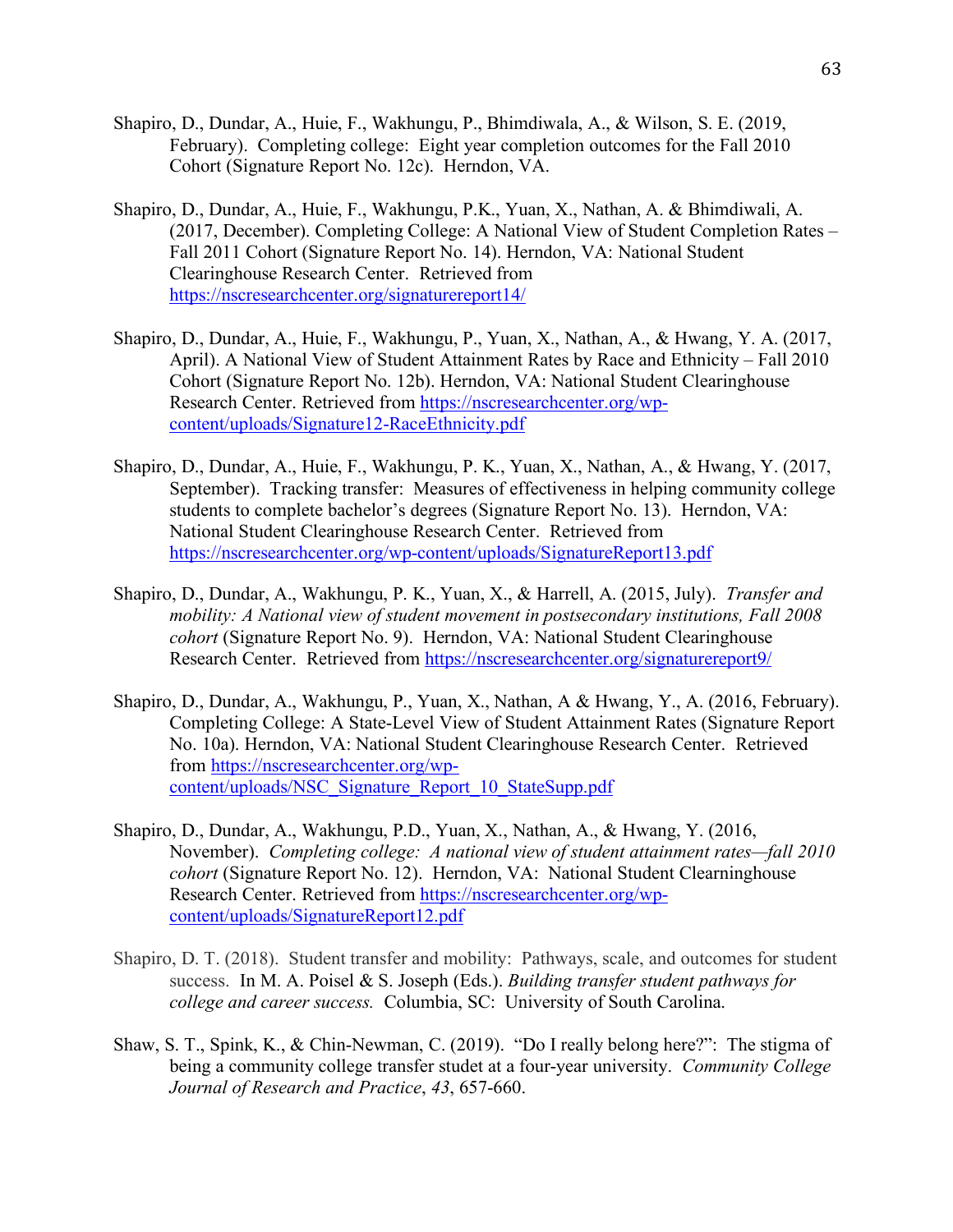- Shea, P., & Walker, C. (2016). The interstate passport: A new framework to streamline student transfer. In Handel, S. J., & Strempel, E. (Eds.). *Transition and transformation: Fostering transfer student success,* pp. 69-82. Dahlonega, GA: National Institute for the Study of Transfer Students and University of North Georgia Press. Retrieved from https://transferinstitute.org/wp-content/uploads/2016/05/Transition-And-Transformation-NISTS-book2.pdf
- Shea, P. (2016, June 10). The interstate passport: Improving the transfer intersection on the road ot a four-year degree. *Evolllution*. Retrieved from http://evolllution.com/programming/credentials/the-interstate-passport-improving-thetransfer-intersection-on-the-road-to-a-four-year-degree/
- Sherman, J., & Andreas, M. (2012, Winter). The successful transfer structure in Washington State. *New Directions for Community Colleges*, no. 160, 91-103.
- Shivji, A., & Wilson, S. (2019, February). Dual enrollment: Participation and characteristics. *Data Point*. NCES 2019-176.
- Simone, S. A. (2014, August). Transferability of postsecondary credit following student transfer or coenrollment: Statistical analysis report. U.S. Department of Education, Institute of Education Sciences, National Center for Education Statistics, NCES 2014-163. Retrieved from http://nces.ed.gov/pubs2014/2014163.pdf
- Simpson, C. (2020, January 8). Pennsylvania community college leaders sign seamless transfer agreement with Southern New Hapshire University. Pennsylvania Commission for Community Colleges. Retrieved from https://pacommunitycolleges.org/pennsylvaniacommunity-college-leaders-sign-seamless-transfer-agreement-with-southern-newhampshire-university/
- Singletary, M. (2019, July 16). Community college should be a first choice, not a last resort. *Washington Post*.https://www.washingtonpost.com/business/get-there/communitycollege-should-be-a-first-choice-not-a-last-resort/2019/07/16/507045a0-a7da-11e9-a3a6 ab670962db05\_story.html
- Siqueiros, M. (2016, June 2). Keeping the promise and going the distance on college transfer reform. *Evolllution*. Retrieved from http://evolllution.com/attractingstudents/accessibility/keeping-the-promise-and-going-the-distance-on-college-transferreform/
- Siqueiros, M. (2018, May 21). Community college reforms are on the right track. *EdSource*. Retrieved from https://edsource.org/2018/community-college-reforms-are-on-the-righttrack/597973
- Siqueiros, M. (2019, May 23). How one organization is addressing college completion in California. Podcast. Retrieved from http://bit.ly/2wvzDJ2
- Sklyar, E. (2017, July). Exploring first-time community college transfer students' perception of their experience as they transition to a large public four-year institution. Thesis presented to the Graduate School of Education in the field of Education, College of Professional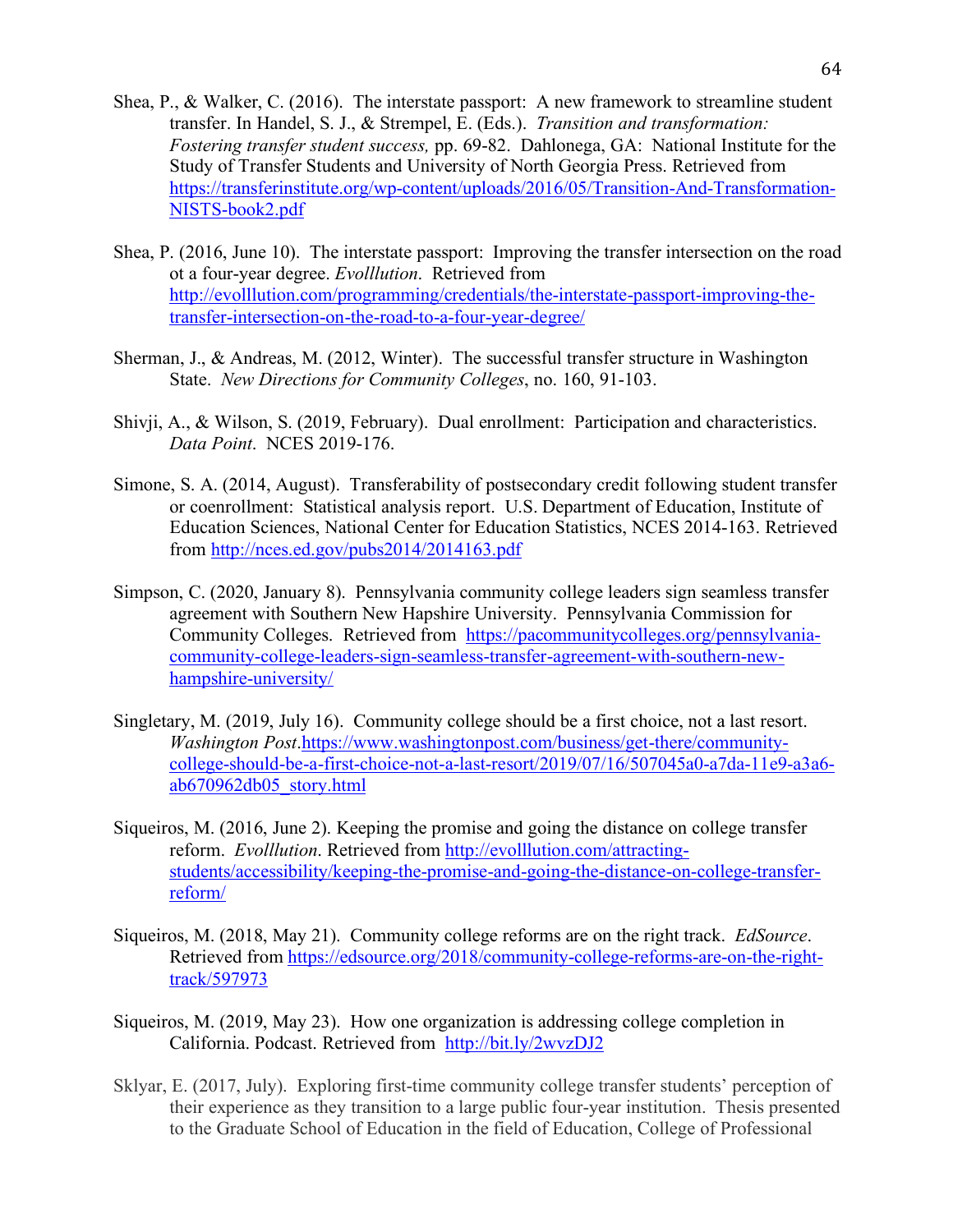Studies, Northeastern University, in partial fulfillment of the requirements for the degree of Doctor of Education.

- Slavin, L. (2017, July 12). FSU@MassBay: Turning a new leaf in transfer partnership agreements. *The Evolllution*. Retrieved from https://evolllution.com/revenuestreams/market\_opportunities/fsumassbay-turning-a-new-leaf-in-transfer-partnershipagreements/?omhide=true&utm\_campaign=EvoLLLution%20Newsletter&utm\_source=h s\_email&utm\_medium=email&utm\_content=54300232&\_hsenc=p2ANqtz-\_dDGoLQuLvoxNcr8BuEcwpGyCgSS9uaAMdPr3F56sGKbhCE1X1T2Jmyy4hadn8Tk0 e-LoxZHCAxhuQqM5AJOsM5jtWVQ&\_hsmi=54300232.
- Sloane, W. (2019, March 8). Wick Sloane challenges higher ed to do the impossible (opinion). *Inside Higher Ed*. Retrieved from https://www.insidehighered.com/views/2019/03/08/wick-sloane-challenges-higher-ed-doimpossible-opinion
- Smith, A. A. (2016, April 22). Rebate for completion. *Inside Higher Ed*. Retrieved from https://www.insidehighered.com/news/2016/04/22/massachusetts-promotes-financialrebates-incentivize-two-year-completion-and
- Smith, A. A. (2016, June 6). From 4-year to 2-year. *Inside Higher Ed*. Retrieved from https://www.insidehighered.com/news/2016/06/06/paper-finds-no-negativeconsequences-4-year-2-year-transfers
- Smith, A. A. (2016, October 11). New exclusive transfer partnership ruffles feathers in New Jersey. *Inside Higher Ed*. Retrieved from https://www.insidehighered.com/news/2016/10/11/new-exclusive-transfer-partnershipruffles-feathers-new-jersey
- Smith, A. A. (2016, November 8). The affordable college builds marketplace for transfer students. *Inside Higher Ed*. Retrieved from https://www.insidehighered.com/news/2016/11/08/affordable-college-buildsmarketplace-transfer-students
- Smith, A. A. (2017, May 5). From for-profits to community colleges. *Inside Higher Ed*. Retrieved from https://www.insidehighered.com/news/2017/05/05/study-finds-formerprofit-students-go-two-year-colleges
- Smith, A. A. (2017, May 22). Despite credit loss, starting at two-year college can be inexpensive start to four-year degree. *Inside Higher Ed*. Retrieved from https://www.insidehighered.com/news/2017/05/22/despite-credit-loss-starting-two-yearcollege-can-be-inexpensive-start-four-year

Smith, A. A. (2017, June 15). Connecticut lawmakers want universities to publish transfer credit data. *Inside Higher Ed*. Retrieved from https://www.insidehighered.com/news/2017/06/15/connecticut-lawmakers-wantuniversities-publish-transfer-creditdata?utm\_source=Inside+Higher+Ed&utm\_campaign=15c7fc6aa7-DNU20170615&utm\_medium=email&utm\_term=0\_1fcbc04421-15c7fc6aa7- 198484297&mc\_cid=15c7fc6aa7&mc\_eid=717be121f2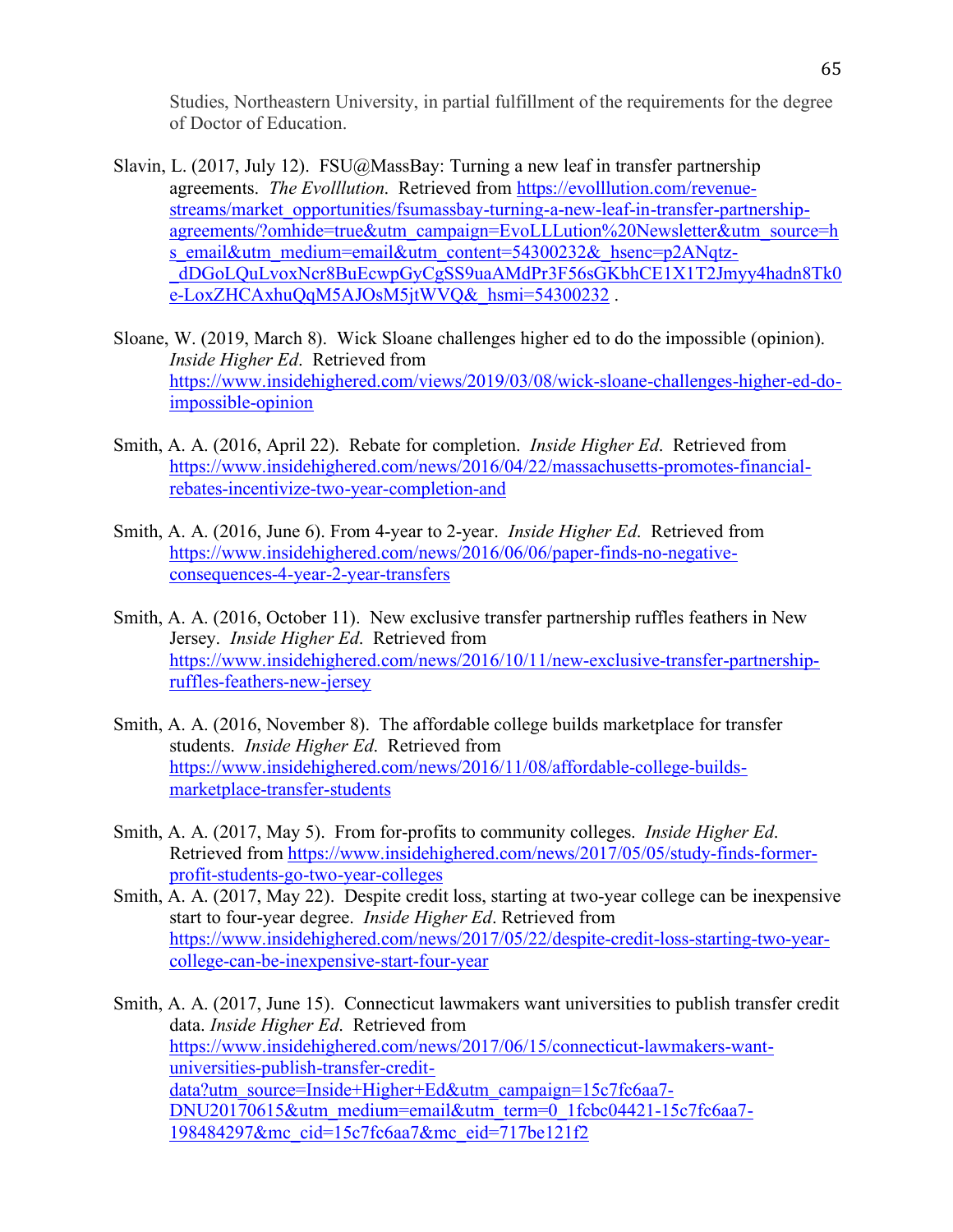- Smith, A. A. (2017, November 14). Partnering for transfer. *Inside Higher Ed*. Retrieved from https://www.insidehighered.com/news/2017/11/14/minnesota-states-transfer-pathwaysdebut-little-controversy?utm\_source=Inside+Higher+Ed&utm\_campaign=7830fa9464- DNU20171114&utm\_medium=email&utm\_term=0\_1fcbc04421-7830fa9464- 198484297&mc\_cid=7830fa9464&mc\_eid=717be121f2
- Smith, A. A. (2018, February 5). Why transfer mission matters. *Inside Higher Ed*. Retrieved from https://www.insidehighered.com/news/2018/02/05/community-colleges-emphasizetheir-missions-beyond-career-training-andincluding?utm\_source=Inside+Higher+Ed&utm\_campaign=027d855323-DNU20180111&utm\_medium=email&utm\_term=0\_1fcbc04421-027d855323- 198484297&mc\_cid=027d855323&mc\_eid=717be121f2
- Smith, A. A. (2018, February 9). Dropping the D. *Inside Higher Ed*. Retrieved from https://www.insidehighered.com/news/2018/02/09/north-carolina-community-collegeselimination-ds-leads-transfer-success
- Smith, A. A. (2018, July 26). California Community Colleges reach transfer agreement with private institutions. *Inside Higher Ed*. Retrieved from https://www.insidehighered.com/quicktakes/2018/07/26/california-community-collegesreach-transfer-agreement-private-institutions
- Smith, A. A. (2018, August 8). Report: Most transfer students leave college without 2-year degree. *Inside Higher Ed*. Retrieved from https://www.insidehighered.com/quicktakes/2018/08/08/report-most-transfer-studentsleave-college-without-2-year-degree
- Smith, A. A. (2018, October 22). New York City sues for-profit Berkeley College. *Inside Higher Ed.* Retrieved from https://www.insidehighered.com/news/2018/10/22/new-yorkcity-sues-profit-berkeleycollege?utm\_source=Inside+Higher+Ed&utm\_campaign=c93c2ef59d-DNU20181022\_COPY\_01&utm\_medium=email&utm\_term=0\_1fcbc04421c93c2ef59d-198484297&mc\_cid=c93c2ef59d&mc\_eid=717be121f2
- Smith, A. A. (2019, April 12). Presidents divided on community college bachelor's degrees. *Inside Higher Ed*. Retrieved from https://www.insidehighered.com/news/survey/presidents-divided-community-collegebachelors-degrees-surveypresidents?utm\_source=Inside%20Higher%20Ed&utm\_campaign=95dbfcfaec-DNU\_2019\_COPY\_01&utm\_medium=email&utm\_term=0\_1fcbc04421-95dbfcfaec-198484297&mc\_cid=95dbfcfaec&mc\_eid=717be121f2
- Smith, A. A. (2021, January 14). California's higher education leaders pledge to improve transfers from community colleges. *EdSource*. https://edsource.org/2021/californiashigher-education-leaders-pledge-to-improve-transfers-from-community-colleges/646928
- Smith, A. A. (2021, February 3). Newsom's proposal would create "dual admission" program for community college transfer students. *EdSource*. https://edsource.org/2021/newsoms-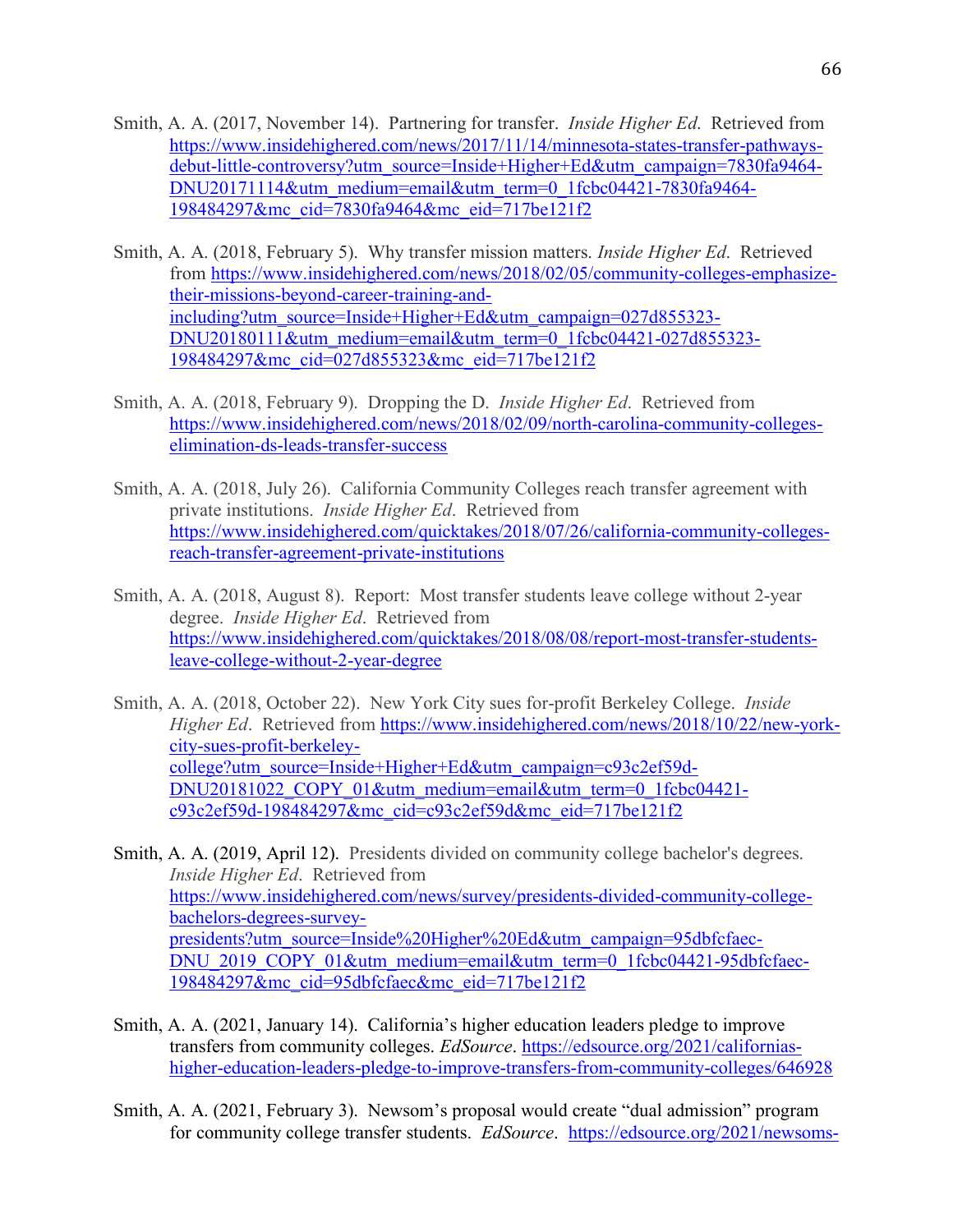proposal-would-create-dual-admission-program-for-community-college-transferstudents/648023

- Smith, A. A., & Lederman, D. (2017, April 21). Enrollment declines, transfer barriers: Community college presidents' survey. *Inside Higher Ed*. Retrieved from https://www.insidehighered.com/news/survey/community-college-presidents-surveyedenrollment-recruitment-pipeline#.WPogYatiaUo.mailto
- Smith, J. (2016, November 7). How students and administrators can transform the transfer experience. *The Evolllution*. Retrieved from http://evolllution.com/attractingstudents/todays\_learner/how-students-and-administrators-can-transform-the-transferexperience/?omhide=true&utm\_campaign=EvoLLLution+Newsletter&utm\_source=hs\_e mail&utm\_medium=email&utm\_content=37550584&\_hsenc=p2ANqtz-8zALWZBCT0yxvb\_5Y\_l-sjR8b0zIX5x554aTrXLowT-R7MqMUNjmNGSJsy7lU40HOYuul3dOZ2HLmspXDkbG3s1AarvA&\_hsmi=3755058 4
- Smith, J., Hurwitz, M., & Avery, C. (2015, May). Giving college credit where it is due: Advanced placement exam scores and college outcomes. NBER Working Paper No. 21147. Retrieved from http://www.nber.org/papers/w21147
- Smith, M. (2010, December). Transfer and articulation policies. State Notes. Education Commission of the States. Retrieved from http://www.ecs.org/clearinghouse/90/70/9070.pdf
- Soler, M. C. (2020, December). Conceptualizations and strategies to enhance student success in the transfer swirl. *New Directions for Community Colleges, 2020*, 45-53.
- Soler, M. C., Meza, E. A., & Bragg, D. D. (2018, March). Initial research on multi-institutional attendance patters and racial equity (Transfer Partnerships Series, Data Note 3). Seattle, WA: Community College Research Initiatives. University of Washington. Retrieved from https://s3-us-west-2.amazonaws.com/uw-s3-cdn/wpcontent/uploads/sites/158/2018/08/23173650/HPTP\_DataNote3.pdf
- Soliz, A. (2015, July 16). Increasing community college student transfer rates. *The Brown Center Chalkboard*. Brookings. Retrieved from http://www.brookings.edu/blogs/browncenter-chalkboard/posts/2015/07/16-community-college-transfers-soliz
- Song, M., & Zeiser, K. (2019, September 12). Early college, continued success: Longer-term impact of early college high schools. Air.org. Retrieved from https://www.air.org/resource/early-college-continued-success-longer-term-impact-earlycollege-high-schools
- Spencer, G. (2019). Can transfer guides improve the uptake of major prerequisites? Evidence from Ohio's transfer and articulation policy reform. *Research in Higher* Education, 60, 458-484.
- Spencer, G. (2020). Promoting the attainment-to-transfer pathway: Effects of transfer associate degree policies across states. *Review of Higher Education*, *43*, 553-580.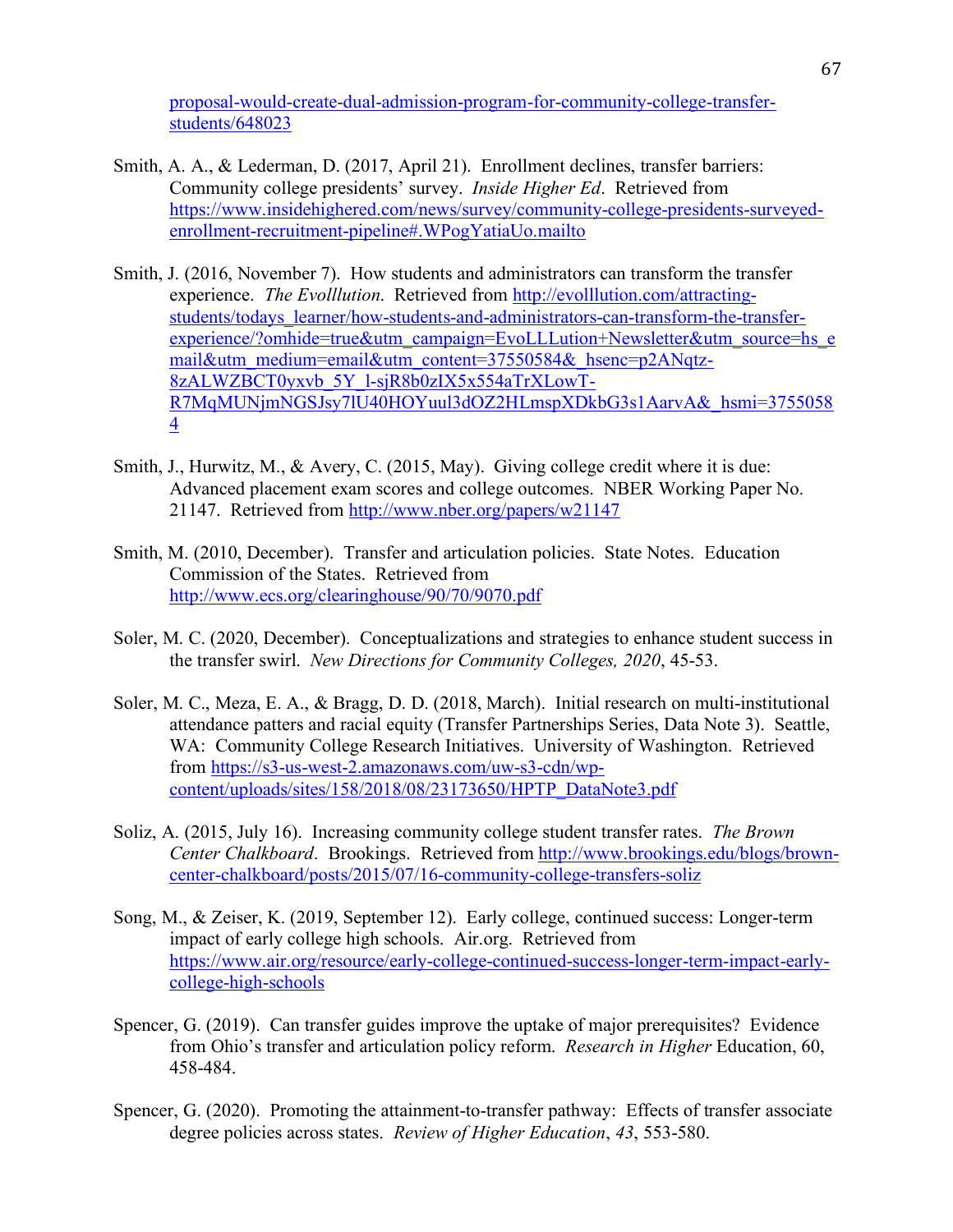- Spina, E. (2019, August 29). President speaks: How to ease transfers between two- and fouryear colleges. *EducationDive*. Retrieved from https://www.educationdive.com/news/president-speaks-how-to-ease-transfers-betweentwo-and-four-year-colleges/561952/
- Sponsler, B. A., Pingel, S., & Anderson, L. (2015). Policy trends impacting community colleges: An ECS perspective. *Community College Journal of Research and Practice, 39*, 891-895.
- Sreenivasan, H. (2018, October 23). Turning soldiers into scholars by turning military experience into college credit. *PBS News Hour*. Transcript of radio show. Retirieved from https://www.pbs.org/newshour/show/turning-soldiers-into-scholars-by-turningmilitary-experience-into-college-credit
- St. Amour, M. (2020, April 16). College groups release joint guidelines for accepting credit during coronavirus. *Inside Higher Ed*. Retrieved from https://www.insidehighered.com/news/2020/04/16/college-groups-release-jointguidelines-accepting-credit-during-coronavirus
- St. Amour, M. (2020, June 11). Supporting transfer to private colleges. *Inside Higher Ed*. Retrieved from https://www.insidehighered.com/quicktakes/2020/06/11/supportingtransfer-private-colleges
- St. Amour, M. (2020, September 25). Will the pandemic lead to more competition for transfer students, or stronger partnerships for the transfer process? *Inside Higher Ed*. Retrieved from https://www.insidehighered.com/news/2020/09/25/will-pandemic-lead-morecompetition-transfer-students-or-strongerpartnerships?utm\_source=Inside+Higher+Ed&utm\_campaign=e7b6a745bb-DNU\_2020\_COPY\_03&utm\_medium=email&utm\_term=0\_1fcbc04421-e7b6a745bb-198484297&mc\_cid=e7b6a745bb&mc\_eid=717be121f2
- Stainburn, S. (2011, April 15). Transferring? Get schooled. *The New York Times*. Retrieved from http://www.nytimes.com/2011/04/17/education/edlife/edl-17guidance-t.html
- Starting here, finishing there. (2017, March 1). *Community College Daily*. Retrieved from http://www.ccdaily.com/2017/03/starting-here-finishing-there/
- Steele, P., & Erisman, W. (2016, March-April). Addressing the college attainment gap for working adults with prior college credit. *Change*, *48*, 46-53.
- Stern, J. M. B. (2015). The effect of articulation agreements on community college transfers and bachelor's degree attainment. *Community College Journal of Research and Practice, 40,*  355-369.
- Stirgus, E. (2019, February 23). The pathway to graduation is difficult for many transfer students. *The Atlanta Journal-Constitutioni.* Retrieved from https://www.ajc.com/news/local-education/the-pathway-graduation-difficult-for-manytransfer-students/ZAaueW7PHW18evzOBwxbvN/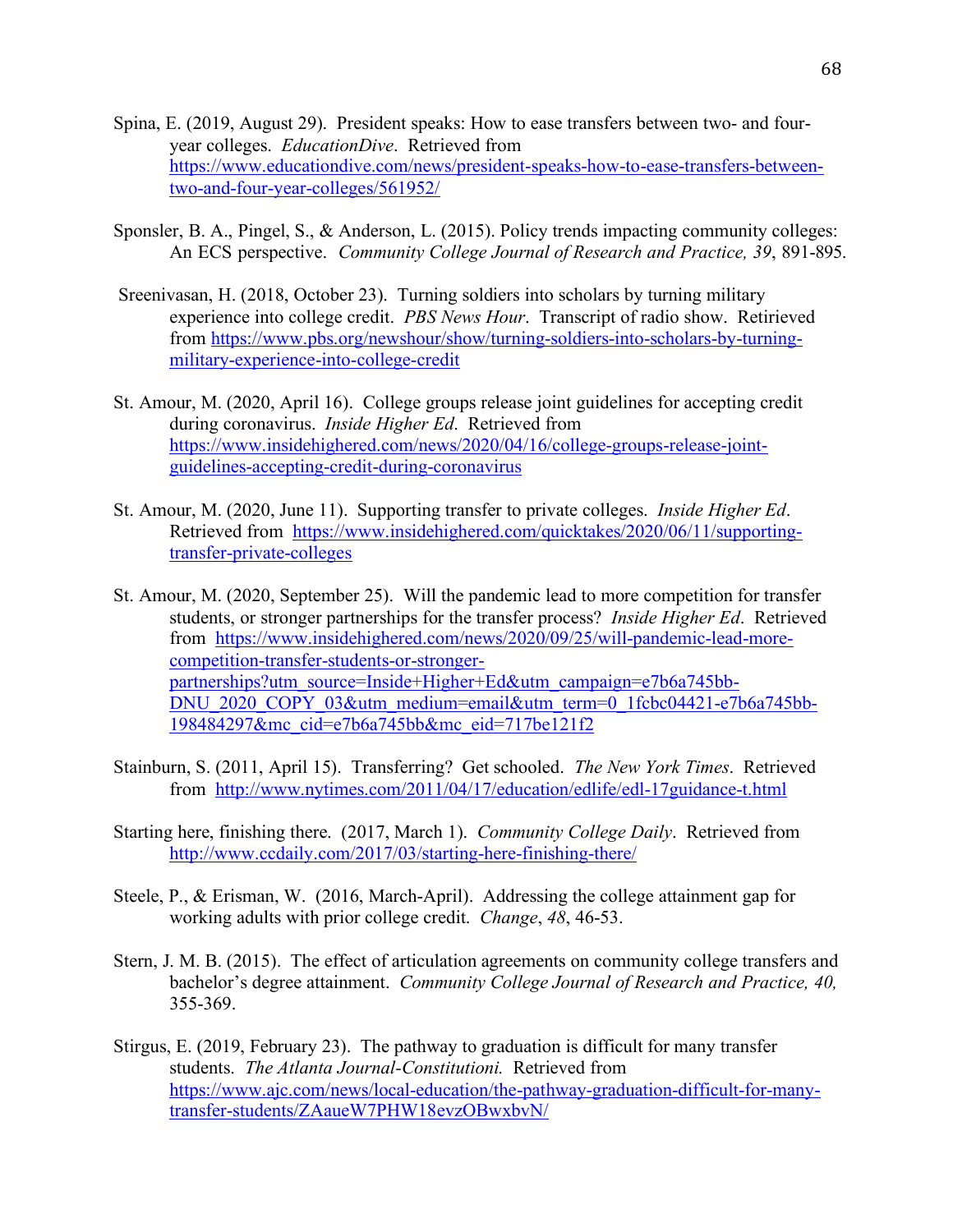- Stone, D. (2017, September 8). Cooperating to serve students across institutional boundaries: Leveraging online ed in new ways. *The Evolllution*. Retrieved from https://evolllution.com/revenue-streams/distance\_online\_learning/cooperating-to-servestudents-across-institutional-boundaries-leveraging-online-ed-in-new-ways/
- Strauss, V. (2017, January 29). Why so many college students decide to transfer. *The Washington Post*. Retrieved from https://www.washingtonpost.com/news/answersheet/wp/2017/01/29/why-so-many-college-students-decide-totransfer/?utm\_term=.6dee67e6f612
- Strempel, E. (2016). Epilogue. In Handel, S. J., & Strempel, E. (Eds.). *Transition and transformation: Fostering transfer student success,* pp. 135-138. Dahlonega, GA: National Institute for the Study of Transfer Students and University of North Georgia Press. Retrieved from https://transferinstitute.org/wpcontent/uploads/2016/05/Transition-And-Transformation-NISTS-book2.pdf
- Strempel, E. & Handel, S. J. (Eds.). *Transition and transformation: New research fostering transfer student success.* Volume II. (2018). University of North Georgia: Dahlonega, Georgia
- Strumbos, D., & Kolenovic, Z. (2017, January). Six-year outcomes of ASAP students: Transfer and degree attainment. ASAP Evaluation Brief: January 2017. The City University of New York. Retrieved from http://www1.cuny.edu/sites/asap/wpcontent/uploads/sites/8/2017/01/201701\_ASAP\_Eval\_Brief\_Six\_Year\_Outcomes\_FINA L.pdf
- Sublettt, C. (2019). What do we know about online coursetaking, persistence, transfer, and degree completion among community college students. *Community College Journal of Research and Practice*, *43*, 813-828.
- Sugerman, S. (2019, May 9). Associate's degree in hand, students ready to graduate high school. *News Center Maine*. Retrieved from https://www.newscentermaine.com/article/news/education/associates-degree-in-handstudents-ready-to-graduate-high-school/97-463befe4-1b52-4cdf-b45a-2cc3e2bb3633
- Tanner, C. (2020, February 12). Students should get 'seamless' credit for technical courses, job skills and college classes, lawmaker says. *The Salt Lake Tribune.* Retrieved from https://www.sltrib.com/news/education/2020/02/12/students-should-get/
- Taylor, J. L. (2019, August) Postsecondary transfer and mobility in Michigan: Exploring transfer patterns, programs, places, and people. Lansing, MI: Michigan Center for Student Success, Michigan Community College Association. Retrieved from https://www.mcca.org/Reports-and-Publications
- Taylor, J. L. (2019, August) Postsecondary transfer and mobility in Michigan: Exploring transfer patterns, programs, places, and people. Lansing, MI: Michigan Center for Student Success, Michigan Community College Association. Retrieved from https://www.mcca.org/Reports-and-Publications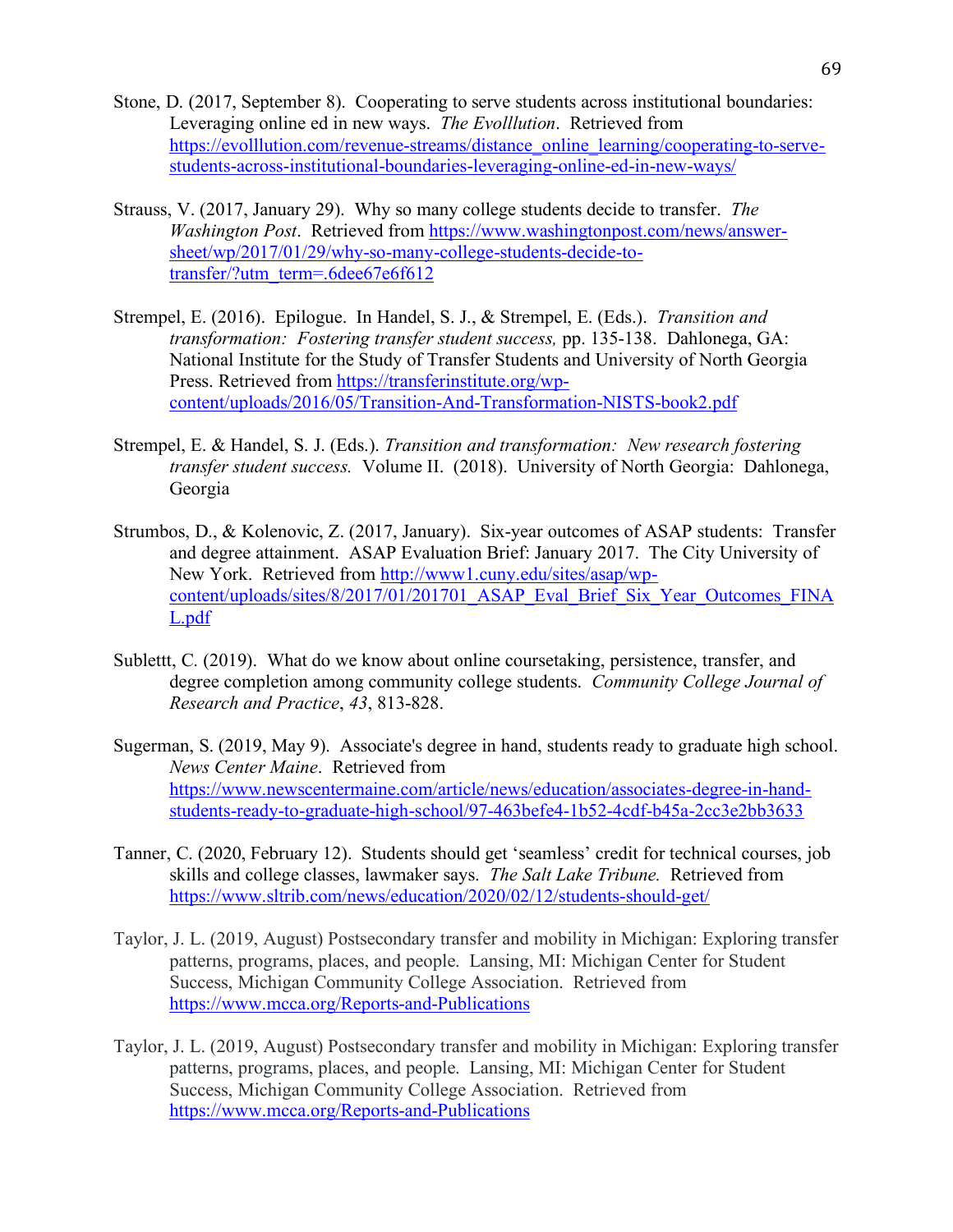- Taylor, J. L., & Jain, D. (2017). The multiple dimensions of transfer: Examining the transfer function in American Higher Education. *Community College Review*, *45*, 273-293.
- Taylor, M. (2015, February 2). Implementation updates: Reforming transfer from CCC to CSU. Legislative Analyst's Office. Retrieved from http://www.lao.ca.gov/reports/2015/edu/reforming-transfer/reforming-transfer-020215.pdf
- Taylor, M. A. (2016, May). Investigating community college enrollment of post-baccalaureate students: Pathways to high-value careers. Ph.D. dissertation. University of Texas at Austin. Retrieved from https://urldefense.proofpoint.com/v2/url?u=https-3A\_\_repositories.lib.utexas.edu\_bitstream\_handle\_2152\_39745\_TAYLOR-2DDISSERTATION-2D2016.pdf-3Fsequence-3D1&d=DwMGaQ&c=mRWFL96tuqj9V0Jjj4h40ddo0XsmttALwKjAEOCyUjY&r=01i vPcBZAUvfQf1C655uFtBcQMCtzttG8aahkDwtSo&m=TT64fjf8OsjMpf6\_IyGKbVFjeLoxxj28pR47FG\_o7Eo&s= WkgiSDDO5Nb7lQ6i-Yl5nrC1UZtR2M\_h\_wV1HB9mzcE&e=
- Taylor, Z. W. (2019). Inarticulate transfer: Do community college students understand articulation agreements? *Community College Journal of Research and Practice*, *43*, 65- 69.
- Tegethoff, E. (2020, November 9). Organizations call for greater transferability of college credits. Public News Service. Retrieved from https://www.publicnewsservice.org/2020- 11-09/education/organizations-call-for-greater-transferability-of-college-credits/a72053-1
- Templin, R., & Deane, K. C. (2017, October 9). Leadership matters for transfer success. *Inside Higher Ed*. Retrieved from https://www.insidehighered.com/views/2017/10/09/collegeleaders-can-play-big-role-helping-more-transfer-students-get-graduation
- The Century Foundation. (2019, April 25). Recommendations for providing community colleges with the resources they need. Retrieved from https://tcf.org/content/report/recommendations-providing-community-colleges-resourcesneed/?agreed=1
- The Common Application. (2017, May 7). The Common App expands student population through new transfer application. Retrieved from http://www.commonapp.org/whatsappening/news/common-app-expands-student-population-through-new-transferapplication
- The real cost of college: Time & credits to degree at California. (2016). Retrieved from: http://realcostofcollegeinca.org
- Theen, A. (2018, February 7). Portland State woos low-income transfers with Oregon Promiselike 'free' program. *Oregon* Live. Retrieved from https://www.oregonlive.com/education/index.ssf/2018/02/portland\_state\_eyes\_wooing\_tr a.html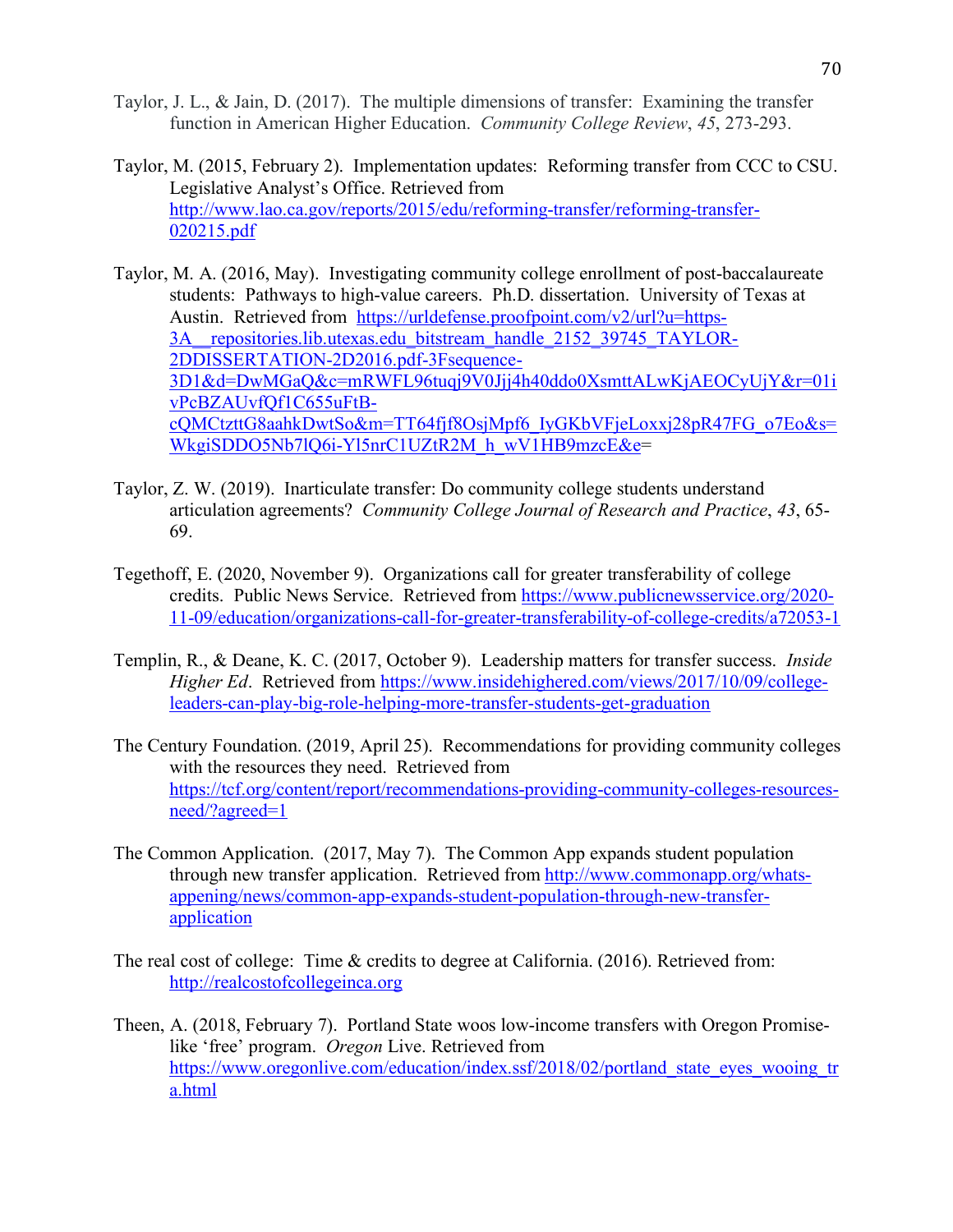- Thomas, D. T., Walsh, E. T., Torr, B. M., Alvarez, A. S., & Malagon, M. C. (2018). Incorporating high-impact practices for retention: A learning community model for transfer students. *Journal of College Student Retention: Research, Theory & Practice*.
- Thomason, A. (2015, May 7). Transferring to UConn costs community-college students dearly. *The Chronicle of Higher Education*. Retrieved from http://www.chronicle.com/blogs/ticker/transferring-to-uconn-costs-community-collegestudents-dearly/98475
- Thurston, M. (2020, February 11). The benefits of community college students transferring to selective liberal arts colleges (opinion). *Inside Higher Ed*. Retrieved from https://www.insidehighered.com/views/2020/02/11/benefits-community-college-studentstransferring-selective-liberal-artscolleges?utm\_source=Inside+Higher+Ed&utm\_campaign=4d6d873398- DNU\_2019\_COPY\_02&utm\_medium=email&utm\_term=0\_1fcbc04421-4d6d873398-198484297&mc\_cid=4d6d873398&mc\_eid=717be121f2
- Tobolowsky, B., & Bers, T. (2018, September 5). Stops, starts, and detours: Transfer students' college choice process. *Community College Journal of Research and Practice*, *43*.
- Torres, O., & Liu, L. (2020, Fall). Assessing the impact of dual credit and advanced placement programs on completion and success rates of community college graduates. *Journal of Applied Research in the Community College*, *27*(2), 95-107. https://www.ingentaconnect.com/content/montezuma/jarcc/2020/00000027/00000002/art 00008
- Torres, R., & Brown, N. (2017). The role of community colleges in postsecondary success: Community Colleges Outcomes Report. National Student Clearinghouse Research Center. Retrieved from https://studentclearinghouse.info/onestop/wpcontent/uploads/Comm-Colleges-Outcomes-Report.pdf
- Tracy, R. (2016, April 8). Expanding transfer opportunities for community college students. *Evolllution*. Retrieved from http://evolllution.com/attractingstudents/accessibility/expanding-transfer-opportunities-for-community-college-students/
- Transfer Week Webinar Series. (2018, October 15-19). CollegeSource. Retrieved from http://www.collegesource.com/transfer-week
- Truong, S. (2021, May 13). Student stories: The journey from community college. *Inside Higher Ed*. https://www.insidehighered.com/blogs/tackling-transfer/student-storiesjourney-communitycollege?utm\_source=Inside+Higher+Ed&utm\_campaign=f1184f27df-DNU\_2021\_COPY\_02&utm\_medium=email&utm\_term=0\_1fcbc04421-f1184f27df-198484297&mc\_cid=f1184f27df&mc\_eid=717be121f2
- Tugend, A. (2018, August 2). Colleges and universities woo once-overlooked transfer students. *New York Times*. Retrieved from https://www.nytimes.com/2018/08/02/education/learning/transfer-students-collegesuniversities.html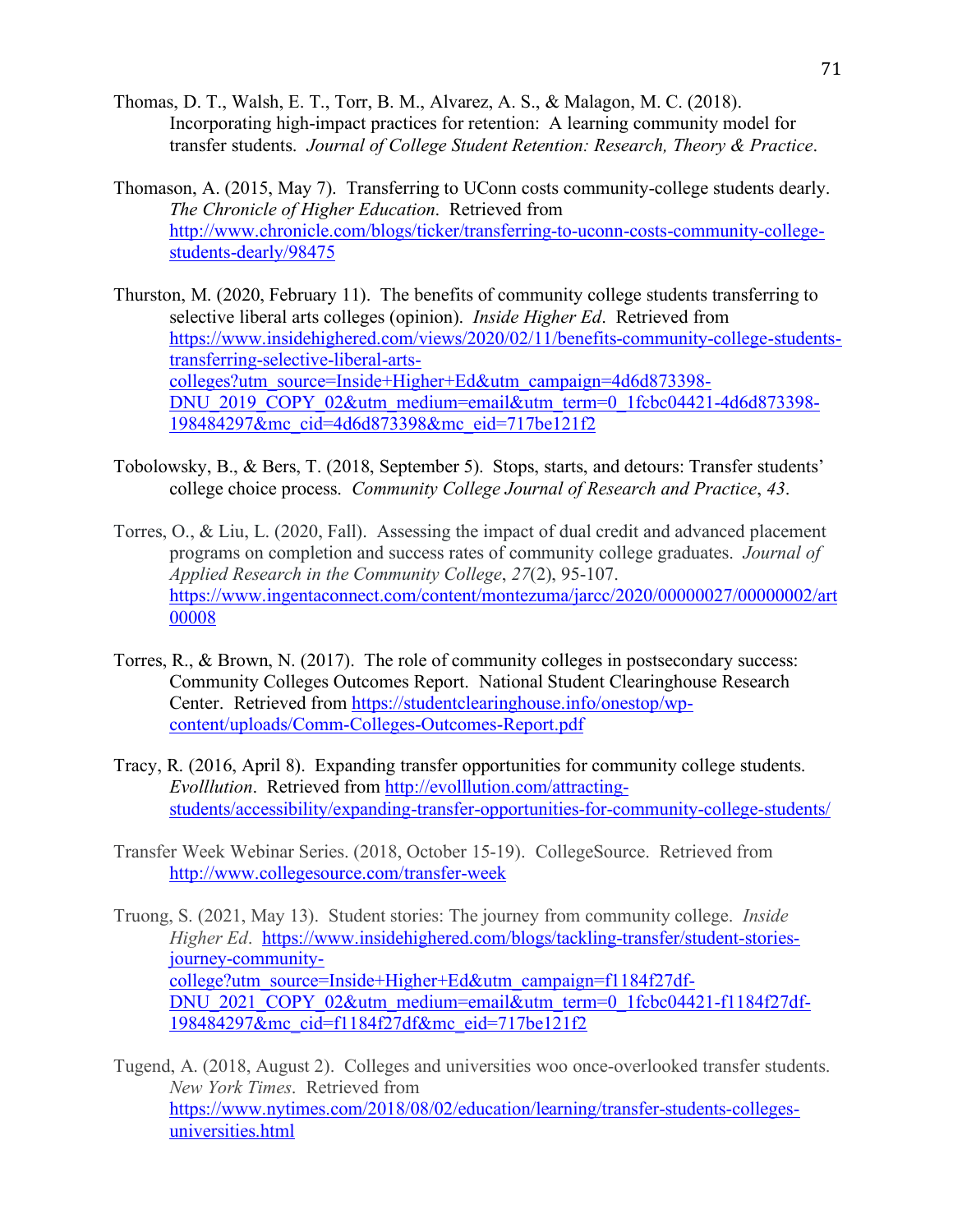- Turk, J. M. (2018). The impact of earning an associate degree prior to transfer on bachelor's degree completion: A look at recent high school graduates. Hobson's and American Council on Education. Retrieved from http://www.acenet.edu/news-room/Pages/The-Impact-of-Earning-an-Associate-Degree-Prior-to-Transfer.aspx
- Turk, J. M., & Chen, W-L. (2017). Improving the odds: An empirical look at the factors that influence upward transfer. American Council on Education Center for Policy Research and Strategy, and Hobsons. Retrieved from http://www.acenet.edu/newsroom/Documents/Improving-the-Odds.pdf
- TX community college transfer students need "HOV lane" to success. *Public News Service*. Retrieved from https://www.publicnewsservice.org/2020-11-11/education/tx-communitycollege-transfer-students-need-hov-lane-to-success/a72047-1
- Umbach, P. D., Tuchmayer, J. B., Clayton, A. B., & Smith, K. N. (2019). Transfer student success: Exploring community college, university, and individual predictors. *Community College Journal of Research and Practice*, *43*, 599-617.
- United States Government Accountability Office (GAO). (2017, August). Students need more information to help reduce challenges in transferring college credits. Retrieved from https://www.gao.gov/assets/690/686530.pdf
- Unlu, F., & Edmuinds, J. (2019, June 6). Dual enrollment for high schoolers can expand access to college—with some caveats. *THERANDBLOG*. Retrieved from https://www.rand.org/blog/2019/06/dual-enrollment-for-high-schoolers-can-expandaccess.html
- Urban Institute. (n.d.). Building American's Workforce. 2016 to present. Changing community college systems for student success. Urban Institute. Retrieved from: https://www.urban.org/policy-centers/cross-center-initiatives/building-americasworkforce/projects/changing-community-college-systems-studentsuccess?cm\_ven=ExactTarget&cm\_cat=LAB\_JPMC%20College%20Systems\_Event&c m\_pla=All%20Subscribers&cm\_ite=strategies%20community%20colleges%20can%20i mplement&cm\_lm=alexandra.logue@mail.cuny.edu&cm\_ainfo=&EA=&email=&Colleg eSystems=&Event=
- Valbrun, M. (2019, August 20). George Mason and NOVA team up with InsideTrack to improve transfer process. *InsideHigherEd*. Retrieved from https://www.insidehighered.com/print/news/2019/08/20/george-mason-and-nova-teaminsidetrack-improve-transfer-process
- Van Der Karr, C. A. (2018). Academic advising for student mobility. In M. A. Poisel & S. Joseph (Eds.). *Building transfer student pathways for college and career success.*  Columbia, SC: University of South Carolina.
- Vasquez, M. C., Salinas, C., Rodriguez, S. L., & Gonzalez, A. (2020, Summer). Landing spaces and capital: Transfer resiliency and knowledge building among Latino men. *New Directions for Community Colleges*, no. 190, 87-100.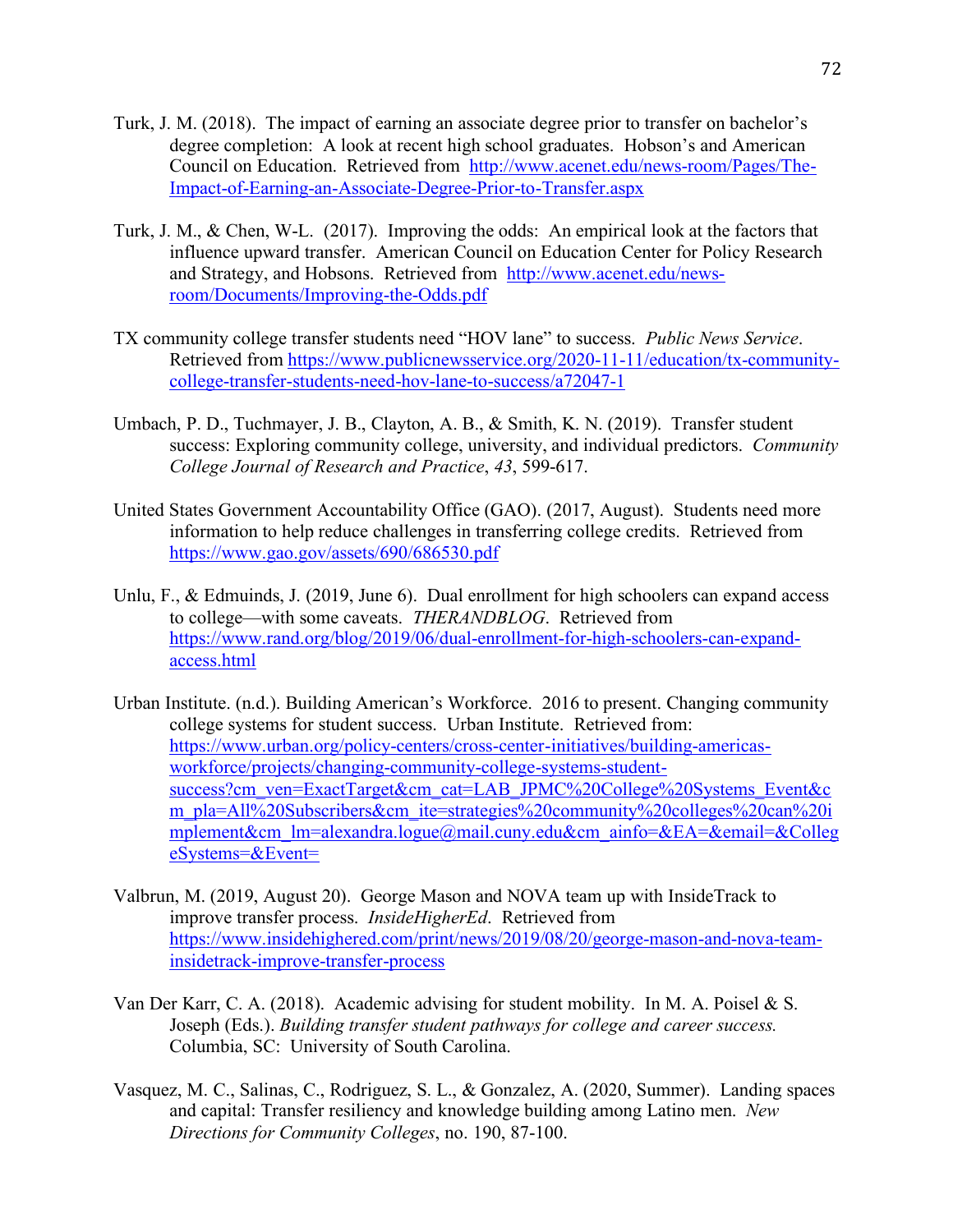- Vega, D. (2018). Navigating postsecondary pathways: The college choice experiences of firstgeneration Latina/o transfer students. *Community College Journal of Research and Practice*, *42*, 848-860.
- Venit, E., & Bevevino, D. (n.d.). The student success playbook: 14 recommendations to improve student outcomes and ensure financial sustainability across the next decade. EAB. Retrieved from https://eab.com/research/student-success/custom/student-successstrategy-playbook/
- Villarreal, A. (2021, April 3). Pandemic reduces number of high school students taking dual enrollment courses. *The Hechinger Report*. https://hechingerreport.org/pandemicreduces-number-of-high-school-students-taking-dual-enrollment-courses/

Viramontes, R., & Del, J. (2020, Fall). Transforming the community college transfer pipeline for Latinx students. *Journal of Applied Research in the Community College, 27*(2), 157- 167. https://www.ingentaconnect.com/content/montezuma/jarcc/2020/00000027/00000002/art 00013

- Vision for Success: Strengthening the California Community Colleges to Meet California's Needs. (n.d.). Retrieved from http://californiacommunitycolleges.cccco.edu/Portals/0/Reports/vision-for-success.pdf
- Voorhies, S. (2019, May 17). New scholarship program offered to UA system community college grads. *University of Arkansas News*. Retrieved from https://news.uark.edu/articles/48222/new-scholarship-program-offered-to-ua-systemcommunity-college-grads
- Wagoner, R. L., & Kisker, C. B. (2012, Winter). Putting the pieces together and asking the hard questions: Transfer associate degrees in perspective. *New Directions for Community Colleges*, no. 160, 91-103.
- Wang, X. (2016). Course-taking patterns of community college students beginning in STEM: Using data mining techniques to reveal viable STEM transfer pathways. *Research in Higher Education*, *57*, 544-569.
- Wang, X. (2020). *On my own: The challenge and promise of building equitable STEM transfer pathways*. Cambridge, MA: Harvard Education Press.
- Wang, X. (2020, April 23). Colleges should do more to create equitable transfer opportunities for students (opinion). *Inside Higher Ed*. Retrieved from https://www.insidehighered.com/views/2020/04/23/colleges-should-do-more-createequitable-transfer-opportunities-students-opinion
- Wang, X. (2020, October 14). Doing this one thing helps community college students transfer to a 4-year university. *The Conversation*. Retrieved from https://theconversation.com/doing-this-one-thing-helps-community-college-studentstransfer-to-a-4-year-university-146526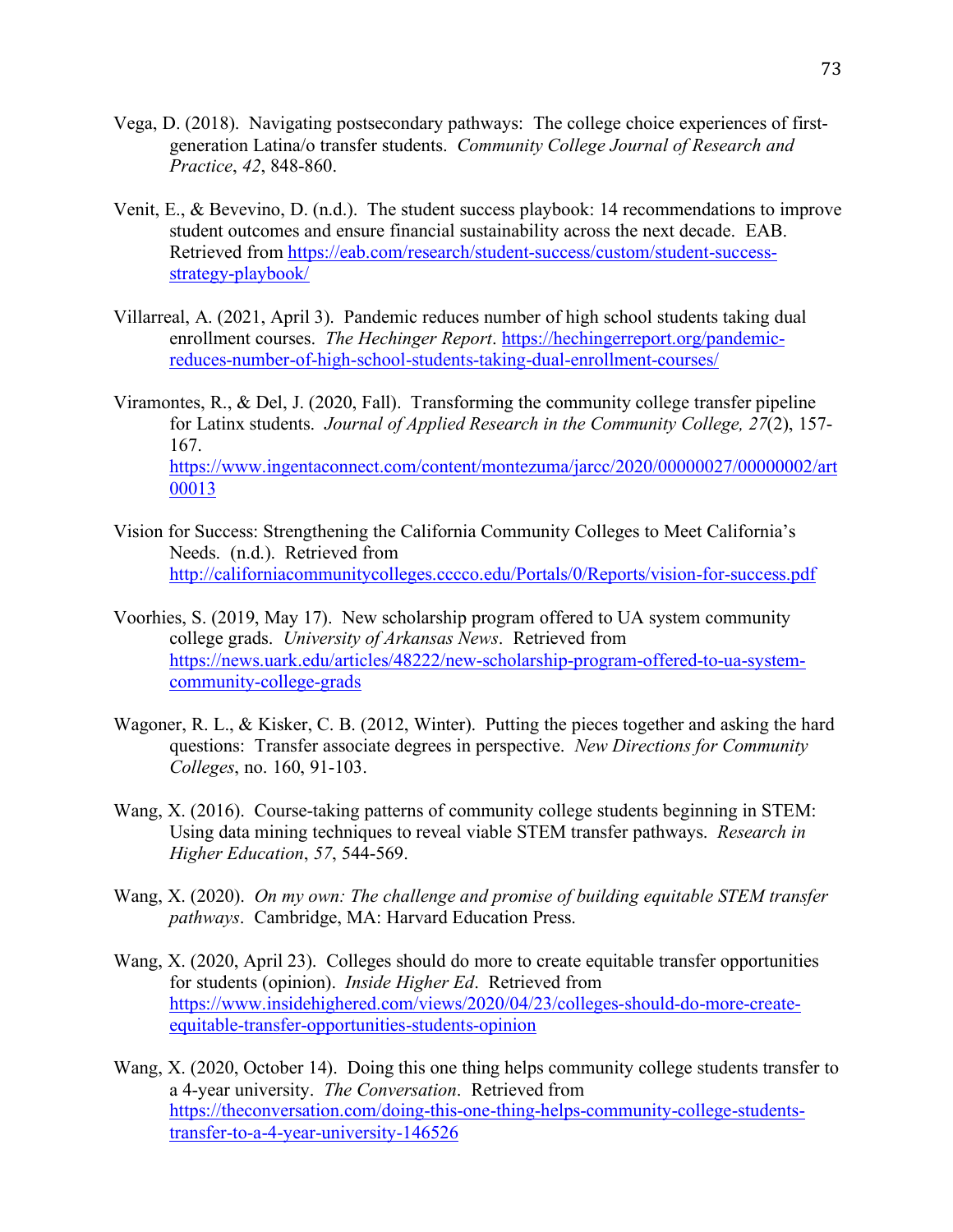- Wang, X., Chan, H.-Y., Soffa, S. J., & Nachman, B. R. (2017, February 6). *Frontiers in Psychology,* A nuanced look at women in STEM fields at two-year colleges: Factors that shape female students' transfer intent. Retrieved from https://www.frontiersin.org/articles/10.3389/fpsyg.2017.00146/full
- Wang, X., Lee, S. Y., Nachman, B. R., & Zhu, X. (2020). It matters long before: How early exposure to faculty and advisors at baccalaureate instiuttions relates to upward transfer. *Educational Researcher*, *50*(2), 105-114.
- Wang, X., Lee, S. Y., & Prevost, A. (2017). The role of aspirational experiences and behaviors in cultivating momentum for transfer access in STEM: variations across gender and race. *Community College Review*, *45*, 311-330.
- Wang, X., Sun, N., Lee, S. Y., & Wagner, B. (2017). Does active learning contribute to transfer intent among 2-year college students beginning in STEM? *The Journal of Higher Education*, *88*, 593-618.
- Ward, J. D., Margolis, J., Weintraut, B., & Pisacreta, E. D. (2020, February 13). Raising the bar: What states need to do to hit their ambitious higher education attainment goals. Ithaka S+R. Retrieved from https://sr.ithaka.org/publications/raising-thebar/?utm\_term=Raising%20the%20Bar%3A%20What%20States%20Need%20to%20Do %20to%20Hit%20Their%20Ambitious%20Higher%20Education%20Attainment%20Go als&utm\_campaign=eml\_sr\_issue\_brief\_attainment\_tool\_02\_2020&utm\_content=email &utm\_source=Act-On+Software&utm\_medium=email
- Watanabe, T. (2018, July 11). UC opens doors to record number of Californians, led by growth in transfer students. *LA Times*. Retrieved from http://www.latimes.com/local/education/la-me-edu-uc-admission-transfers-20180711 story.html?elqTrackId=82bb1127b56c414580fe8087aeb1f990&elq=43d14a6f01a646a0b 87f8a59d1d53a1f&elqaid=19715&elqat=1&elqCampaignId=9107#
- Watkins, M. (2017, February 12). Texas lawmakers search for ways to avoid wasted college credits. Retrieved from https://www.texastribune.org/2017/02/12/texas-lawmakerssearch-ways-stop-millions-wasted-college-credit-hours/
- Webb, A. L., & Dantzler, J. A. (2015). The influence theory: Factors that influence the transfer advising process. *Community College Journal of Research and Practice, 39*, 619-632.
- Weidenbener, L. (2012, February 21). House passes bill making college transfer easier. *Evansville Courier & Press*. Retrieved from http://archive.courierpress.com/news/326236221.html?d=mobile
- Weissman, S. (2020, April 9). Dual enrollment works. But who is it working for? Retrieved from https://diverseeducation.com/article/172340/
- Wellington-Baker, K., & Hammer, J. (2020, December). Infusion of equity-mindedness across transfer pathways in Washington State. *New Directions for Community Colleges, 2020,*  67-78.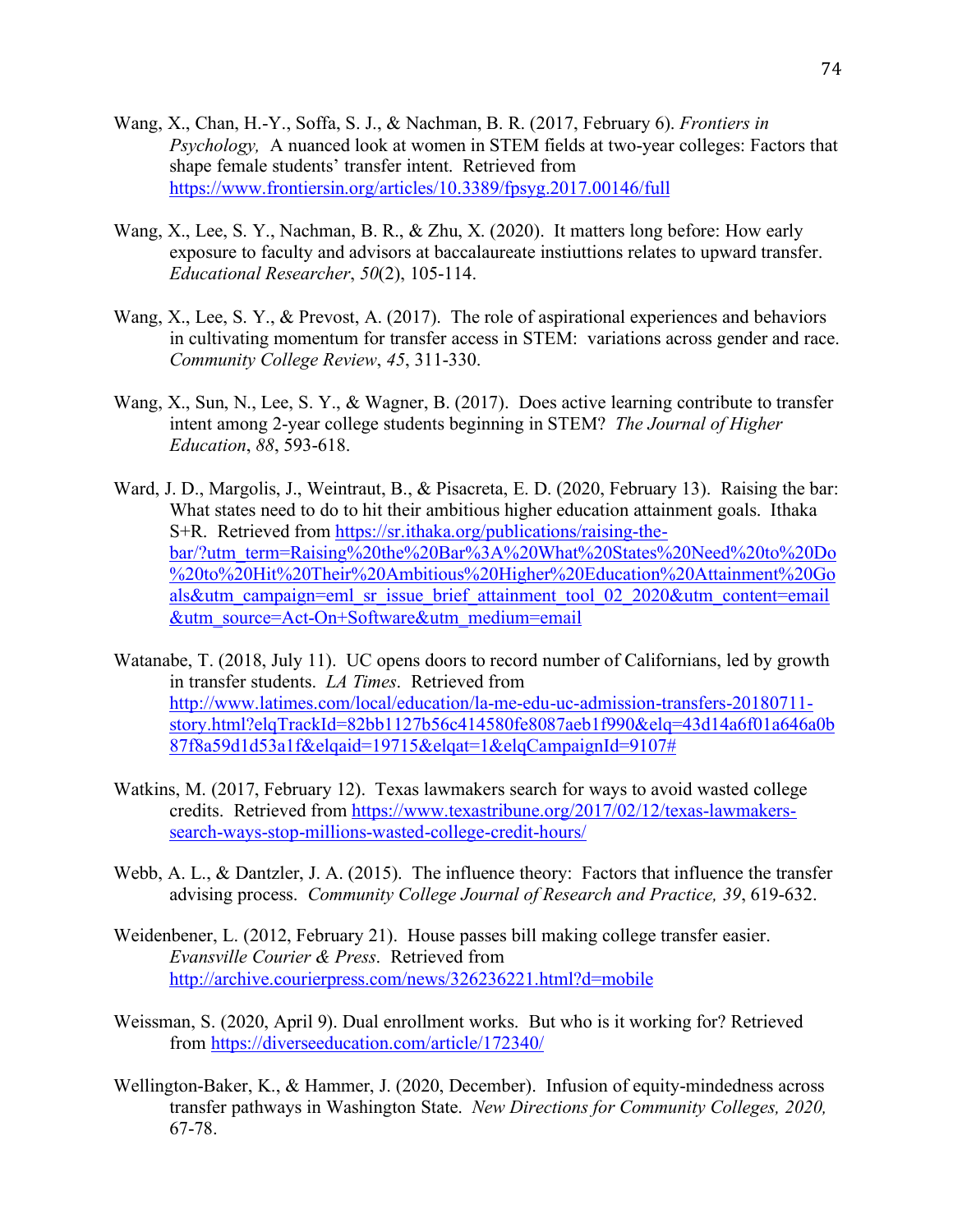- Wetzstein, L. (2018, June). High-performing transfer partnerships and promising practices. Transfer Parenerships Series. Community College Research Initiatives. Retrieved from http://www.washington.edu/ccri/files/2018/08/HPTP\_DataNote4.pdf
- Whaley, M. (2017, September 15). Community college students who transfer to four-year schools but drop out before getting degree get help from Polis bill. *The Denver Post*. Retrieved from http://www.denverpost.com/2017/09/15/community-college-reversetransfer-efficiency-act-credits-degrees-jared-polis/
- Wheeler, E. L. J. (2019). Extending "Guided Pathways" beyond the community college: Lessons for university transfer orientation. *Community College Journal of Research and Practice*, *43*, 275-279.
- Whinnery, E. (2018, August). Opening credits: An introduction to PLA policies. Education Commission of the States. Retrieved from https://www.ecs.org/opening-credits-anintroduction-to-pla-policies/
- White, D. (2017, April 27). Online bridging for computer science: Bachelor degree completion driving economic growth. *The Evolllution.* Retrieved from: https://evolllution.com/revenue-streams/workforce\_development/online-bridging-forcomputer-science-bachelor-degree-completion-driving-economicgrowth/?omhide=true&utm\_campaign=EvoLLLution%20Newsletter&utm\_source=hs\_e mail&utm\_medium=email&utm\_content=51368123&\_hsenc=p2ANqtzu0WNgK5u74uBQFdBtbX0ZcaUKcEi0hhqAO8\_LvBODhCzxA7UPusOratgMnlGF5 WQyHK5NLbSGsoNzJugKvGAf30KF1Q&\_hsmi=51368123
- Whitmire, R. (2019, April 9). Expanding the community college to university pipeline: Why more elite schools like UCLA are embracing transfers and the 15,000 students graduating each year with 3.7 GPAs. *LA School* Report. Retrieved from http://laschoolreport.com/expanding-the-community-college-to-university-pipeline-whymore-elite-schools-like-ucla-are-embracing-transfers-and-the-15000-students-graduatingeach-year-with-3-7-gpas/
- Wickersham, K. R. (2020). Where to go from here? Toward a model of 2-year college students' postsecondary pathway selection. *Community College Review*, *48,* 107-132.
- Williams, A. (2019, November 8). Getting serious about equity in dual enrollment programs. *EdNote*. Retrieved from: https://ednote.ecs.org/getting-serious-about-equity-in-dualenrollment-programs/
- Witteveen, D., & Attewell, P. (2020). The vertical transfer penalty among bachelor's degree graduates. *Journal of Higher Education*, *91, 32-57.*
- Wolverton, B. (2014, December 30). What one college did to crack down on shoddy transfer credits. *The Chronicle of Higher Education*. Retrieved from http://chronicle.com/interactives/fixer\_credits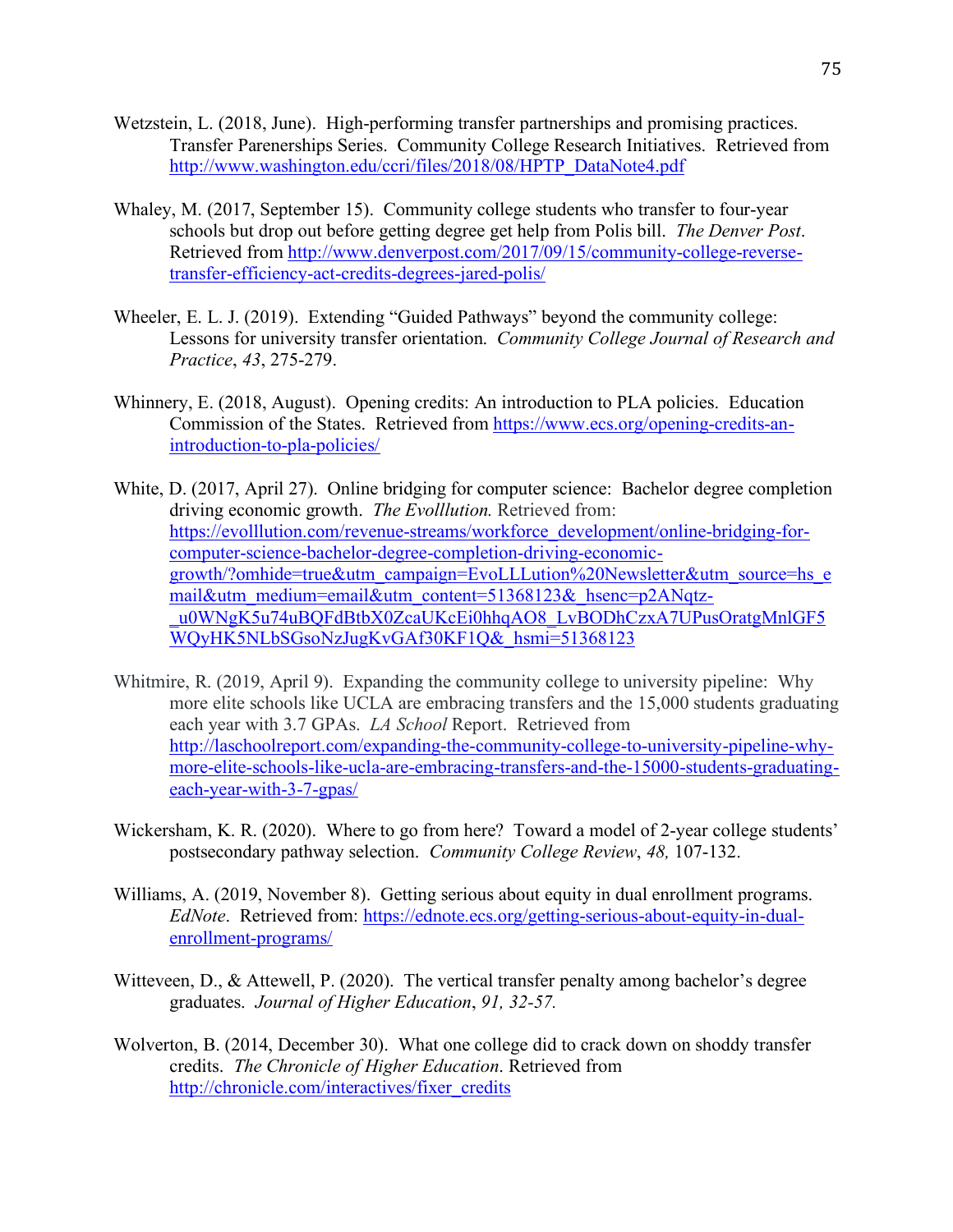- Wood, J. L., & Palmer, R. T. (2016). Determinants of intent to transfer among Black male community college students: A multinomial, multi-level investigation of student engagement. *Teachers College Record*. Retrieved from http://www.tcrecord.org/Content.asp?ContentId=21182
- Worsham, R., DeSantis, A. L., Whatley, M., Johnson, K. R., & Jaeger, A. J. (2021, March 3). Early effects of North Carolina's comprehensive articulation agreement on credit accumulation among community college transfer students. *Research in Higher Education.*
- Wurth, J. (2018, August 14). Rauner signs bills securing MAP grants, easing credit transfers for college students. *The News-Gazette*. Retrieved from http://www.newsgazette.com/news/local/2018-08-14/rauner-signs-bills-securing-map-grants-easing-credittransfers-college
- Wyner, J. (2017, October 5). The hidden reason behind college dropouts. *U.S.News*. Retrieved from https://www.usnews.com/opinion/knowledge-bank/articles/2017-10-05/help-forcommunity-college-students-navigating-transfer-to-four-year-school
- Wyner, J. (2020, May 20). College leaders shouldn't waste this crisis, for students' sake (opinion). *Inside Higher Ed*. Retrieved from https://www.insidehighered.com/print/views/2020/05/20/college-leadersshouldn%E2%80%99t-waste-crisis-students%E2%80%99-sake-opinion
- Wyner, J., Deane, K.C., Jenkins, D., & Fink, J. (2016). The transfer playbook: Essential practices for two- and four-year colleges. Published by The Aspen Institute and Community College Research Center. Retrieved from http://ccrc.tc.columbia.edu/media/k2/attachments/transfer-playbook-essentialpractices.pdf
- Wyner, J., & Kadlec, A. (2017, February 16). Institutional action makes a difference on community college transfer. *Inside Higher Ed*. Retrieved from https://www.insidehighered.com/views/2017/02/16/institutional-action-makes-differencecommunity-college-transferessay?utm\_source=Inside+Higher+Ed&utm\_campaign=6a4d1c4093- DNU20170216&utm\_medium=email&utm\_term=0\_1fcbc04421-6a4d1c4093-198484297&mc\_cid=6a4d1c4093&mc\_eid=717be121f2
- Xi, R. (2017, June 5). Most private colleges take very few transfers. Retrieved from http://www.latimes.com/local/lanow/la-me-usc-transfers-20170605-story.html
- Xu, D. (2016, November 7). Community colleges as pathways to baccalaureate attainment: Benefits, obstacles, and policy implications. *The Evollution*. Retrieved from http://evolllution.com/attracting-students/accessibility/community-colleges-as-pathwaysto-baccalaureate-attainment-benefits-obstacles-and-policy-implications/
- Xu, D., Fink, J., & Solanki, S. (2019, October). College acceleration for all? Mapping racial/ethnic gaps in advanced placement and dual enrollment participation. CCRC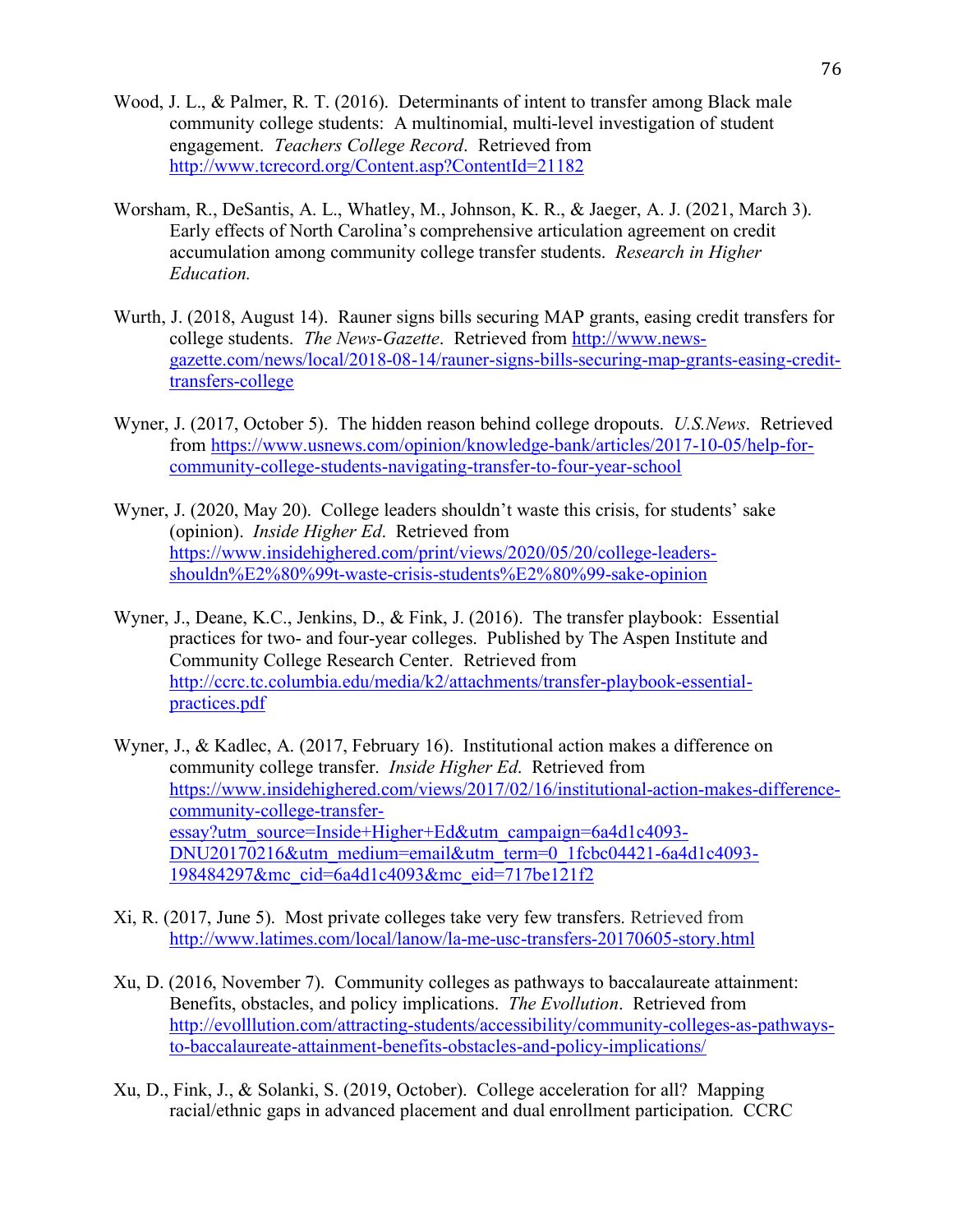Working Paper No. 113. Retrieved from https://ccrc.tc.columbia.edu/publications/crdcadvanced-placement-dual-enrollment-access.html

- Xu, D., Jaggars, S. S., & Fletcher, J. (2016, April). How and why does two-year college entry influence baccalaureate aspirants' academic and labor market outcomes? (A CAPSEE Working Paper). Community College Research Center. Retrieved from http://ccrc.tc.columbia.edu/media/k2/attachments/CAPSEE-how-and-why-two-yearcollege-entry-influence-outcomes.pdf
- Xu, D., Jaggars, S. S., Fletcher, J., & Fink, J. E. (2018). Are community college transfer students "a good bet" for 4-year admissions? Comparing academic and labor-market outcomes between transfer and native 4-year college students. *Journal of Higher Education*, *89*, 478-502.
- Xu, D., Ran, F. X., Fink, J., Jenkins, D., & Dundar, A. (2017, May). Strengthening transfer paths to a bachelor's degree: Identifying effective two-year to four-year college partnerships. CCRC Working Paper No. 93. Retrieved from http://ccrc.tc.columbia.edu/media/k2/attachments/strengthening-transfer-paths-bachelorsdegree.pdf
- Xu, D., Solanki, S., & Harlow, A. (2020). Examining the relationship between 2-year college entry and baccalaureate aspirants' academic and labor market outcomes: Impacts, heterogeneity, and mechanisms. *Research in Higher Education*, *61*, 297-329.
- Xu, D., Solanki, S., & Harlow, A. (2020, February 19). Stepping-stone or roadblocks? The impact of two-year college entry on baccalaureate attainment and labor market outcomes. American Enterprise Institute. Retrieved from https://www.aei.org/researchproducts/report/stepping-stone-or-roadblocks-the-impact-of-two-year-college-entry-onbaccalaureate-attainment-and-labor-market-outcomes/
- Yeh, T. L. (2018, January). Introduction to the high-performing transfer partnerships study (Transfer Paternerships Series, Data Note 1). Seattle, WA: Community College Research Initiatives, Unviersity of Washington. Retrieved from https://s3-us-west-2.amazonaws.com/uw-s3-cdn/wpcontent/uploads/sites/158/2018/08/23173646/HPTP\_DataNote1.pdf
- Yeh, T. L. (2018, August). State policy and its impact on collaboration to promote transfer in Minnesota. Community College Research Initiatives. Retrieved from https://s3-us-west-2.amazonaws.com/uw-s3-cdn/wpcontent/uploads/sites/158/2018/11/19231016/HPTP\_DataNote5.pdf
- Yeh, T. L. & Wetzstein, L. (2020, December). A continuum of transfer partnerships: Towards intentional collaborations to improve transfer outcomes. *New Directions for Community Colleges*, *192*, 21-35.
- Yuen, V. (2019, October 10). What graduation rates have missed for commun ity college students. *Center for American Progress*. Retrieved from https://www.americanprogress.org/issues/education-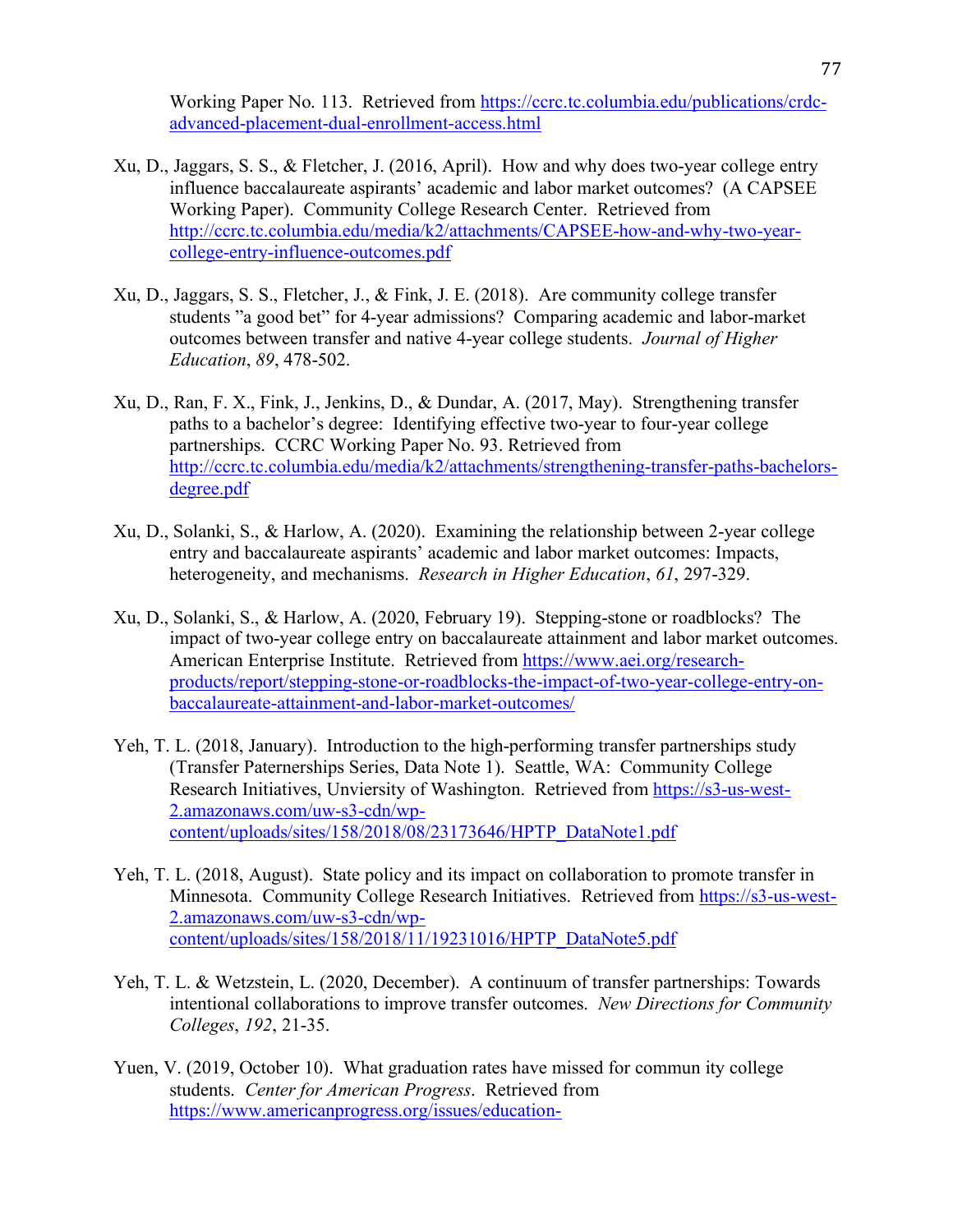postsecondary/news/2019/10/10/475629/graduation-rates-missed-community-collegestudents/

- Zalaznick, M. (2020, July 24). Wil COVID make transferring easier and more equitable? *University Business*. Retrieved from https://universitybusiness.com/college-transferstudent-interstate-passportwestern-interstate-commission-for-higher-education/
- Zaragoza, D. (2021, March 10). To support today's transfer students, take a hard look at state policy. *Inside Higher Ed. https://www.insidehighered.com/print/blogs/tacklingtransfer/support-today%E2%80%99s-transfer-students-take-hard-look-state-policy*
- Zeiser, K., & Song, M. (2020, February 18). The lasting benefits of early college high schools: Considerations and recommendations for policymakers. American Institutes for Research. Retrieved from https://www.air.org/resource/lasting-benefits-early-collegehigh-schools
- Zhang, Y. L. (2019, online first). Early academic momentum: Factors contributing to community college transfer students' STEM degree attainment. *Juournal of College Student Retention: Research, Theory & Practice*.
- Zhang, Y. L., Adamuti-Trach, M., & Connolly, J. (2019). From community college attendants to baccalaureate recipients: A planned behavior model for transfer students in STEM files of study. *Journal of Higher Education*, *90*, 373-401.
- Zhang, Y. L., Laanan, F. S.m, & Adamuti-Trache, M. (2018). What matters to students' satisfaction: A comparative study between vertical and horizontal transfer students at 4 year universities. *Community College Journal of Research and Practice*, *42*, 878-892.
- Zeidenberg, M. (2012, April). Valuable learning or "spinning their wheels"? Understanding excess credits earned by community college associate degree completers. CCRC Working Paper No. 44. Retrieved from https://ccrc.tc.columbia.edu/media/k2/attachments/understanding-excess-credits.pdf
- Zilvinskis, J. (2018, October). The relationship between transfer student status, student engagement, and high-impact practice participation. *Community College Review*, *46*, 368-387.
- Zinshteyn, M. (2020, April 15). College costs may be a top concern amid COVID-19 economic crash, but here's why picking a cheaper school now may actually leave students worse off. *The74.* Retrieved from https://www.the74million.org/article/college-costs-may-be-atop-concern-amid-covid-19-economic-crash-but-heres-why-picking-a-cheaper-schoolnow-may-actually-leave-students-worse-off/
- Zinth, J. (2016, September). Early college high schools: model policy components. Policy Analysis. Education Commission of the States. Retrieved from http://www.ecs.org/eccontent/uploads/Early\_College\_High\_Schools-\_\_Model\_policy\_components.pdf
- Zinth, J., & Barnett, E. A. (2018, May). Rethinking dual enrollment to reach more students. Community College Research Center. Retrieved from